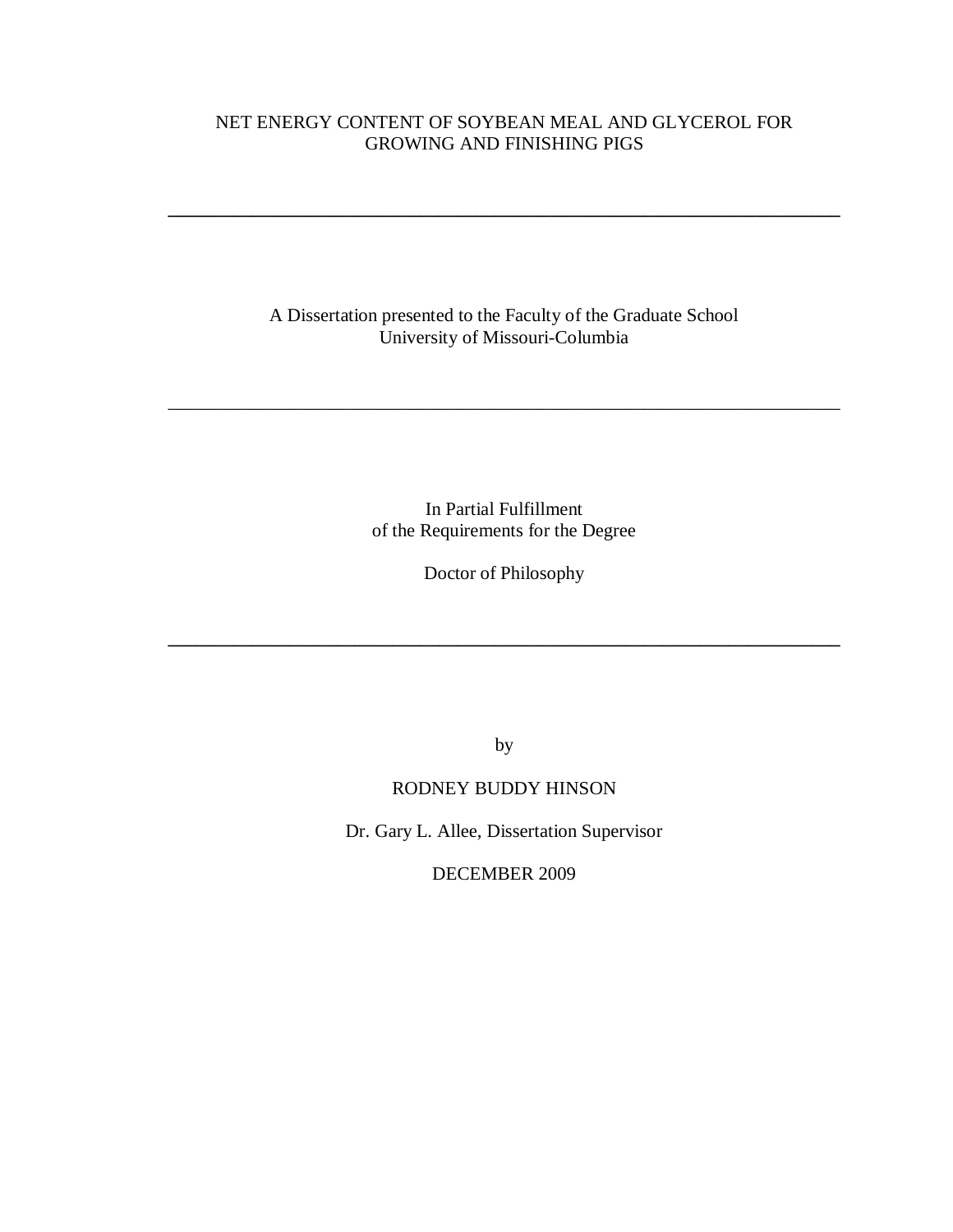The undersigned, appointed by the dean of the Graduate School, have examined the dissertation entitled

### NET ENERGY CONTENT OF SOYBEAN MEAL AND GLYCEROL FOR GROWING AND FINISHING PIGS

Presented by Rodney B. Hinson,

a candidate for the degree of Doctor of Philosophy,

and hereby certify that, in their opinion, it is worthy of acceptance.

Gary L. Allee

George E. Rottinghaus

Monty S. Kerley

David Ledoux

Bryon R. Wiegand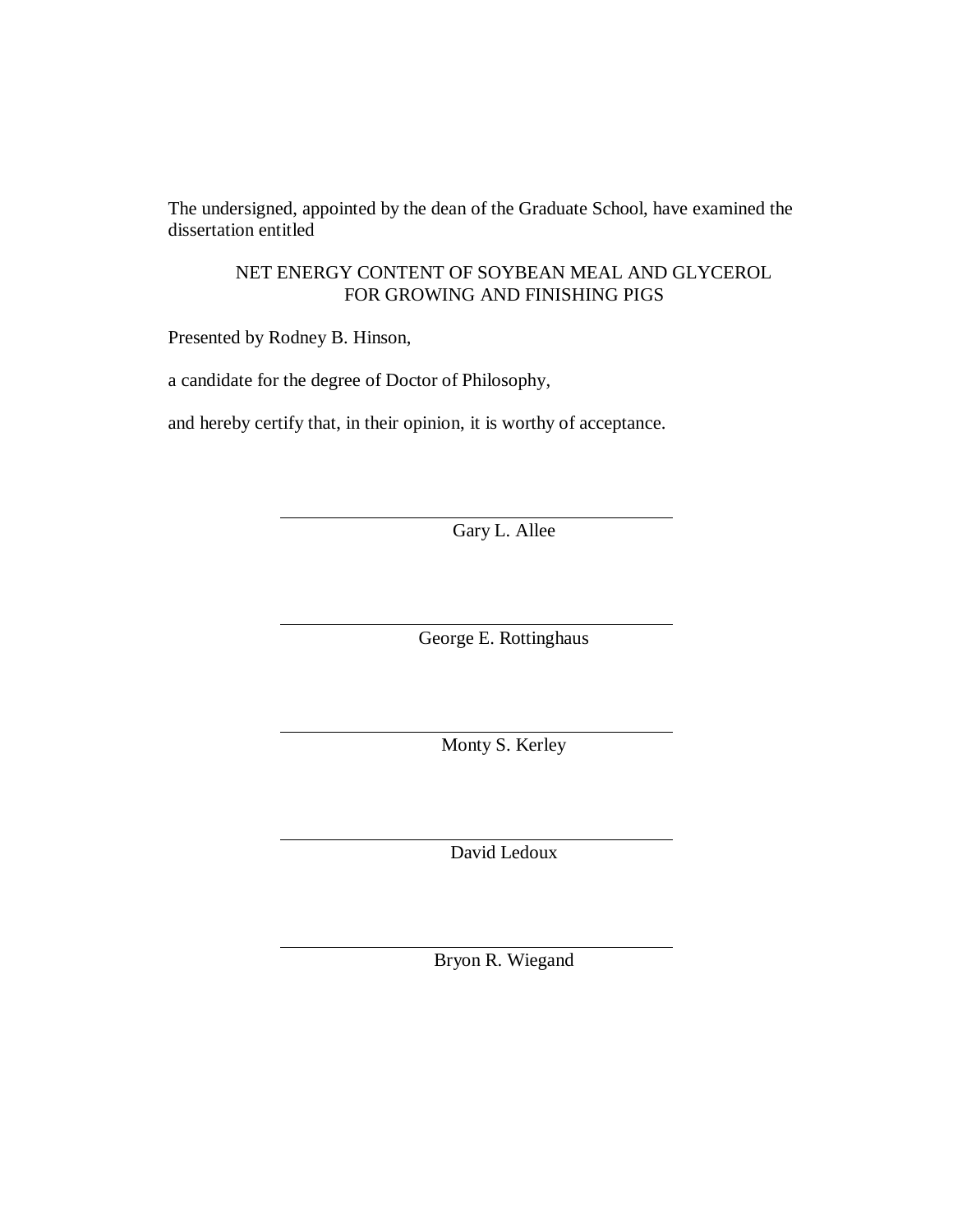#### **ACKNOWLEDGEMENTS**

First and foremost, I would like to thank my wife, Michelle, and our children, Caleb, Zach, and Sara. They have put up with a lot and have been there in love and support for the last four years, for which I am eternally grateful. I would like to express my sincere gratitude to Dr. Allee. He has provided me with invaluable amounts of guidance, experience, and wisdom during the last four years that will benefit me not only in my career, but in life as well. I would also like to express thanks to Jim Porter and Mary Smith for all of their assistance that has enabled me to complete this work. Also, I would like to thank my fellow graduate students Li Ma and Greg Gerlemann for their assistance and hard work both at the farm and in the grinding room. I have been exposed to things in the last four years that I never dreamed that I would be and I would like to thank everyone for those opportunities as I continue through life.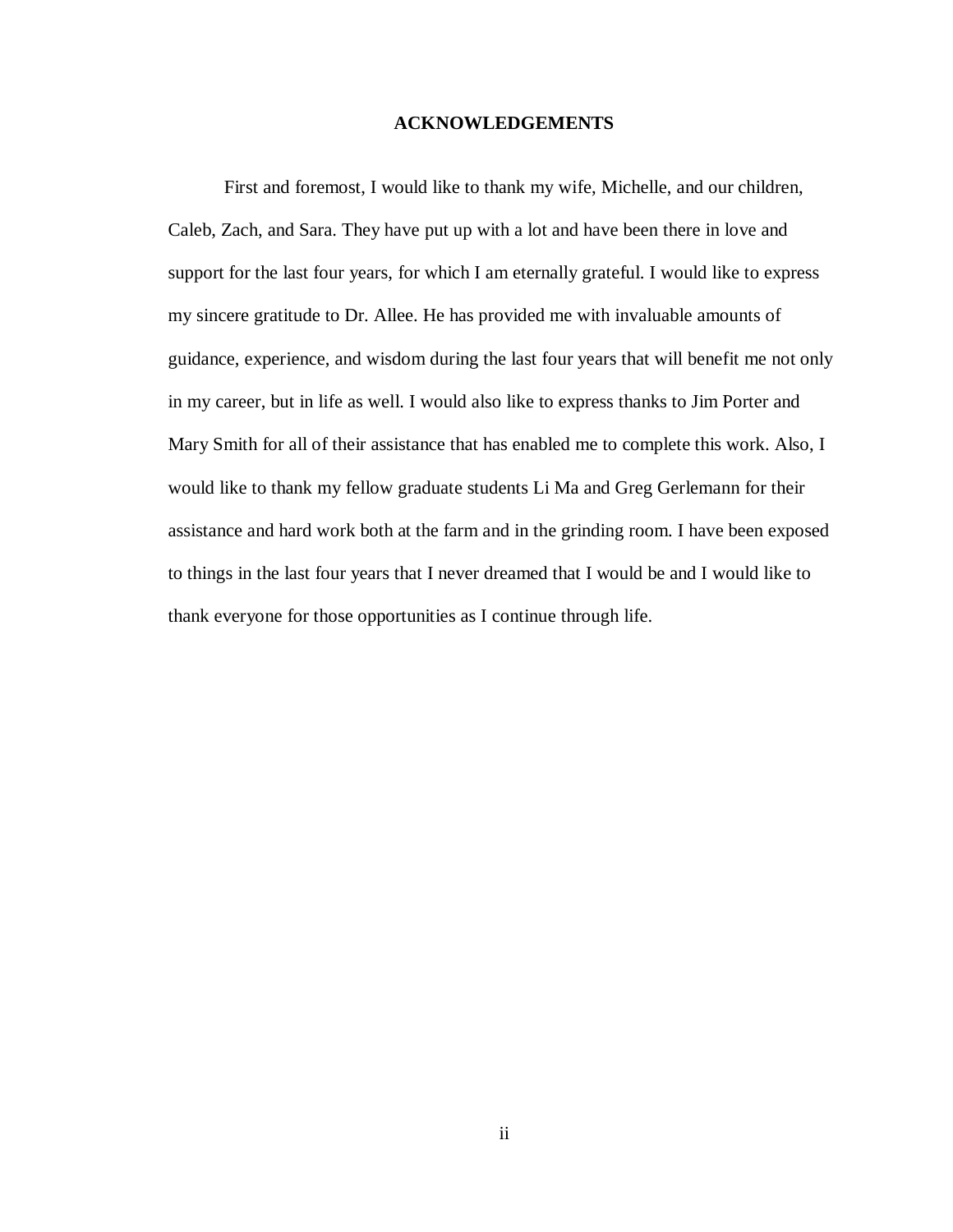#### **NET ENERGY CONTENT OF SOYBEAN MEAL AND GLYCEROL FOR GROWING AND FINISHING PIGS**

Rodney Buddy Hinson

Dr. Gary Allee, Dissertation Supervisor

#### **ABSTRACT**

Three experiments were conducted to determine the net energy (NE) content of commercial soybean meal (C-SBM), low-oligosaccharide soybean meal (LO-SBM), and glycerol in growing and finishing pigs. An additional experiment was conducted to determine the effects of feeding ractopamine and various energy levels to finishing swine. In Exp. 1, the operational net energy for maintenance requirement  $(ONE<sub>m</sub>)$  of growing and finishing pigs was determined. The experiment was completed at the University of Missouri (MO), the University of Illinois (UIUC), and the Prairie Swine Centre (PSC). The ONE<sub>m</sub> was greater ( $P < 0.01$ ) for finishing pigs (219, 123, and 270 kcal/kg  $BW^{0.6} \cdot d^{-1}$  at UIUC, MO, and PSC) than for growing pigs (128, 115, and 78 kcal/kg BW<sup>0.6</sup> $\cdot$ d<sup>-1</sup> at UIUC, MO, and PSC). The ONE<sub>m</sub> were different (*P*  $\leq$  0.05) among locations. The interaction between the stage of growth and location for  $\text{ONE}_{m}$  was significant ( $P < 0.01$ ). In conclusion, the and  $\text{ONE}_{\text{m}}$  for finishing pigs are greater than for growing pigs. Experiment location influences the ONEm. The experiment location interacts with stage of growth on  $ONE_m$ , which suggests that different values for  $ONE_m$ should be used for calculating the NE of diets and ingredients measured in different stage of growth and experiment locations.

In Exp. 2, the NE content of C-SBM and LO-SBM were determined. The NE of C-SBM and LO-SBM were determined to not be different from each other at 1,634 and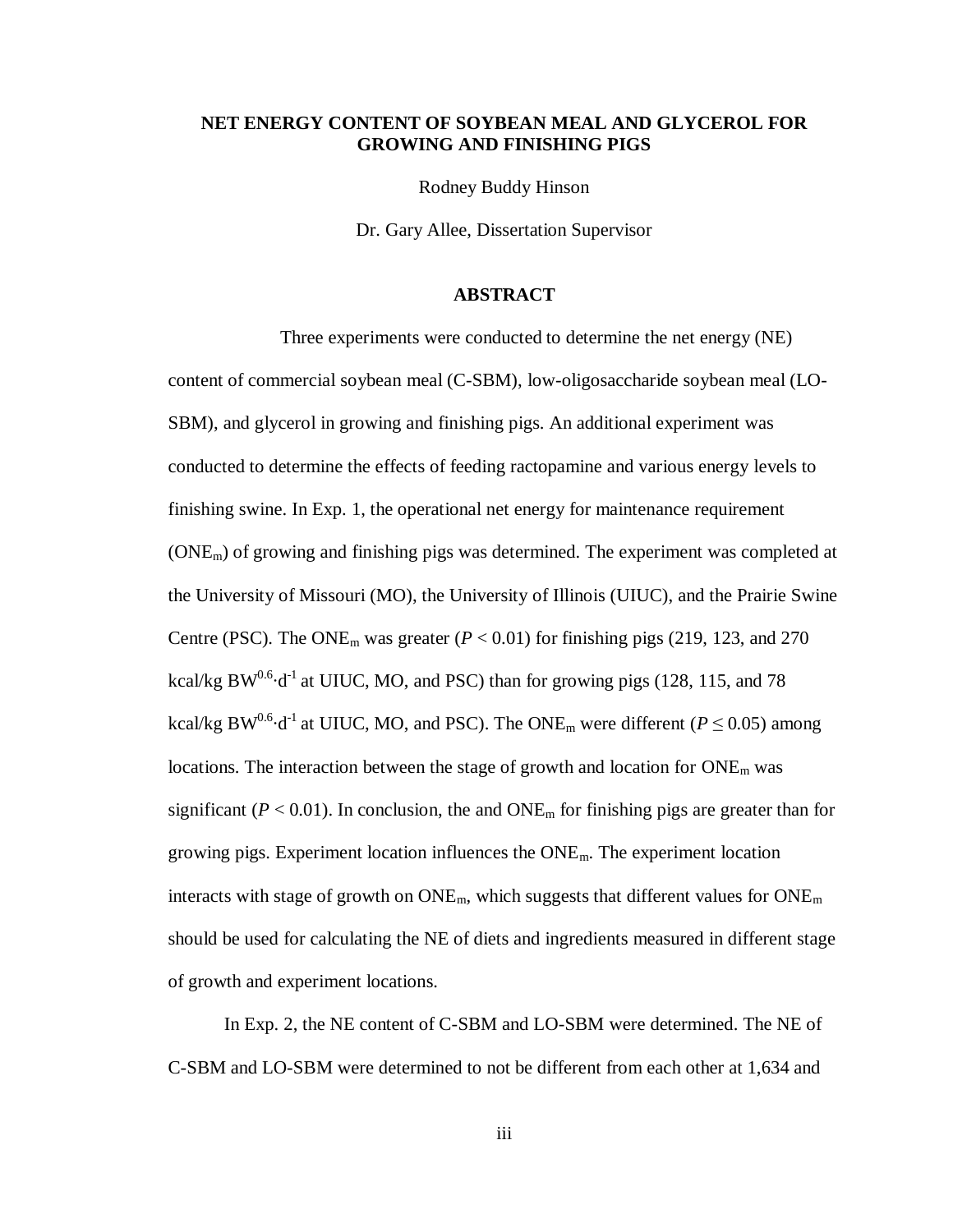1,990 kcal/kg ( $P < 0.175$ ), respectively, in growing pigs and 2,150 and 2,554 kcal/kg ( $P <$ 0.313), respectively, in finishing pigs. The stage of growth (growing vs. finishing) did not affect the NE of C-SBM at 1,634 vs. 2,150 kcal/kg ( $P < 0.147$ ) or LO-SBM at 1,990 vs. 2,554 kcal/kg ( $P < 0.095$ ).

In Exp. 3 the digestible, metabolizable, NE content of glycerol was determined to be 3,898, 3,854, and 2,740 kcal/kg, respectively, for growing pigs and 3,771, 3,747, and 3,461 kcal/kg, respectively, for finishing pigs. The digestible, metabolizable, NE content of glycerol did not differ  $(P < 0.90)$  between the phases of growth.

In Exp. 4, the effects feeding ractopamine with various levels of dietary energy were investigated. There were no interactive effects ( $P > 0.05$ ) of ractopamine and energy level. The feeding of 7.4 ppm ractopamine improved ( $P < 0.05$ ) ADG, F:G, carcass weights, loin eye area, and loin pH. The feeding of reduced energy diets resulted in reduced ADG with the lowest energy level and increased F:G at both reduced energy levels. The feeding of the lowest energy level resulted in reduced carcass weight, backfat, and loin pH. Due to no interaction between ractopamine and energy level being present, it can be concluded that a ractopamine response will be observed regardless of the dietary energy level.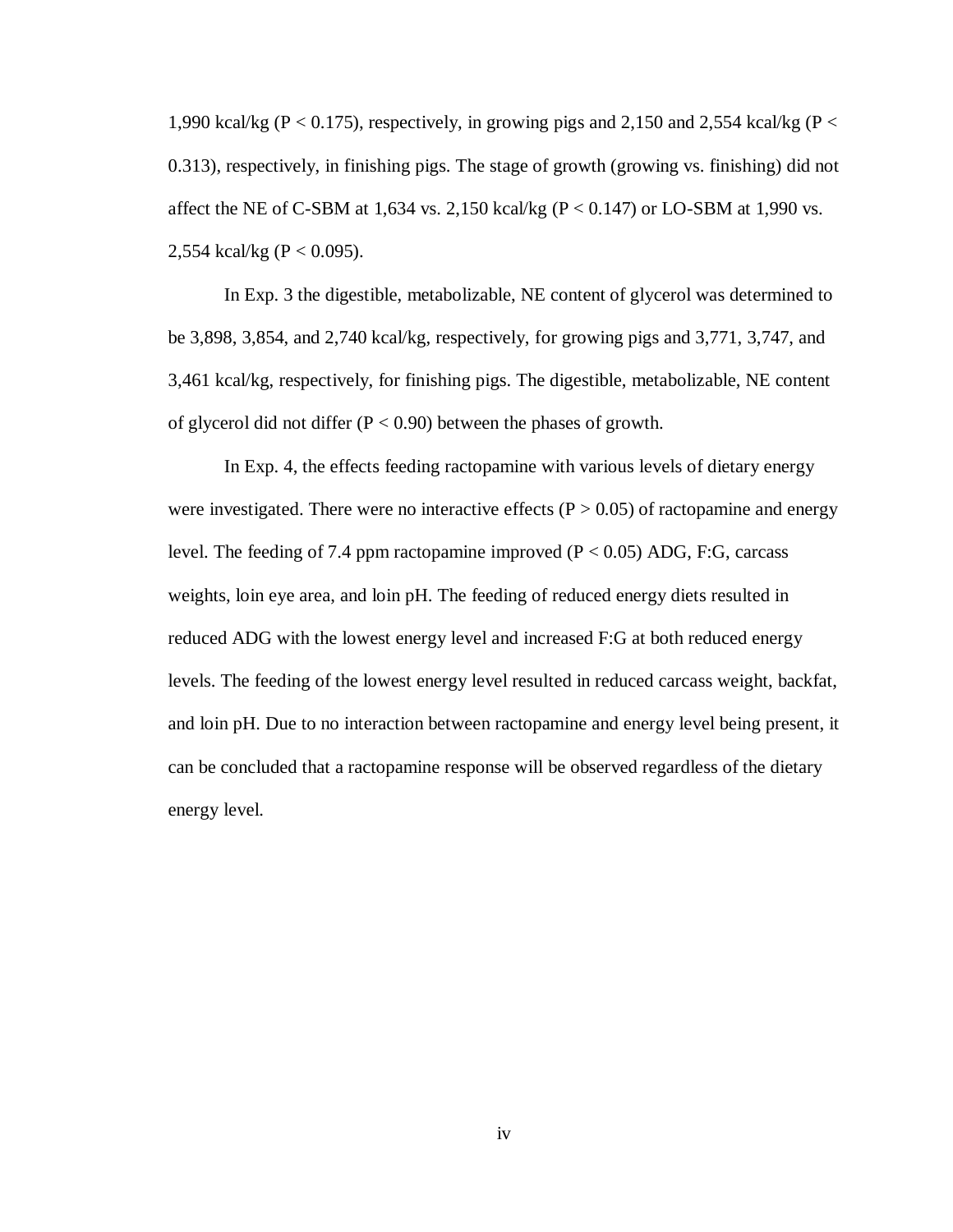## LIST OF TABLES

| Table |                                                                                                                                                               | Page |
|-------|---------------------------------------------------------------------------------------------------------------------------------------------------------------|------|
| 2.1   |                                                                                                                                                               |      |
| 2.2   |                                                                                                                                                               |      |
| 2.3   | Effect of feeding level on growth performance, energy digestibility, carcass<br>composition, and retention of protein, lipids, and energy of pigs             | .39  |
| 2.4   | Effect of feeding level on growth performance, energy digestibility, carcass<br>composition, and retention of protein, lipids, and energy of pigs             |      |
| 2.5   | Effect of feeding level on growth performance, energy digestibility, carcass<br>composition, and retention of protein, lipids, and energy of pigs             | 43   |
|       | 2.6 Effect of stage of growth and location on the efficiency of DE for energy<br>retention and operational net energy requirement for maintenance $(ONEm)$ in |      |
| 3.1   |                                                                                                                                                               |      |
| 3.2   | Analyzed nutrient composition of commercial SBM and low-oligosaccharide                                                                                       |      |
| 3.3   | Effects of commercial SBM (C-SBM) and low-oligosaccharide (LO-SBM)<br>soybean meal on growth performance of growing and finishing pigs and                    |      |
| 3.4   | Effects of commercial (C-SBM) and low-oligosaccharide (LO-SBM) soybean<br>meal on carcass composition and total amount of energy, protein, and lipids in      |      |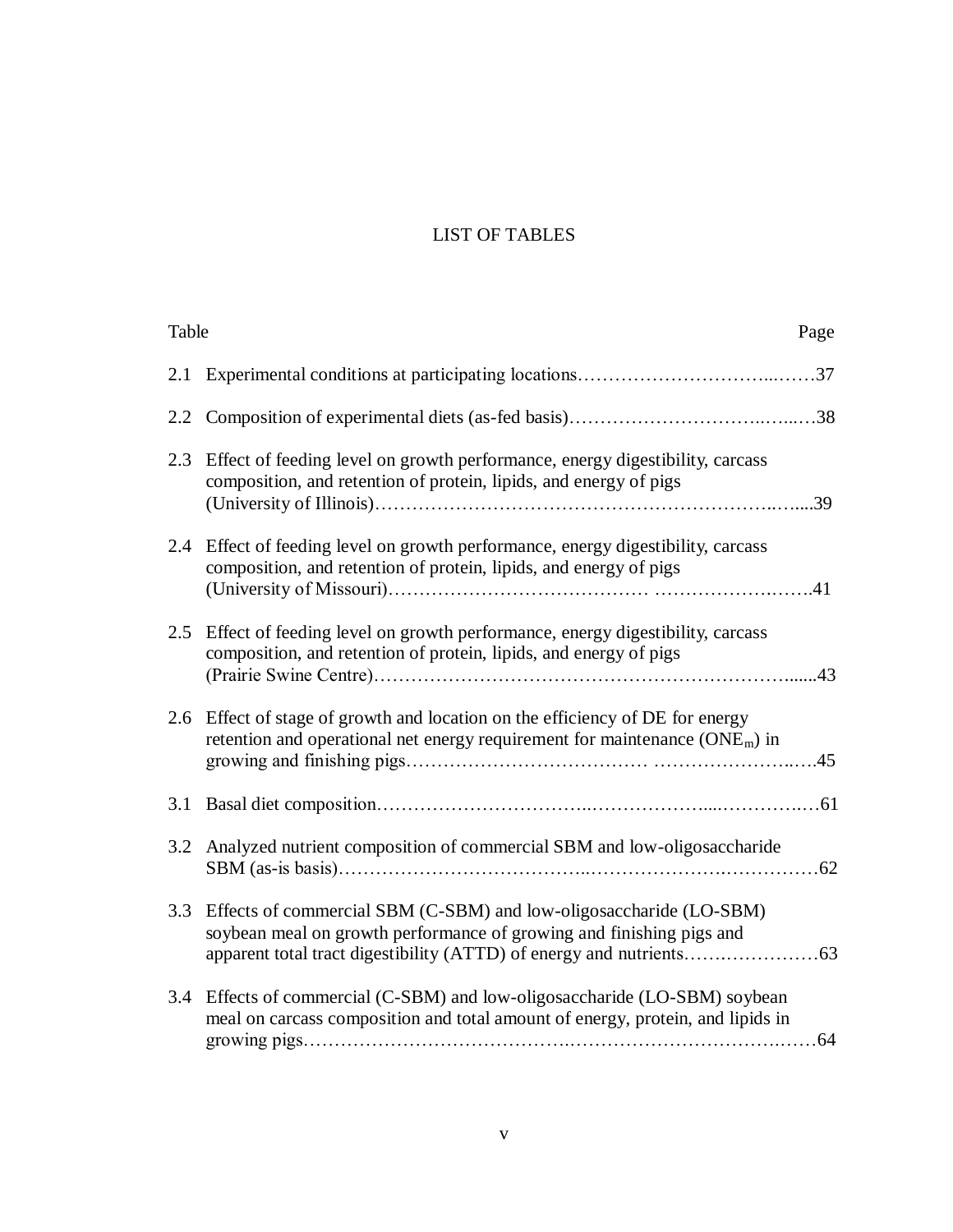|     | 3.5 Effects of commercial (C-SBM) and low-oligosaccharide (LO-SBM) soybean<br>meal on carcass composition and total amount of energy, protein, and lipids in |
|-----|--------------------------------------------------------------------------------------------------------------------------------------------------------------|
|     | 3.6 Net energy of basal, commercial (C-SBM), and low-oligosaccharide<br>(LO-SBM) soybean meal diets fed during the growing and finishing phases 66           |
| 3.7 | Net energy values of commercial (C-SBM) or low-oligosaccharide                                                                                               |
|     | 3.8 Comparison of net energy values of commercial (C-SBM) or low-<br>oligosaccharide (LO-SBM) soybean meal between growing and finishing                     |
|     |                                                                                                                                                              |
| 4.2 |                                                                                                                                                              |
| 4.3 | Effects of glycerol on growth performance of growing and finishing pigs and<br>apparent total tract digestibility carcass composition and total amount of    |
|     | 4.4 Effects of glycerol on carcass composition and total amount of energy, protein,                                                                          |
|     | 4.5 Effects of glycerol on carcass composition and total amount of energy, protein,                                                                          |
|     | 4.6 Net energy of basal and glycerol diets fed during the growing and finishing                                                                              |
|     |                                                                                                                                                              |
| 5.1 |                                                                                                                                                              |
| 5.2 | Effect of ractopamine (0 vs. 7.4 ppm) and dietary energy level on finisher pig                                                                               |
| 5.3 | Effect of ractopamine $(0 \text{ vs. } 7.4 \text{ ppm})$ and dietary energy level on finisher pig                                                            |
| 5.4 | Effect of ractopamine (0 vs. 7.4 ppm) and dietary energy level on glycolytic<br>potential, pH measurements, and temperature of loin muscle101                |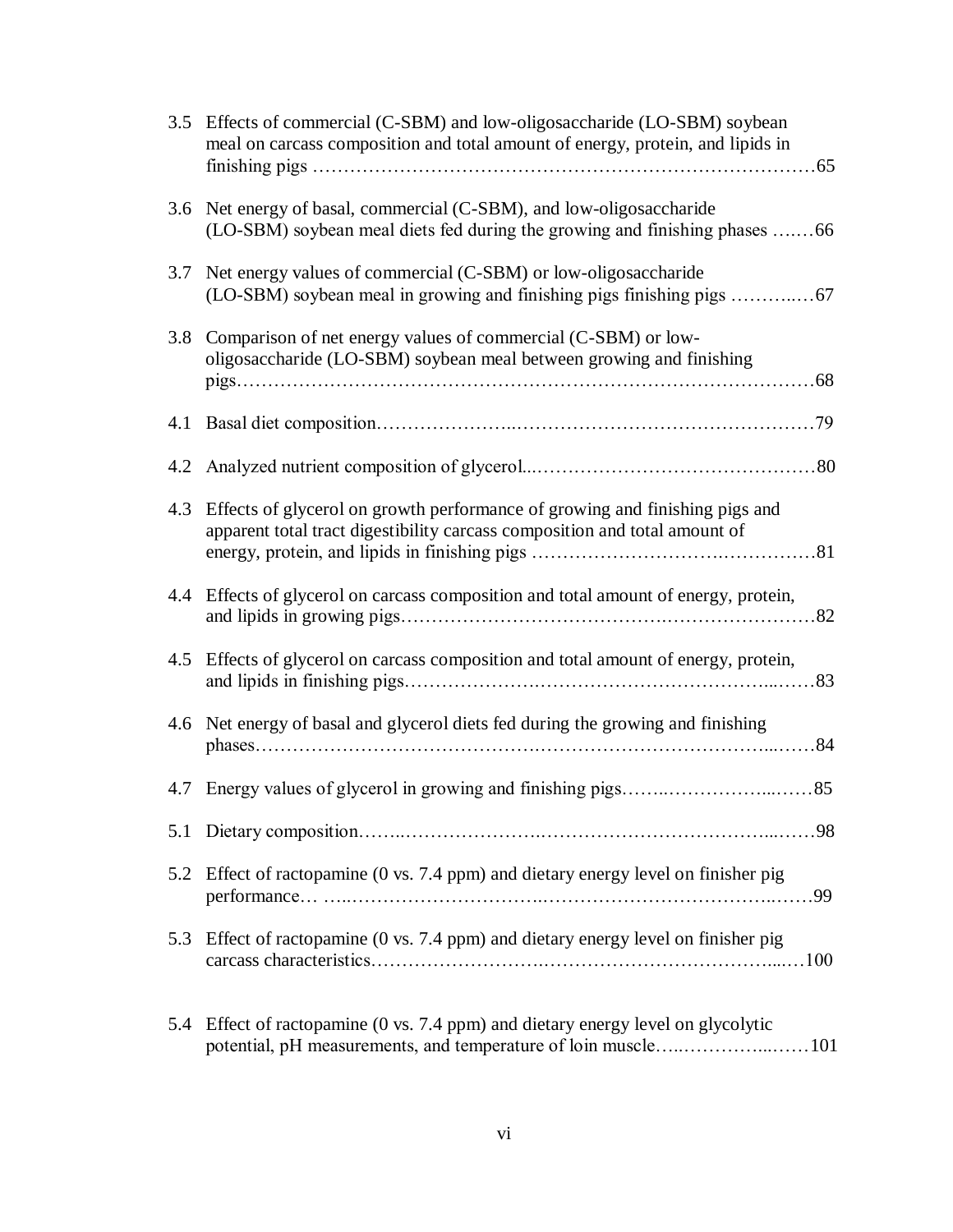## LIST OF FIGURES

| Table |                                                                                 | Page |
|-------|---------------------------------------------------------------------------------|------|
|       |                                                                                 |      |
|       | 1.2. Estimation of the energy requirement for maintenance from energy retention |      |
|       |                                                                                 |      |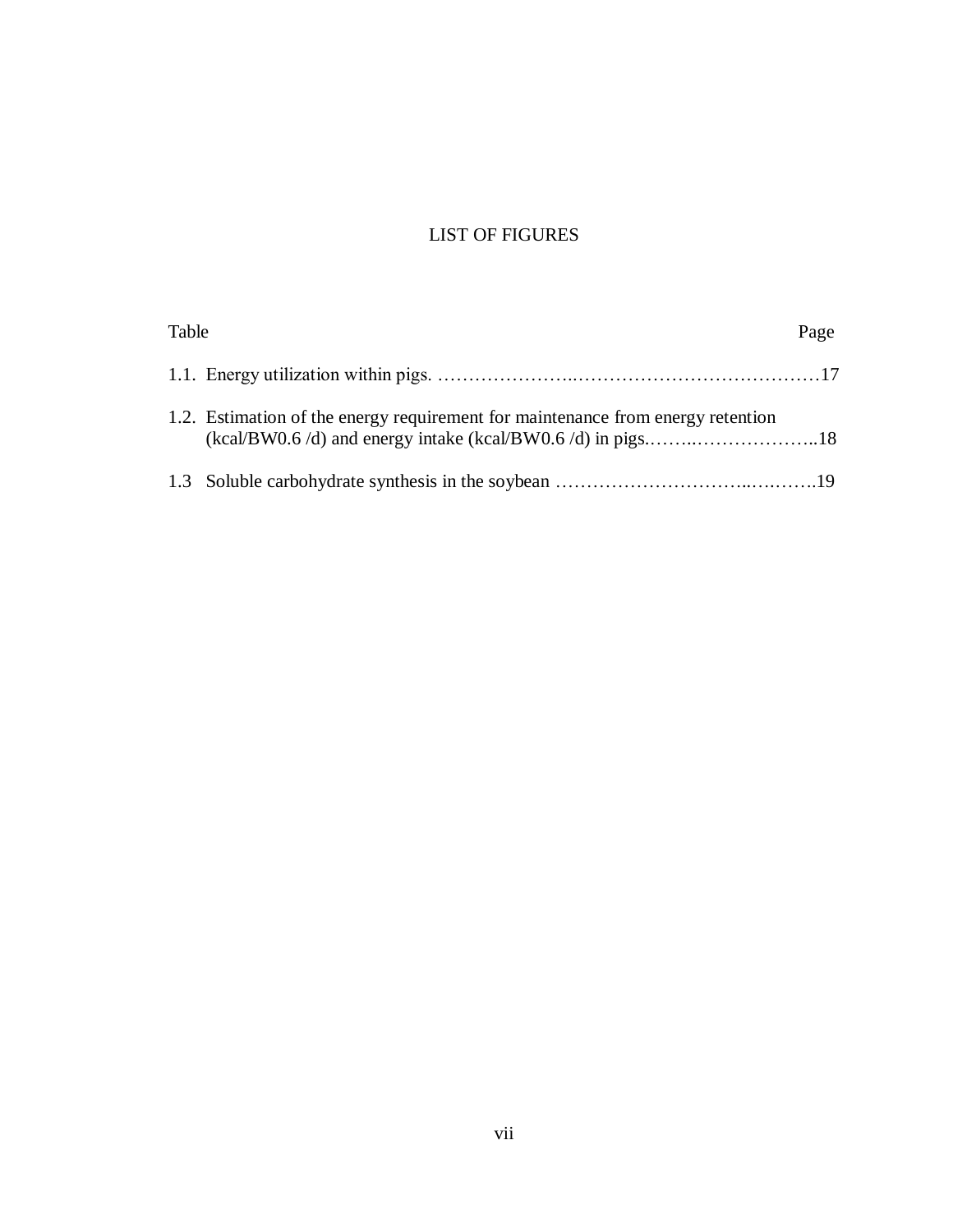## **TABLE OF CONTENTS**

| <b>CHAPTER</b> |                                                                                                  |  |  |  |
|----------------|--------------------------------------------------------------------------------------------------|--|--|--|
| $\mathbf{I}$ . |                                                                                                  |  |  |  |
|                |                                                                                                  |  |  |  |
|                |                                                                                                  |  |  |  |
|                |                                                                                                  |  |  |  |
|                |                                                                                                  |  |  |  |
|                |                                                                                                  |  |  |  |
|                |                                                                                                  |  |  |  |
|                |                                                                                                  |  |  |  |
|                |                                                                                                  |  |  |  |
|                |                                                                                                  |  |  |  |
|                | RACTOPAMINE HYDROCHLORIDE (PAYLEAN®)  14                                                         |  |  |  |
|                |                                                                                                  |  |  |  |
| П.             | INFLUENCE OF LOCATION AND STAGE OF GROWTH ON THE<br>OPERATIONAL NET ENERGY REQUIREMENT IN PIGS20 |  |  |  |
|                |                                                                                                  |  |  |  |
|                |                                                                                                  |  |  |  |
|                |                                                                                                  |  |  |  |
|                |                                                                                                  |  |  |  |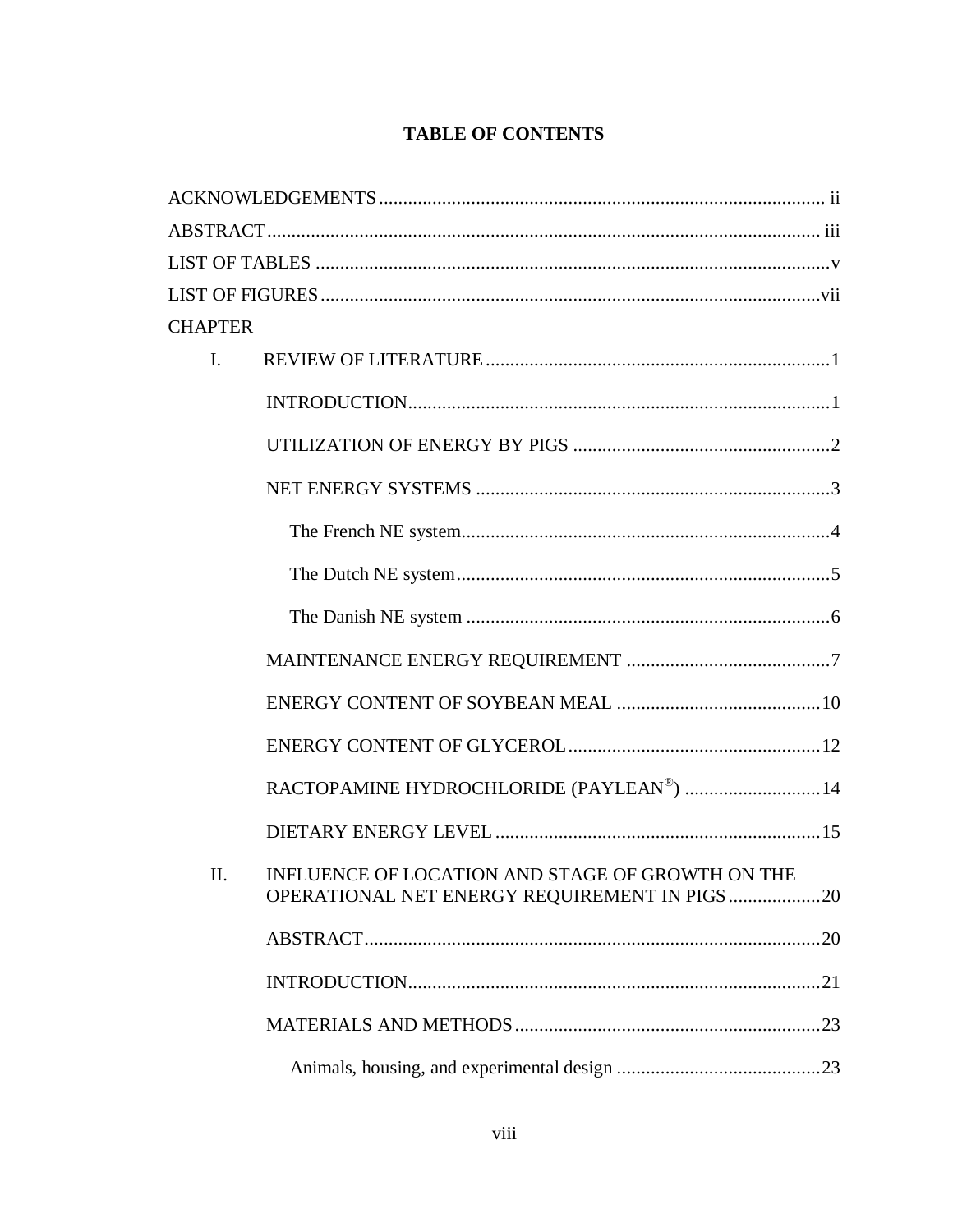| Pig performance, carcass composition, and retention of energy, protein,                   |
|-------------------------------------------------------------------------------------------|
|                                                                                           |
| NE:DE and operational net energy requirement for maintenance 31                           |
|                                                                                           |
| Pig performance, carcass composition, and retention of energy, protein,                   |
|                                                                                           |
| NE:DE and operational net energy requirement for maintenance 34                           |
| NET ENERGY CONTENT OF COMMERCIAL AND LOW-<br>OLIGOSACCHARIDE SOYBEAN MEAL IN DIETS FED TO |
|                                                                                           |
|                                                                                           |
|                                                                                           |
|                                                                                           |
|                                                                                           |
|                                                                                           |
|                                                                                           |
|                                                                                           |
|                                                                                           |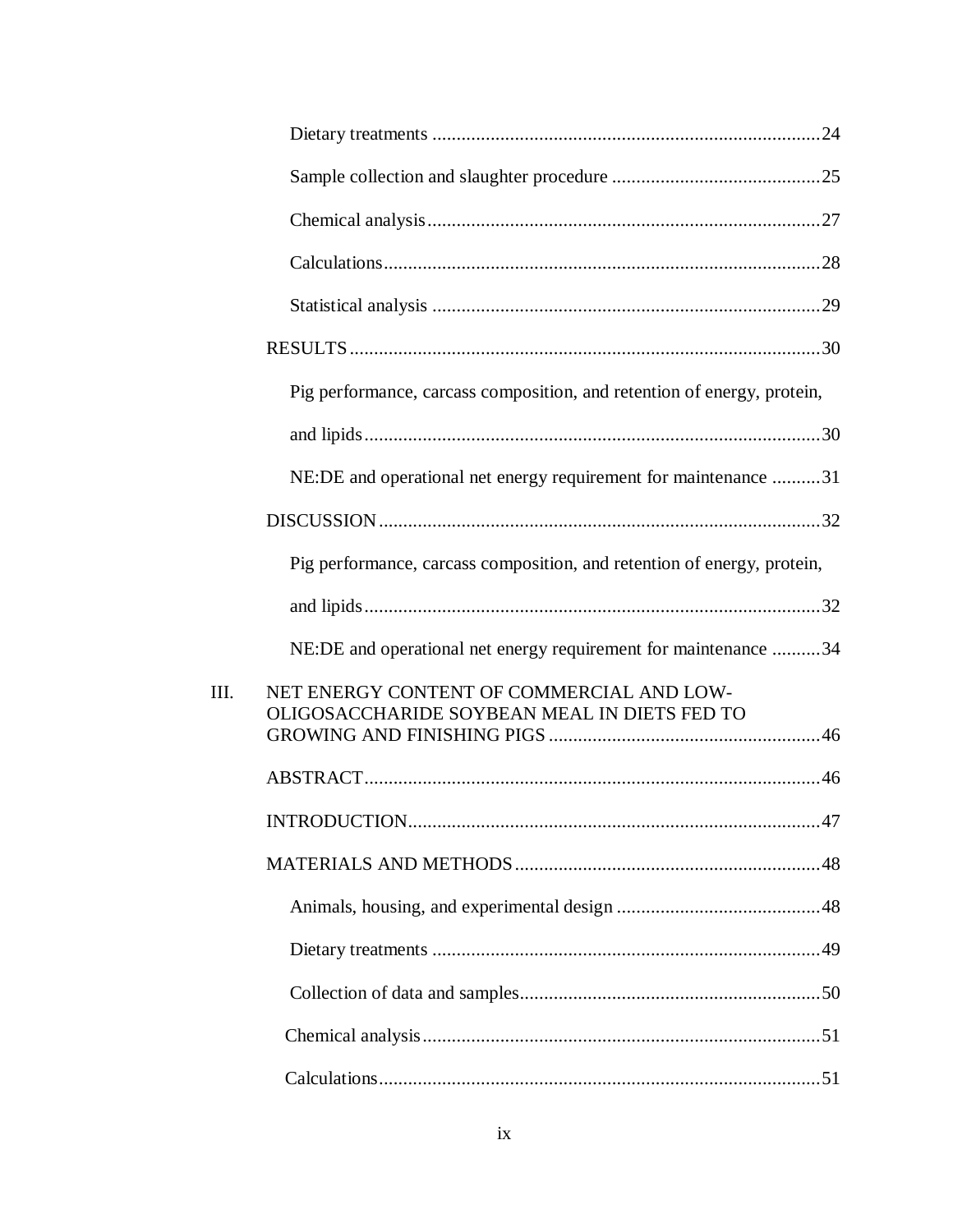| IV.         | NET ENERGY OF GLYCEROL IN GROWING AND FINISHING                                                    |                                                                                                                                                                                                       |
|-------------|----------------------------------------------------------------------------------------------------|-------------------------------------------------------------------------------------------------------------------------------------------------------------------------------------------------------|
|             |                                                                                                    |                                                                                                                                                                                                       |
|             |                                                                                                    |                                                                                                                                                                                                       |
|             |                                                                                                    |                                                                                                                                                                                                       |
|             |                                                                                                    |                                                                                                                                                                                                       |
|             |                                                                                                    |                                                                                                                                                                                                       |
|             |                                                                                                    |                                                                                                                                                                                                       |
|             |                                                                                                    |                                                                                                                                                                                                       |
|             |                                                                                                    |                                                                                                                                                                                                       |
|             |                                                                                                    |                                                                                                                                                                                                       |
|             |                                                                                                    |                                                                                                                                                                                                       |
| $V_{\cdot}$ | <b>IMPACT OF DIETARY ENERGY LEVEL AND RACTOPAMINE</b><br>(PAYLEAN®) ON GROWTH PERFORMANCE, CARCASS |                                                                                                                                                                                                       |
|             |                                                                                                    |                                                                                                                                                                                                       |
|             |                                                                                                    | Carcass composition and retention of energy, protein, and lipids 54<br>Carcass composition and retention of energy, protein, and lipids 58<br>CHARACTERISTICS, AND MEAT QUALITY OF FINISHING PIGS  86 |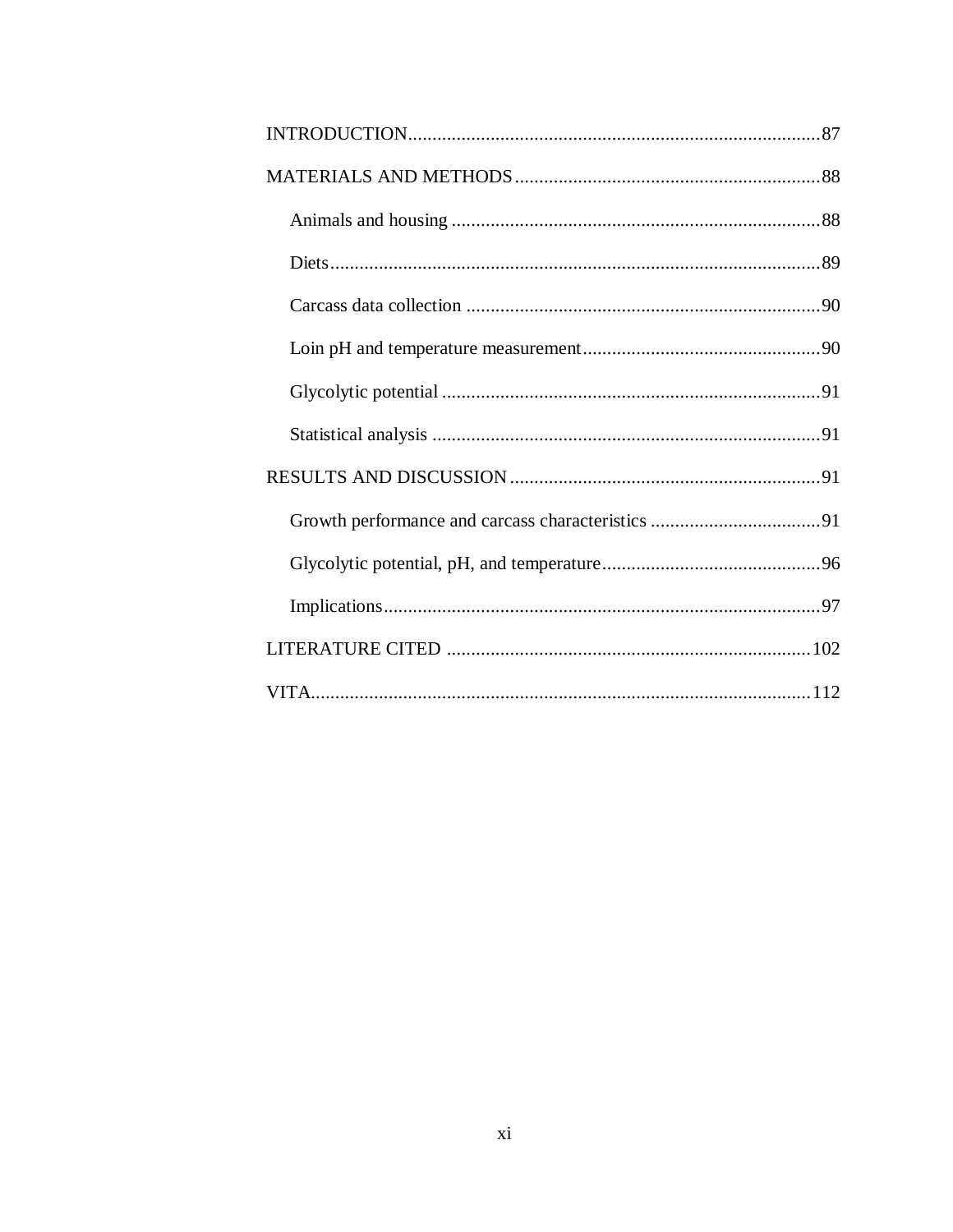#### **Chapter I**

#### **REVIEW OF LITERATURE**

#### **INTRODUCTION**

Within the US swine industry, dietary energy has typically been expressed as digestible (DE) or metabolizable (ME) energy. As with the utilization of standardized illeal digestibility, interest is growing in regards to the application of the net energy (NE) system in diet formulation. The NE system is a more refined energy system than that of DE and ME in that it takes into account all metabolism energy expenditures and results in a more refined amount of energy that is available for maintenance or production within the animal.

Within Europe, the use of NE systems is widely accepted. These systems include the French INRA, the Dutch CVB, and the Danish Potential Physiological Energy (PPE) systems. The INRA and CVB systems are based off of digestibility studies and subsequent regression equation that were developed by Noblet et al. (1994). The PPE system is based off of the potential energy value for ATP production when digestible nutrients are completely oxidized in animals (Boisen, 2003).

While these energy systems are widely accepted throughout Europe, North American swine nutritionists have little faith in them. This lack of faith is due mainly to over/under estimations of feedstuffs and the experimental conditions in which the values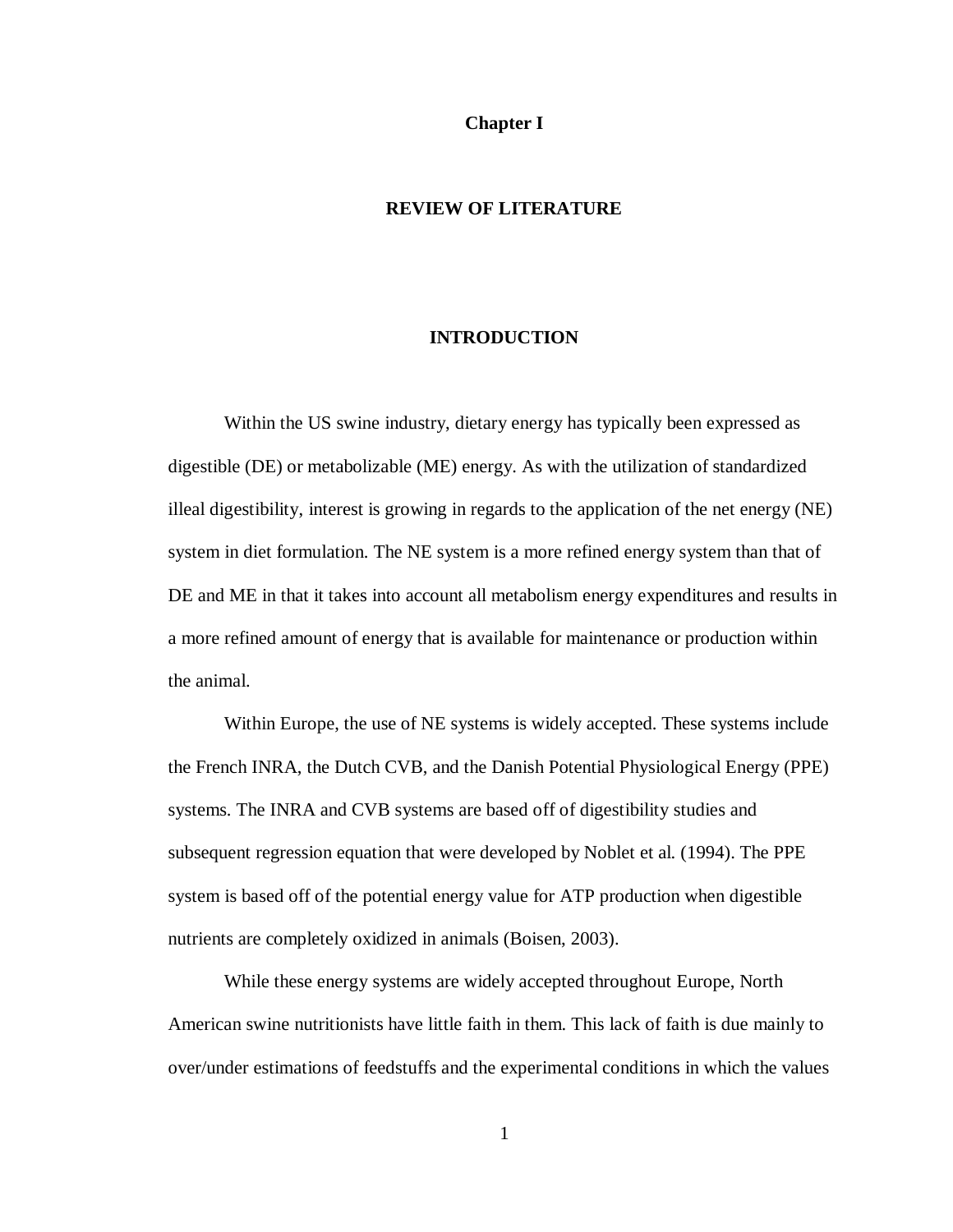were obtained. Therefore, it is of importance that an energy system is developed in which North American nutritionists have confidence in. In order to do this, the energy system must take into account animal factors such as nutrient utilization and must be developed in experimental conditions that replicate commercial conditions as closely as possible.

#### **UTILIZATION OF ENERGY BY PIGS**

The typical energy flow schematic for swine includes gross energy (GE), DE, ME, and NE (Figure 1.1). The GE of a diet or ingredient is typically obtained via bomb calorimeter and includes the maximum amount of energy that is available to the animal and is dependent upon the proportions of carbohydrate, fat, protein, minerals, and water present in the sample (Ewan, 2001). The standard contribution of energy for carbohydrate, protein, and fat are 3.7 to 4.2, 5.6, and 9.4 kcal/kg, respectively (NRC, 1998). Therefore, the protein and fat content of the diet are the greatest contributors of energy content.

Digestible energy is the amount of energy remaining after fecal energy is subtracted from GE, with this being the energy available for utilization within the animal (Ewan, 2001). While DE represents the energy available for digestion, it over estimates the energy content of protein and fibrous feedstuffs and under estimates the energy content of fat and starch sources (Noblet, 1998).

Metabolizable energy is the amount of energy remaining after urinary energy is subtracted from DE and is the amount of energy available to the animal for metabolic processes. Additionally, gaseous energy from within the digestive tract represents a small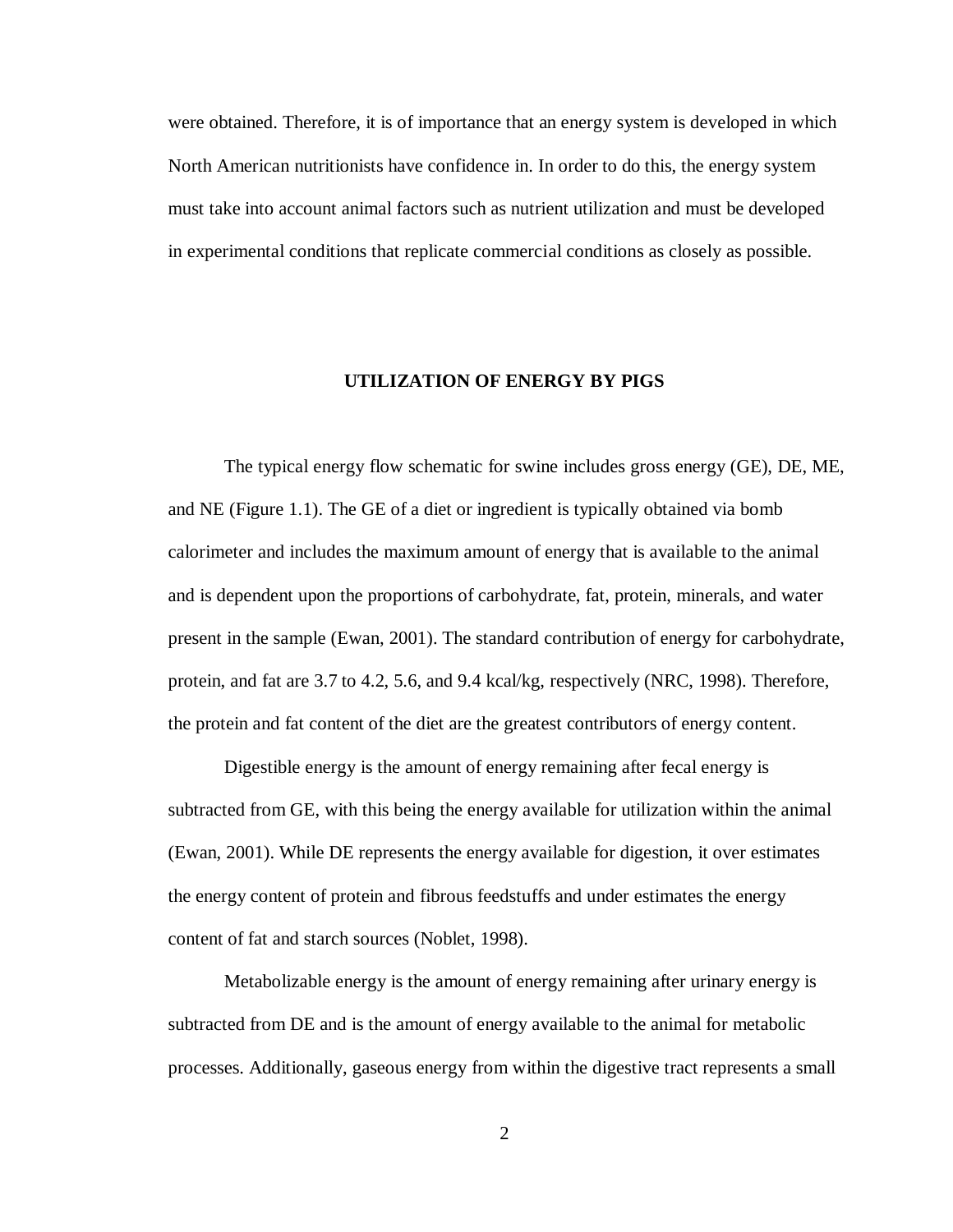portion of the difference between DE and ME and is typically ignored in the calculations. As with DE, ME over estimates the energy content of protein and fibrous feedstuffs and under estimates the energy content of fat and starch sources (Noblet, 1998). Within both DE and ME systems, the over estimation of protein and fibrous feedstuffs is in relation to the fact that ingestion of these feedstuffs results in varying levels of heat production (Noblet et al., 1994), with this expenditure not being taken into account calculation of NE.

Net energy is the amount of energy remaining after heat increment (HI) is subtracted from ME. The HI is heat that is produced by the digestion, metabolism, and fermentation of nutrients within the gastrointestinal tract. Net energy more closely represents the "true energy" that is available to the animal and can be split into NE for maintenance (NEm) and NE for production (NEp). The NEm is energy that is utilized to maintain life and body heat and NEp represents excess energy above NEm that is utilized for production purposes such as milk synthesis, lean or fat accretion, or fetal development (Ewan, 2001).

#### **NET ENERGY SYSTEMS**

There are currently three NE systems that are utilized in Europe. These include the French INRA, the Dutch CVB, and the Danish PPE (potential physiological energy) systems. The INRA and CVB systems were developed utilizing indirect calorimetry and nutrient digestibility studies and the subsequent development of prediction equations. The PPE system utilizes *in vitro* nutrient digestibility values and the oxidation of nutrients used for ATP synthesis. While these systems are widely accepted throughout Europe,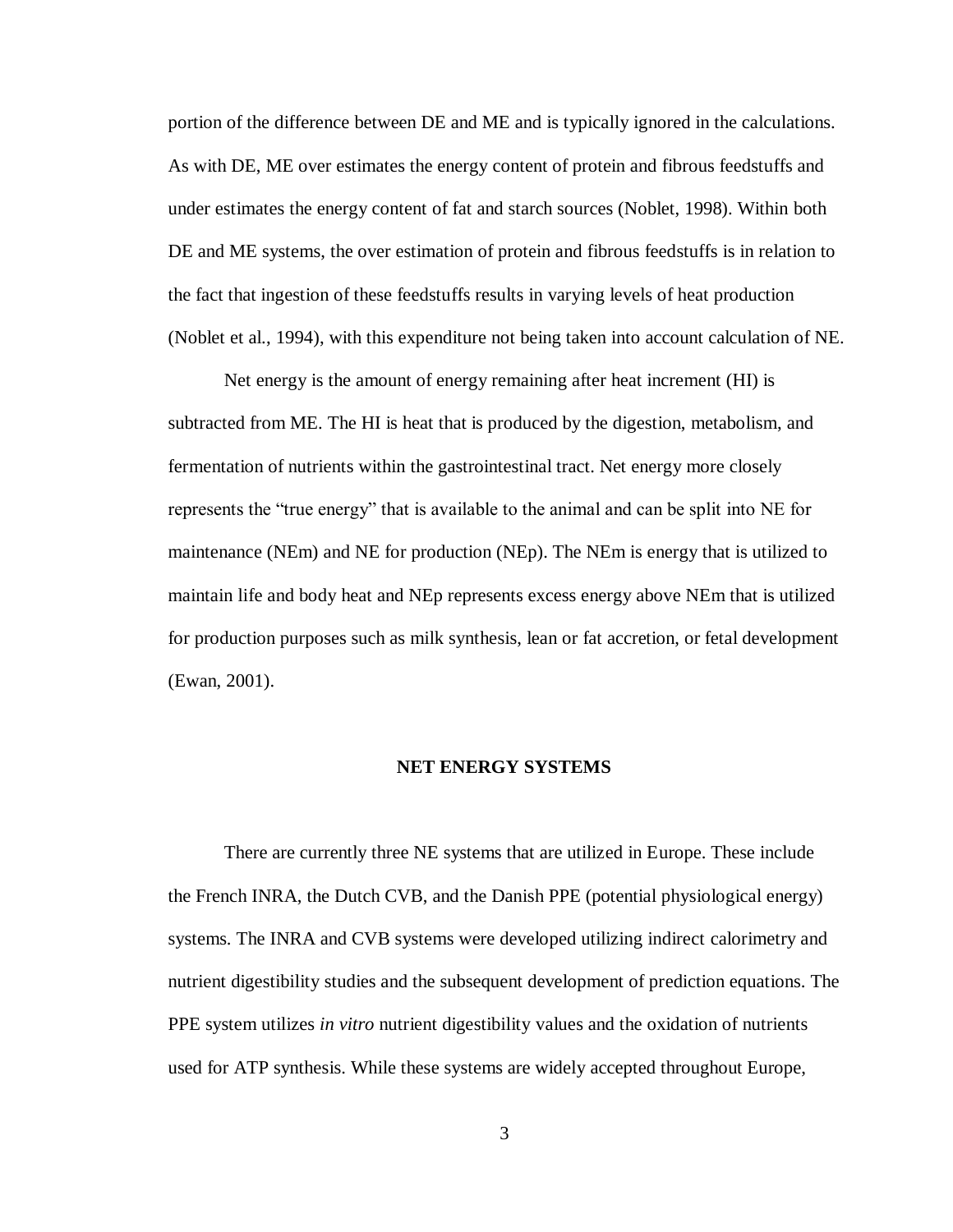North American nutritionists are reluctant to accept these systems due to the over/under estimation of the energy values of common feedstuffs and the fact that little of the previous work with these systems has been performed under true production conditions with *ad libitum* feed intake nor with current genetic lines.

#### *The French NE system*

The Institut National de la Recherche Agronomique (INRA) NE system is based off of indirect calorimetry and digestibility studies that were conducted by Noblet et al. (1994). Within these studies, 45 kg boars were fed 61 diets that represented a wide range of feedstuffs. High ME intake (550 kcal of ME/kg BW  $0.6$ ) and low ME intake (330 kcal of ME/ BW  $^{0.6}$ ) diets were fed during the data collection period, with energy digestibility, energy losses, and heat production being measured. Heat production was measured by the indirect calorimetry method. The average fasting heat production of growing pigs (179 kcal/kg BW  $^{0.6}$ ) was determined by extrapolating energy retention to zero ME intake using a linear regression equation. The NE values of each diet were then calculated as the sum of fasting heat production and energy retention in pigs fed at a high ME intake. Eleven regression equations based on the concentrations of digestible nutrients and dietary nutrients were proposed for predicting NE values in mixed diets and feed ingredients (Noblet et al., 1994, Sauvant et al., 2004). Of these eleven equations, three are typically utilized:

 $NE = 2.892*DCP + 8.365*DEE + 3.418*ST + 2.844*SU + 2.055*Dresidue$  $NE = 0.703*DE + 1.58*EE + 0.47*ST - 0.97*CP - 0.98*CF$  $NE = 0.730*ME + 1.31*EE + 0.37*ST - 0.67*CP - 0.97*CF$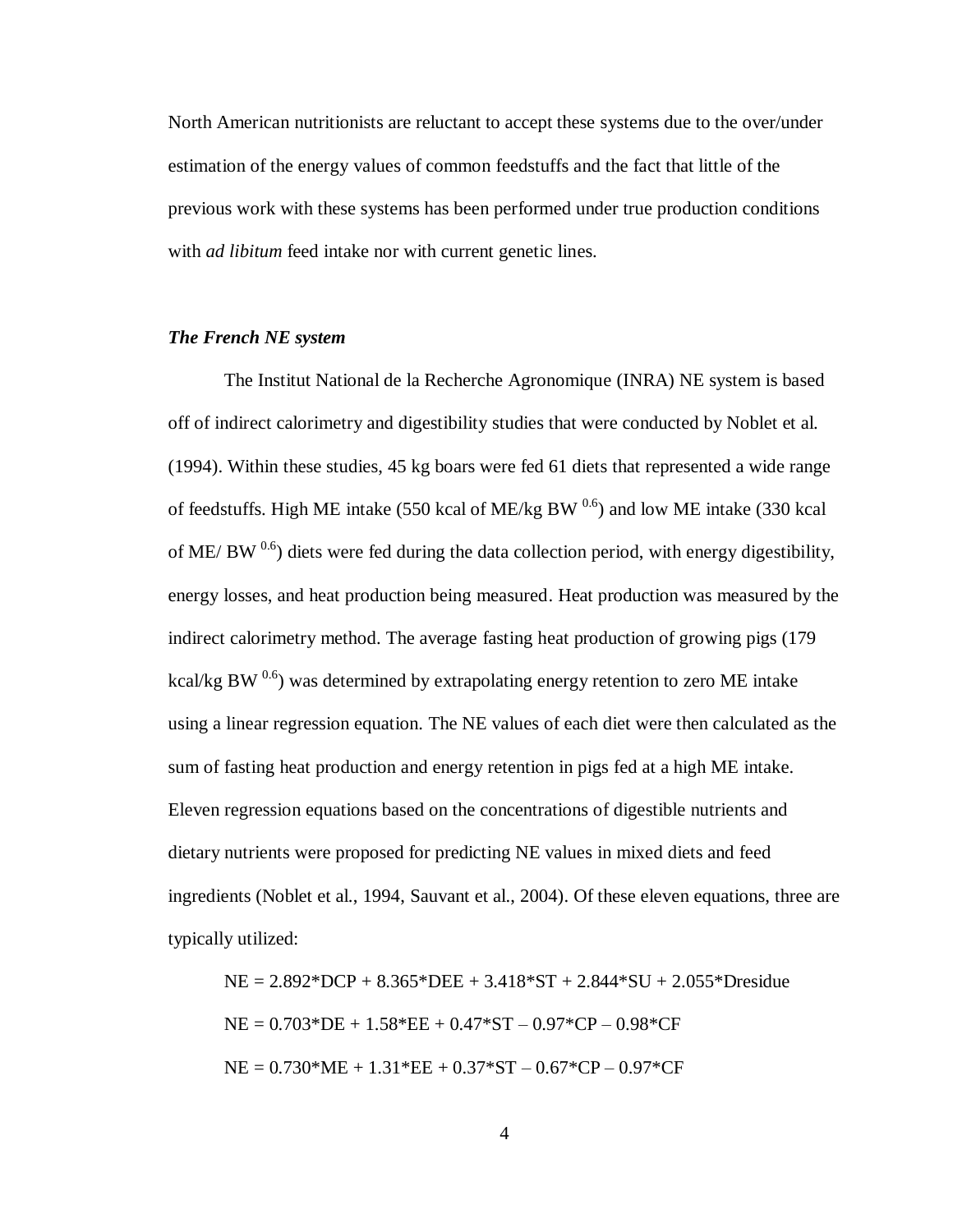where:

 $CP = \text{crude protein}$  $DCP =$  digestible  $CP$  $EE =$  ether extract  $DEE =$  digestible  $EE$  $ST = \text{starch}$  $SU = sugar$ Dresidue = digestible organic matter – DCP – DEE – ST – SU  $DE =$  digestible energy  $CF = crude fiber$  $ME =$  metabolizable energy

#### *The Dutch NE system*

The Central Bureau Livestock Feeding (CVB) method for determination of NE is was developed by the modification of one of the INRA NE equations. The main differences between the two energy systems is analytical procedures that were utilized to measure carbohydrates and lipids. In the CVB system, starch is measured via enzymatic digestion and sugar is measured via the enzymatic digestible fraction and the fermentable fraction. Additionally, lipids are measured via acid hydrolysis.

NE = 2.796\*DCP + 8.542\*DEEacid + 3.380\*STame + 3.047\*SUe + 2.328\*FCH where:

 $DCP =$  digestible  $CP$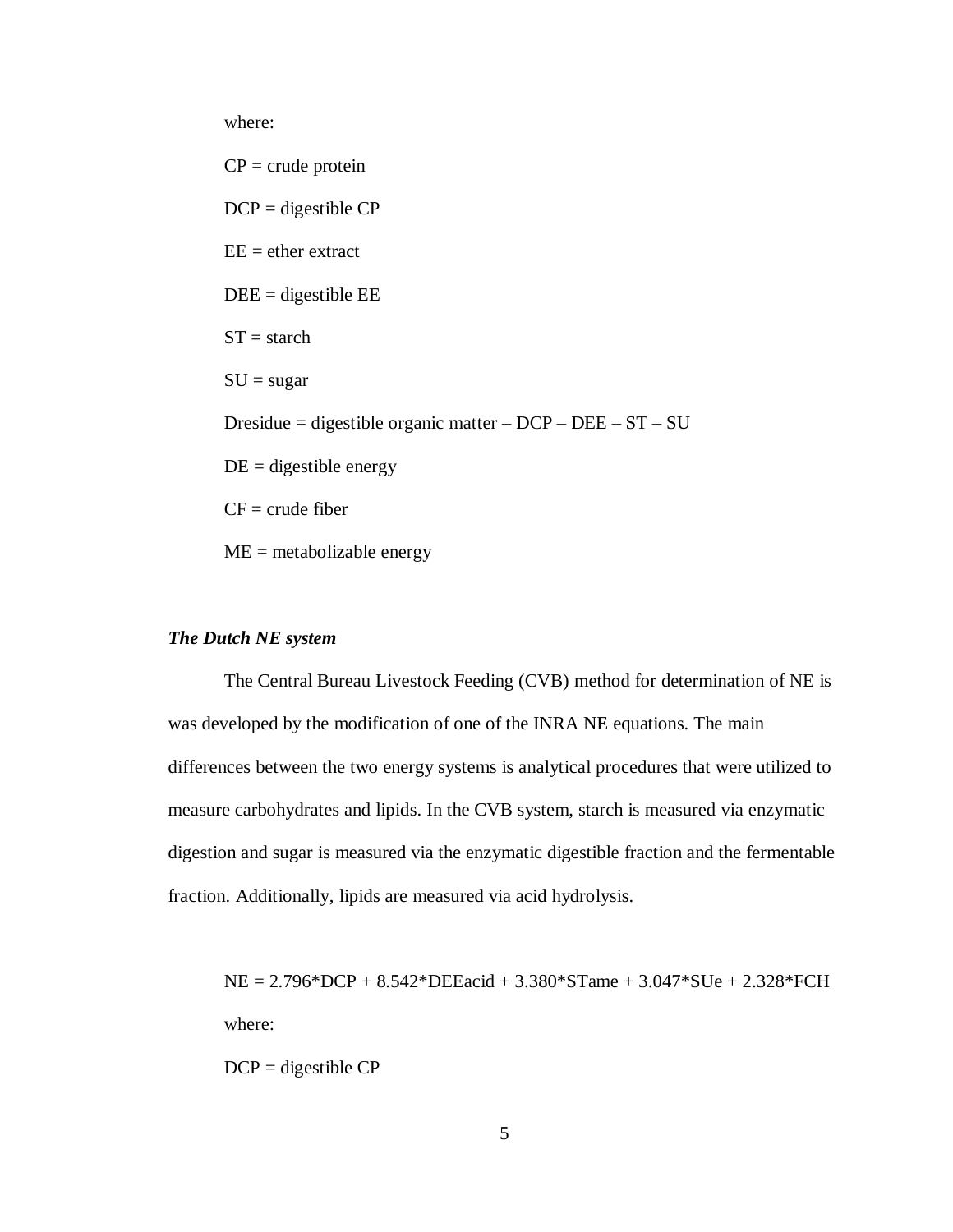$DEEacid =$  digestible ether extract using acid hydrolysis

STame = enzymatic digestible fraction of the starch fraction, analyzed according

to the amyloglucoside method

 $S$ Ue = enzymatic degradable fraction of the total sugar fraction

- FCH = fermentable carbohydrate fraction, being starch (amyloglucoside method) + fermentable SU + DNSP
- $DNSP =$  digestible  $OM -$  digestible  $CP -$  digestible ether extract using acid Hydrolysis – starch (amyloglucoside method) – 0.95\*SU

 $0.95$  = correction factor for disaccharides for ingridents

#### *The Danish NE system*

The Potential Physiological Energy (PPE) system was developed by Boisen (2007). This energy system is based off of the potential energy value for ATP production when digestible nutrients are completely oxidized in animals (Boisen, 2003). The PPE system utilizes *in vitro* digestibility estimates of crude protein, amino acids, organic matter, lipids, and carbohydrates, tabular digestible nutrient concentrations, ingredient SID amino acid values, and enzyme indigestible ileal dry matter in the calculation to determine PPE. The PPE system does not take into account the intended metabolic utilization of various nutrients which allows for the PPE of various ingredients to be additive within the complete diet and is independent of animal factors (Boisen, 2007). Additionally, the PPE system is not influenced by experimental, environmental, or animal factors, resulting in a more refined, consistent energy value (Boisen, 2007).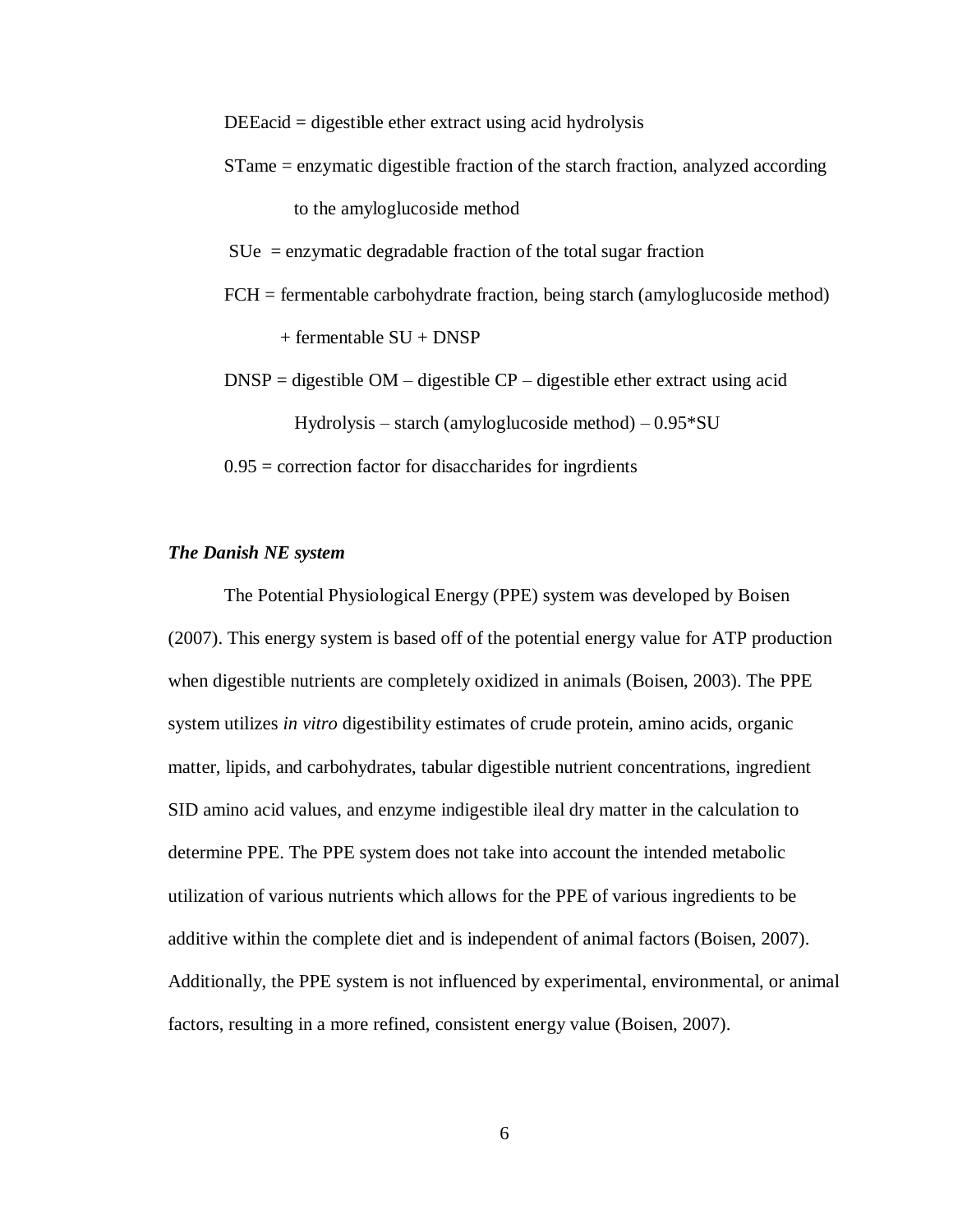#### **MAINTENANCE ENERGY REQUIREMENT**

Maintenance energy requirement can be expressed as either the ME requirement for maintenance (MEm) or as the NE requirement for maintenance (NEm, NRC, 1998). Both MEm and NEm are typically expressed in terms of metabolic body weight as an exponential function (aBW<sup>b</sup>, NRC, 1998). The use of an exponential function is based upon the proportionality between fasting heat production and metabolic body weight, with the exponent maintaining proportionality between body weight and the maintenance requirement (Kleiber, 1975, Chwalibog, 1991). Traditionally, the exponent of 0.75 has been utilized to express the metabolic body weight of animals (NRC, 1998). However, exponents ranging from 0.42 (Noblet et al., 1994) to 0.67 (Heusner, 1982) have been suggested as being a more appropriate exponent. This is due to the fact that when an exponent of 0.75 is used, MEm decreases with increasing body weight (Chwalibog, 1991). This discrepancy is presumably due to changes in body composition and the ratio of visceral weight to body weight during the growth of the animal (Noblet et al., 1991). With this in mind, an exponent of 0.60 has been suggested to be more appropriate to predict the maintenance requirement of growing pigs (Brown, 1982; Noblet et al., 1994; van Milgen et al., 1998).

Two main methods are utilized to determine the maintenance requirement of pigs. In one method, the requirement is estimated when pigs are fasted or fed a restricted energy intake in order to reach a level of zero energy retention (Chwalibog, 1991). However, with differences in energy metabolism in fasted or limit fed pigs and pigs that that are allowed free access to feed, this method can prove to be unrepresentative

7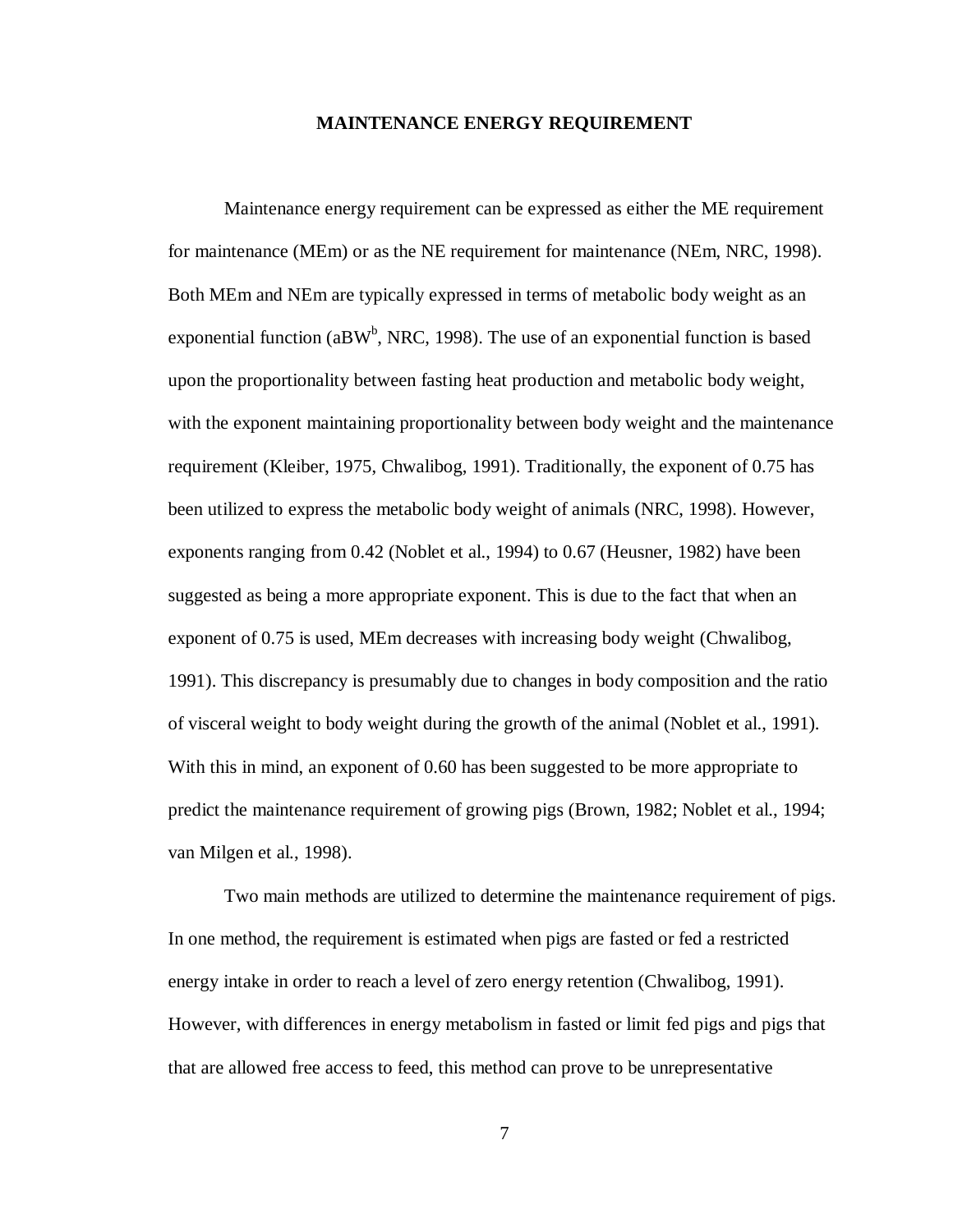(Baldwin, 1995). Another method of determining maintenance requirement involves the feeding of graded levels of energy intake. In this procedure, the maintenance requirement is estimated by the regression of energy retention on energy intake (Figure 1.2). This regression results in MEm being represented by the x-intercept and NEm being represented by the y-intercept (de Goey and Ewan, 1975; Ewan, 2001). For purposes throughout the rest of this thesis, NEm will be refereed to as the operational NE requirement for maintenance (ONEm). When utilizing 0.60 as the exponent to determine metabolic body weight, ONEm estimates range from 117 kcal/kg (de Lange et al., 2006) to 179 kcal/kg (Noblet et al., 1994).

Based upon the variation in published maintenance energy requirements, it is obvious that many factors can influence requirement estimations within pigs. These factors can include both environmental and physiological, as well as the methods in which the estimates were calculated.

Environmental temperature can be one of the largest factors that influence energy requirements. It has been observed that when temperatures are above thermoneutral levels (23° C, Stahly and Cromwell, 1979), maintenance energy requirements are affected very little (Black, 1995; Giles et al., 1998). This is due to a low energy cost for the act of panting to dissipate heat and reduced feed intakes will result in decreased metabolic rates. On the other hand, when temperatures are lower than the thermoneutral range, maintenance energy requirements are increased 3 to 4% for every 1° C reduction in temperature (Noblet et al., 1985; Close, 1996).

Another factor that contributes to variation in energy requirements is the size of the gastrointestinal tract and visceral organs. It has been suggested that heat production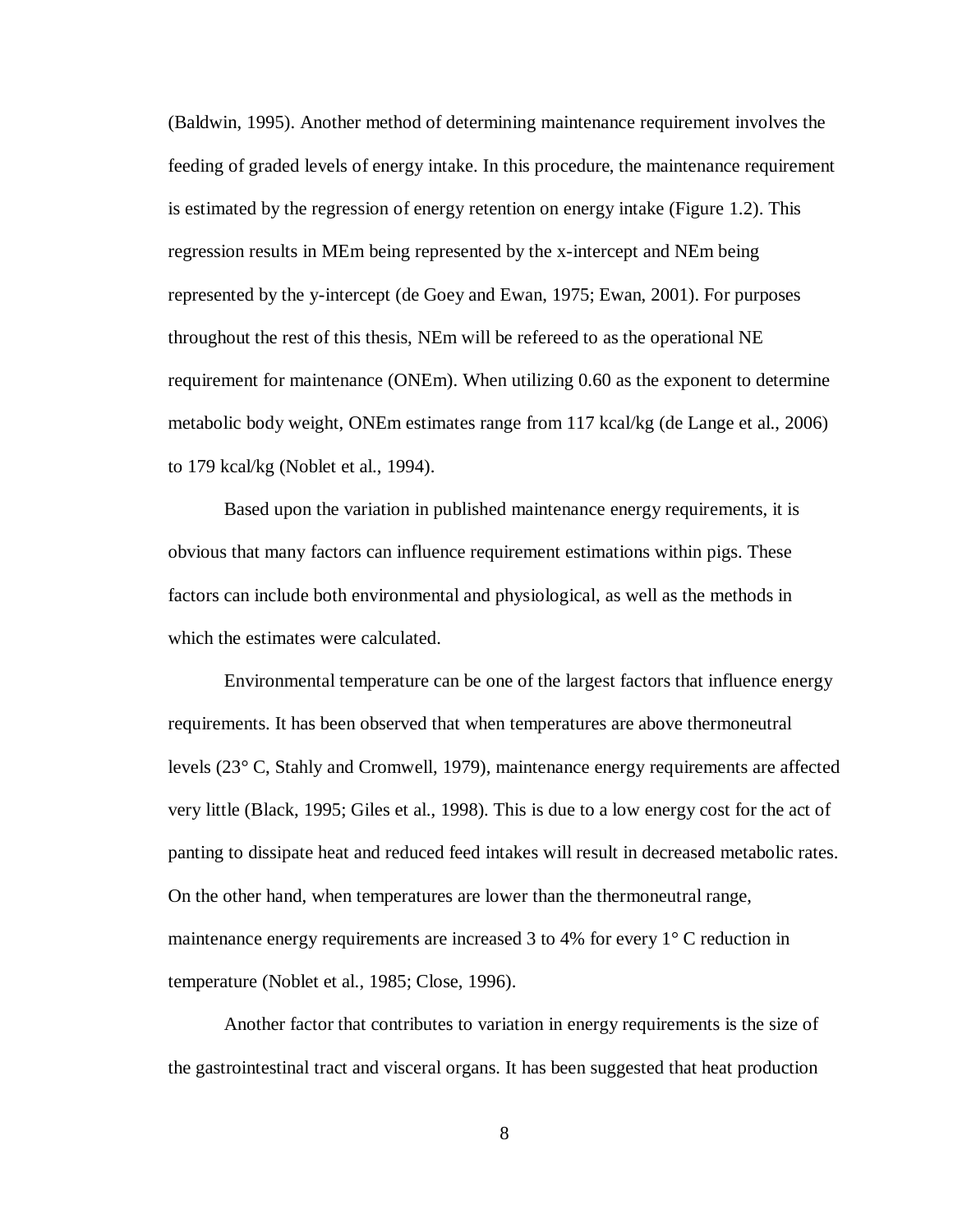from metabolically active organs can contribute up to 30% of the animal's basal heat production (Baldwin and Bywater, 1984). Additionally, the gastrointestinal tract and visceral organs can have four times the influence on fasting heat production than muscle and fat tissues (Tess et al., 1984; Noblet et al., 1999). Differences in housing conditions, gender, genetics, nutrition, feeding strategy, and stage of growth can also contribute to variations in energy requirements (Noblet et al., 1999).

The method utilized to determine energy requirements can also contribute to the variation. Typically, indirect calorimetry is utilized to determine fasting heat production. Within indirect calorimetry, the length of the fasting period, previous diets, and physical activity can influence the measurements (de Lange et al., 2006; Emmans, 1999). Additionally, the overall animal environment in which these measurements are obtained do not represent production systems in which the values are to be applied.

The comparative slaughter method is also utilized to measure energy requirements (Adeola, 2001). Within this method, a representative initial slaughter group is harvested in order to predict initial body composition of the test subjects. An important factor with this method is that the initial slaughter group must be a representative sub-sample of the animal population that is to be utilized within the study. With comparative slaughter studies, the length of feeding is typically longer and animal numbers per treatment are typically greater in order to minimize variations in body composition values (Boisen and Verstegen, 2000). Comparative slaughter studies are considered to be more representative of commercial feeding systems than indirect calorimetry studies (Reynolds, 2000).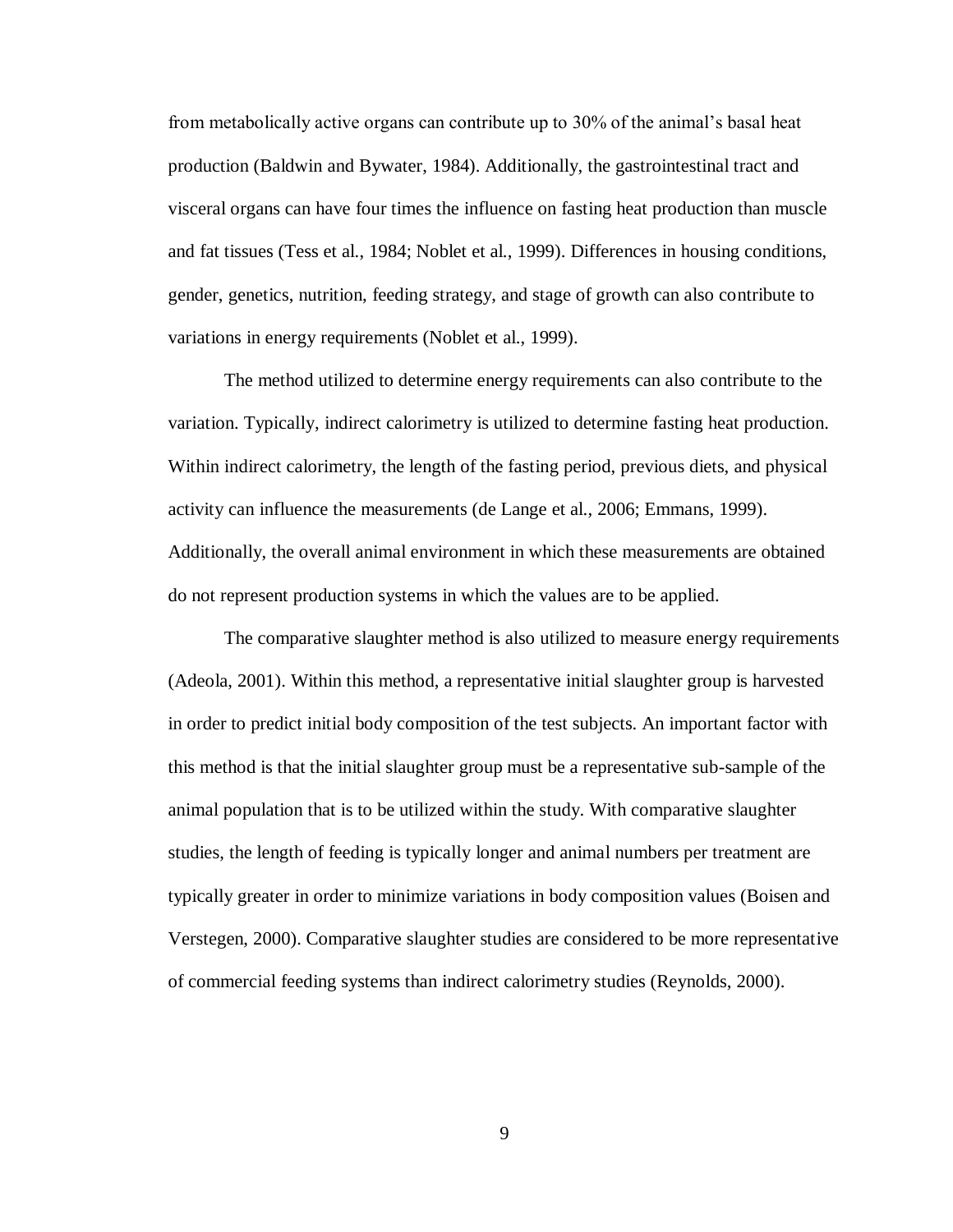#### **ENERGY CONTENT OF SOYBEAN MEAL**

Soybean products, in particular soybean meal (SBM), have traditionally been utilized in swine diets as a source of highly available amino acids, with 8.6 million tones utilized in swine diets in 2007 (Soy Stats, 2008). While containing high levels of lysine, threonine, tryptophan, isoleucine, and other amino acids, SBM is an excellent compliment to other ingredients that may be deficient in these amino acids. While being utilized primarily as an amino acid source, SBM also becomes an important energy source.

On a gross (4,132 vs. 3,869 kcal/kg; Sauvant et al., 2004) and digestible (3,685 vs. 3,525 kcal/kg; NRC, 1998) basis, SBM contains more energy than corn. However, when expressed on a metabolizable (3,420 vs. 3,380 kcal/kg; NRC, 1998) or net (2,395 vs. 2,020 kcal/kg; NRC, 1998) basis, corn contains more energy than SBM. This inefficiency of energy utilization does not appear to be due to problems in the digestion of the protein fraction of the meal, but rather to the poor digestion of the carbohydrate portion of the meal (Sebastian et al., 1999).

Oligosaccharides are saccharide polymers containing a small number of simple sugars that are linked together by  $\alpha$ -1,6-galactosidic linkages (Liener, 2000). In regards to monogastric nutrition, raffinose and stachyose are the oligosaccharides of concern when SBM is utilized in diets due to their poor digestibility and utilization (Coon et al., 1990; Liener, 2000; Sebastian et al., 2000). This poor utilization is caused by monogastrics lacking the enzyme  $\alpha$ -galactosidase, the enzyme that is necessary for the hydrolysis of the α-1,6-galactosidic linkages of raffinose and stachyose to produce readily absorbable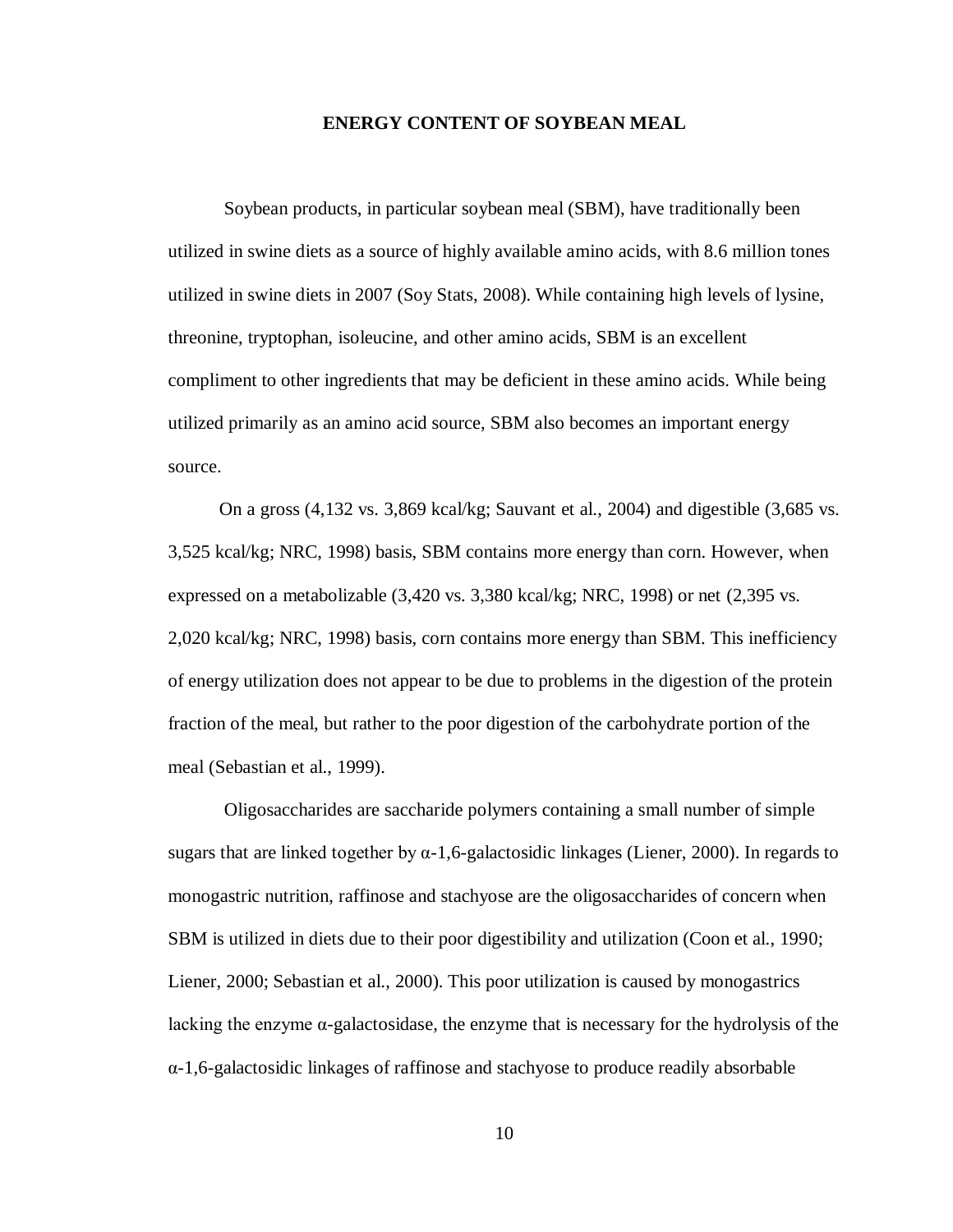sugars (Liener, 2000). As a result of this enzyme not being present, these oligosaccharides pass into the lower gastrointestinal tract and are fermented by the microbial population (Liener, 2000; van Kempen et al., 2006).

This increase in fermentation results in increases of carbon dioxide, hydrogen, and methane production (Liener, 2000). Additionally, the increase in gas production yields increases in flatulence, nausea, diarrhea, and acidity of the lower gastrointestinal tract (Coon et al., 1990; Liener, 2000; van Kempen et al., 2006). These digestive abnormalities, alone or in unison, can lead to reductions in nutrient digestibilities do to reduced digesta contact with the absorptive properties within the digestive tract.

Over the past two decades, SBM varieties have been produced that lack the genes responsible for galactinol, raffinose, stachyose, and myo-I, 1P synthase production (Figure 1.3, Sebastian et al., 2000). The absence of these genes leads to reductions in galactinol, raffinose, and stachyose content and an increase in sucrose content (Sebastian et al., 2000). In addition to reductions in oligosaccharide content, these new SBM varieties also contain reduced amounts of phytic acid due to the inhibition of the myo-I, 1P synthase gene.

Studies utilizing low-oligosaccharide SBM have been conducted in both poultry and swine with positive results in terms of nutrient utilization. Coon et al. (1990) fed roosters SBM in which the raffinose and stachyose content was reduced via alcohol extraction. The removal of the oligosaccharides resulted in increased digesta time and tended to increase digesta pH. Additionally, true metabolizable energy was increased from 2,794 to 3,368 kcal/kg when the oligosaccharides were removed from the SBM. When the SBM was extracted in the study by Coon et al. (1990), sucrose content was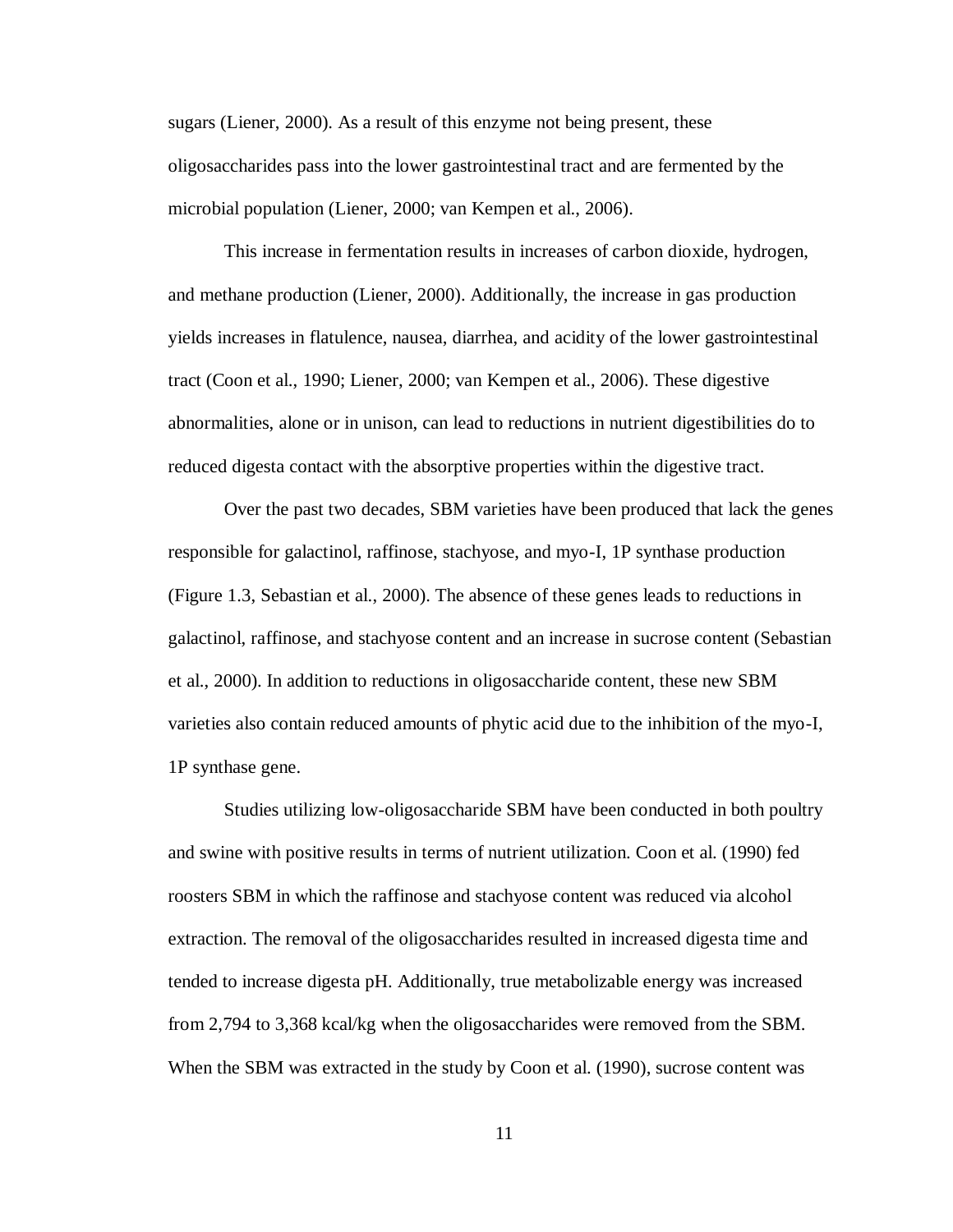reduced as well. Therefore, the difference in energy content of the SBM types could have been even greater due to the fact that sucrose alone contains 3,635 kcal/kg of ME (NRC, 1998).

In swine, Smiricky et al. (2002) fed 35 kg pigs complex diets with and without a source of oligosaccharides (soy solubles). The inclusion of oligosaccharides in the diet reduced dry matter digestibility along with the digestibility of the majority of the amino acids. The most prolific reductions in amino acid digestibility included lysine, methionine, and threonine being reduced by 7.1, 3.1, and 4.9 percentage units, respectively.

Due to reductions in phytic acid content of the low-oligosaccharide SBM, phosphorus bioavailability was increased from 34 to 81% in broiler chicks and from 31 to 60% in growing pigs when low-oligosaccharide SBM was compared to commercial SBM (Spencer et al., 2000). This increase in phosphorus bioavailability can lead to the use of less inorganic phosphorus within the diets while reducing phosphorus excretion.

#### **ENERGY CONTENT OF GLYCEROL**

In addition to the utilization of ethanol co-product utilization, there are opportunities within the swine industry to utilize co-products from other alternative energy sources. One such co-product is glycerol. Glycerol is the main co-product resulting from the production of bio-diesel from new or used vegetable oils and animal fats (Kerr et al., 2007; NBB, 2009). Glycerol is utilized in many industrial practices ranging from a flavor additive in chewing tobacco to a moisturizing agent in lipsticks. In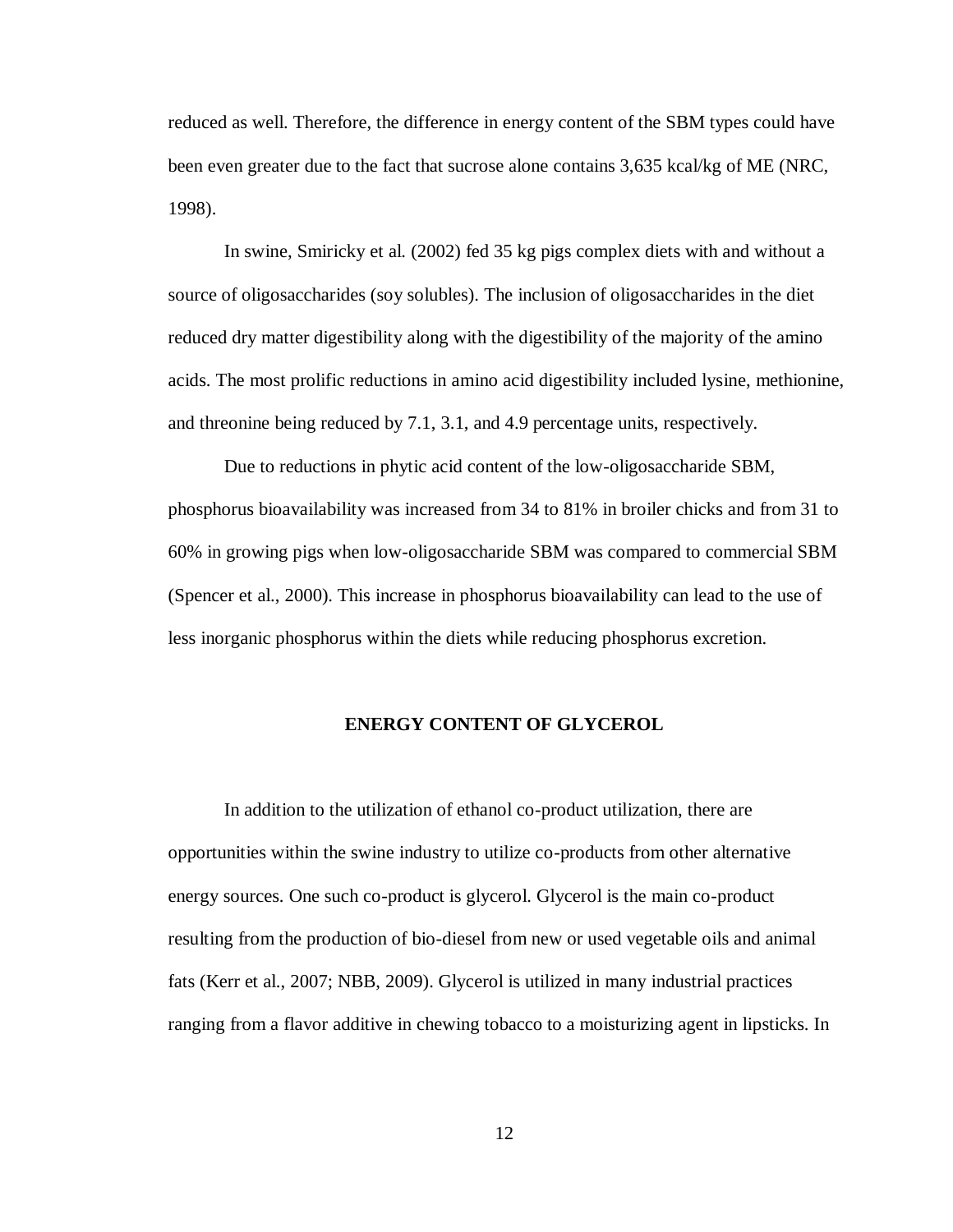2008, an estimated 2.7 billion liters of biodiesel were refined, yielding 210 million kg of glycerol (NBB, 2009).

In regards to animal nutrition, it would appear as though glycerol could be utilized as a potential energy source. When glycerol is consumed, it is absorbed in the small intestine at high rates due to its low molecular weight and its ability to passively diffuse (Lin, 1977; Guyton, 1991). Upon absorption, glycerol is converted to glucose or oxidized for energy production by glycolysis and the citric acid cycle (Robergs and Griffin, 1998). Gluconeogenesis is limited by the availability of glycerol (Cryer and Bartley, 1973; Baba et al., 1995), therefore it would seem plausible that glucose production could be increased if a free form of glycerol is fed in the diet.

Research conducted in the mid-1990's indicated that the inclusion of glycerol in swine diets did not negatively impact growth performance, carcass characteristics, or meat quality (Kijora, 1995; Mourot et al., 1994). More recently, work in our lab (Hinson et al., 2008) has indicated that glycerol could replace 6% of the corn in nursery pig diets while maintaining similar growth performance. Additionally, Groesbeck et al. (2008) illustrated that 3 and 6% inclusion of glycerol in nursery pig diets numerically increased performance values over that of the control diets with 0% glycerol. In grow-finish pigs, Lammers et al. (2008b) indicated that up to 10% glycerol can be included in the diet without impacting growth performance, carcass characteristics, or meat quality. Additionally, Stevens et al. (2008) illustrated that up to 10% glycerol inclusion in the diet can improve ADG and ADFI. However, backfat depths were increased and loin quality scores were decreased (Stevens et al., 2008).

13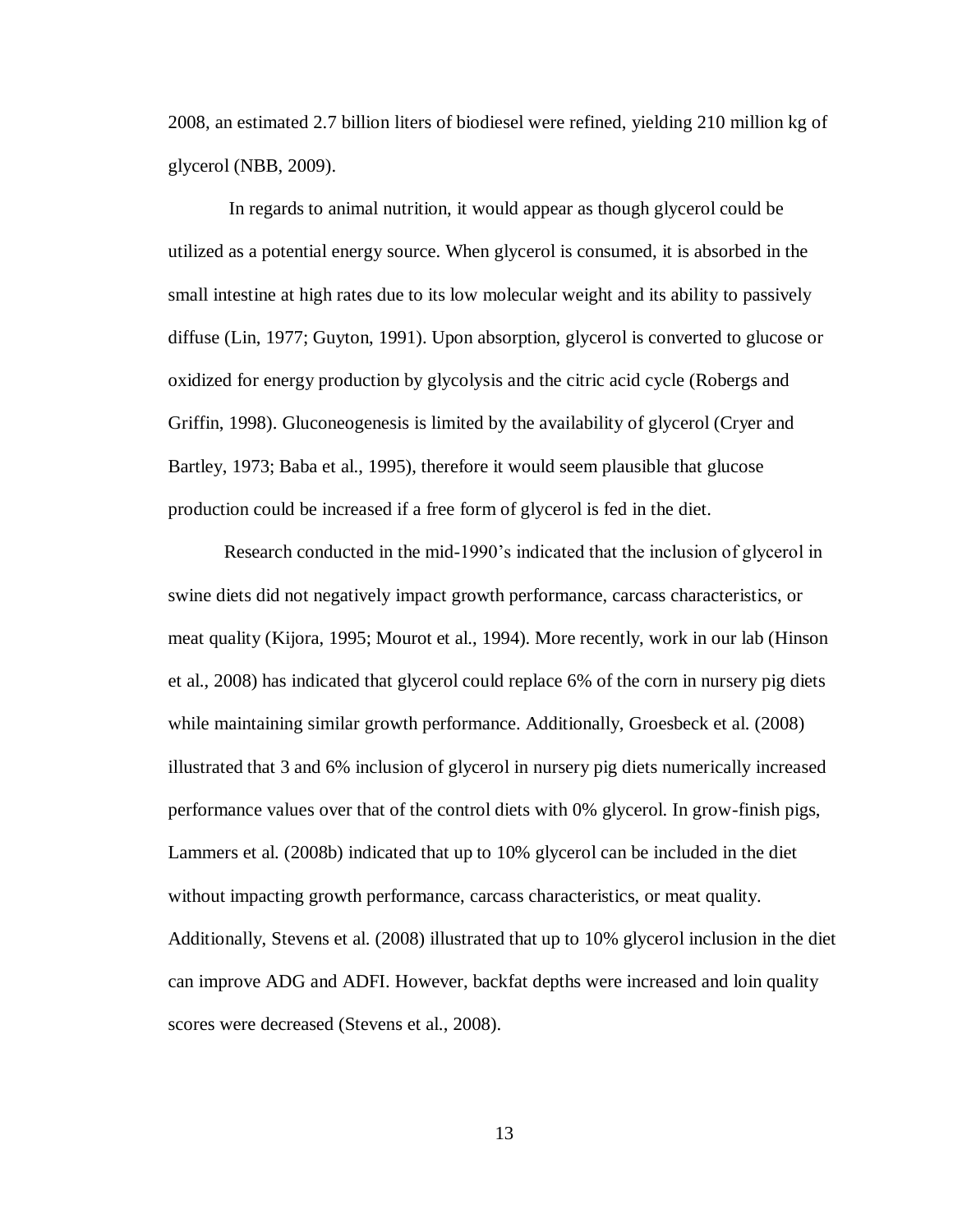In terms of energy content, little research has been conducted with glycerol. It has been reported that the GE of glycerol is 3,625 kcal/kg (Lammers et al., 2008a), with in house analysis of glycerol resulting in a GE value of 3,596 kcal/kg. Work by Lammers et al. (2008a) determined the DE and ME of glycerol to be 3,344 and 3,207 kcal/kg, respectively. The inclusion rate of glycerol and the size of the pig did not affect the energy values that were obtained. While little work has been done to determine the DE and ME values of glycerol, no work has been completed to determine the NE content.

While it appears as though glycerol can successfully be added to swine diets, there are precautions that need to be taken. Glycerol can have elevated levels of both sodium chloride and methanol. Salt levels in the diet can be adjusted to accommodate the inclusion of glycerol is sodium chloride values are high. In the case of methanol, FDA limits the methanol content of a total mixed ration at 150 ppm. Therefore, methanol content of glycerol should be determined prior to feeding to ensure that excessive amounts are not fed. Additionally, the physical properties of glycerol may limit inclusion rates in certain production systems due to the possibility of feed flowability issues within feeders and feed bins.

## **RACTOPAMINE HYDROCHLORIDE (PAYLEAN® )**

It is well known that the feeding of Paylean increases the partitioning of energy from lipid accretion to protein accretion through reducing lipogenesis and increasing lipolysis in adipose tissue and increasing protein synthesis in muscle tissue (Adeola et al., 1990 and Williams et al., 1994). Since its approval in 1999, Paylean has consistently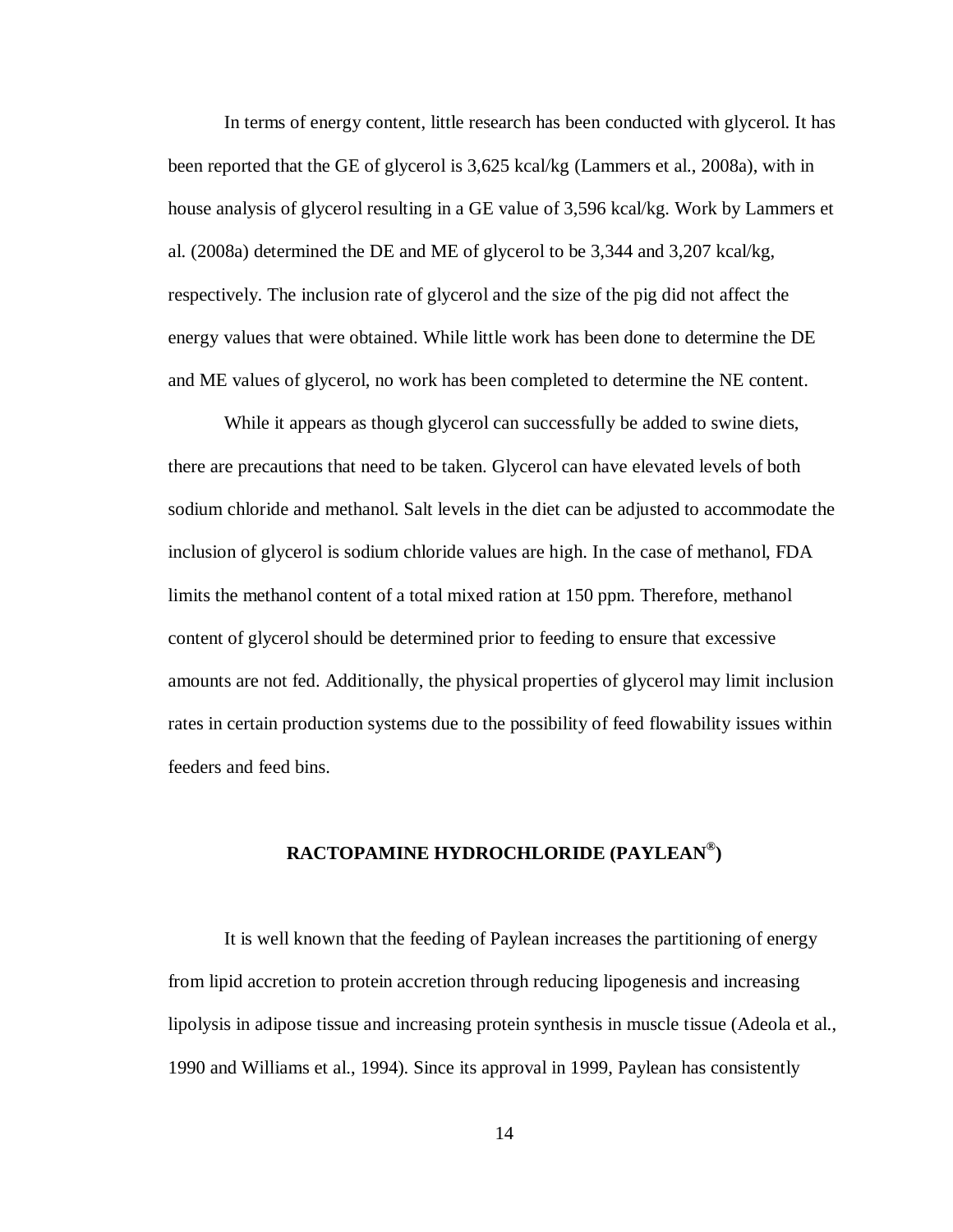provided a 10% improvement in ADG and feed efficiency, 1% increase in yield, and 0.5% in lean (Jones et al., 2000; Weber et al., 2006; Crome et al., 1996; Armstrong et al., 2004; Carr et al., 2005). These large improvements in performance criteria have led to Paylean being extensively utilized within the swine industry as a means of producing more kilograms of pork in a more timely and efficient manner.

Upon its approval, Paylean was typically included in the diet at 11 to 22 ppm for up to 35 days under the pretense that more is better. However, within the last few years, it has been realized that inclusion rates from 5 to 10 ppm at shorter durations (14 to 28 days) are the most economically advantageous (Armstrong et al., 2004). Other Paylean feeding programs that have been shown to be advantageous are step-up programs in which lower inclusions rates of Paylean are fed for a certain time period followed by higher concentrations for a certain time period (i.e. 5 ppm for 2 weeks followed by 10 ppm for two weeks).

Diminishing returns in regards to increased dose and duration is attributed to the fact that a down regulation or desensitization of the β-adregeneric receptors that are involved in the mechanism of action occurs with ractopamine hydrochloride (Moody et al., 2000).

#### **DIETARY ENERGY LEVEL**

Dietary energy is one of the most costly ingredients in swine diets, with these costs fluctuating greatly in the last few years. Therefore, dietary energy should play an important part of diet formulation.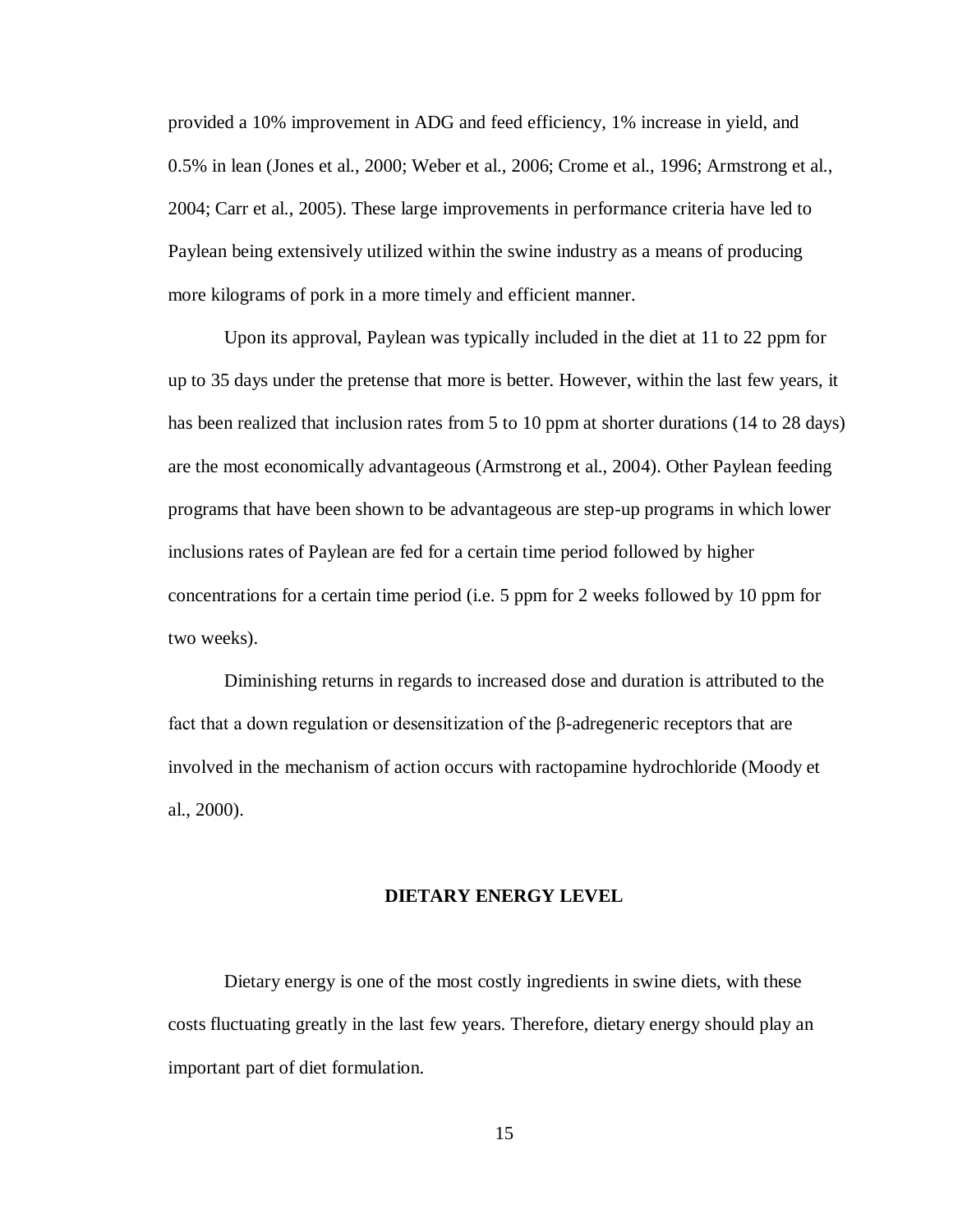It is well known that swine will consume feed at rates that meet their energy needs. As dietary energy levels are increased, feed consumption will be reduced and when dietary energy levels are reduced, feed consumption will increase to meet the animals energy needs (Steerley and Evans, 1983). However, when the energy density of a diet is increased, it is imperative to adjust amino acid levels within the diet to maintain similar calorie:amino acid ratios. This increase in amino acid concentrations within the diet is to ensure that amino acid intake on a g/d basis is adequate with the increased energy content and subsequent reduction in feed intake (Azain, 2001).

In a review by Petigrew and Moser (1991), the addition of fat in nursery diets (5 to 20 kg) improved feed efficiency when calorie:amino acid ratios were held constant. However, when calorie:amino acid ratios were not held constant, there was only a slight reduction in ADG and this reduction was not observed when the ratio was held constant. In grow-finish pigs, increased energy density resulted in improved gain, feed efficiency, reduced feed intake, and increased carcass fat. These effects were observed when the calorie:amino acid ratio was and was not maintained at a constant ratio. Decreased feed intake with increased energy density is more consistent in grow-finish pigs than in nursery pigs. This suggests that other factors such as gut fill influence feed intake in nursery pigs more than energy density (Azain, 2001).

16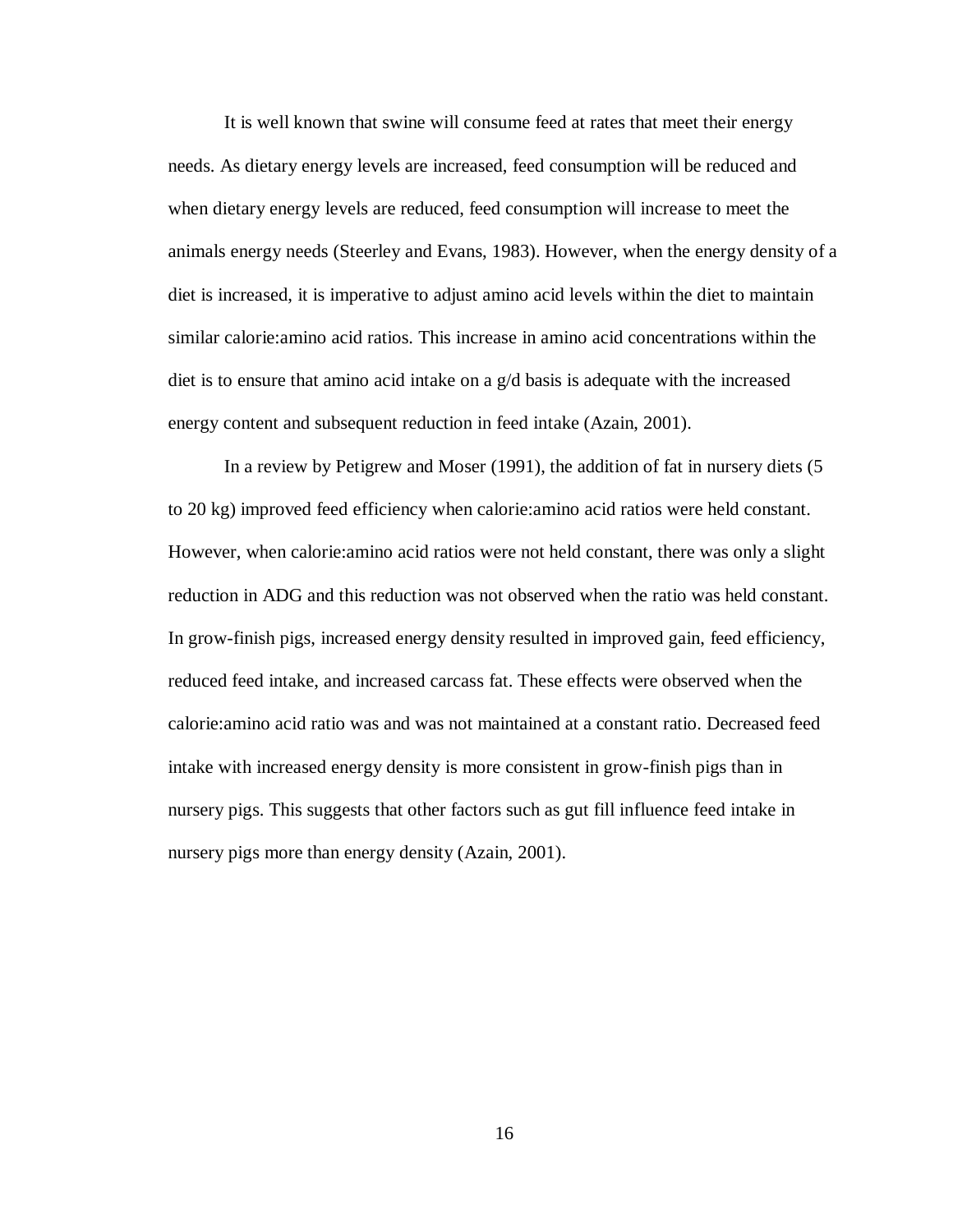

Figure 1.1. Energy utilization within pigs.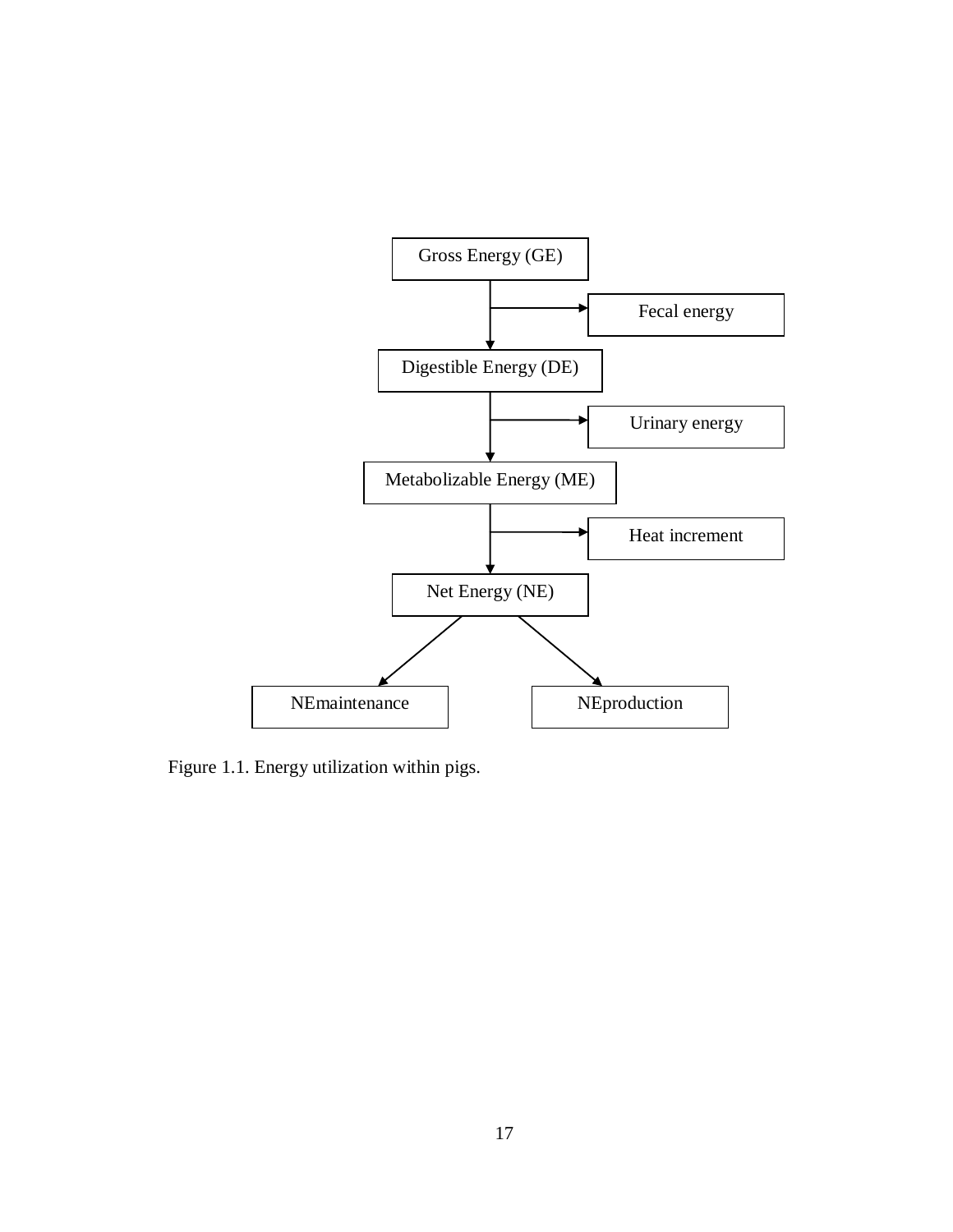

Figure 1.2. Estimation of the energy requirement for maintenance from energy retention (kcal/BW0.6 /d) and energy intake (kcal/BW0.6 /d) in pigs. Adjusted from Ewan (2001).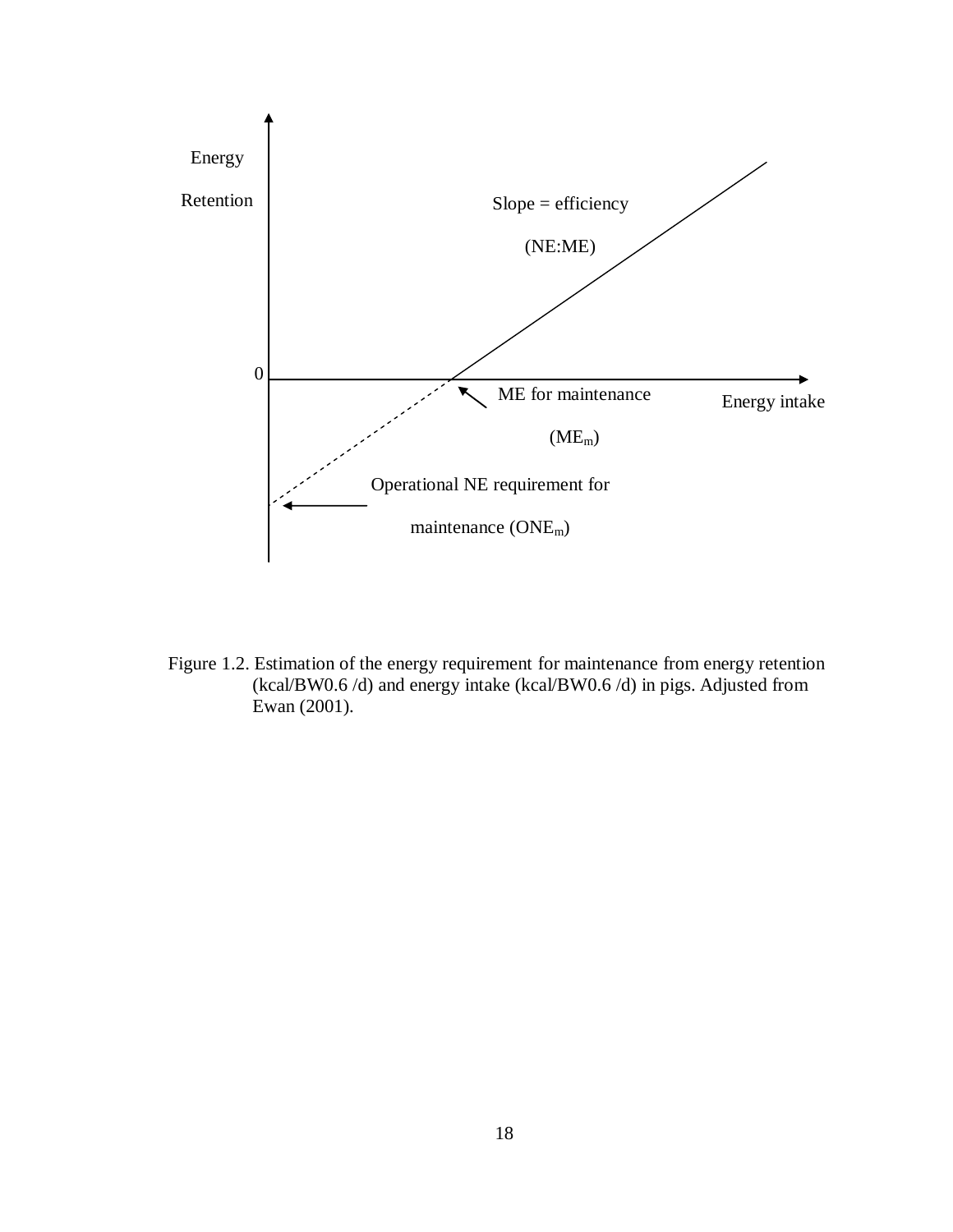

Figure 1.3. Soluble carbohydrate synthesis in the soybean. Enzymes selected to be reduced: 1) galactinol synthase; 2) raffinose synthase; 3) stachyose synthase; 4) myo-I, 1P synthase.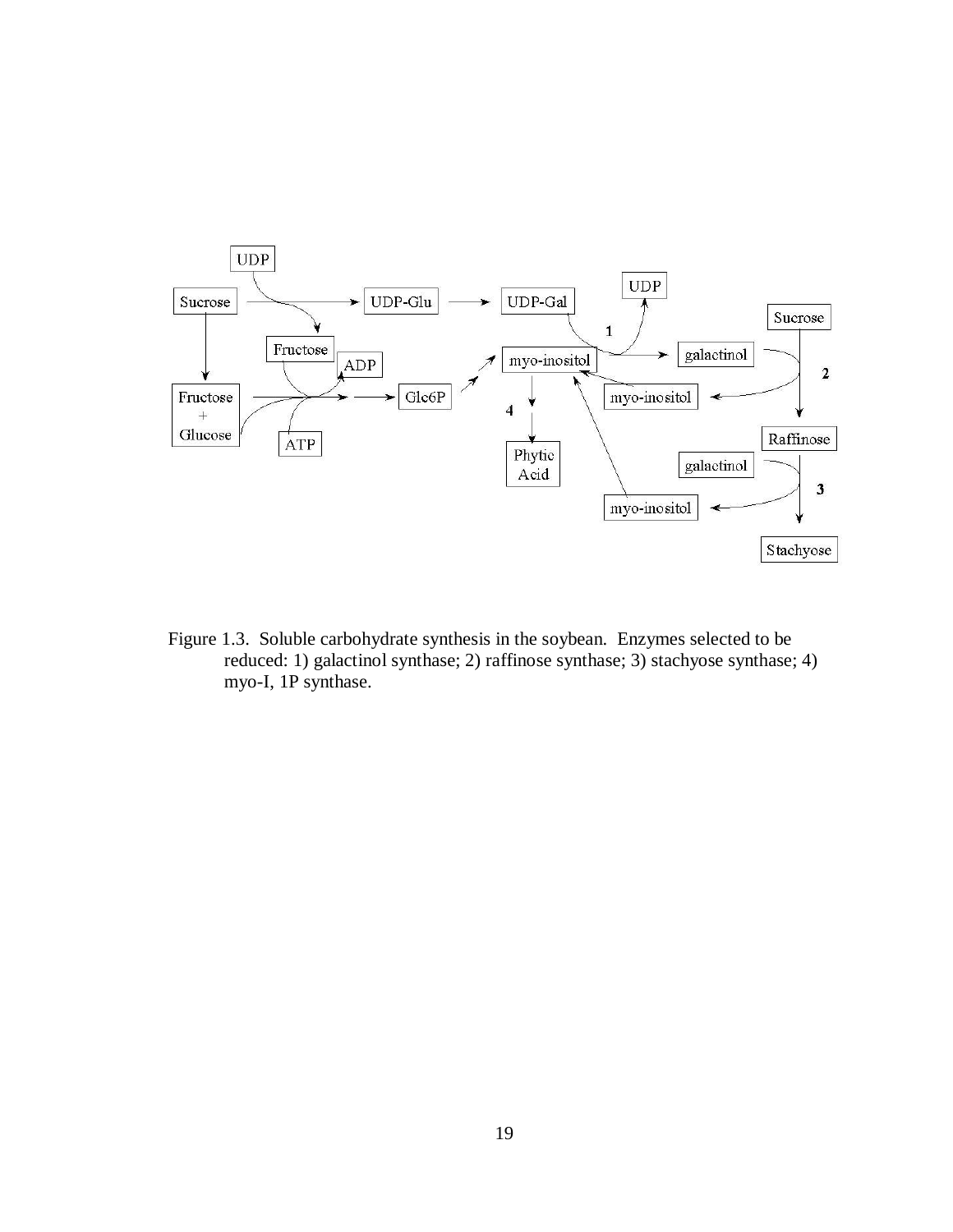#### **Chapter II**

# **INFLUENCE OF LOCATION AND STAGE OF GROWTH ON THE OPERATIONAL NET ENERGY REQUIREMENT FOR MAINTENANCE IN PIGS**

#### **ABSTRACT**

A serial slaughter experiment was conducted to measure the Operational NE requirement for maintenance  $(ONE<sub>m</sub>)$  for growing and finishing pigs. The objective was to measure the effect of the stage of growth on  $ONE_m$  and to determine if  $ONE_m$  differs for pigs at different locations. The experiments were conducted at the University of Illinois (UIUC), at the University of Missouri (MO), and at the Prairie Swine Centre, Saskatoon (PSC). Similar protocols were used at all locations. A total of 48 growing (initial BW:  $23 \text{ kg}$ ) and 48 finishing (initial BW:  $83 \text{ kg}$ ) barrows were used at each location. Within each stage of growth, pigs were allotted to eight outcome groups of six barrows according to BW. Within each outcome group, each pig was randomly allotted to one of six treatment groups. Two treatment groups at each stage of growth within each location served as an initial slaughter group. The remaining pigs were assigned to four dietary treatments and harvested at the conclusion of the experiment. Growing pigs at all locations and finishing pigs at MO and PSC were fed 1.40, 1.90, 2.40, or 2.90 times the assumed ME requirement for maintenance (ME<sub>m;</sub> 191 kcal/kg BW<sup>0.6</sup> $\cdot$ d<sup>-1</sup>), but finishing pigs at UIUC were fed 1.85, 2.20, 2.55, or 2.90 times  $ME_m$ . Results showed that ADG for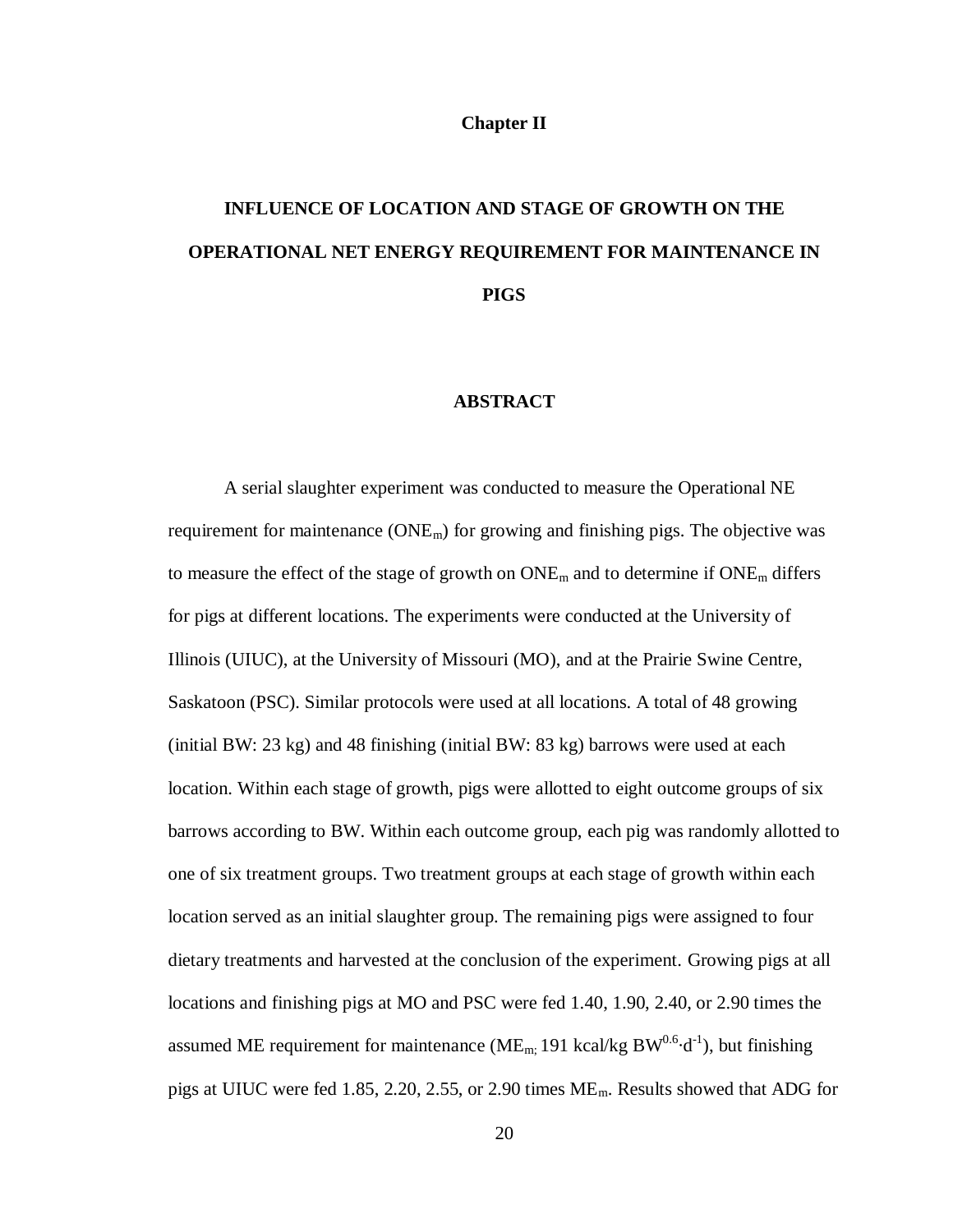growing pigs increased (linear,  $P < 0.01$ ) and ADG for finishing pigs also increased (linear and quadratic,  $P < 0.01$  at UIUC; linear,  $P < 0.01$  at MO and PSC) as feeding level increased. Lipid gain and energy retention for both growing and finishing pigs increased (linear,  $P < 0.01$ ) with feeding level at all locations. The efficiency (NE:DE) of energy utilization was greater  $(P < 0.01)$  for finishing pigs  $(0.72, 0.54, \text{ and } 0.78 \text{ at UIUC}, \text{MO},$ and PSC) than for growing pigs (0.56, 0.41, and 0.46 at UIUC, MO, and PSC). The ONE<sub>m</sub> was also greater ( $P < 0.01$ ) for finishing pigs (219, 123, and 270 kcal/kg BW<sup>0.6</sup>·d<sup>-1</sup> at UIUC, MO, and PSC) than for growing pigs (128, 115, and 78 kcal/kg  $BW^{0.6} \cdot d^{-1}$  at UIUC, MO, and PSC). The NE:DE and ONE<sub>m</sub> were different ( $P \le 0.05$ ) among locations, and the the interaction between the stage of growth and location for  $ONE<sub>m</sub>$  was significant ( $P < 0.01$ ). In conclusion, the NE:DE and ONE<sub>m</sub> for finishing pigs are greater than for growing pigs, and values for NE:DE and ONE<sup>m</sup> differ among locations. The location interacts with stage of growth for ONEm, which suggests that it may be necessary to use different values for  $\text{ONE}_{m}$  to estimate NE requirements and for calculating the NE of diets evaluated at different stages of growth or at different locations.

#### **INTRODUCTION**

In growing animals, the NE of a diet is estimated as the sum of the energy retained in the body  $(NE_g)$  and the amount of energy required for basic body functions ( $NE<sub>m</sub>$ ; Baldwin, 1995). The  $NE<sub>m</sub>$  may be estimated as fasting heat production (FHP), but FHP may not be an accurate measure of  $NE<sub>m</sub>$  for commercially-fed pigs because of the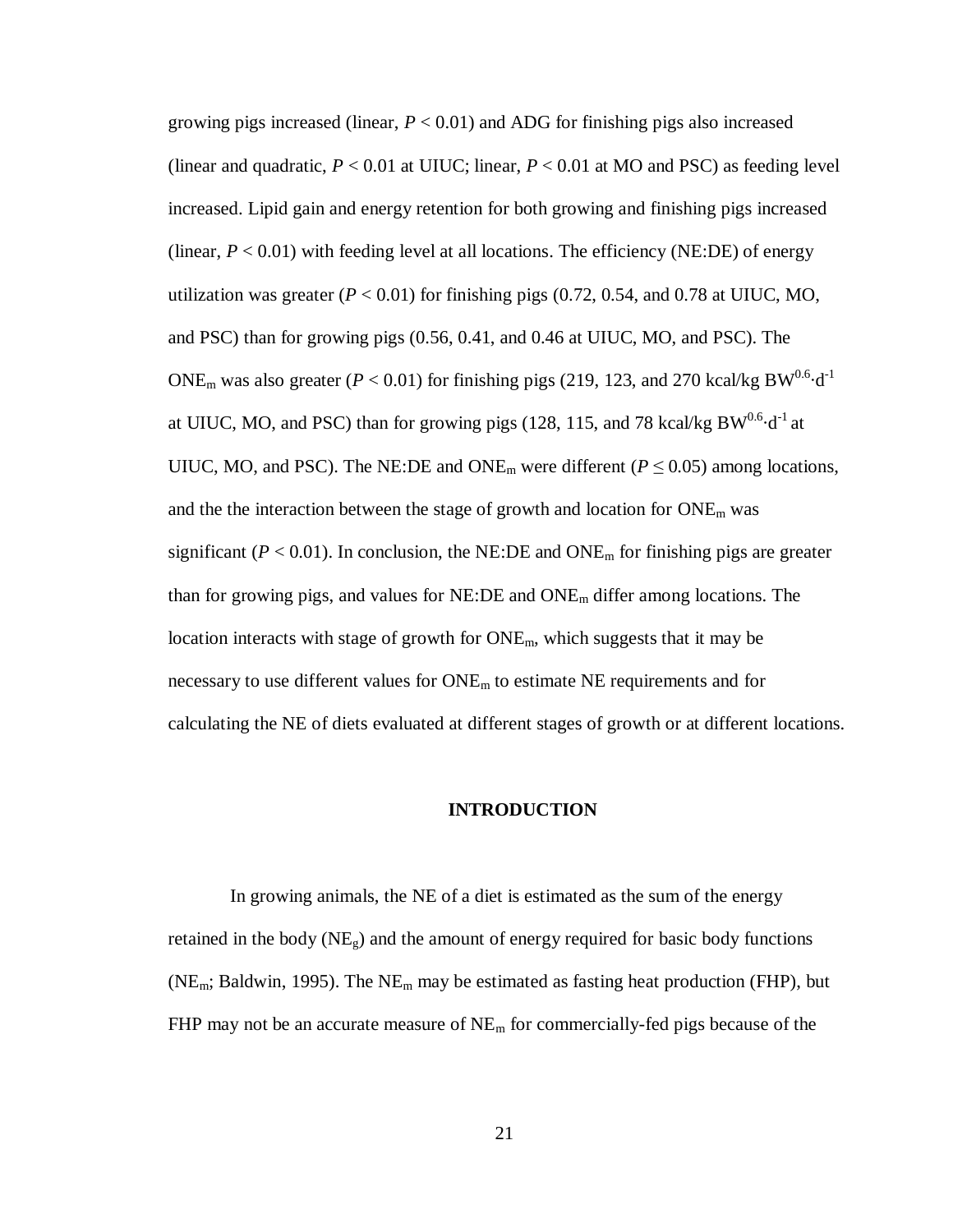difference in energy metabolism between fasted pigs and pigs that are allowed free access to feed (Baldwin, 1995).

An alternative procedure to estimate  $NE<sub>m</sub>$  is to regress energy retention on energy intake for pigs fed graded levels of energy. By extrapolating this regression line to zero energy intake, the y-intercept of the equation is considered an estimate of  $NE<sub>m</sub>$  (Ewan, 2001). To distinguish the NE<sub>m</sub> estimated by regression analysis from the NE<sub>m</sub> measured by FHP, the estimate obtained from regression analysis is called the operational net energy for maintenance ( $\text{ONE}_{\text{m}}$ ). This regression also allows estimating diet  $\text{NE}_{g}$ concentration as the slope of the regression line for the relationship between energy retention and feed intake.

Estimates of ONE<sub>m</sub> and NE<sub>m</sub> for pigs vary from 117 to 181 kcal/kg BW<sup>0.6</sup> (Noblet and Henry, 1991; Noblet et al., 1994a,b; de Lange et al., 2006). Currently, the French NE system is using a value of 179 kcal/kg  $BW^{0.6}$  for NE<sub>m</sub>. Several factors such as animals and location may influence values for  $NE<sub>m</sub>$  and  $ONE<sub>m</sub>$  (Baldwin and Bywater, 1984). Ideally, these values should be measured under the same conditions as those used to measure the NE value of diets because of the direct impact of  $NE<sub>m</sub>$  and  $ONE<sub>m</sub>$  on NE values (Boisen and Verstegen, 1998). To our knowledge, no experiments have been conducted in North America to determine the effect of pig BW and of experiment location on the  $\text{ONE}_{\text{m}}$  of pigs. The objective of this experiment, therefore, was to estimate the  $\text{ONE}_{\text{m}}$  in both growing and finishing pigs to measure the effect of the stage of growth on  $\text{ONE}_{\text{m}}$ . The second objective was to determine if  $\text{ONE}_{\text{m}}$  is constant among different locations.

22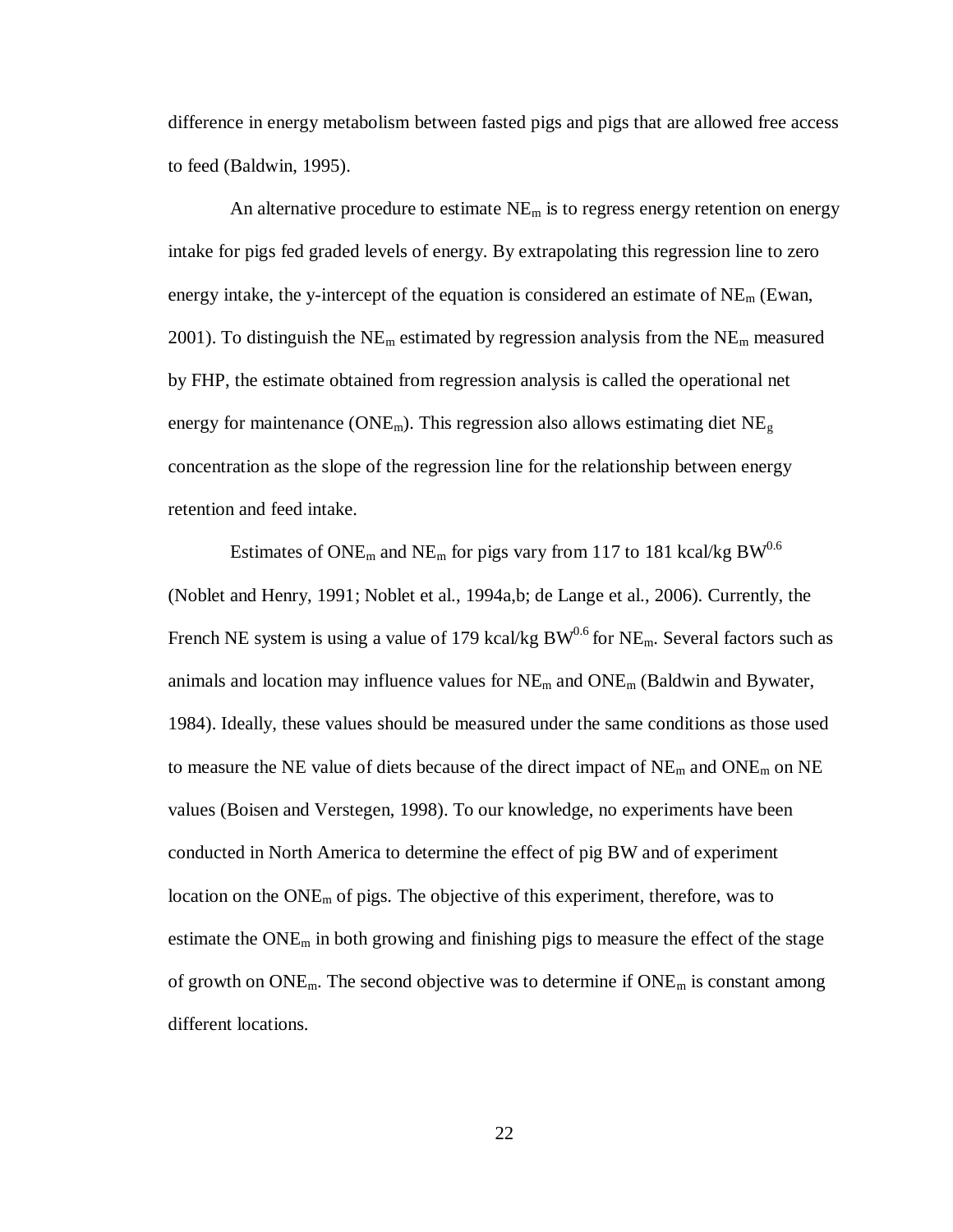#### **MATERIALS AND METHODS**

The experiment was conducted at the University of Illinois, Urbana (UIUC), at the University of Missouri, Columbia (MO), and at the Prairie Swine Centre Inc., Saskatoon, SK, Canada (PSC). Similar experimental protocols were used at all locations and all animal procedures were approved by the Institutional Animal Care and Use Committee at each location.

#### *Animals, Housing, and Experimental Design*

A total of 48 growing and 48 finishing barrows were used at each location (Table 2.1). Pigs at UIUC and PSC originated from the matings of line 337 sires to C-22 females (Pig Improvement Company, Hendersonville, TN, and PIC Canada, Winnipeg, MB, respectively). Pigs at MO were the offspring of C-22 females mated to T4 males (Pig Improvement Company, Hendersonville, TN). The 48 pigs at each stage of growth and within each location were selected from a larger group of pigs based on BW and ADG during a two wk pre-experimental period in which pigs were allowed ad libitum access to a corn soybean meal based diet. The 48 pigs used at each location and within each stage of growth (growing and finishing stages) were allotted to eight outcome groups of six barrows according to BW. Within each outcome group, pigs were randomly allotted to one of six treatment groups with eight pigs per treatment group. Two treatment groups at each stage of growth and at each location were randomly chosen to serve as the initial slaughter group and all pigs in these two treatment groups were harvested at the start of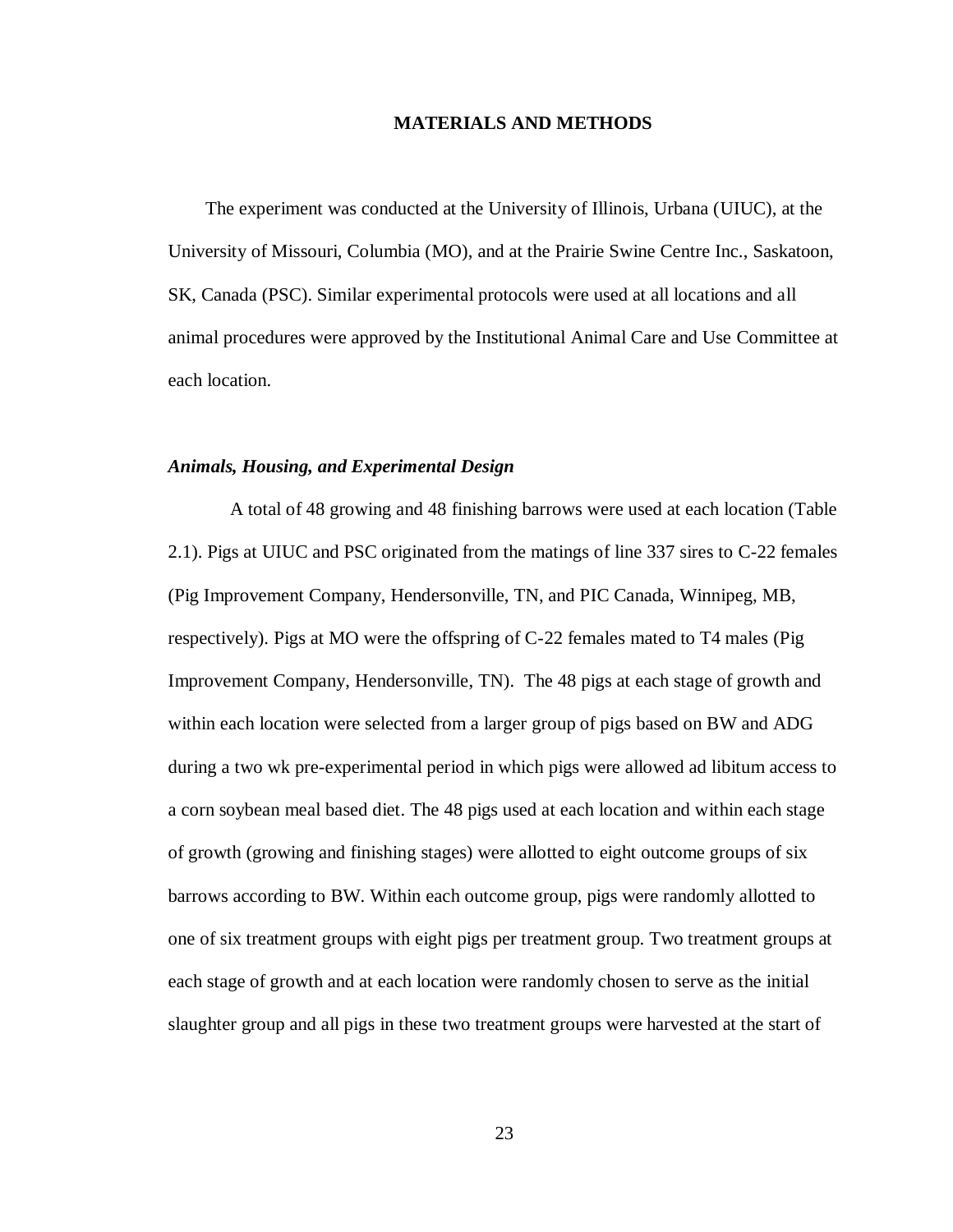the experiment. Pigs on the remaining treatment groups were randomly assigned to four dietary treatments and harvested at the conclusion of the experiment.

Pigs at each location were housed individually in a pen equipped with a single space dry feeder and a nipple waterer in an environmentally controlled building. The thermoneutral zone was assumed to be between 20 and  $25^{\circ}$ C for growing pigs and between 15 and  $20^{\circ}$ C for finishing pigs.

The individual BW of pigs was recorded weekly. Daily feed allowances were provided in two equal meals and water was available at all times. Orts were collected and weighed daily and daily feed disappearance was assumed to represent daily feed intake. The experimental period was 28 d for growing pigs and 35 d for finishing pigs.

#### *Dietary Treatments*

Each location used similar diets consisting primarily of corn and soybean meal (Table 2.2). Diets were formulated to exceed current estimates of nutrient requirements when expressed as dietary concentrations (NRC, 1998) by at least 10% because pigs were restricted in their feed intake. Small differences in the chemical composition of the diets reflected different nutrient profiles of local ingredients. Chromic oxide (0.40%) was included in the diets at UIUC and MO, and celite (0.50%) was added to the diets at PSC as indigestible markers. No antibiotic growth promoters were used. All pigs within each stage of growth received the same diet that was provided in a mash form throughout the experimental period. All growing pigs at all locations and finishing pigs at MO and PSC were provided feed in the amount of 1.40, 1.90, 2.40, or 2.90 times the assumed ME requirement for maintenance ( $ME<sub>m</sub>$ ), but finishing pigs at UIUC were fed 1.85, 2.20, 2.55,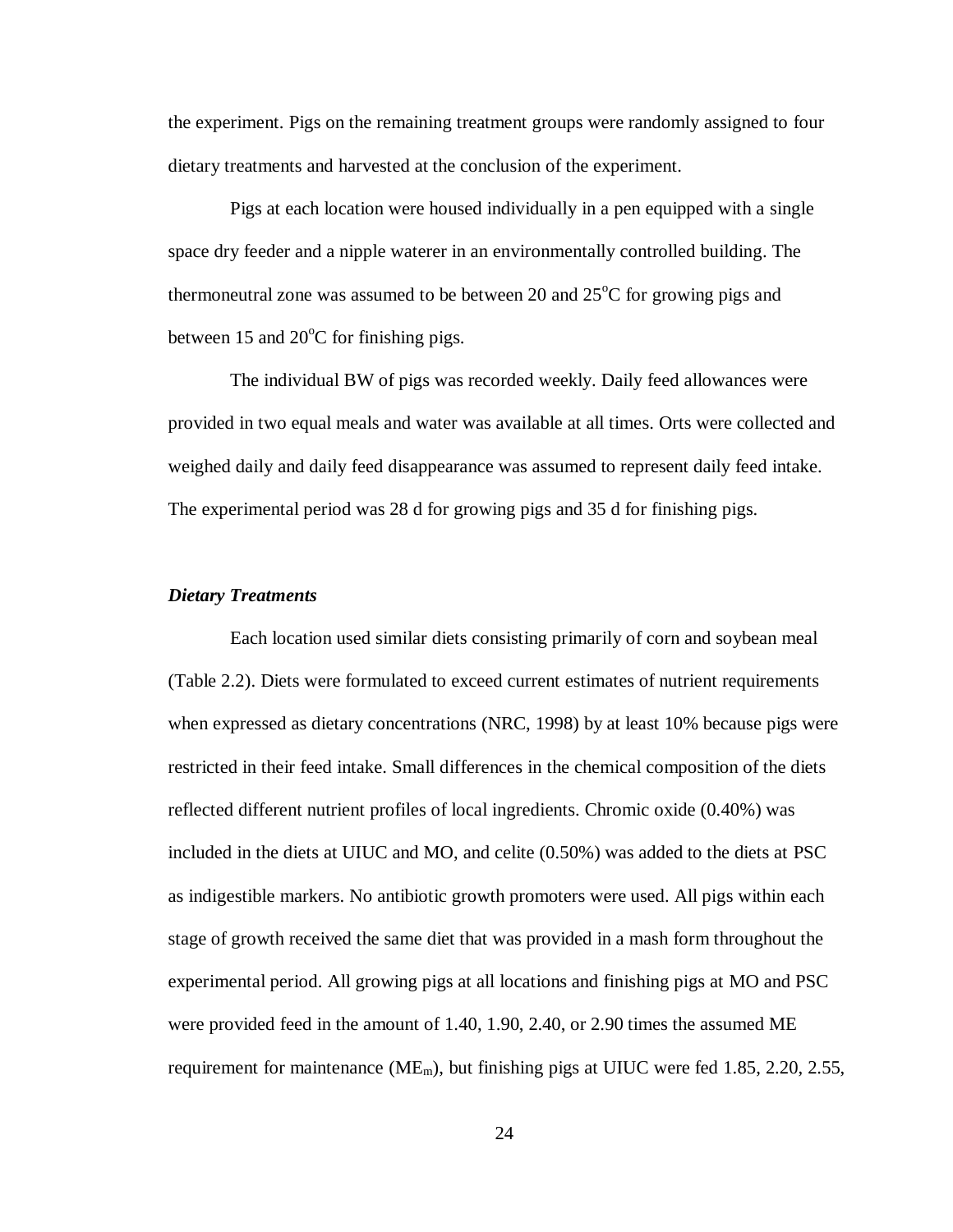or 2.90 times the assumed ME<sub>m</sub>. The ME<sub>m</sub> was assumed to be 191 kcal/kg BW<sup>0.60</sup> for individually housed pigs. For a pig weighing 50 kg, this value is equivalent to106 kcal/kg  $BW^{0.75}$  (NRC, 1998). The reason for using a value of 191 kcal/kg BW<sup>0.6</sup> for ME<sub>m</sub> rather than 106 kcal/kg BW $^{0.75}$  is that values calculated from kg BW $^{0.60}$  more accurately predict the metabolic BW of growing pigs than values based on kg  $BW^{0.75}$  (Noblet et al., 1991). Daily feed allowance was adjusted weekly according to the BW of each pig.

#### *Sample Collection and Slaughter Procedure*

At the conclusion of the experiment, ADG, ADFI, and G:F for each pig were calculated and summarized within each feeding level. Fresh fecal samples were collected on d 7 of each week from each pig by grab sampling. Fecal samples collected each week were pooled within pig at the conclusion of the experiment, lyophilized, and finely ground before chemical analyses.

The comparative slaughter procedure was used to estimate energy retention in the pigs (de Goey and Ewan, 1975). Pigs were weighed on the last day of the experiment and feed was withheld for 16 h. Pigs at UIUC and MO were then transported to the meat science laboratory where they were weighed again, and euthanized by captive-bolt stunning followed by exsanguination. At PSC, pigs were transported to the surgery room, weighted, and euthanized. Care was taken to ensure that all blood was collected from each pig. The carcass was split down the midline from the groin to the chest cavity and the viscera were removed.

At UIUC, the carcass, the viscera, and the blood were collected, weighed, and processed separately. Carcasses were stored at 4°C for 16 h, weighed and cut into pieces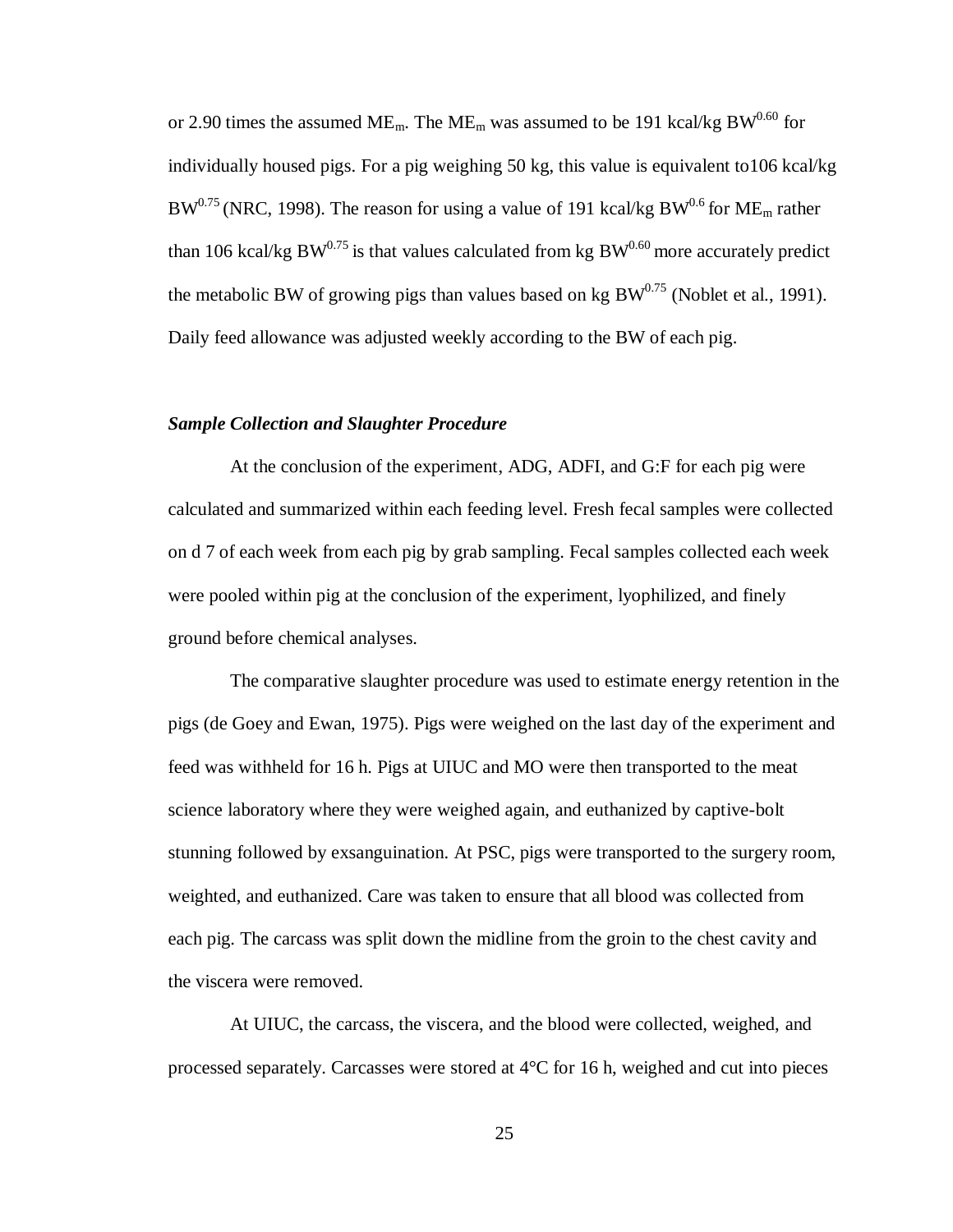to fit into a grinding apparatus (Autio Company, Astoria, OR). Carcasses were ground twice using a 12 mm die for growing pigs and an 18 mm die for finishing pigs. Ground carcasses were then mixed in a mixer (Keebler Company, Chicago, IL). After one minute of mixing, approximately 8 kg of carcass was collected and stored at -20°C. The frozen carcass samples were thawed at  $4^{\circ}$ C for 16 h and cut into half inch slices using a band saw (Hobart Company, Troy, OH). The carcass slices were ground twice through a meat grinder (Lasar manufacturing Company Incorporated, Los Angeles, CA) using a 2 mm die and subsamples for chemical analyses were collected.

The digestive tracts were flushed with water to remove digesta without squeezing of the intestines. The emptied tract was combined with other organs including the liver, kidney, spleen, and lungs and then patted dry. The weight of the viscera was recorded and the viscera was stored at 4°C overnight. The cooled viscera were ground in a Butcher Boy (Lasar Manufacturing Company, Los Angeles, CA) meat mincer using a 10 mm die followed by a second grind using a 2 mm die. Ground viscera were mixed and two subsamples were collected. The subsamples were ground again in a food processor (Proctor Silex, Hamilton Beach, CA) and the final subsamples were collected. All subsamples of carcass, viscera, and blood were lyophilized to a constant weight and finely ground prior to chemical analyses.

At MO and PSC, carcass, viscera, and blood were collected separately, but processed together. After the removal of digesta from the digestive tract, the emptied digestive tract, other organs, and blood were returned to the carcass and the digesta-free BW was recorded. Carcasses were then stored at  $-20^{\circ}$ C for later grinding. The whole digesta-free body was weighed prior to grinding and cut into smaller pieces and passed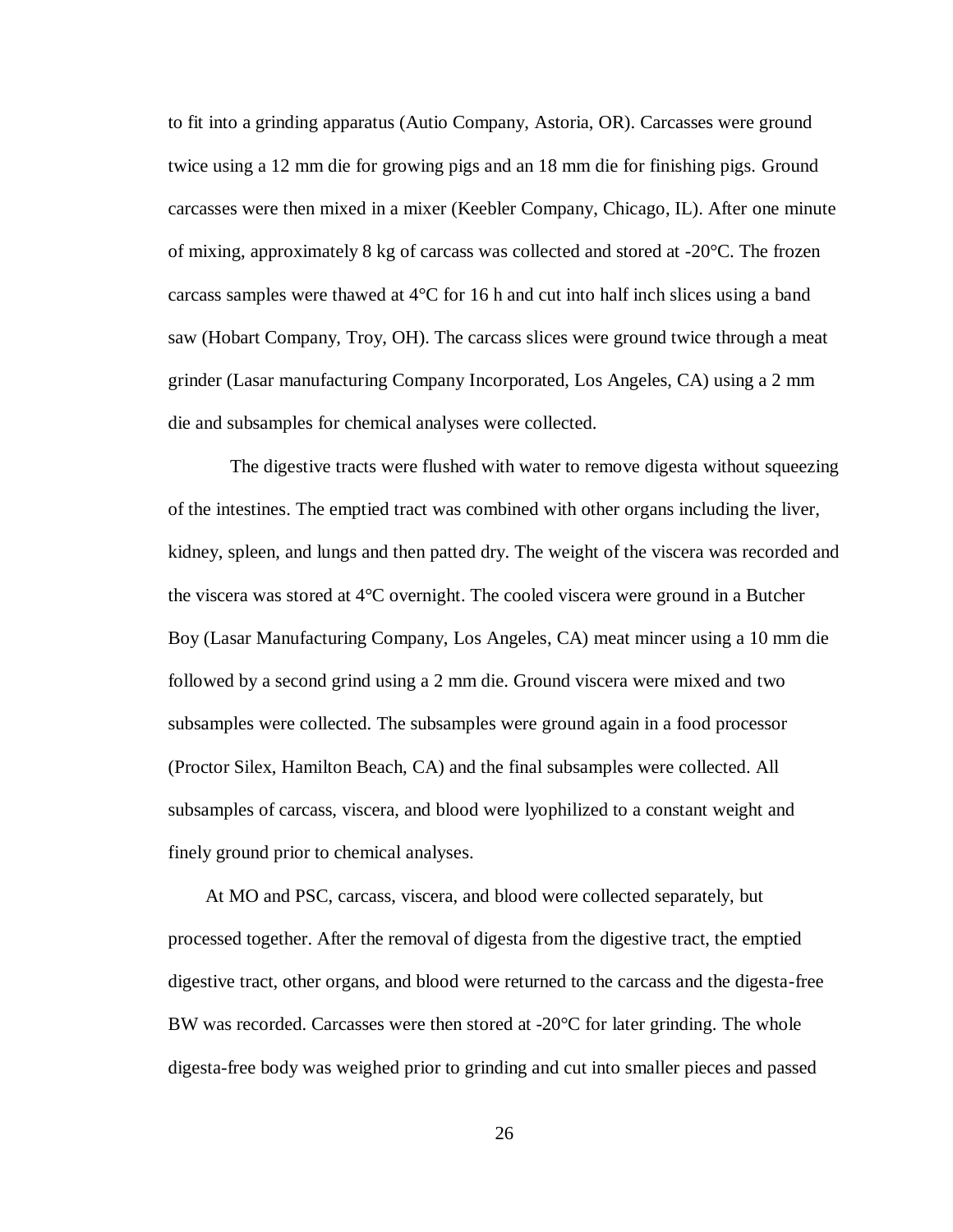through a 10 mm die two times and a 5 mm die two times using a meat grinder (Autio Company, Astoria, OR). Following each pass, the mince was collected into a barrel and mixed prior to the next pass through the grinder. On the final pass, five subsamples of 250 g were obtained as the material left the grinder. Each of these five samples were placed on a flat surface on waxed paper, flattened to a thickness of 5 cm and quartered. Random quarters from each of the 5 subsamples were collected, lyophilized to a constant weight, and finely ground for chemical analyses.

## *Chemical Analyses*

All three locations followed similar procedures for chemical analyses for DM, GE, CP, and lipids. In the analyses for body composition, UIUC conducted chemical analyses separately for carcass, viscera, and blood, but MO and PSC conducted chemical analyses on the whole digesta-free body. All analyses were performed on duplicate samples and analyses were repeated if results from duplicate samples varied more than 5% from the mean. The DM of diets and fecal samples was determined by oven drying at 135°C for 2 h (procedure 930.15; AOAC, 2005). The DM of carcass, viscera, and blood was calculated by freeze drying to a constant weight and this value was used to calculate the whole body concentration of energy, protein, and lipids. The GE of diets, fecal samples, and body components were measured using an adiabatic bomb calorimeter (Model 6300, Parr Instruments, Moline, IL). Benzoic acid was used as the standard for calibration. The concentration of N was measured using the combustion method (procedure 990.03; AOAC, 2005) and protein was calculated as  $N \times 6.25$ . The concentration of lipids was determined using the ether extraction method (procedure 2003.06; AOAC, 2005). Diets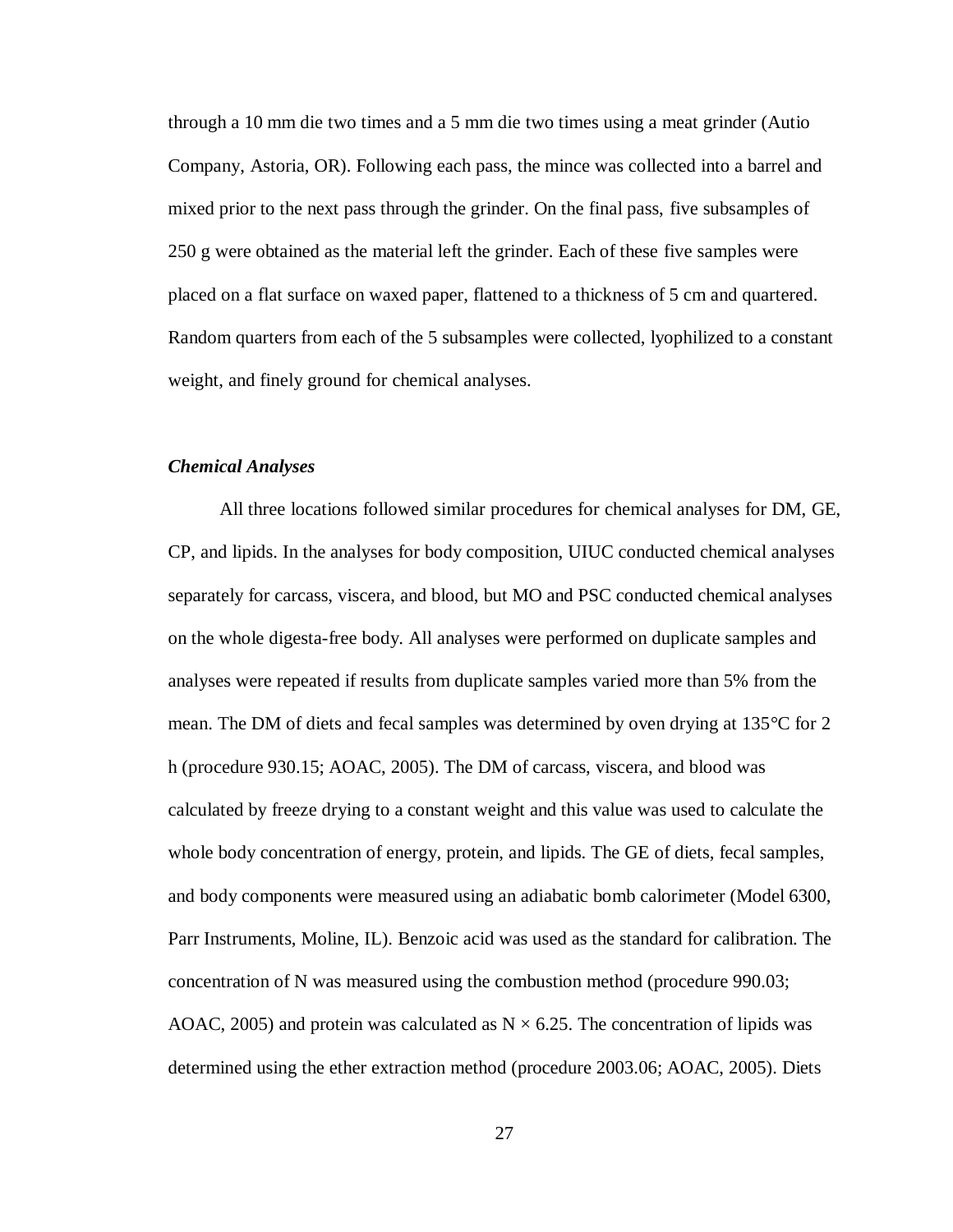and fecal samples from UIUC and MO were analyzed for the concentrations of chromium (Fenton and Fenton, 1979), but diets and fecal samples from PSC were analyzed for acid insoluble ash (McCarthy et al., 1974). The crude fiber concentration in diets was measured using the Weende method (procedure 962.09; AOAC, 2005). Diet samples were also analyzed for ash (procedure 942.05; AOAC, 2005).

## *Calculations*

The apparent total tract digestibility (ATTD) of energy in diets fed to each pig was calculated according to Chastanet et al. (2007) and the DE of the diet at each feeding level was calculated by multiplying the GE of the diet by the apparent total tract digestibility of energy. Retention of energy, protein, and lipids was calculated as the difference between the initial estimated quantity of energy, protein, and lipids and the final quantity of energy, protein, and lipids, respectively. Energy retention was also calculated from protein gain and lipid gain as 5.66 and 9.46 kcal/g for protein and lipids, respectively (Ewan, 2001). The initial body composition of pigs was determined from the body composition of pigs in the initial slaughter group as previously outlined (Oresanya et al., 2008). For linear regression analyses, the measurement of energy retention and DE intake were expressed as kcal/kg  $BW^{0.6}d^{-1}$  based on the average metabolic BW for each pig during the experiment. The DE intake was calculated for each pig by multiplying the DE of the diet by the total feed intake of the pig.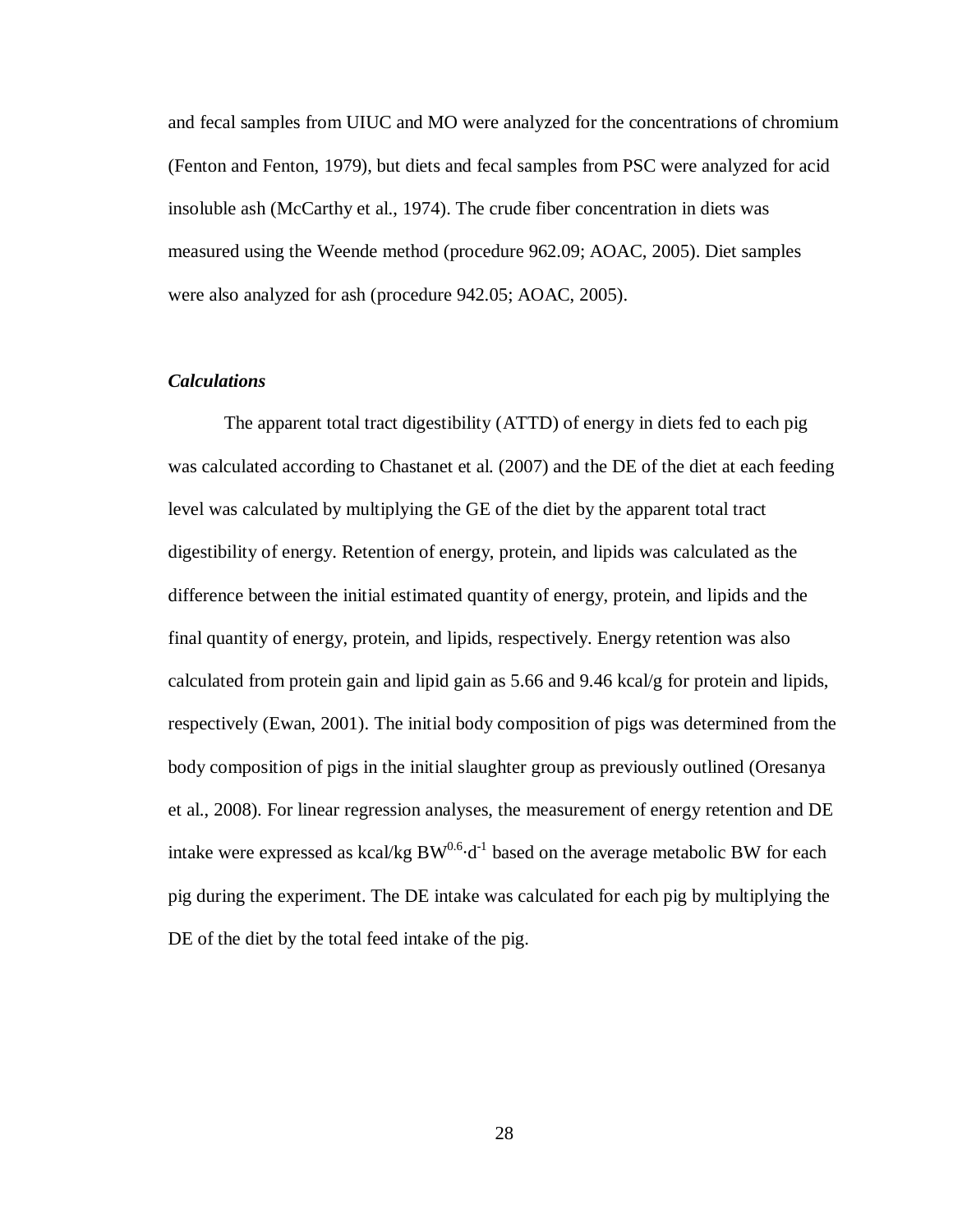## *Statistical Analysis*

All data were analyzed using the MIXED procedure of SAS (Littell et al., 1996; SAS Inst. Inc., Cary, NC). Homogeneity of the variances was verified using the UNIVARIATE procedure of SAS. The residual vs. the predicted plot procedure was used to analyze data for outliers. Orthogonal polynomial contrasts were used to determine linear and quadratic effects of feeding level on growth performance, ATTD of energy, carcass composition, and retention of protein, lipids, and energy of pigs at each stage of growth within each location. The LSMEANS procedure was used to calculate the mean values for all feeding levels. The pig was the experimental unit, and an alpha-value of 0.05 was used to assess significance among means. If the mean retention of energy or lipids for a treatment group was negative this treatment group was not included in the regression analysis to prevent overestimating the  $ONE<sub>m</sub>$  because the regression line for energy retention has a steeper slope below than above zero energy retention (Baldwin, 1995). All growing pigs fed at the lowest feeding level at all three locations, growing pigs fed at the second lowest feeding level at MO, and finishing pigs fed at the lowest feeding level at MO and PSC had negative energy or lipid retention, and therefore, those treatment groups were excluded from the regression analyses.

Values for studentized residuals and difference in fits statistic (DFFITS) were also estimated to identify outliers in the regression analyses (Kutner et al., 2005). One growing pig at UIUC was identified as an outlier and was removed from the regression analysis.

Linear regression analyses were conducted to determine the relationship between energy retention (kcal/kg BW<sup>0.6</sup>·d<sup>-1</sup>) and DE intake (kcal/kg BW<sup>0.6</sup>·d<sup>-1</sup>) at each stage of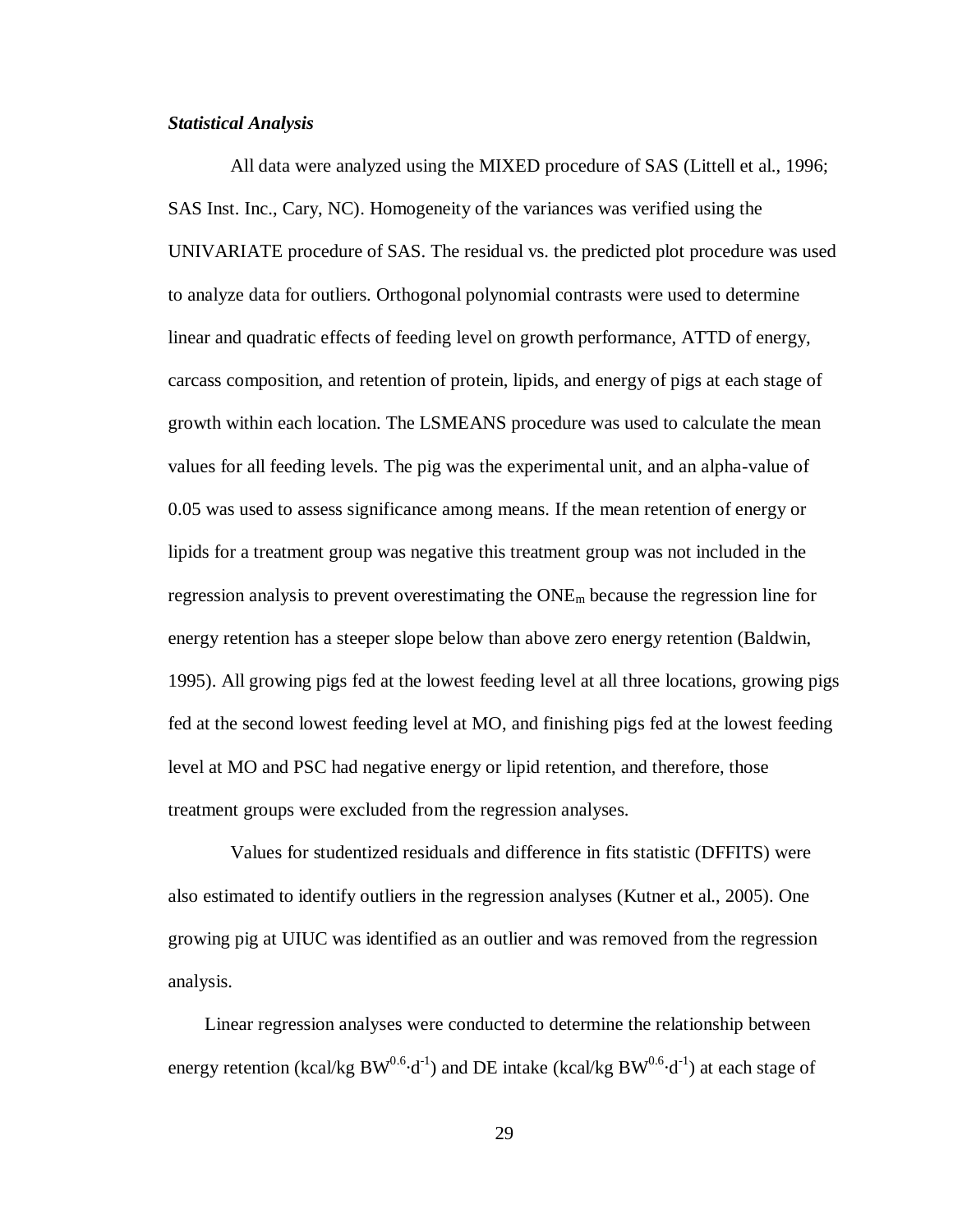growth within each location. The x-intercept and y-intercept were considered the DE requirement for maintenance  $(DE_m)$  and  $ONE_m$ , respectively, and the slope of the regression equation represented the efficiency (NE:DE) of DE intake for energy retention (Ewan, 2001). The effects of stage of growth and location on  $NE:DE$  and  $ONE<sub>m</sub>$  were determined using an analysis of covariance with DE intake as a covariate (Noblet et al., 1994b; Littell et al., 1996). The statistical model included the stage of growth, location, DE intake, and the interactions (stage of growth  $\times$  DE intake, location  $\times$  DE intake, stage of growth  $\times$  location, and stage of growth  $\times$  location  $\times$  DE intake). The stage of growth and location were fixed effects in the model. The interaction terms were sequentially removed from the model if they were not significant.

#### **RESULTS**

# *Pig Performance, Carcass Composition, and Retention of Energy, Protein, and Lipids*

In the growing phase, ADG increased (linear,  $P < 0.01$ ) at UIUC (Table 2.3), MO (Table 2.4), and PSC (Table 2.5) as feeding level increased. The G:F also increased (linear,  $P < 0.01$  at UIUC and PSC; linear and quadratic,  $P < 0.01$  at MO) as feeding level increased. The ATTD of energy decreased with feeding level at UIUC (linear and quadratic,  $P < 0.01$ ) and at PSC (linear,  $P < 0.01$ ), but feeding level did not influence the ATTD of energy at MO. The digesta-free BW increased (linear,  $P < 0.01$ ) with feeding level at all locations. The concentration of protein decreased (linear, *P* < 0.01 at UIUC and MO; linear and quadratic,  $P < 0.05$  at PSC), but the concentration of lipids and energy in the digesta-free body increased (linear, *P* < 0.01 at UIUC and MO; linear and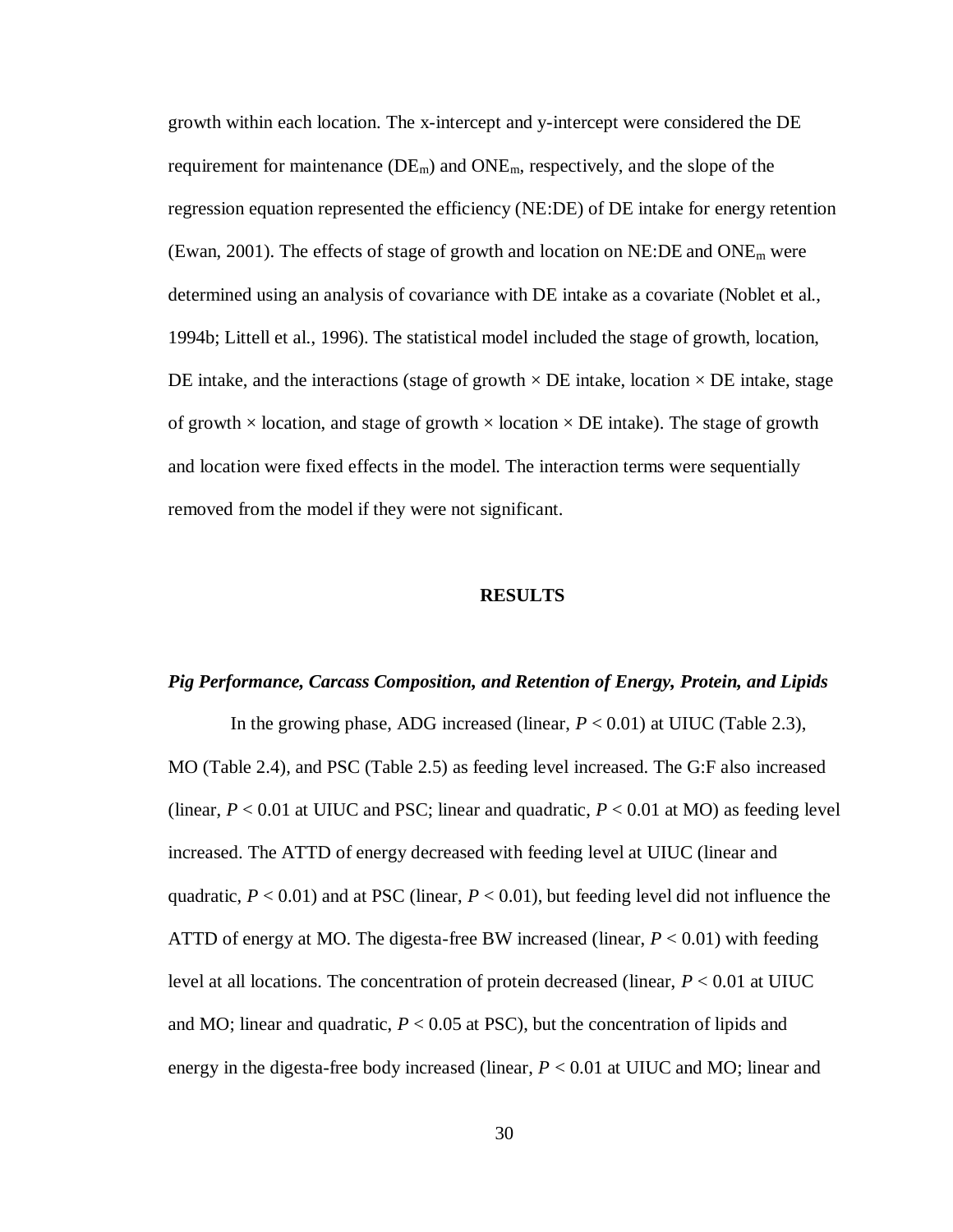quadratic,  $P < 0.01$  at PSC) as feeding level increased. The total amount of protein, lipids, and energy in the digesta-free body, protein gain, lipid gain, measured energy retention, and calculated energy retention increased (linear,  $P < 0.01$ ) at all locations as feeding level increased. Lipid gain:protein gain also increased with feeding level at UIUC and MO (linear,  $P < 0.05$ ) and at PSC (linear and quadratic,  $P < 0.01$ ).

In the finishing phase, ADG increased (linear and quadratic,  $P < 0.01$  at UIUC; linear,  $P < 0.01$  at MO and PSC) as feeding level increased and G:F increased (linear and quadratic,  $P < 0.05$ ) with feeding level at all locations. The ATTD of energy was not influenced by feeding level at UIUC and at PSC but a trend for quadratic effect ( $P = 0.05$ ) of feeding level on ATTD of energy was observed at MO. The digesta-free BW increased (linear and quadratic,  $P < 0.01$  at UIUC; linear,  $P < 0.01$  at MO and PSC) with feeding level at all locations. The concentration of protein decreased (linear and quadratic, *P* < 0.05 at UIUC; linear, *P* < 0.01 at MO and PSC), but the concentration of lipids and energy in the digesta-free body increased (linear, *P* < 0.01) as feeding level increased at all locations. The total amount of protein in the digesta-free body and protein gain increased (linear and quadratic,  $P < 0.01$  at UIUC; linear,  $P < 0.01$  at MO and PSC) as feeding level increased. The total amount of lipids and energy in the digesta-free body, lipid gain, lipid gain:protein gain, measured energy retention, and calculated energy retention also increased (linear,  $P < 0.01$ ) as feeding level increased at all locations.

#### *NE:DE and Operational Net Energy Requirement for Maintenance*

The NE:DE was greater  $(P < 0.01)$  for finishing pigs  $(0.72 \text{ at UIUC}, 0.54 \text{ at MO},$ and 0.78 at PSC) than for growing pigs (0.56, 0.41, and 0.46 at UIUC, MO, and PSC,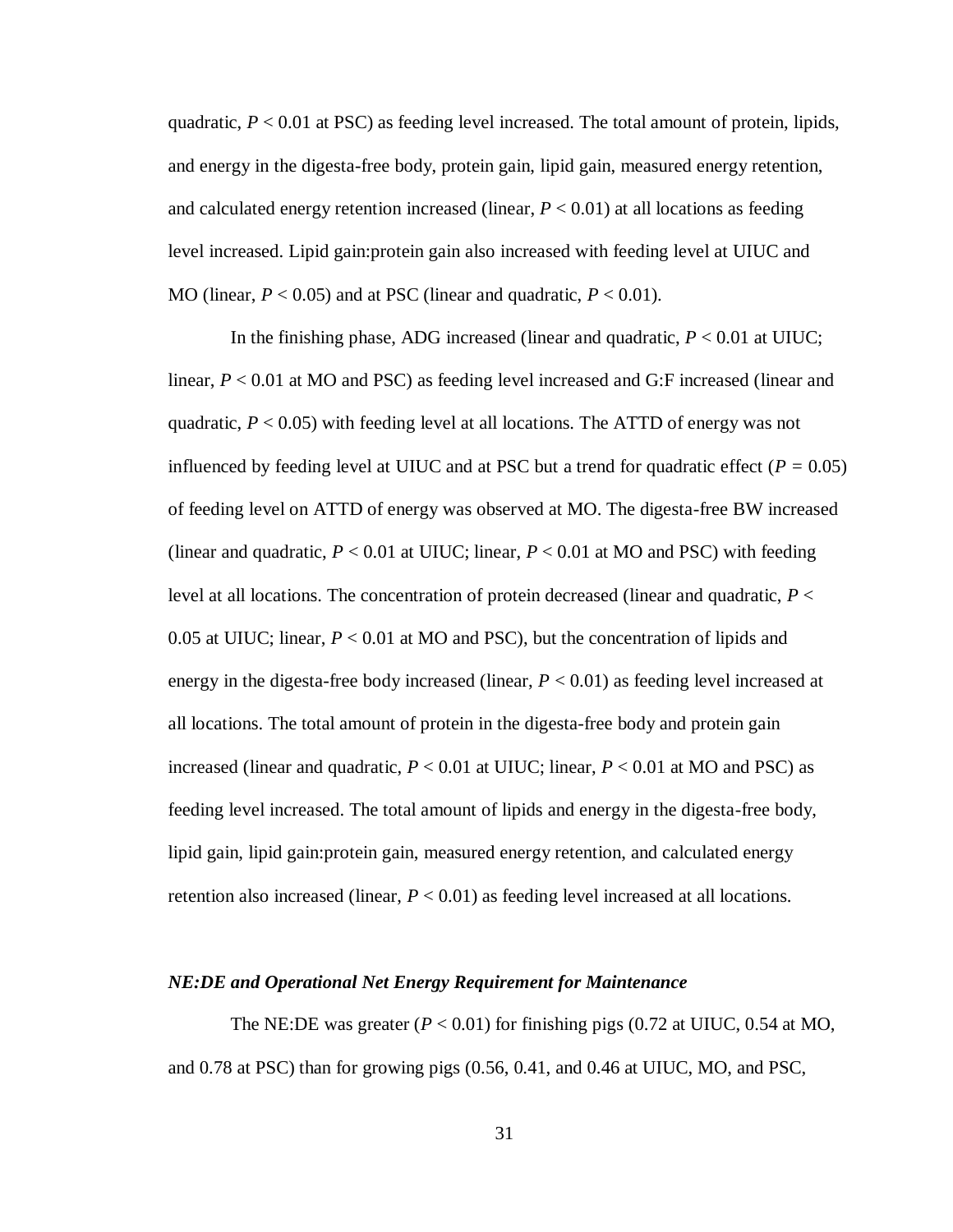respectively) and the NE:DE tended to be different  $(P = 0.05)$  among locations (Table 2.6). There was no interaction between stage of growth and location for NE:DE. The ONE<sub>m</sub> was greater ( $P < 0.01$ ) for finishing pigs (219, 123, and 270 kcal/kg BW<sup>0.6</sup> $\cdot$ d<sup>-1</sup> at UIUC, MO, and PSC, respectively) than for growing pigs (128, 115, and 78 kcal/kg  $BW^{0.6} \cdot d^{-1}$  at UIUC, MO, and PSC, respectively). The ONE<sub>m</sub> was also different ( $P < 0.01$ ) among locations. The interaction between stage of growth and location for  $ONE<sub>m</sub>$  was significant ( $P < 0.01$ ) because the ONE<sub>m</sub> was lower ( $P < 0.05$ ) for growing pigs at UIUC and PSC than for finishing pigs, but the  $ONE<sub>m</sub>$  was not different between growing pigs and finishing pigs at MO.

#### **DISCUSSION**

## *Pig Performance, Carcass Composition, and Retention of Energy, Protein, and Lipids*

An increase in growth performance and retention of energy, protein, and lipids was observed for growing and finishing pigs at all locations as feeding level increased. This result was expected and agrees with previous observations (de Greef, 1992; Bikker et al., 1995, 1996a, b). Protein gain at the highest feeding level was 122.7, 109.4, and 125.4 g/d for growing pigs and 116.2, 118.4, and 136.0 g/d for finishing pigs at UIUC, MO, and PSC, respectively. In a subsequent experiment at UIUC, protein gain was 161.3 and 171.5 g/d, respectively for growing and finishing pigs that were allowed free access to a corn-soybean meal diet (Kil, 2008). It is, therefore, likely that the protein gain of both growing and finishing pigs obtained in the current experiment is below the potential maximum for protein gain and that pigs were in the energy dependent phase of body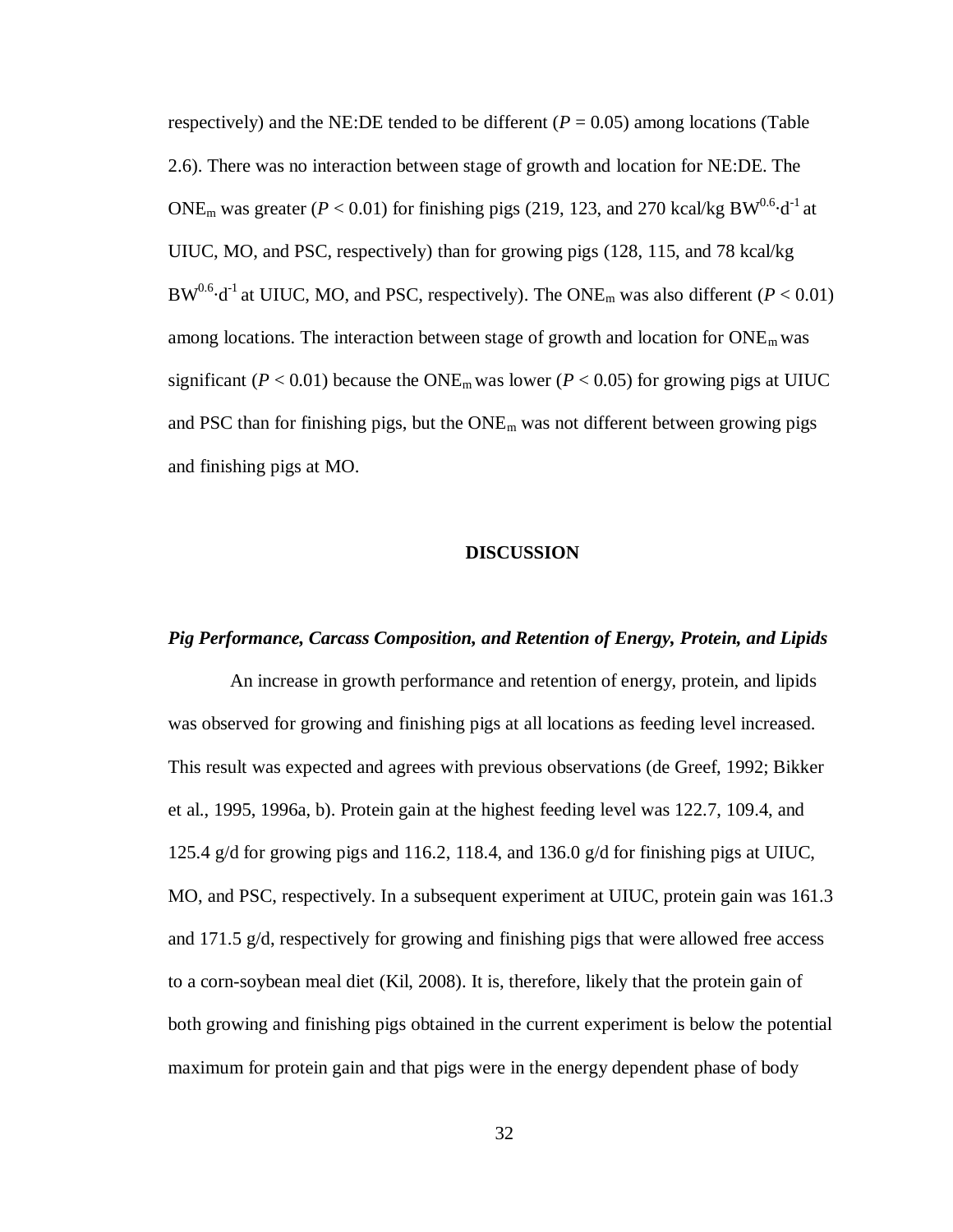protein deposition (de Greef et al. 1994). The increase in lipid gain:protein gain that was observed as feeding level increased has also been observed in previous experiments (de Greef et al., 1994; Oresanya et al., 2008).

At all locations, finishing pigs had greater lipid gain and lipid gain:protein gain compared with growing pigs across all feeding levels. This observation indicates that more dietary energy is utilized for lipid gain in finishing pigs than in growing pigs as has previously been reported (de Greef et al., 1994).

All growing and finishing pigs fed 1.4 times  $ME<sub>m</sub>$  lost body energy or had negative lipid gain, but positive protein gain. Growing pigs fed 1.9 times  $ME<sub>m</sub>$  at MO also lost body lipids. This observation agrees with data showing that animals that are fed near or slightly below the energy requirement for maintenance for relatively short periods mobilize body lipids to support protein retention (Quiniou et al., 1999). Apparently, the value for ME<sub>m</sub> (191 kcal/kg BW<sup>0.6</sup> $\cdot$ d<sup>-1</sup>) that was predicted from NRC (1998) and used in this experiment, underestimated the real  $ME<sub>m</sub>$  of the pigs at all locations. Based on the data for energy retention, the calculated  $ME<sub>m</sub>$  ( $DE<sub>m</sub> \times 0.96$ ) for growing and finishing pigs respectively were 219, 269, and 163 kcal/kg  $BW^{0.6} \cdot d^{-1}$  and 292, 219, and 332 kcal/kg  $BW^{0.6}\cdot d^{-1}$ , respectively, at UIUC, MO, and PSC. The average calculated ME<sub>m</sub> for all pigs was 249 kcal/kg  $BW^{0.6} \cdot d^{-1}$ , which is close to 242 and 250 kcal/kg  $BW^{0.6} \cdot d^{-1}$  as has previously been reported (Noblet et al., 1991, 1994a, 1999). However, the large variation in  $ME<sub>m</sub>$  among locations implies that it may be inaccurate to use 1 value for  $ME<sub>m</sub>$  at all locations.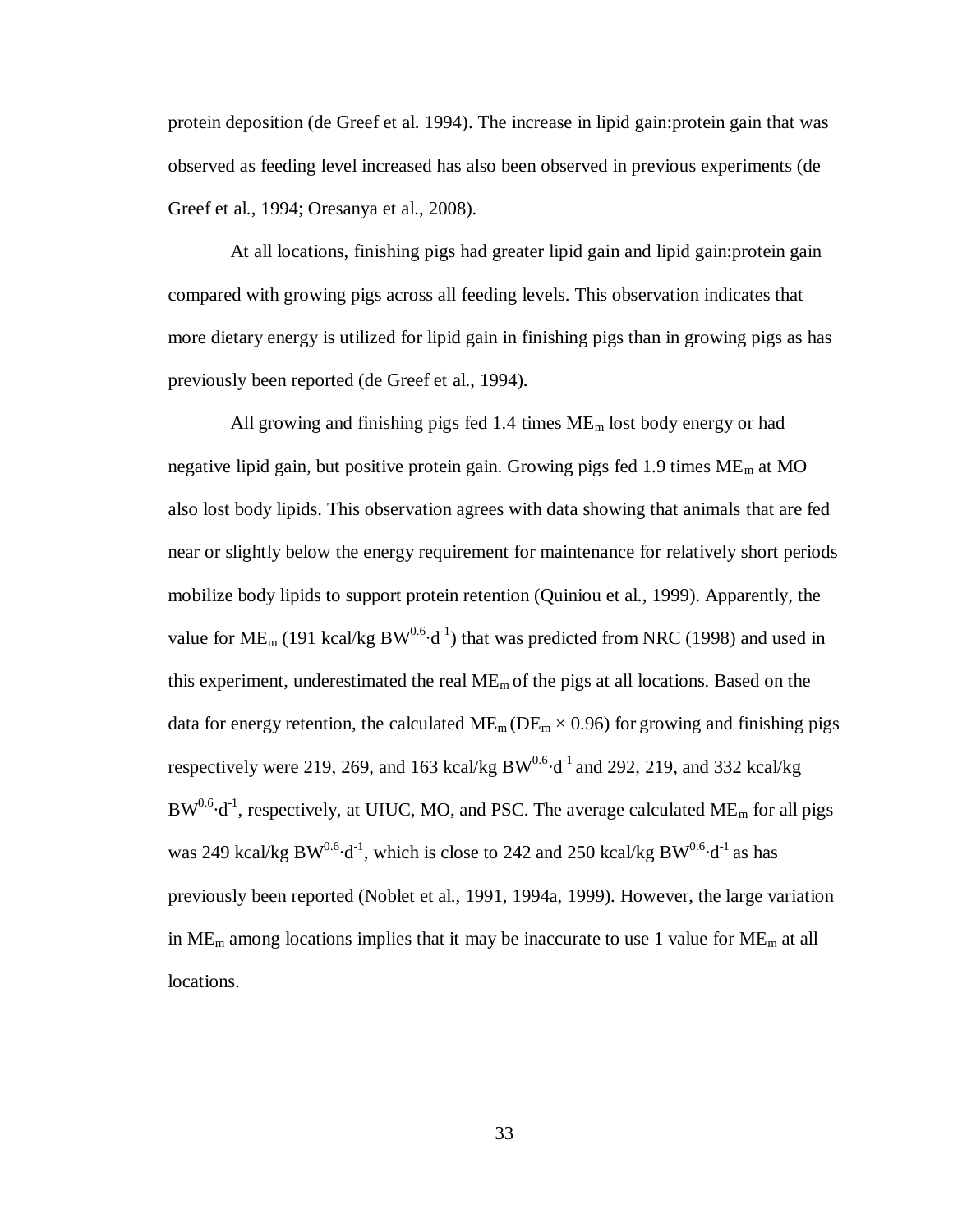## *NE:DE and Operational Net Energy Requirement for Maintenance*

The values for NE:DE for growing pigs estimated in this experiment are lower than the value of 0.70 that has been reported (Noblet et al., 1994a) although the values observed for finishing pigs at UIUC and PSC are close to 0.70. Diet composition and methodology used in different experiments (Just, 1982; Chwalibog, 1991; Birkett and de Lange, 2001) and the environment (Black, 1995; Le Bellego et al., 2002) may influence estimates for NE:DE. Therefore, it is likely that the difference in NE:DE among locations may be explained by differences in environmental factors. In particular, the differences in room temperature among locations may have influenced the estimates for NE:DE. It is also possible that differences in pig factors and the health status of the pigs may have influenced the NE:DE because these factors may influence the marginal lipid deposition to protein deposition ratio. The greater NE:DE for finishing pigs than for growing pigs is a result of increased utilization of energy for lipid deposition (de Greef et al., 1994) because the energetic efficiency for lipid deposition is greater than for maintenance and protein deposition (Just et al., 1983; Black,1995). The lack of an interaction between the stage of growth and location on NE:DE indicates that the effect of stage of growth on the NE:DE was not influenced by location.

The greater  $\text{ONE}_{\text{m}}$  for finishing pigs than for growing pigs at PSC and UIUC was unexpected because an appropriate exponent for expressing the metabolic BW is expected to maintain the proportionality between  $\text{ONE}_{m}$  and BW (Chwalibog, 1991; Noblet et al., 1994b), which should have resulted in similar values for  $\text{ONE}_{\text{m}}$  in growing and finishing pigs. The fact that growing pigs had lower  $\text{ONE}_{\text{m}}$  than finishing pigs suggests that an exponent lower than 0.60 is needed to account for the differences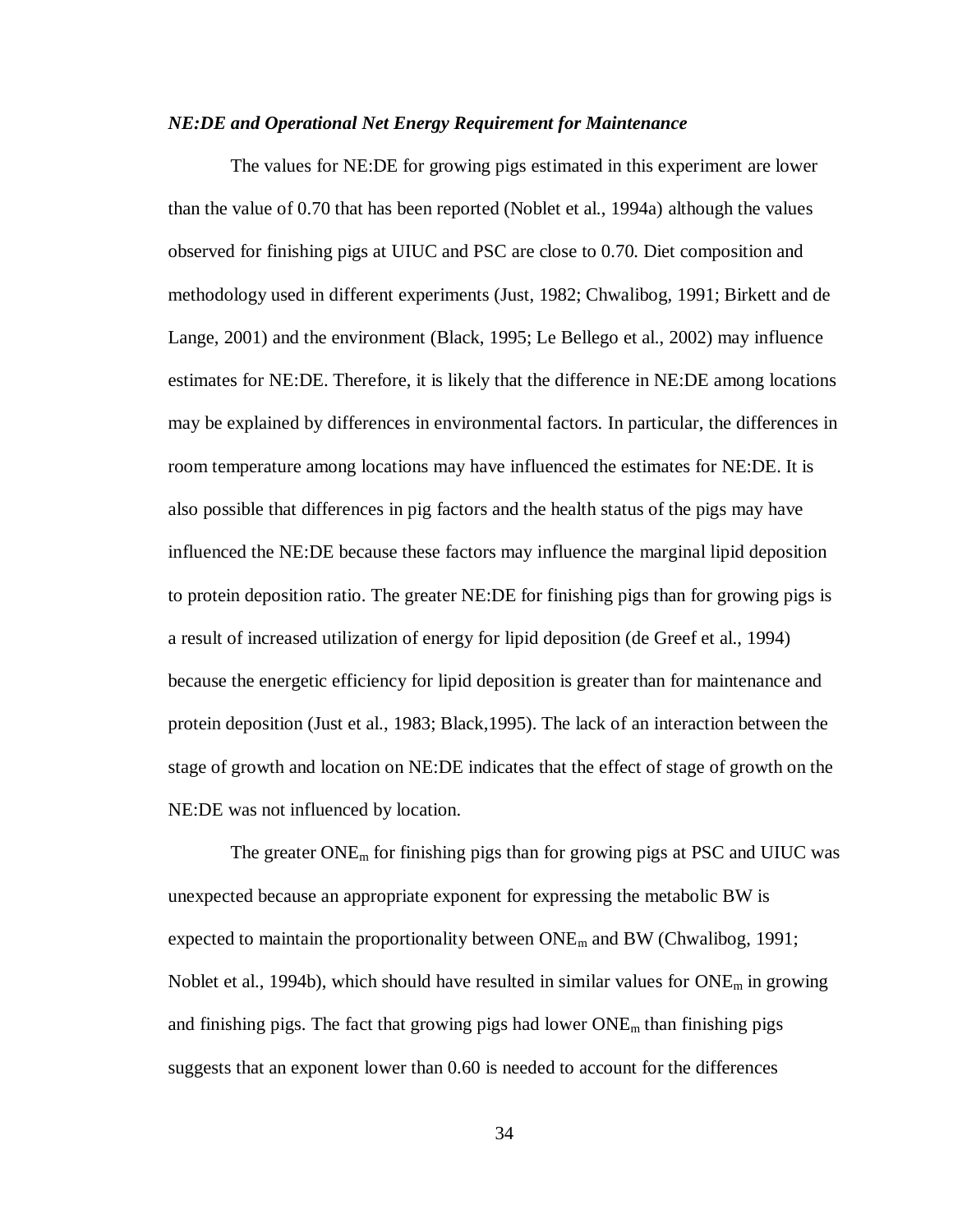between growing and finishing pigs at PSC and UIUC. An exponent of 0.42 was previously suggested as appropriate to express  $ME_m$  in 45 to 165 kg pigs (Noblet et al., 1994b), but because of the interaction between location and stage of growth that we observed in this experiment, the present data do not allow us to calculate an exponent that would be appropriate at all locations.

The  $ONE<sub>m</sub>$  varied among locations and the interaction between the stage of growth and location for  $\text{ONE}_{\text{m}}$  indicates that  $\text{ONE}_{\text{m}}$  is dependent on both the stage of growth and location. In previous experiments (Noblet and Henry, 1991; Noblet et al., 1994a,b; de Lange et al., 2006), the estimates of ONE<sup>m</sup> for pigs varied from 117 to 181 kcal/kg BW<sup>0.6</sup>. Large variations in ME<sub>m</sub> among experiments have also been reported (Wenk et al., 1980). The variation in  $\overline{ONE}_m$  among previous experiments is mainly caused by differences in animal factors such as sex, BW, and genotype (Just et al., 1983; Noblet et al., 1994b, 1999; Knap, 2000) and environmental factors such as temperature, facility, pen space, and management (Chwalibog, 1991; Close, 1996; Birkett and de Lange, 2001). Noblet and Henry (1991) suggested that the  $ONE<sub>m</sub>$  would be similar if experimental conditions such as animals and environmental factors are similar. It has also been suggested that the  $ONE<sub>m</sub>$  measured under a specific condition is not representative for other conditions (Boisen, 2007). The current data support this hypothesis.

The variation in NE values for diets that are calculated from different NE systems is primarily caused by differences in  $ONE<sub>m</sub>$  among NE systems (Noblet et al., 1994a). Therefore, it can be expected that the calculated NE values of diets or ingredients will depend on location because of differences in  $ONE<sub>m</sub>$  among locations. However, even if ONE<sup>m</sup> is different among locations and as a consequence, calculated NE values differ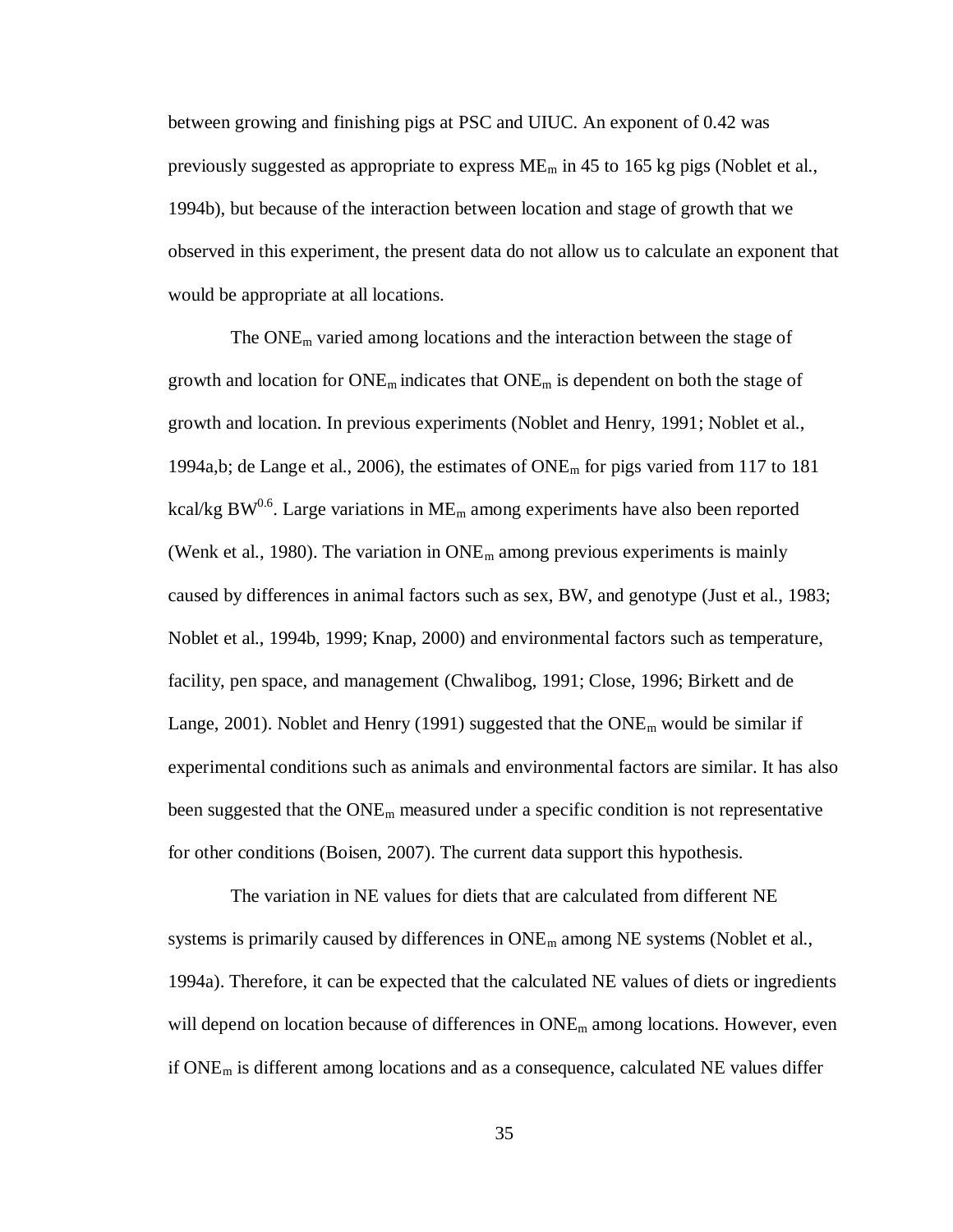among locations, the NE of diets or ingredients measured at each location will have the same hierarchy (de Lange et al., 2006).

In conclusion, results from this experiment indicate that under the conditions of this experiment it appears that location affects the NE:DE and ONEm of growing and finishing pigs. It also appears that location interacts with stage of growth on ONEm, but data from this experiment do not support the hypothesis that the ONE<sub>m</sub> for growing and finishing pigs always is constant. Therefore, the use of a constant ONE<sup>m</sup> may be inaccurate for estimating NE requirements and calculating the NE of diets and ingredients measured at different stages of growth and at different locations.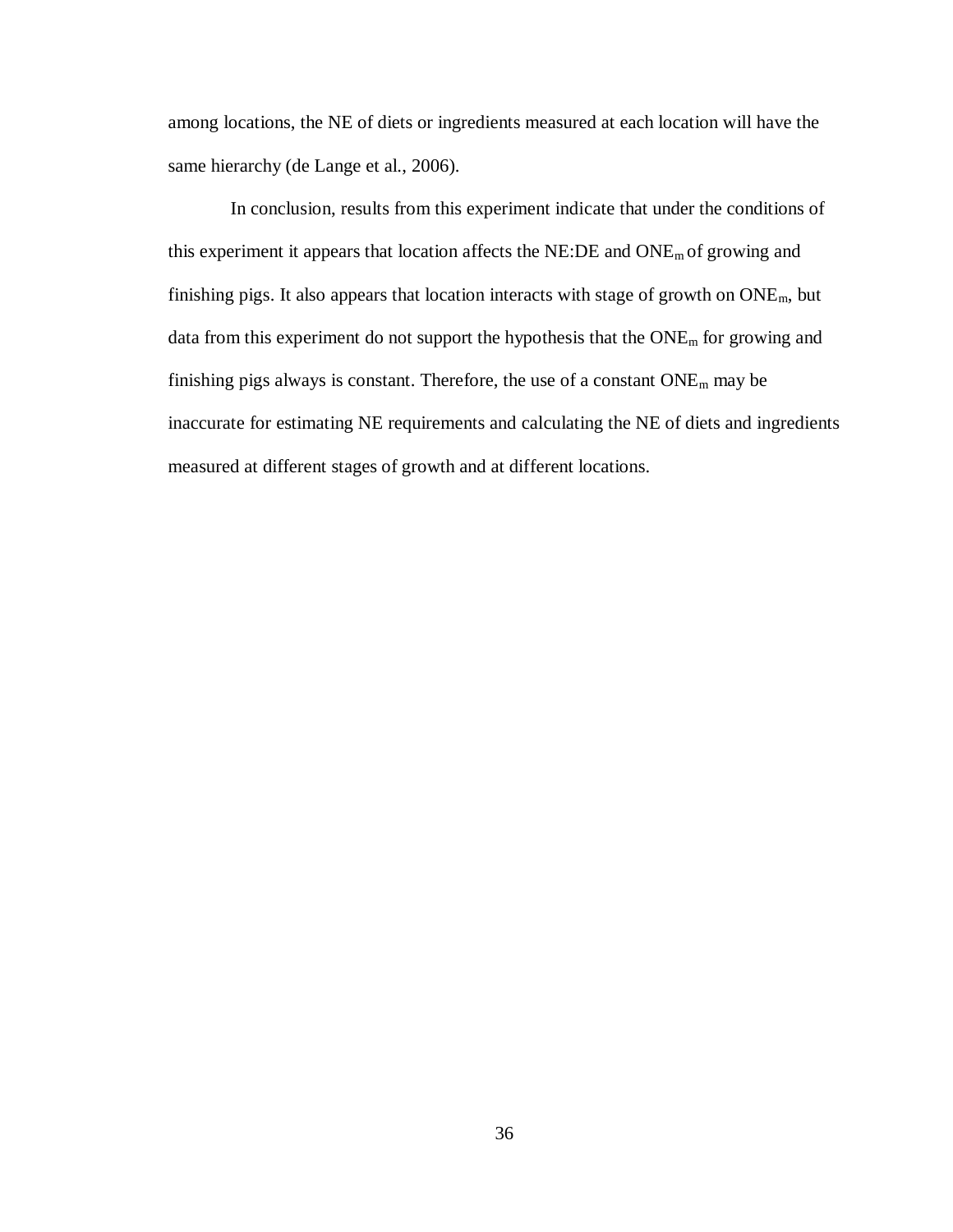|                                                                                                  | Location <sup>1</sup> |                    |                    |  |  |  |  |  |  |
|--------------------------------------------------------------------------------------------------|-----------------------|--------------------|--------------------|--|--|--|--|--|--|
| Items                                                                                            | <b>UIUC</b>           | <b>MO</b>          | <b>PSC</b>         |  |  |  |  |  |  |
| Growing pigs                                                                                     |                       |                    |                    |  |  |  |  |  |  |
| Total number of pigs                                                                             | 48                    | 48                 | 48                 |  |  |  |  |  |  |
| Pigs per treatment                                                                               | 8                     | 8                  | 8                  |  |  |  |  |  |  |
| Initial BW $(\pm SD)$ , kg                                                                       | $22.9 \pm 2.17$       | $25.1 \pm 1.58$    | $22.1 \pm 1.83$    |  |  |  |  |  |  |
| Days on trial, d                                                                                 | 28                    | 28                 | 28                 |  |  |  |  |  |  |
| Average room                                                                                     | 24                    | 22                 | 24                 |  |  |  |  |  |  |
| temperature, °C                                                                                  |                       |                    |                    |  |  |  |  |  |  |
| Pen size, $m2$                                                                                   | $0.90\times 1.80$     | $1.22 \times 1.68$ | $0.88 \times 1.79$ |  |  |  |  |  |  |
| Flooring                                                                                         | Concrete slats        | Cast iron slats    | Concrete slats     |  |  |  |  |  |  |
| Finishing pigs                                                                                   |                       |                    |                    |  |  |  |  |  |  |
| Total number of pigs                                                                             | 48                    | 48                 | 48                 |  |  |  |  |  |  |
| Pigs per treatment                                                                               | 8                     | 8                  | 8                  |  |  |  |  |  |  |
| Initial BW $(\pm SD)$ , kg                                                                       | $80.7 \pm 4.15$       | $89.3 \pm 2.92$    | $80.4 \pm 1.70$    |  |  |  |  |  |  |
| Days on trial, d                                                                                 | 35                    | 35                 | 35                 |  |  |  |  |  |  |
| Average room                                                                                     | 19                    | 22                 | 15                 |  |  |  |  |  |  |
| temperature, °C                                                                                  |                       |                    |                    |  |  |  |  |  |  |
| Pen size, $m^2$                                                                                  | $0.90 \times 1.80$    | $1.22 \times 1.68$ | $0.88 \times 1.79$ |  |  |  |  |  |  |
| Flooring                                                                                         | Concrete slats        | Cast iron slats    | Concrete slats     |  |  |  |  |  |  |
| $\text{UUUC} = \text{University of Illinois}$ ; MO = University of Missouri; PSC = Prairie Swine |                       |                    |                    |  |  |  |  |  |  |
| Centre.                                                                                          |                       |                    |                    |  |  |  |  |  |  |

Table 2.1. Experimental conditions at participating locations.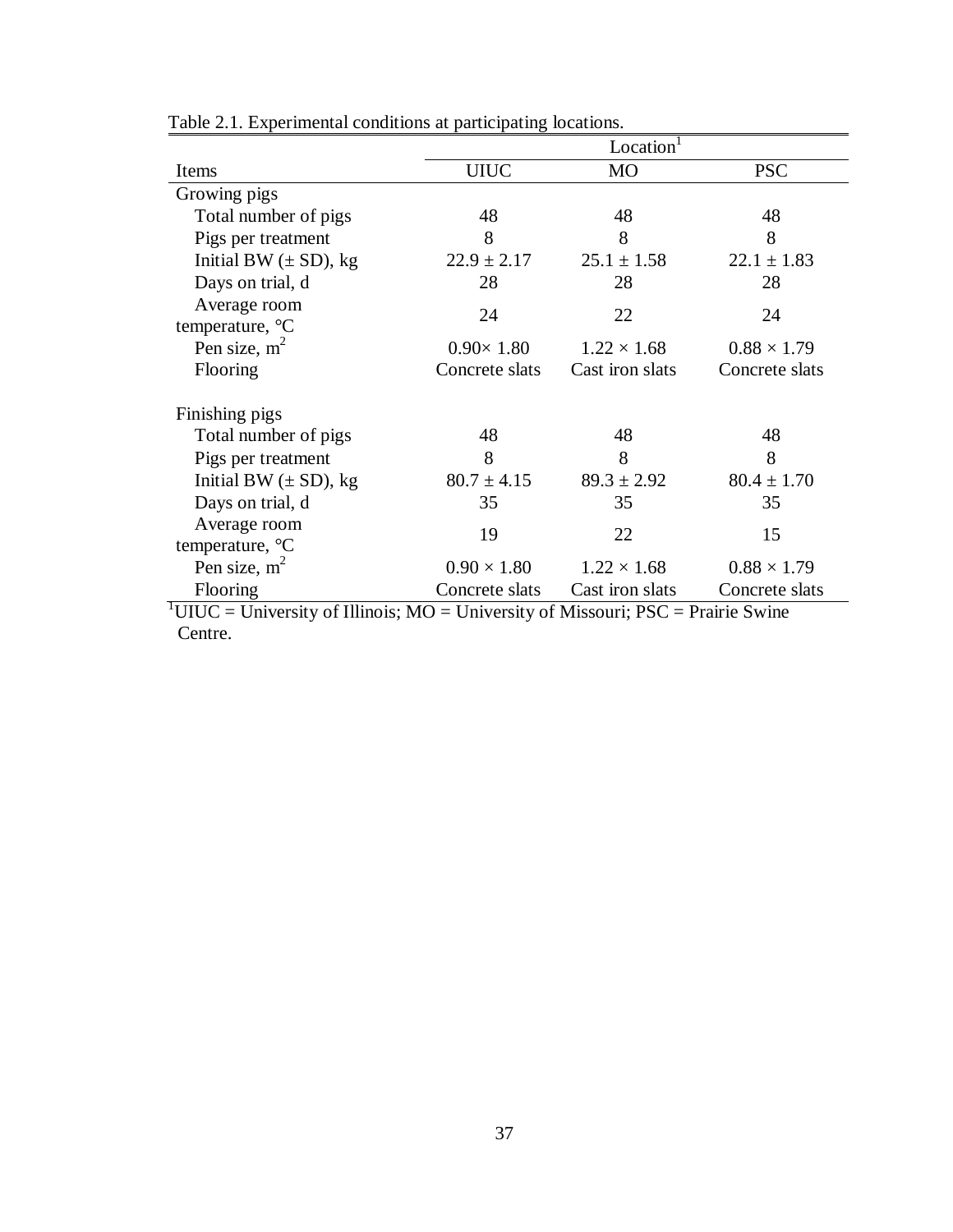|                                |                                   |             | Growing pigs             |                |                          | Finishing pigs           |                          |  |  |  |  |  |
|--------------------------------|-----------------------------------|-------------|--------------------------|----------------|--------------------------|--------------------------|--------------------------|--|--|--|--|--|
| Items                          | Location <sup>1</sup> :           | <b>UIUC</b> | <b>MO</b>                | <b>PSC</b>     | <b>UIUC</b>              | MO                       | <b>PSC</b>               |  |  |  |  |  |
| Ingredients, %                 |                                   |             |                          |                |                          |                          |                          |  |  |  |  |  |
| Ground corn                    |                                   | 59.41       | 60.24                    | 59.60          | 72.63                    | 71.95                    | 71.37                    |  |  |  |  |  |
|                                | Soybean meal <sup>2</sup>         | 34.78       | 33.93                    | 33.93          | 22.12                    | 22.73                    | 22.73                    |  |  |  |  |  |
| Soybean oil                    |                                   | 3.00        | $\overline{\phantom{a}}$ |                | 3.00                     | $\overline{\phantom{a}}$ |                          |  |  |  |  |  |
|                                | Choice white grease               |             | 3.00                     |                |                          | 3.00                     | $\overline{\phantom{a}}$ |  |  |  |  |  |
| Tallow                         |                                   |             |                          | 3.00           |                          |                          | 3.00                     |  |  |  |  |  |
|                                | Dicalcium phosphate               | 0.79        | 0.81                     | 0.80           | 0.45                     | 0.45                     | 0.43                     |  |  |  |  |  |
|                                | Ground limestone                  | 0.97        | 0.82                     | 0.67           | 0.75                     | 0.72                     | 0.47                     |  |  |  |  |  |
| Salt                           |                                   | 0.20        | 0.50                     | 0.50           | 0.20                     | 0.50                     | 0.50                     |  |  |  |  |  |
|                                | Vitamin premix <sup>3</sup>       | 0.10        | 0.20                     | 0.50           | 0.10                     | 0.15                     | 0.50                     |  |  |  |  |  |
|                                | Mineral premix <sup>3</sup>       | 0.35        | 0.10                     | 0.50           | 0.35                     | 0.10                     | 0.50                     |  |  |  |  |  |
| Cr <sub>2</sub> O <sub>3</sub> |                                   | 0.40        | 0.40                     | $\blacksquare$ | 0.40                     | 0.40                     |                          |  |  |  |  |  |
| Celite <sup>4</sup>            |                                   |             | $\overline{\phantom{0}}$ | 0.50           | $\overline{\phantom{0}}$ |                          | 0.50                     |  |  |  |  |  |
| Total                          |                                   | 100.00      | 100.00                   | 100.00         | 100.00                   | 100.00                   | 100.00                   |  |  |  |  |  |
|                                | Energy and nutrients <sup>5</sup> |             |                          |                |                          |                          |                          |  |  |  |  |  |
| DM, %                          |                                   | 88.21       | 89.62                    | 92.64          | 87.34                    | 88.47                    | 92.24                    |  |  |  |  |  |
| GE, mcal/kg                    |                                   | 3.966       | 4.155                    | 4.192          | 4.042                    | 4.086                    | 4.200                    |  |  |  |  |  |
| ME, mcal/kg                    |                                   | 3.459       | 3.446                    | 3.407          | 3.484                    | 3.468                    | 3.434                    |  |  |  |  |  |
| CP, %                          |                                   | 21.45       | 21.12                    | 20.55          | 16.54                    | 16.77                    | 16.38                    |  |  |  |  |  |
| Lys, $%$                       |                                   | 1.20        | 1.18                     | 1.15           | 0.86                     | 0.87                     | 0.85                     |  |  |  |  |  |
|                                | Ether extract, %                  | 5.30        | 5.15                     | 5.05           | 4.65                     | 4.73                     | 5.64                     |  |  |  |  |  |
|                                | Crude fiber, %                    | 1.88        | 2.21                     | 2.07           | 1.66                     | 2.00                     | 2.16                     |  |  |  |  |  |
| Ash, $%$                       |                                   | 5.76        | 6.22                     | 5.73           | 3.93                     | 4.77                     | 4.43                     |  |  |  |  |  |
| Ca, %                          |                                   | 0.66        | 0.61                     | 0.55           | 0.46                     | 0.45                     | 0.36                     |  |  |  |  |  |
|                                | Bioavailable P, %                 | 0.22        | 0.22                     | 0.22           | 0.14                     | 0.14                     | 0.14                     |  |  |  |  |  |

Table 2.2. Composition of experimental diets(as-fed basis)

 $1$ UIUC = University of Illinois; MO = University of Missouri; PSC = Prairie Swine Centre.

<sup>2</sup>Soybean meal with 47.5% CP was used at UI and MO, but soybean meal with 46% CP was used at PSC.

<sup>3</sup>Commercial vitamin and mineral premixes available at each location were used.

 ${}^{4}$ Celite (Celite corporation, Lompoc, CA), provided as a source of acid insoluble ash; Composition: moisture, 0.8%; SiO2, 89.4%; Na<sub>2</sub>O, 3.8%; Al<sub>2</sub>O<sub>3</sub>, 3.4%; Fe<sub>2</sub>O<sub>3</sub>, 1.3%; MgO, 0.6%; CaO, 0.5%; and TiO2, 0.2%.

 $5$ Data for ME, Lys, Ca, and bioavailable P were calculated from NRC (1998). All other values were analyzed.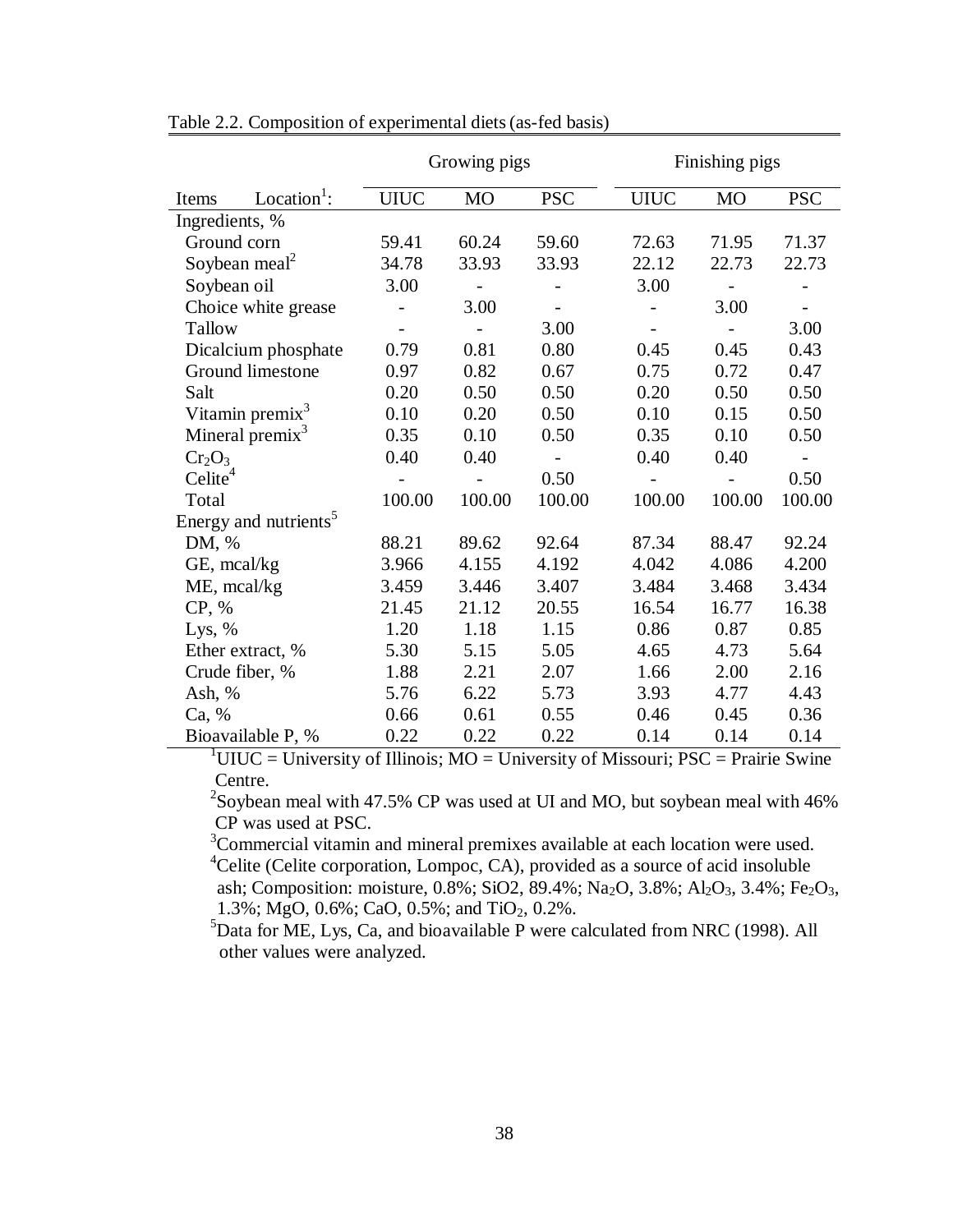|                                   |                          |                               |      |                         |       |                          |                |                         |                         |                                 | Growing pigs |                         |                | Finishing pigs            |                         |      |
|-----------------------------------|--------------------------|-------------------------------|------|-------------------------|-------|--------------------------|----------------|-------------------------|-------------------------|---------------------------------|--------------|-------------------------|----------------|---------------------------|-------------------------|------|
|                                   | Growing pigs             |                               |      |                         |       |                          | Finishing pigs |                         |                         |                                 |              | $P$ -value <sup>4</sup> |                |                           | $P$ -value <sup>4</sup> |      |
| Item Feeding level:               | ISG <sup>3</sup>         | 1.4                           | 1.9  | 2.4                     | 2.9   | ISG <sup>3</sup>         | 1.85           | 2.20                    | 2.55                    | 2.90                            | <b>SEM</b>   | L                       | $\overline{O}$ | <b>SEM</b>                | L                       | Q    |
| Growth performance                |                          |                               |      |                         |       |                          |                |                         |                         |                                 |              |                         |                |                           |                         |      |
| Initial BW, kg                    |                          | 22.71 22.88 23.19 23.38 22.31 |      |                         |       |                          |                |                         | 80.45 80.63 80.68 80.45 | 80.88                           |              | 0.791 0.67              | 0.39           | 1.543 0.71 0.56           |                         |      |
| Final BW, kg                      |                          | 22.71 29.69 35.38 40.31 44.31 |      |                         |       |                          |                |                         |                         | 80.45 86.06 95.75 100.50 105.69 |              | $1.164 \le 0.01$ 0.47   |                | $1.689$ < 0.01 < 0.01     |                         |      |
| ADG, kg                           | $\overline{a}$           |                               |      | 0.243 0.435 0.605 0.786 |       |                          |                |                         | 0.155 0.431 0.573       | 0.709                           |              | $0.024 < 0.01$ 0.82     |                | $0.025$ < $0.01$ < $0.01$ |                         |      |
| ADFI, kg                          |                          |                               |      | 0.538 0.765 1.017 1.241 |       |                          |                | 1.433 1.756 2.067       |                         | 2.385                           |              | $0.018 < 0.01$ 0.94     |                | $0.021$ < $0.01$ 0.80     |                         |      |
| $G$ :F, kg/kg                     |                          |                               |      | 0.457 0.569 0.594 0.632 |       |                          |                | 0.108 0.246 0.277       |                         | 0.297                           |              | $0.029$ < 0.01 0.22     |                | $0.013$ < $0.01$ < $0.01$ |                         |      |
| ATTD of energy, $5\%$             |                          |                               |      | 86.21 86.78 85.80 83.70 |       |                          |                |                         | 86.07 86.59 85.93       | 86.39                           |              | 0.475 < 0.01 < 0.01     |                | 0.342 0.85                |                         | 0.94 |
| Carcass composition               |                          |                               |      |                         |       |                          |                |                         |                         |                                 |              |                         |                |                           |                         |      |
| DF BW, $6$ kg                     |                          | 18.98 24.06 29.22 32.90 36.04 |      |                         |       |                          |                |                         | 74.59 81.45 91.51 95.63 | 100.12                          |              | $1.035 \le 0.01$ 0.33   |                | $1.666 \le 0.01 \le 0.01$ |                         |      |
| DF BW, <sup>6</sup> kg DM         | 5.41                     | 6.38                          |      | 8.15 10.11 11.39        |       |                          |                | 28.42 31.48 34.93       | 38.38                   | 41.14                           |              | $0.330 < 0.01$ 0.46     |                | $0.986 \le 0.01$ 0.48     |                         |      |
| Protein, g/kg                     | 570                      | 665                           | 628  | 582                     | 560   | 436                      | 443            | 455                     | 434                     | 403                             |              | $11.8$ < 0.01 0.56      |                | 9.1                       | $< 0.01$ 0.02           |      |
| Lipid, $g/kg$                     | 260                      | 155                           | 196  | 252                     | 285   | 446                      | 420            | 416                     | 446                     | 476                             |              | $16.5 \le 0.01 \ 0.83$  |                |                           | $10.0 \le 0.01 \ 0.10$  |      |
| Energy, mcal/kg                   | 5.55                     | 5.34                          | 5.45 | 5.73                    | 5.76  | 6.78                     | 6.73           | 6.64                    | 6.90                    | 6.95                            |              | $0.079$ < 0.01 0.64     |                | $0.046$ < $0.01$ 0.12     |                         |      |
| Retention                         |                          |                               |      |                         |       |                          |                |                         |                         |                                 |              |                         |                |                           |                         |      |
| Protein, kg/pig                   | 3.08                     | 4.23                          | 5.11 | 5.88                    | 6.36  |                          |                |                         | 12.38 13.89 15.88 16.64 | 16.52                           |              | $0.194 \le 0.01 \ 0.31$ |                | $0.354 \le 0.01 \le 0.01$ |                         |      |
| Lipids, kg/pig                    | 1.41                     | 1.01                          | 1.61 | 2.55                    | 3.26  |                          |                | 12.69 13.27 14.54 17.13 |                         | 19.61                           |              | $0.185 \le 0.01$ 0.78   |                | $0.707$ < $0.01$ 0.19     |                         |      |
| Energy, meal/pig                  | 30.0                     | 34.1                          | 44.4 | 57.9                    | 65.6  |                          |                | 192.8 212.3 231.8       | 264.9                   | 285.9                           |              | $2.00 \le 0.01 \ 0.52$  |                |                           | $7.47 < 0.01$ 0.83      |      |
| Protein gain, g/d                 | $\overline{\phantom{0}}$ | 40.3                          | 70.4 | 97.0                    | 119.3 |                          | 42.2           | 98.8                    | 121.4                   | 116.2                           | 5.07         | $< 0.01$ 0.45           |                |                           | 7.44 $< 0.01 < 0.01$    |      |
| Lipid gain, g/d                   | $\overline{\phantom{0}}$ | $-14.5$                       | 6.2  | 39.3                    | 66.9  | $\overline{\phantom{0}}$ | 15.6           | 51.7                    | 126.8                   | 195.7                           |              | $6.26$ < 0.01 0.59      |                | $15.10 \le 0.01$ 0.29     |                         |      |
| Lipid: protein, $\frac{7}{9}$ g/g | $\overline{\phantom{0}}$ | $-0.38$                       | 0.05 | 0.41                    | 0.58  | $\overline{\phantom{0}}$ | 0.50           | 0.56                    | 1.10                    | 1.83                            |              | $0.103$ < $0.01$ 0.21   |                | 0.314 < 0.01              |                         | 0.29 |
| $MER18$ mcal/d                    |                          | 0.14                          | 0.49 | 0.96                    | 1.29  | $\overline{\phantom{0}}$ | 0.54           | 1.09                    | 2.06                    | 2.63                            |              | $0.058 < 0.01$ 0.81     |                | 0.130 < 0.01              |                         | 0.94 |
| $CER29$ mcal/d                    |                          | 0.09                          | 0.46 | 0.92                    | 1.31  |                          | 0.39           | 1.05                    | 1.87                    | 2.51                            |              | $0.066 \le 0.01$ 0.88   |                | $0.133 \leq 0.01$ 0.88    |                         |      |

Table 2.3. Effect of feeding level on growth performance, energy digestibility, carcass composition, and retention of protein, lipids, and energy of  $pigs<sup>1,2</sup>$  (University of Illinois)

 $n = 16$  for initial slaughter group,  $n = 8$  for all feeding levels.

 ${}^{2}$ Data are least square means.<br> ${}^{3}$ ISG = initial slaughter group.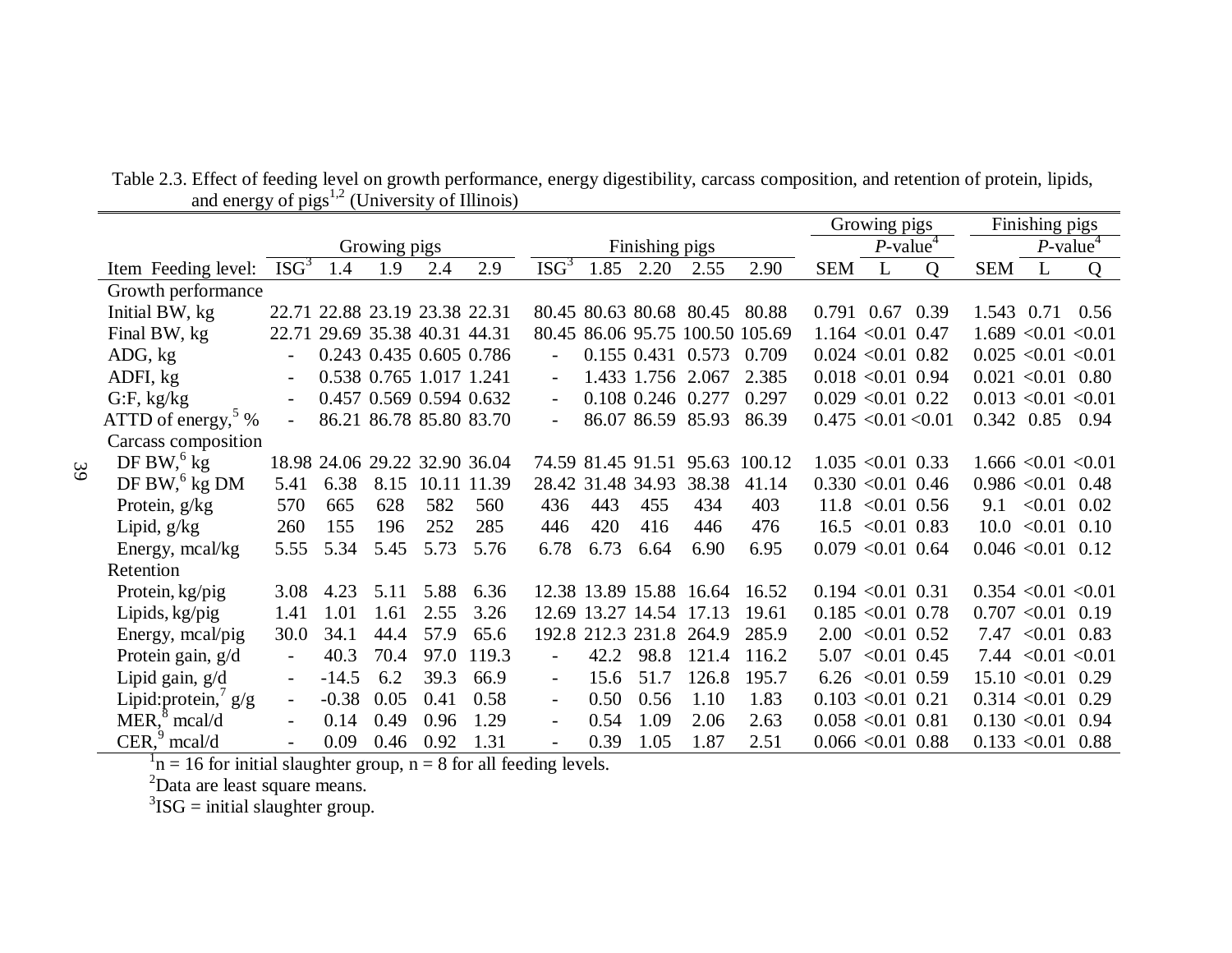${}^{4}P$ -value for linear (L) and quadratic (Q) effects were obtained from orthogonal polynomial contrast analyses among feeding

levels, but data for ISG were not included in these analyses.

 ${}^{5}$ ATTD of energy = apparent total tract digestibility of energy.

 $6$ DF BW = digesta-free BW which was the sum of the weight of chilled carcass, empty viscera, and blood.

 $\mu$ <sup>7</sup>Lipid: protein = the ratio of daily lipid gain to daily protein gain.

 $8$ MER = measured energy retention obtained from bomb calorimetry analyses.

 $^9$ CER = energy retention calculated from protein and lipid gain as 5.66 and 9.46 kcal/g for protein and lipid, respectively (Ewan, 2001).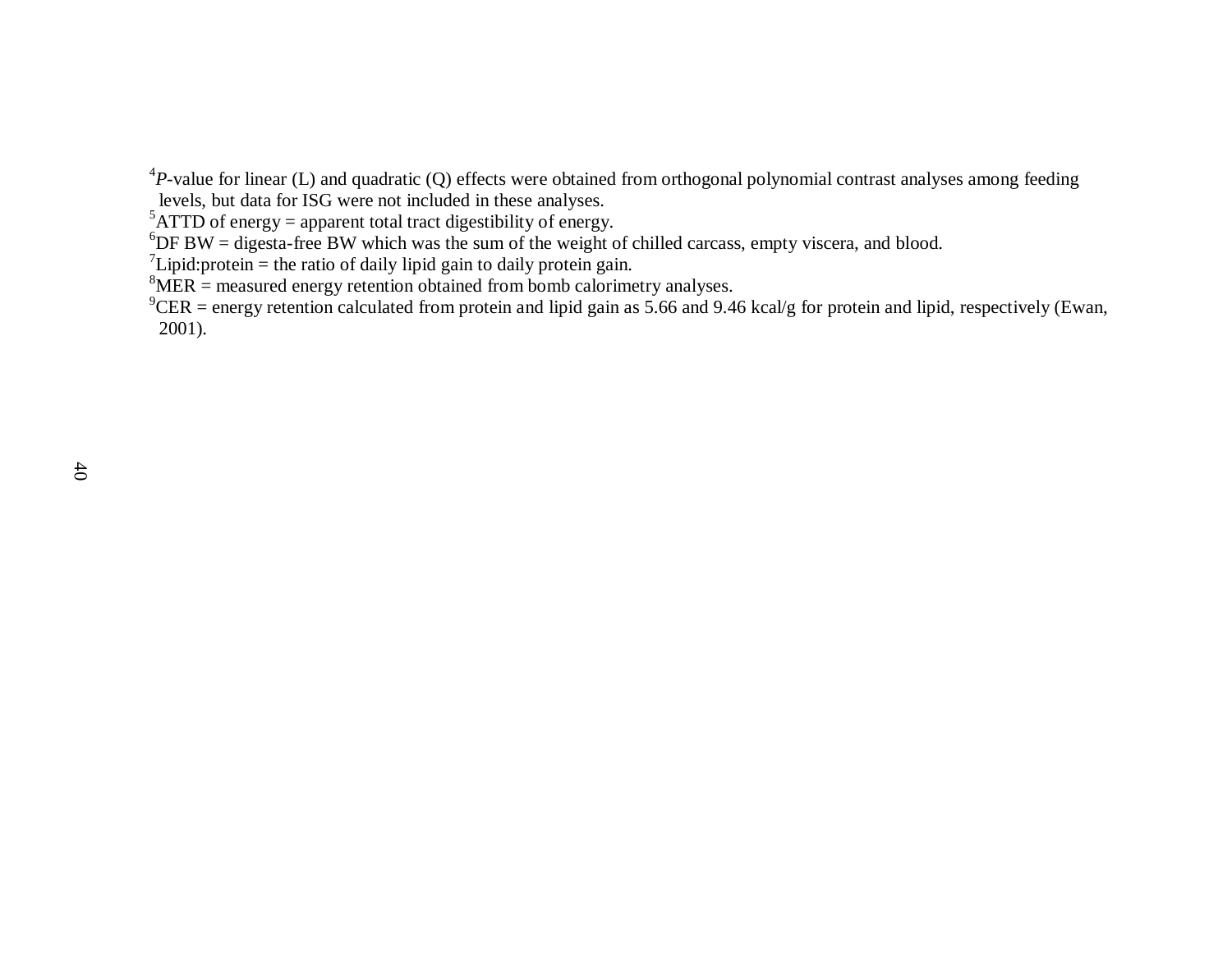|                                      |                          |         |                |                               |            |                  |             |                   |                                  |       | Growing pigs            |                        |              | Finishing pigs        |                         |   |
|--------------------------------------|--------------------------|---------|----------------|-------------------------------|------------|------------------|-------------|-------------------|----------------------------------|-------|-------------------------|------------------------|--------------|-----------------------|-------------------------|---|
|                                      | Growing pigs             |         |                |                               |            |                  |             | Finishing pigs    |                                  |       | $P$ -value <sup>4</sup> |                        |              |                       | $P$ -value <sup>4</sup> |   |
| Item Feeding level:                  | ISG <sup>3</sup>         | 1.4     | 1.9            | 2.4                           | 2.9        | ISG <sup>3</sup> | 1.4         | 1.9               | 2.4                              | 2.9   | <b>SEM</b>              | L                      | $\mathbf{O}$ | <b>SEM</b>            | $\mathbf{L}$            | Q |
| Growth performance                   |                          |         |                |                               |            |                  |             |                   |                                  |       |                         |                        |              |                       |                         |   |
| Initial BW, kg                       |                          |         |                | 25.08 25.09 25.06 25.09 25.06 |            |                  |             |                   | 89.30 89.36 89.30 89.36 89.30    |       |                         | 0.588 0.88             | 0.99         | 1.086 0.88 1.00       |                         |   |
| Final BW, kg                         |                          |         |                | 25.08 25.74 31.81 36.43 41.05 |            |                  |             |                   | 89.30 91.63 102.06 108.86 119.12 |       |                         | $0.986 \le 0.01$ 0.47  |              | $1.155 \le 0.01$ 0.94 |                         |   |
| ADG, kg                              |                          |         |                | 0.023 0.241 0.405 0.571       |            |                  |             |                   | 0.065 0.364 0.557 0.852          |       |                         | $0.028 < 0.01$ 0.36    |              | $0.030 < 0.01$ 0.94   |                         |   |
| ADFI, kg                             |                          |         |                | 0.534 0.764 0.997 1.209       |            |                  |             | 1.127 1.589       | 2.046                            | 2.537 |                         | $0.016 < 0.01$ 0.57    |              | $0.011 < 0.01$ 0.03   |                         |   |
| $G$ :F, kg/kg                        |                          |         |                | 0.044 0.314 0.407 0.471       |            |                  |             | 0.058 0.230       | 0.272                            | 0.336 |                         | 0.033 < 0.01 < 0.01    |              | $0.022 < 0.01$ 0.02   |                         |   |
| ATTD of energy, $\frac{5}{9}$ %      |                          |         |                | 86.41 85.75 86.33 86.61       |            |                  |             | 88.23 87.86       | 85.53                            | 87.67 |                         | $0.554$ 0.62           | 0.38         | $0.617$ 0.16 0.05     |                         |   |
| Carcass composition                  |                          |         |                |                               |            |                  |             |                   |                                  |       |                         |                        |              |                       |                         |   |
| DF BW, $6$ kg                        |                          |         |                | 22.84 22.33 26.93 32.77 36.67 |            |                  |             | 81.90 82.21 94.23 | 100.40 109.81                    |       |                         | $0.846 \le 0.01$ 0.68  |              | $0.977 < 0.01$ 0.19   |                         |   |
| DF BW, $^6$ kg DM                    | 6.55                     | 5.72    | 7.49           |                               | 9.62 10.77 |                  |             | 31.59 31.35 38.06 | 40.75                            | 45.48 |                         | $0.325 \le 0.01$ 0.35  |              | $0.829$ < 0.01 0.24   |                         |   |
| Protein, $g/kg$                      | 564                      | 744     | 695            | 638                           | 627        | 433              | 474         | 422               | 417                              | 393   | 15.9                    | $< 0.01$ 0.24          |              |                       | $15.1 \le 0.01$ 0.34    |   |
| Lipid, $g/kg$                        | 291                      | 105     | 165            | 245                           | 251        | 458              | 405         | 454               | 469                              | 492   |                         | $20.2 \le 0.01 \ 0.19$ |              |                       | $15.7 \le 0.01$ 0.42    |   |
| Energy, meal/kg                      | 5.80                     | 4.93    | 5.33           | 5.66                          | 5.76       | 6.59             | 6.36        | 6.61              | 6.66                             | 6.84  |                         | $0.091 < 0.01$ 0.10    |              | $0.072 \le 0.01$ 0.60 |                         |   |
| Retention                            |                          |         |                |                               |            |                  |             |                   |                                  |       |                         |                        |              |                       |                         |   |
| Protein, kg/pig                      | 3.67                     | 4.26    | 5.15           | 6.13                          | 6.73       |                  |             | 13.64 14.76 16.01 | 16.89                            | 17.81 |                         | $0.155 \le 0.01$ 0.35  |              | $0.324 \le 0.01$ 0.60 |                         |   |
| Lipids, kg/pig                       | 1.93                     | 0.62    | 1.29           | 2.38                          | 2.74       |                  |             | 14.51 12.82 17.30 | 19.20                            | 22.45 |                         | $0.219 < 0.01$ 0.48    |              | $0.913$ < $0.01$ 0.50 |                         |   |
| Energy, meal/pig                     | 38.1                     | 28.3    | 40.2           | 54.5                          | 62.2       |                  | 208.2 199.7 | 251.6             | 271.9                            | 311.2 |                         | $2.44 \leq 0.01$ 0.39  |              |                       | $7.43 \leq 0.01$ 0.40   |   |
| Protein gain, g/d                    | $\overline{\phantom{a}}$ | 21.0    | 53.0           |                               | 87.8 109.4 | $\blacksquare$   | 31.1        | 67.1              | 92.1                             | 118.4 |                         | $4.44 \leq 0.01$ 0.25  |              | $10.97 \le 0.01$ 0.66 |                         |   |
| Lipid gain, g/d                      | $\overline{\phantom{0}}$ |         | $-46.6 - 22.4$ | 16.3                          | 29.4       |                  | $-48.7$     | 79.6              | 133.7                            | 226.7 | 7.37                    | $< 0.01$ 0.46          |              | $23.65 \le 0.01$ 0.46 |                         |   |
| Lipid:protein, $g/g$                 | $\overline{\phantom{a}}$ | $-1.25$ | $-0.47$        | 0.18                          | 0.26       |                  | $-1.58$     | 2.52              | 1.78                             | 2.33  | 0.497                   | 0.03                   | 0.49         | $0.885 \le 0.01$ 0.06 |                         |   |
| MER <sub>1</sub> <sup>8</sup> mcal/d | $\overline{\phantom{0}}$ | $-0.35$ | 0.08           | 0.59                          | 0.87       |                  | $-0.25$     | 1.24              | 1.81                             | 2.94  |                         | 0.074 < 0.01           | 0.32         | $0.178$ < 0.01 0.32   |                         |   |
| $CER29$ mcal/d                       | $\overline{\phantom{a}}$ |         | $-0.32$ 0.09   | 0.65                          | 0.90       |                  | $-0.29$     | 1.13              | 1.79                             | 2.82  |                         | $0.084 \le 0.01$ 0.34  |              | $0.188 < 0.01$ 0.31   |                         |   |

Table 2.4. Effect of feeding level on growth performance, energy digestibility, carcass composition, and retention of protein, lipids, and energy of  $pigs<sup>1,2</sup>$  (University of Missouri)

 $n = 16$  for initial slaughter group,  $n = 8$  for all feeding levels.

 ${}^{2}$ Data are least square means.<br> ${}^{3}$ ISG = initial slaughter group.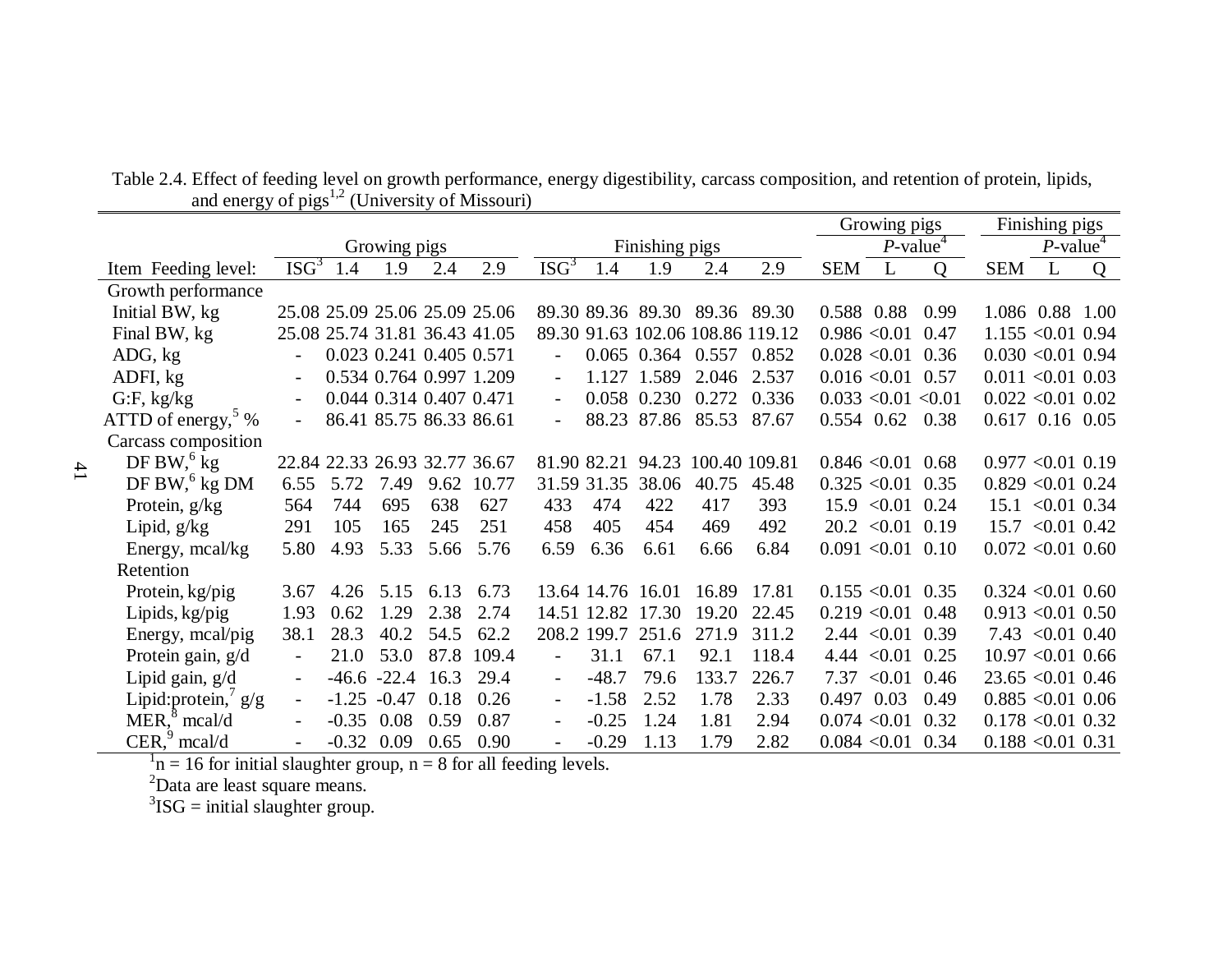${}^{4}P$ -value for linear (L) and quadratic (Q) effects were obtained from orthogonal polynomial contrast analyses among feeding

levels, but data for ISG were not included in these analyses.

 ${}^{5}$ ATTD of energy = apparent total tract digestibility of energy.

 $6$ DF BW = digesta-free BW which was the sum of the weight of chilled carcass, empty viscera, and blood.

<sup>7</sup>Lipid: protein = the ratio of daily lipid gain to daily protein gain.

 $8$ MER = measured energy retention obtained from bomb calorimetry analyses.

 $^9$ CER = energy retention calculated from protein and lipid gain as 5.66 and 9.46 kcal/g for protein and lipid, respectively (Ewan, 2001).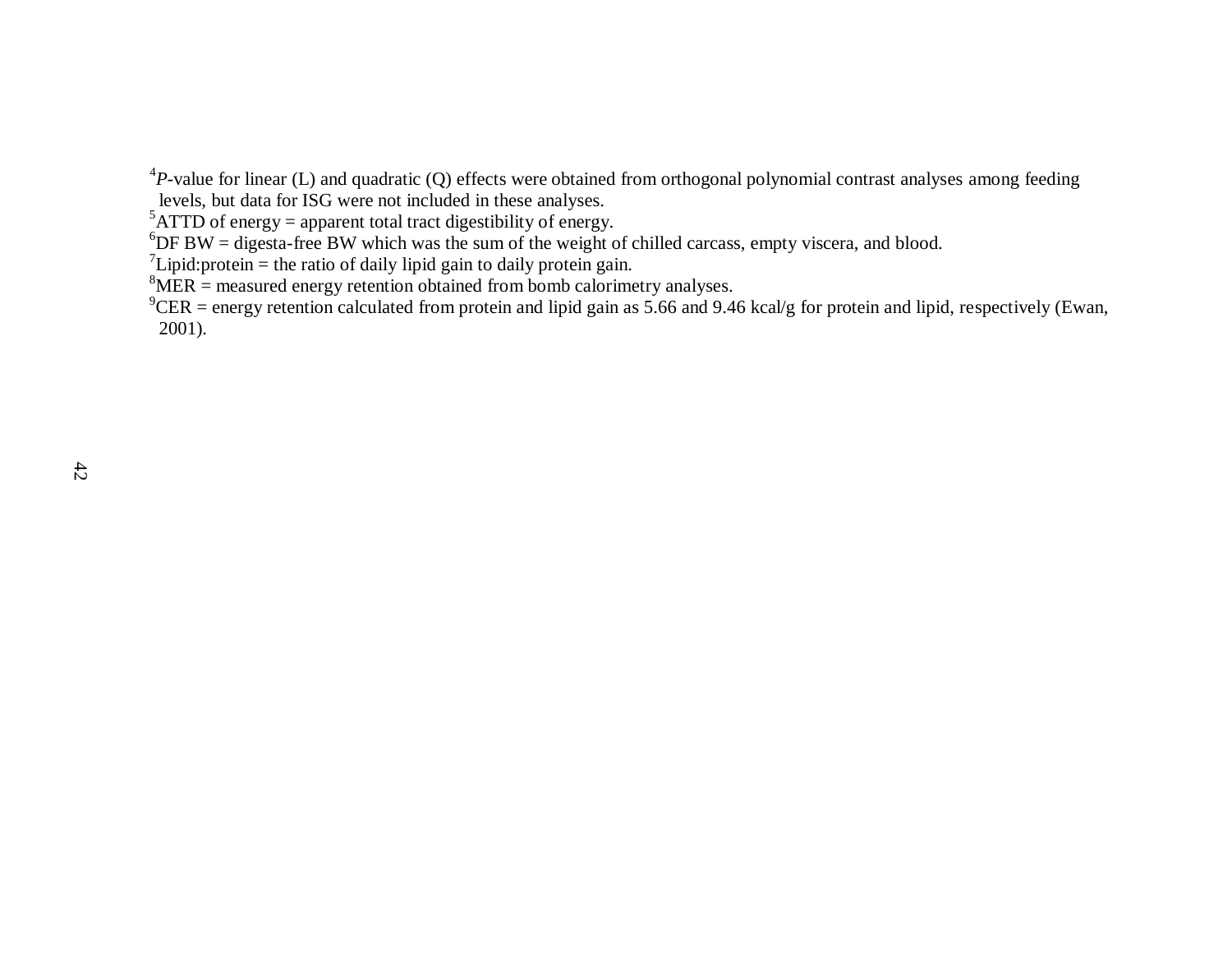|                                 |                          |         |                         |      |                               |                          |         |      |                            |                                  |                         | Growing pigs                |                          |                         | Finishing pigs   |      |
|---------------------------------|--------------------------|---------|-------------------------|------|-------------------------------|--------------------------|---------|------|----------------------------|----------------------------------|-------------------------|-----------------------------|--------------------------|-------------------------|------------------|------|
|                                 | Growing pigs             |         |                         |      |                               | Finishing pigs           |         |      |                            |                                  | $P$ -value <sup>4</sup> |                             |                          | $P$ -value <sup>4</sup> |                  |      |
| Item Feeding level:             | ISG <sup>3</sup>         | 1.4     | 1.9                     | 2.4  | 2.9                           | ISG <sup>3</sup>         | 1.4     | 1.9  | 2.4                        | 2.9                              | <b>SEM</b>              | L                           | $\Omega$                 | <b>SEM</b>              | L                | Q    |
| Growth performance              |                          |         |                         |      |                               |                          |         |      |                            |                                  |                         |                             |                          |                         |                  |      |
| Initial BW, kg                  |                          |         |                         |      | 22.03 21.99 22.09 22.13 22.10 |                          |         |      |                            | 80.45 80.35 80.49 80.47 80.38    | $0.682$ 0.69            |                             | 0.75                     | $0.633$ 0.98            |                  | 0.86 |
| Final BW, kg                    | 22.03                    |         | 28.55 33.30 37.42 42.21 |      |                               |                          |         |      |                            | 80.45 80.24 89.84 99.85 109.13   |                         | 0.809 < 0.01                | 0.98                     | 1.171 < 0.01            |                  | 0.89 |
| ADG, kg                         | $\overline{\phantom{0}}$ |         | 0.234 0.400 0.546 0.718 |      |                               |                          |         |      | $-0.003$ 0.268 0.554 0.821 |                                  |                         | $0.016 \le 0.01$ 0.86       |                          | 0.029 < 0.01            |                  | 0.95 |
| ADFI, kg                        |                          |         | 0.520 0.734 0.965 1.202 |      |                               |                          |         |      |                            | 1.062 1.482 1.926 2.405          |                         | $0.013$ < $0.01$ 0.14       |                          | 0.010 < 0.01 < 0.01     |                  |      |
| $G$ :F, kg/kg                   |                          |         | 0.452 0.546 0.567 0.597 |      |                               |                          |         |      |                            | $-0.004$ $0.180$ $0.287$ $0.342$ |                         | $0.024 \le 0.01 \quad 0.19$ |                          | 0.018 < 0.01 < 0.01     |                  |      |
| ATTD of energy, $\frac{5}{9}$ % |                          |         | 87.90 87.36 87.85 86.30 |      |                               |                          |         |      |                            | 90.37 89.63 90.16 90.18          | 0.363 0.01              |                             | 0.18                     | 0.245 0.98              |                  | 0.11 |
| Carcass composition             |                          |         |                         |      |                               |                          |         |      |                            |                                  |                         |                             |                          |                         |                  |      |
| DF BW, $6$ kg                   | 20.17                    |         | 26.43 31.12 34.92 39.05 |      |                               |                          |         |      |                            | 75.34 77.75 85.74 95.81 104.84   |                         | $0.776$ < 0.01 0.72         |                          |                         | $1.472 \le 0.01$ | 0.73 |
| DF BW, $^{6}$ kg DM             | 5.69                     | 7.14    | 9.01                    |      | 10.65 11.93                   |                          |         |      | 28.63 27.32 31.40 38.10    | 42.57                            |                         | $0.383$ < $0.01$ 0.44       |                          |                         | 1.049 < 0.01     | 0.86 |
| Protein, g/kg                   | 567                      | 674     | 610                     | 583  | 566                           | 465                      | 548     | 475  | 442                        | 424                              | 9.1                     | $< 0.01$ 0.02               |                          |                         | $15.9 \le 0.01$  | 0.09 |
| Lipid, $g/kg$                   | 267                      | 149     | 239                     | 272  | 297                           | 444                      | 361     | 428  | 470                        | 485                              |                         |                             | $11.5 \le 0.01 \le 0.01$ |                         | $18.5 \le 0.01$  | 0.17 |
| Energy, mcal/kg                 | 6.06                     | 5.54    | 5.96                    | 6.12 | 6.21                          | 6.83                     | 6.36    | 6.75 | 6.94                       | 7.00                             | $0.055$ < 0.01 < 0.01   |                             |                          | 0.097 < 0.01            |                  | 0.11 |
| Retention                       |                          |         |                         |      |                               |                          |         |      |                            |                                  |                         |                             |                          |                         |                  |      |
| Protein, kg/pig                 | 3.22                     | 4.79    | 5.49                    | 6.21 | 6.75                          |                          |         |      |                            | 13.23 14.81 14.88 16.81 17.98    |                         | $0.228 < 0.01$ 0.74         |                          | 0.499 < 0.01            |                  | 0.28 |
| Lipids, kg/pig                  | 1.52                     | 1.09    | 2.16                    | 2.91 | 3.54                          |                          |         |      | 12.77 10.02 13.43 17.93    | 20.71                            |                         | $0.152 \le 0.01 \quad 0.16$ |                          |                         | 0.858 < 0.01     | 0.76 |
| Energy, mcal/pig                | 34.6                     | 39.7    | 53.7                    | 65.2 | 74.1                          |                          |         |      | 196.0 174.9 212.1 264.3    | 298.3                            |                         | $2.452 \le 0.01$ 0.30       |                          |                         | $9.01 \le 0.01$  | 0.86 |
| Protein gain, g/d               | $\overline{\phantom{a}}$ | 55.9    | 80.4                    |      | 105.8 125.4                   | $\overline{\phantom{a}}$ | 45.4    | 46.8 | 102.2                      | 136.0                            |                         | $6.06 \le 0.01 \ 0.69$      |                          |                         | $14.51 \le 0.01$ | 0.27 |
| Lipid gain, g/d                 | $\overline{\phantom{a}}$ | $-15.5$ | 22.5                    | 49.1 | 71.7                          |                          | $-78.6$ | 18.2 | 146.9                      | 226.8                            |                         | $5.22 \le 0.01 \ 0.15$      |                          |                         | 23.49 < 0.01     | 0.72 |
| Lipid: protein, $g/g$           | $\overline{\phantom{a}}$ | $-0.40$ | 0.29                    | 0.46 | 0.57                          |                          | $-2.48$ | 0.51 | 1.66                       | 1.99                             |                         | $0.085 \le 0.01 \le 0.01$   |                          | 0.801 < 0.01            |                  | 0.11 |
| $MER18$ mcal/d                  | $\overline{\phantom{a}}$ | 0.19    | 0.68                    | 1.09 | 1.41                          |                          | $-0.60$ | 0.45 | 1.95                       | 2.92                             | $0.073$ < $0.01$ 0.24   |                             |                          | 0.241 < 0.01            |                  | 0.88 |
| $CER29$ mcal/d                  |                          | 0.17    | 0.67                    | 1.06 | 1.39                          |                          | $-0.49$ | 0.44 | 1.97                       | 2.92                             |                         | $0.073$ < $0.01$ 0.25       |                          |                         | 0.227 < 0.01     | 0.96 |

Table 2.5. Effect of feeding level on growth performance, energy digestibility, carcass composition, and retention of protein, lipids, and energy of pigs<sup>1,2</sup> (Prairie Swine Centre)

 $n = 16$  for initial slaughter group,  $n = 8$  for all feeding levels.

 ${}^{2}$ Data are least square means.<br> ${}^{3}$ ISG = initial slaughter group.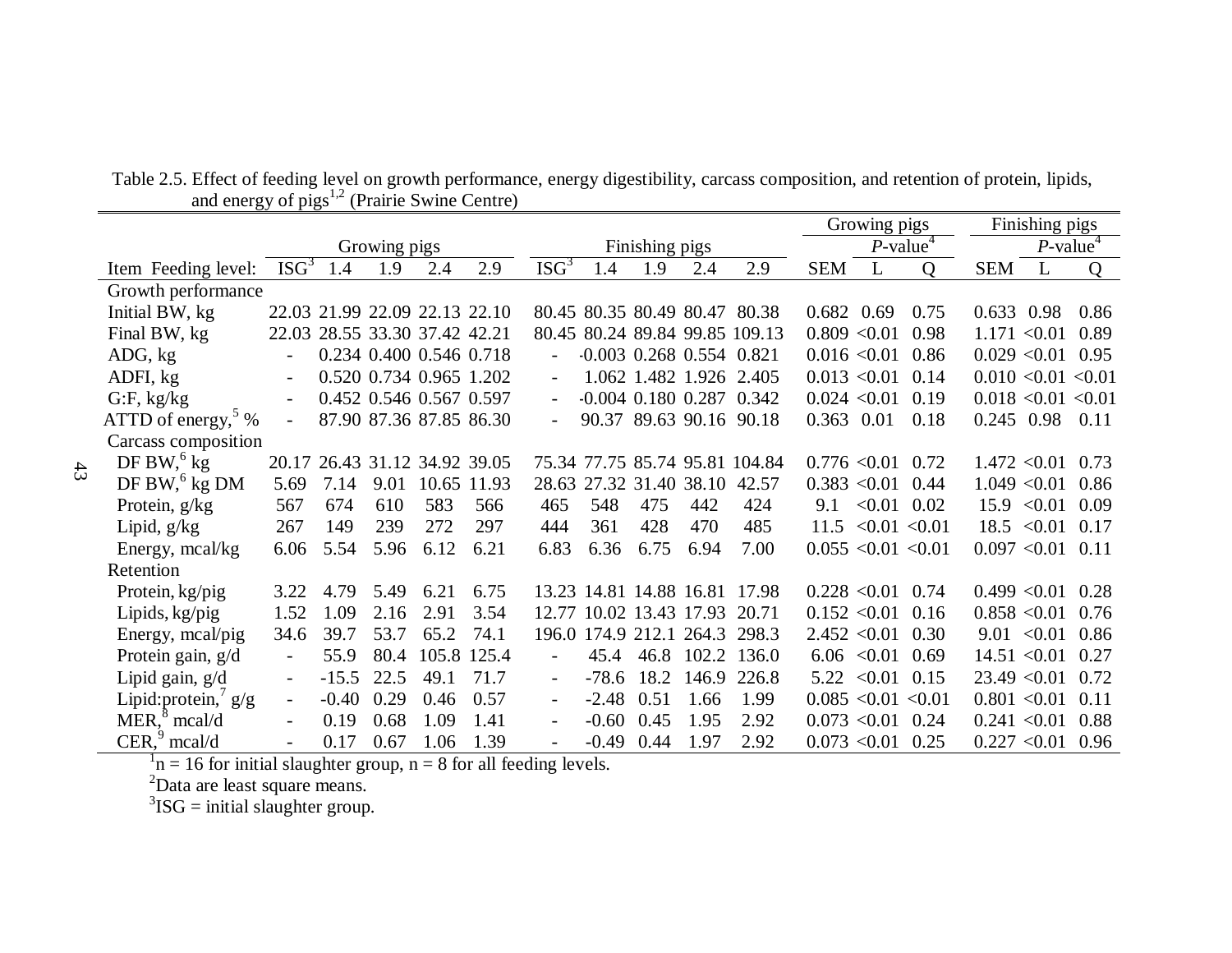${}^{4}P$ -value for linear (L) and quadratic (Q) effects were obtained from orthogonal polynomial contrast analyses among feeding

levels, but data for ISG were not included in these analyses.

 ${}^{5}$ ATTD of energy = apparent total tract digestibility of energy.

 $6$ DF BW = digesta-free BW which was the sum of the weight of chilled carcass, empty viscera, and blood.

 $\mu$ <sup>7</sup>Lipid: protein = the ratio of daily lipid gain to daily protein gain.

 $8$ MER = measured energy retention obtained from bomb calorimetry analyses.

 $^9$ CER = energy retention calculated from protein and lipid gain as 5.66 and 9.46 kcal/g for protein and lipid, respectively (Ewan, 2001).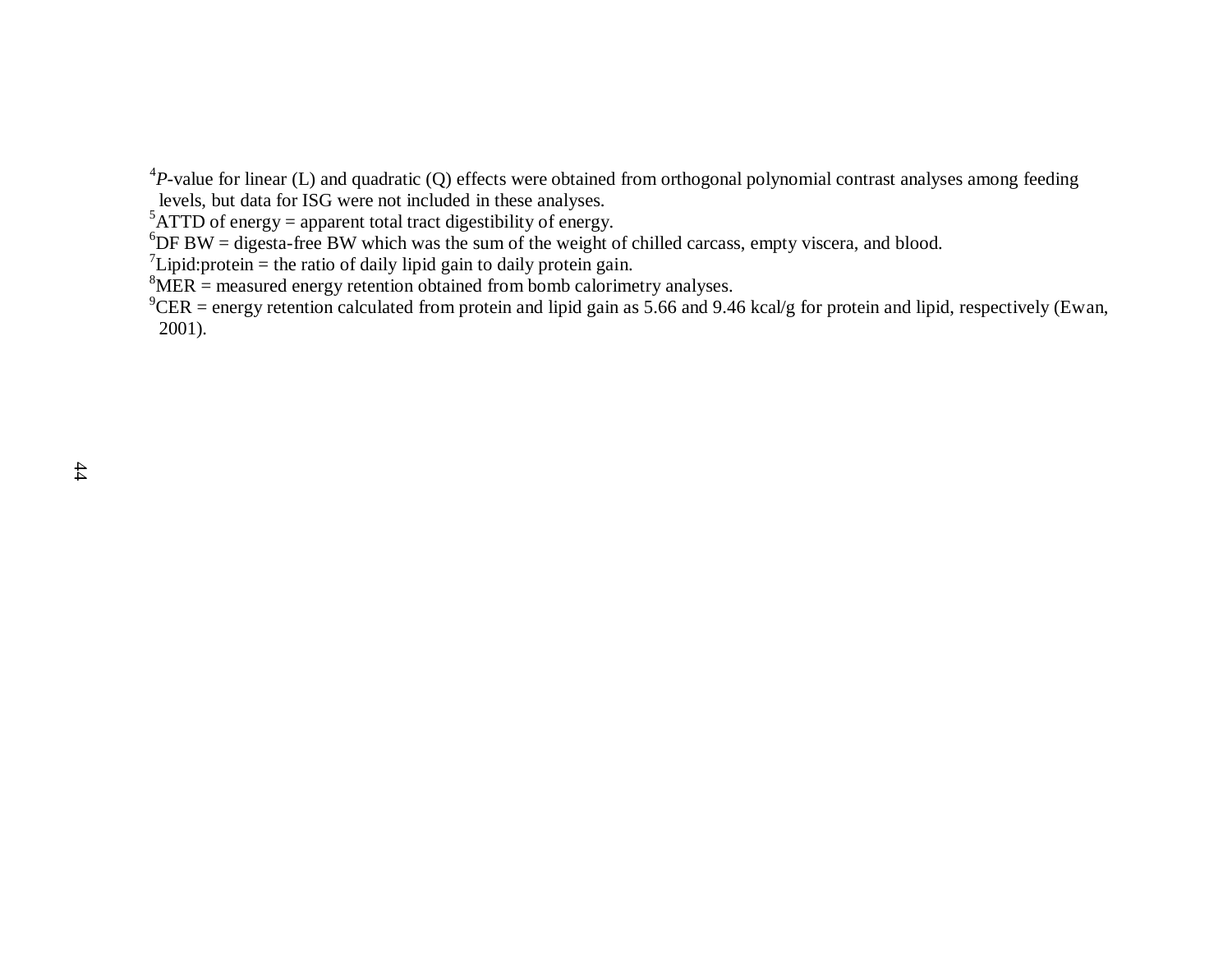|                               |                |                |                                                                                                       | $P$ – value <sup>4</sup> |                |                |        |                         |        |
|-------------------------------|----------------|----------------|-------------------------------------------------------------------------------------------------------|--------------------------|----------------|----------------|--------|-------------------------|--------|
|                               |                | Growing pigs   |                                                                                                       |                          | Finishing pigs |                |        | Stage $\times$          |        |
| Item Location:                | <b>UIUC</b>    | <b>MO</b>      | <b>PSC</b>                                                                                            | <b>UIUC</b>              | МO             | <b>PSC</b>     |        | Stage Location Location |        |
| NE:DE <sup>5</sup>            |                |                | $0.56 \pm 0.058$ $0.41 \pm 0.141$ $0.46 \pm 0.056$ $0.72 \pm 0.057$ $0.54 \pm 0.078$ $0.78 \pm 0.104$ |                          |                |                | < 0.01 | 0.05                    | 0.47   |
| ONE <sub>m</sub> <sup>6</sup> | $128 \pm 25.2$ | $115 \pm 70.9$ | $78 \pm 26.7$                                                                                         | $219 \pm 26.4$           | $123 \pm 36.8$ | $270 \pm 52.2$ | < 0.01 | < 0.01                  | < 0.01 |

Table 2.6. Effect of stage of growth and location on the efficiency of DE for energy retention and operational net energy requirement for maintenance ( $\text{ONE}_{\text{m}}$ ) in growing and finishing pigs<sup>1,2,3</sup>

 $1$ UIUC = University of Illinois; MO = University of Missouri; PSC = Prairie Swine Centre.

 $2 n = 23$  for growing pigs at UIUC; n = 16 for growing pigs at MO; n=24 for growing pigs at PSC; n = 32 for finishing pigs at UIUC;  $n = 24$  for finishing pigs at MO;  $n = 24$  for finishing pigs at PSC.

<sup>3</sup>Values for NE:DE and ONE<sub>m</sub> represent the regression coefficients  $\pm$  SE that were obtained from linear regression analysis within the stage of growth at each location.

 ${}^{4}P$ -value for effects of stage of growth and location were determined using an analysis of covariance with DE intake as a covariate (Noblet et al., 1994b; Littell et al., 1996).

 ${}^{5}$ NE:DE = efficiency of DE for energy retention.

<sup>6</sup>Operational NE requirement for maintenance (kcal/kg  $BW^{0.6}\cdot d^{-1}$ ).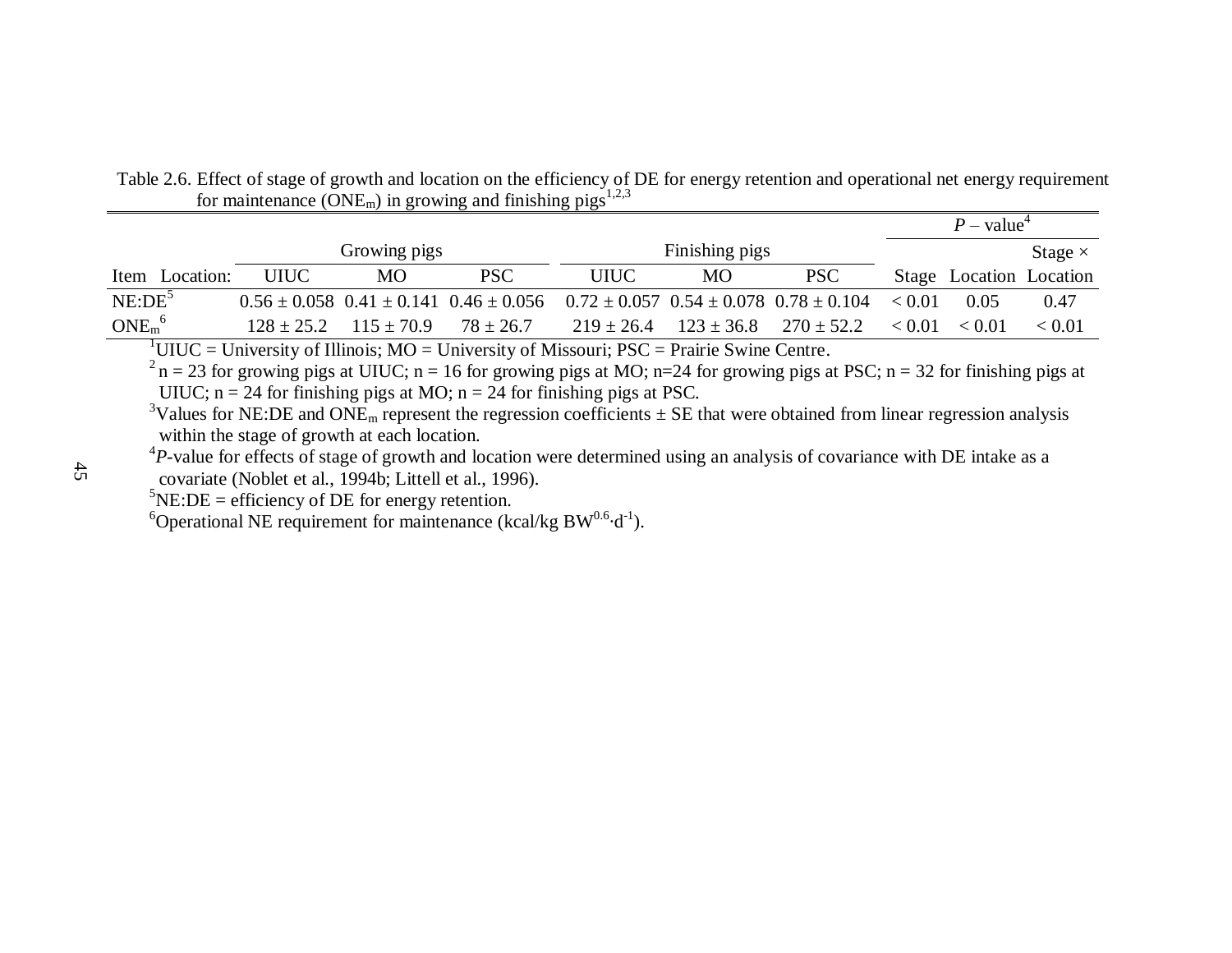## **Chapter III**

# **NET ENERGY CONTENT OF COMMERCIAL AND LOW-OLIGOSACCHARIDE SOYBEAN MEAL IN DIETS FED TO GROWING AND FINISHING PIGS**

## **ABSTRACT**

Two experiments were conducted in order to determine the NE of commercial and low-oligosaccharide soybean meal (SBM) in growing and finishing pig diets. Forty growing (initial BW = 26 kg) and 40 finishing (initial BW = 89 kg) barrows were allotted to one of five groups with eight replications based upon initial BW within each growth period. Two groups were randomly selected to serve as an initial slaughter group. The remaining groups were randomly assigned to either a basal, commercial SBM (C-SBM), or low-oligosaccharide SBM (LO-SBM) diet and harvested at the conclusion of the study. Pigs were individually penned and were *ad-lib* fed for 28 and 35 days for the grower and finishing phases, respectively. The basal diet contained corn, fishmeal, and casein as protein sources, but did not contain any SBM. The test diets were obtained by mixing 75% of the basal diet with 25% of either the C-SBM or LO-SBM. During the growing phase, ADG and G:F were increased  $(P < 0.01)$  when a source of SBM was added to the basal diet. However, there were no differences in ADG  $(1.02 \text{ vs. } 0.96 \text{ kg/d})$  and G:F  $(0.54$ vs. 0.52) between the diets containing C-SBM and LO-SBM, respectively. During the finisher phase, the addition of a SBM source reduced ( $P < 0.05$ ) ADG (1.17 vs. 1.32 kg/d) and ADFI (3.59 vs. 3.94 kg/d) but did not affect G:F ( $P > 0.1$ ) when compared to the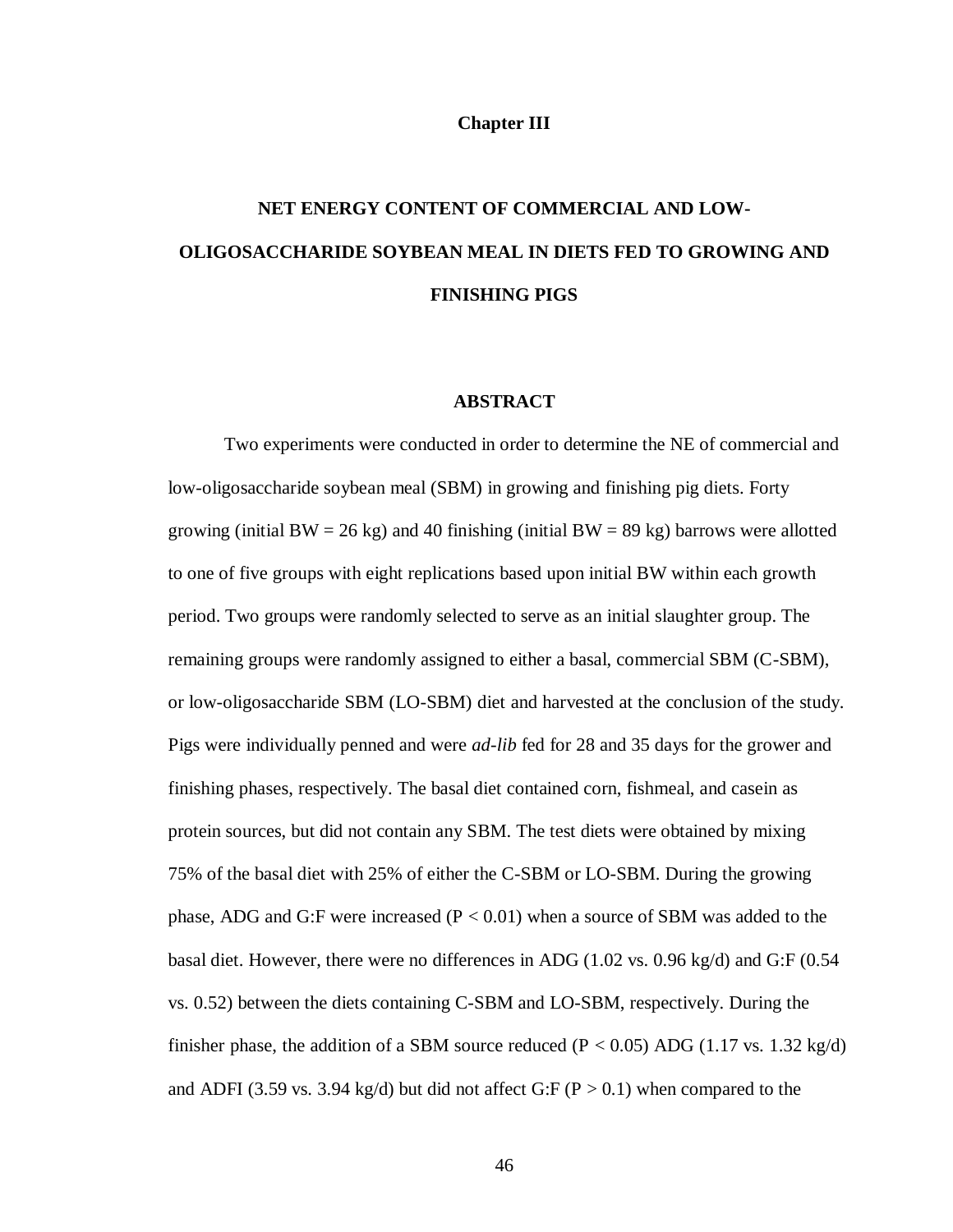basal diet. Apparent total tract digestibility of protein was increased  $(P < 0.001)$  in both the grower (80.0 vs. 68.3%) and finishing (84.4 vs. 75.5%) phases when a SBM source was added to the basal diet. During the grower phase, lipid accretion (125.5 vs. 187.6  $g/d$ ) was reduced ( $P < 0.006$ ) and protein accretion was increased ( $P < 0.05$ ) when a SBM source was added to the basal diet. Protein accretion was higher  $(P < 0.05)$  in pigs consuming C-SBM (179.5 g/d) when compared to LO-SBM (157.1 g/d). While not statistically different ( $P > 0.05$ ), the NE (DM basis) of LO-SBM was numerically greater then that of C-SBM in both the grower (1,990 vs. 1,634 kcal/kg) and finishing (2,554 vs. 2,150 kcal/kg) periods. The NE of the SBM sources were also numerically greater ( $P >$ 0.05) in the finishing period than in the growing period.

## **INTRODUCTION**

Soybean products, in particular soybean meal (SBM), have traditionally been utilized in swine diets as a source of highly available amino acids, with 8.6 million tones utilized in swine diets in 2007 (Soy Stats, 2008). While containing high levels of lysine, threonine, tryptophan, isoleucine, and other amino acids, SBM is an excellent compliment to other ingredients that may be deficient in these amino acids.

With recent increases in dietary energy costs, the energetic composition, as well as amino acid composition, of feedstuffs has become a determinate of dietary inclusion levels. On a gross (4,132 vs. 3,869 kcal/kg; Sauvant et al., 2004) and digestible (3,685 vs. 3,525 kcal/kg; NRC, 1998) basis, SBM contains more energy than corn. However, when expressed on a metabolizable (3,420 vs. 3,380 kcal/kg; NRC, 1998) or net (2,395 vs.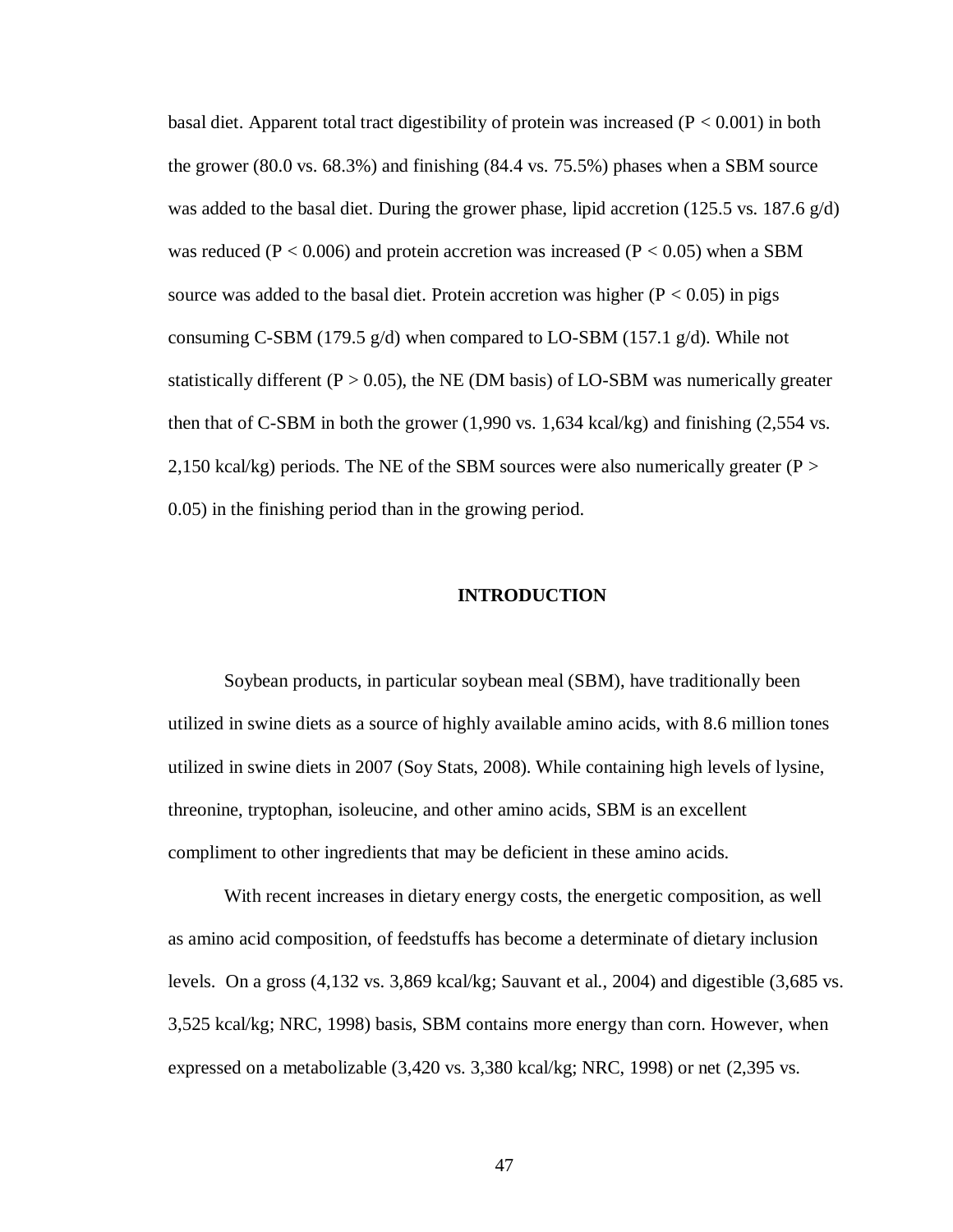2,020 kcal/kg; NRC, 1998) basis, corn contains more energy than SBM. This inefficiency of energy utilization does not appear to be due to problems in the digestion of the protein fraction of the meal, but rather to the poor digestion of the carbohydrate portion of the meal (Sebastian et al., 1999). This is supported by work conducted by Coon et al. (1990), in which SBM ME content was increased by 600 kcal/kg in roosters when oligosachharides were removed from the SBM.

Recently, SBM varieties have been produced in which the enzymes required for stachyose, raffinose, and galactinol synthesis are reduced, resulting in increases of glucose and sucrose concentrations within the soybean. These changes in carbohydrate concentrations should theoretically increase the energy concentrations within the SBM produced from these soybeans.

Therefore, the purpose of these studies was to determine the net energy content of commercial and low-oligosaccharide soybean meal in growing and finishing pigs.

## **MATERIALS AND METHODS**

## *Animals, Housing, and Experimental Design*

All animals were cared for in accordance with the Animal Care and Use Committee guidelines at the University of Missouri.

Forty growing (initial BW = 26 kg) and 40 finishing (initial BW = 89 kg) barrows  $(T4 \times C22, PIC, Franklin, KY)$  were allotted to one of five groups with eight replications per group based upon initial BW within each growth period. Two groups were randomly selected within each growth period to serve as an initial slaughter group (ISG). The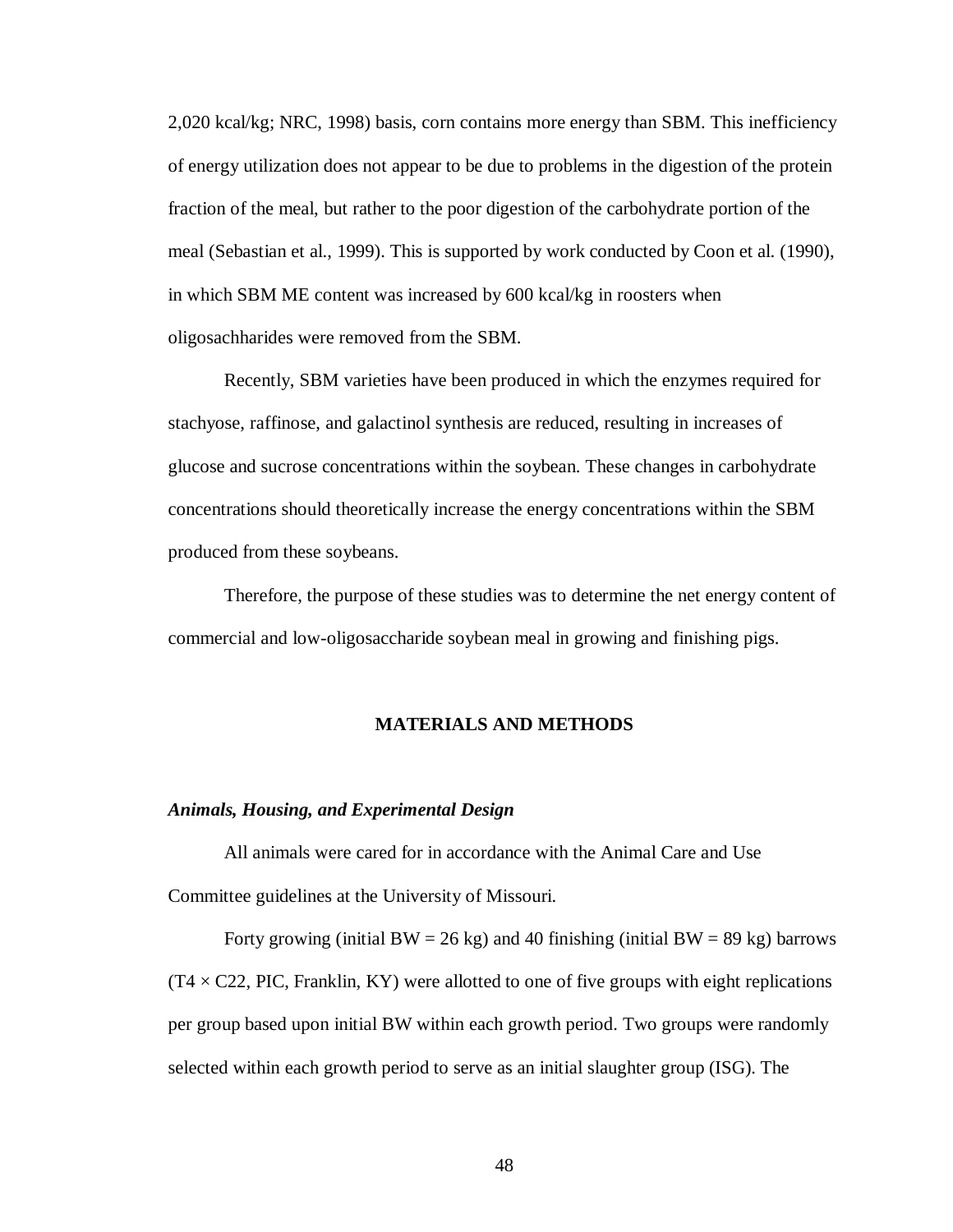remaining groups were randomly assigned to either a basal, commercial (C-SBM), or low-oligosaccharide SBM (LO-SBM) diet and were harvested at the conclusion of the study.

All pigs were individually penned in  $1.22 \times 1.68$  m pens with fully-slated cast iron flooring, a single-hole feeder, and a nipple waterer. The experimental period was 28 d for the growing phase and 35 d for the finishing phase.

# *Dietary Treatments*

.

At each growth phase, a basal diet (Table 3.1) void of SBM was formulated and mixed as a single batch. The basal diet contained corn, fishmeal, and casein as protein sources, but did not contain any SBM. Synthetic amino acids were added to maintain SID lysine and SID AA:Lys ratios that met or exceeded the recommendations set forth for this specific genetic line. Two additional diets were formulated by mixing 75% of the basal diet and 25% (as-is basis) of C-SBM (Table 3.1) and 75% of the basal diet and 25% (as-is basis) of LO-SBM (Table 3.1). Proximate and amino acid analysis of the C-SBM and LO-SBM are located in Table 3.2. Chromic oxide was included in the basal diet at 0.40% to serve as an indigestible marker. Vitamins and trace minerals were included in the basal diet to meet or exceed the estimated nutrient requirements (NRC, 1998) for pigs at each growth stage. All diets were void of antibiotic growth promoters, were fed in a meal form, and the pigs were allowed *ad libitum* access to the diets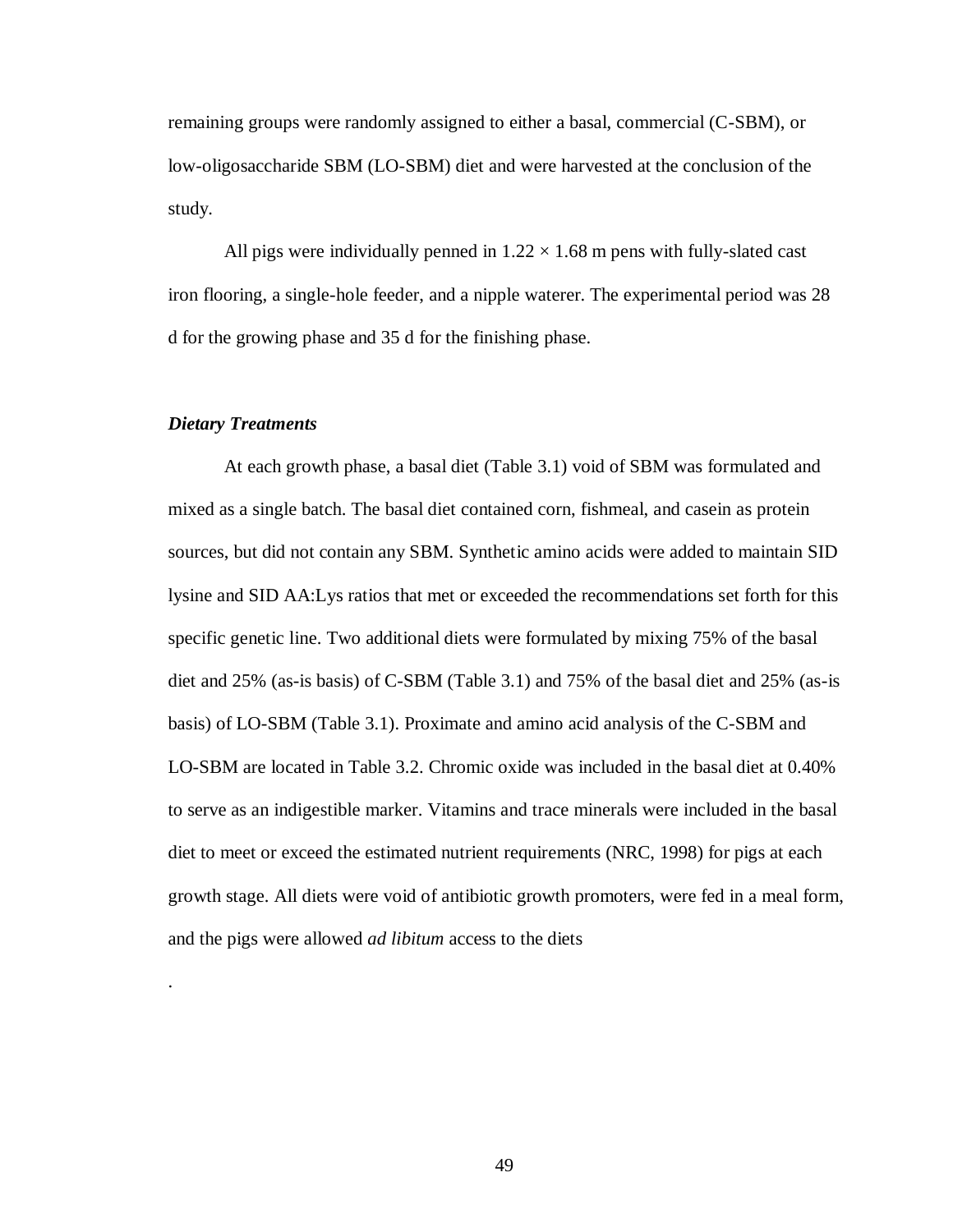## *Collection of Data and Samples*

Pig weights and feed disappearance were recorded weekly after the initiation of the study and feed offerings were recorded daily in order to calculate ADG, ADFI, and  $G: F.$ 

Fresh fecal grab samples were obtained on d 6 of each week from each pig. Fecal samples were pooled within pig over the course of the experiments and at the conclusion of the experiments were lysophilized to a constant weight and finely ground before chemical analysis.

The comparative slaughter method was used to estimate the retention of energy, protein, and lipids in pigs fed each diet (de Goey and Ewan, 1975). Pigs were weighed on the last day of the experiment and feed was withheld for 16 h. Pigs were then transported to the meat science laboratory at the University of Missouri, and euthanized by electrical and captive-bolt stunning. Care was taken to ensure that minimal blood loss occurred from the carcass. The carcass was split down the midline from the groin to the chest cavity and the digestive tract was removed, leaving the blood and all other organs inside the body cavity. Carcasses were weighed and frozen at -20°C for later grinding.

The digestive tracts were flushed with water to remove digesta and then weighed and frozen at -20°C for later grinding. Total digesta-free (TDF) BW weight was determined by the addition of the carcass weight and the digestive tract weight. The TDF body was weighed prior to grinding and cut into smaller sections and passed through a 10 mm die two times and a 5 mm die two times using a whole body grinder (Autio Company, Astoria, OR). Following each pass, the mince was collected into a barrel and mixed prior to the next pass through the grinder. On the final pass, five subsamples of 250 g were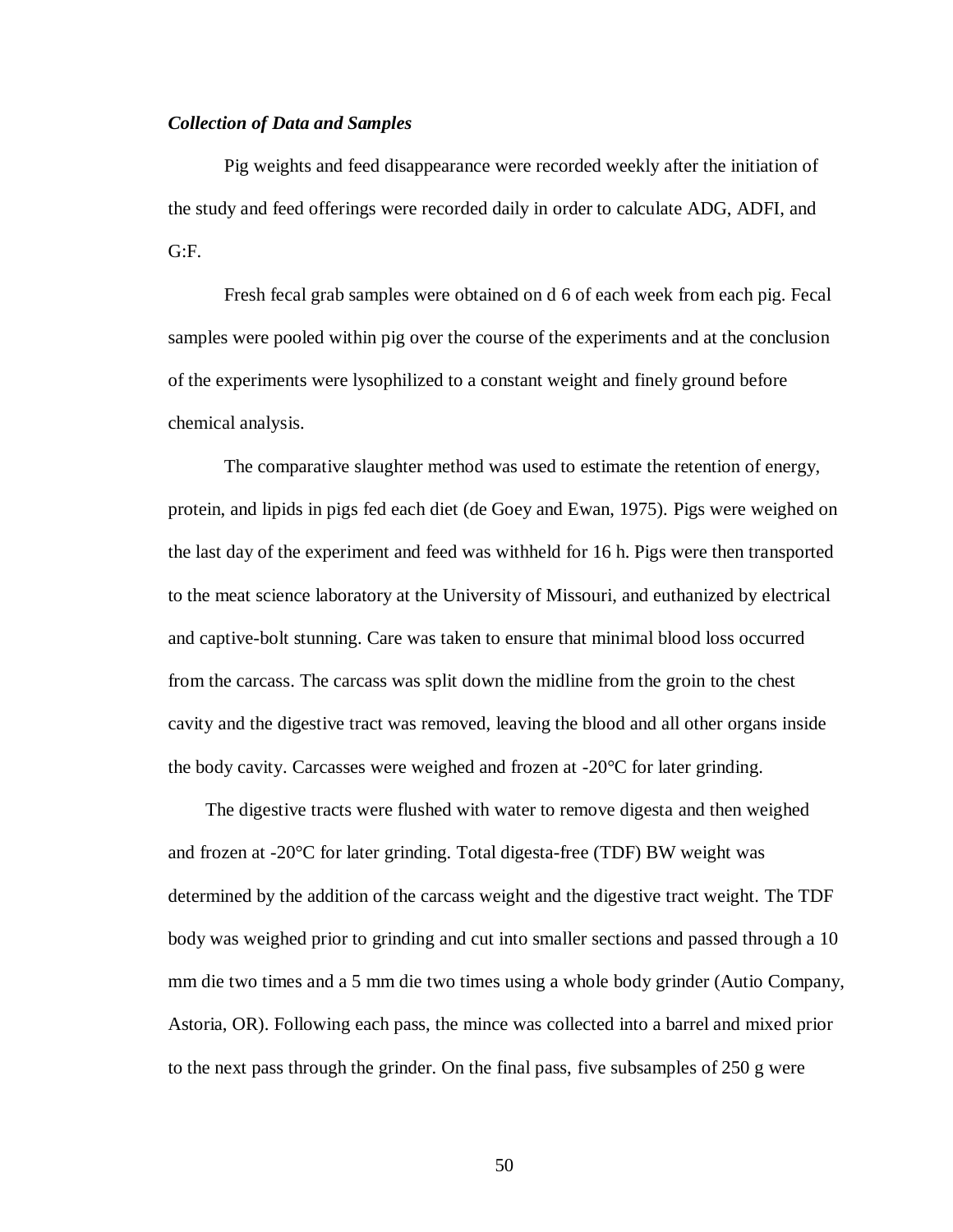obtained as the material left the grinder. Each of these five samples was placed on a flat surface on waxed paper, flattened to a thickness of 5 cm and quartered. Random quarters from each of the five subsamples were collected, lysophilized to a constant weight, and finely ground for chemical analyses.

# *Chemical Analysis*

All analyses were performed in duplicate samples and analyses were repeated if results from duplicate samples varied more than 5% from the mean. The DM of diets was determined by oven drying at 135°C for 2 h (method 930.15; AOAC, 2005). The DM of the TDF body and fecal samples were calculated by lysophilization to a constant weight and this value was used to calculate the whole body concentration of energy, protein, and lipids. The GE of diets, fecal samples, and TDF body were measured using an adiabatic bomb calorimeter (Parr Instruments, Moline, IL). Benzoic acid was used as the standard for calibration. The concentration of N was measured using the combustion method (method 990.03; AOAC, 2005) and protein was calculated as  $N \times 6.25$ . The concentration of lipids was determined using the ether extraction method (method 2003.06; AOAC, 2005). Diets and fecal samples were analyzed for the concentrations of chromium (Fenton and Fenton, 1979).

## *Calculations*

The apparent total tract digestibility (ATTD) of energy and nutrients in diets fed to each treatment group was calculated according to Chastanet et al. (2007). The ATTD of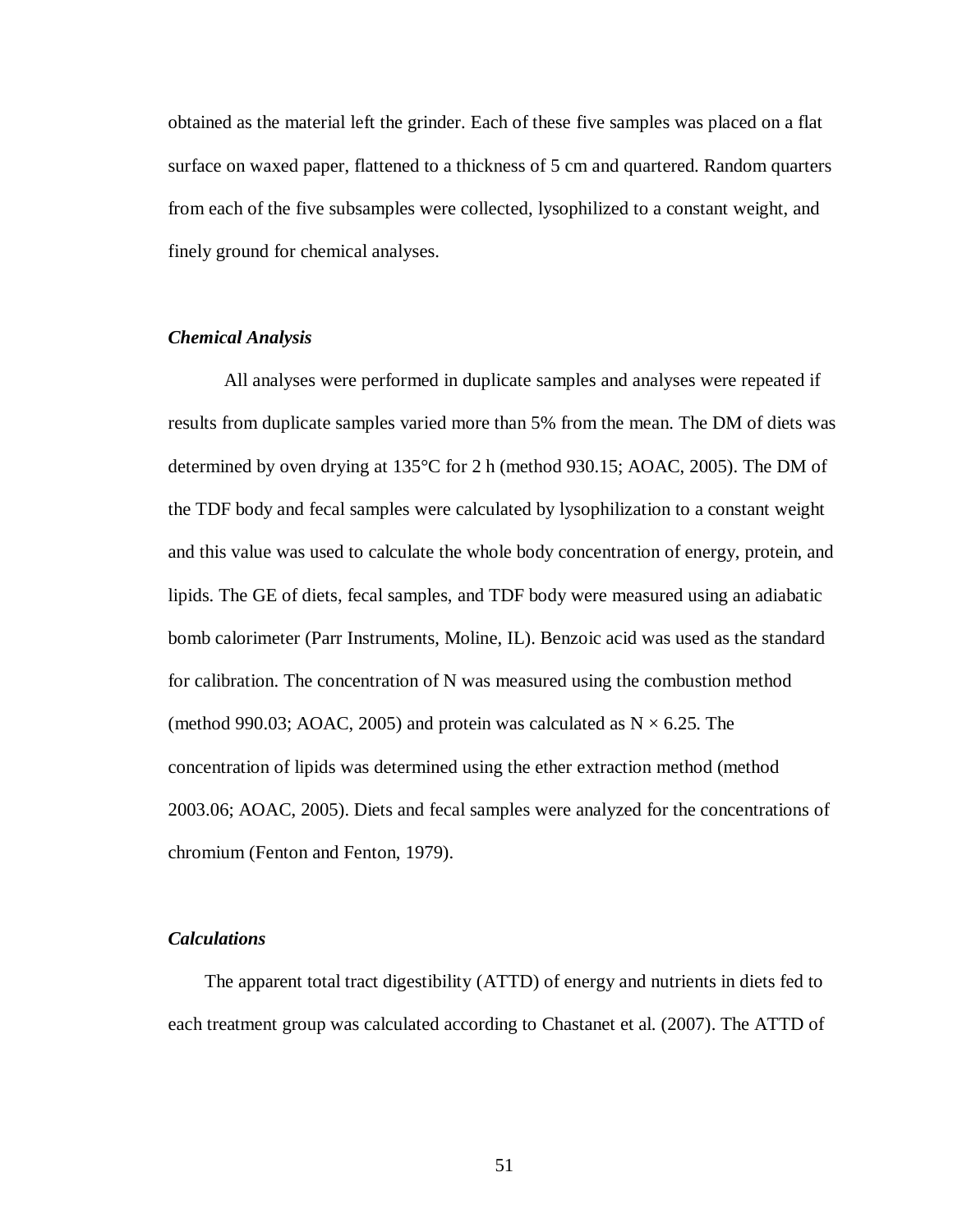energy and lipids in C-SBM and LO-SBM were calculated using the difference method (Adeola, 2001).

Retention of energy, protein, and lipids during the experimental period was calculated from the difference between the initial quantity of energy, protein, and lipids and the final quantity of energy, protein, and lipids, respectively. The initial body composition of the experimental pigs was determined from the body composition of pigs from the initial slaughter group (Oresanya et al., 2008). The energy retention was also calculated from protein gain and lipid gain assuming that protein and lipids contain 5.66 and 9.46 kcal/g, respectively (Ewan, 2001).

The daily operational maintenance requirement for each pig was calculated by multiplying the mean metabolic body weight  $\text{kg}^{0.6}$ ) by 156 kcal according to results from our previous experiment (Chp. 2). The NE for each diet was then calculated from the sum of energy retention and the total operational maintenance requirement (Ewan, 2001). The NE of C-SBM and LO-SBM were calculated using the difference method by subtracting the NE contribution from the basal diet from the NE of the diets containing C-SBM and LO-SBM (de Goey and Ewan, 1975). All diet and SBM NE values within are reported on a DM basis.

### *Statistical Analysis*

All data were analyzed by ANOVA utilizing the PROC MIXED procedure of SAS (SAS Inst. Inc., Cary, NC). Individual pig served as the experimental unit. Diet was the main effect in the model. The LSMEANS procedure was used to calculate mean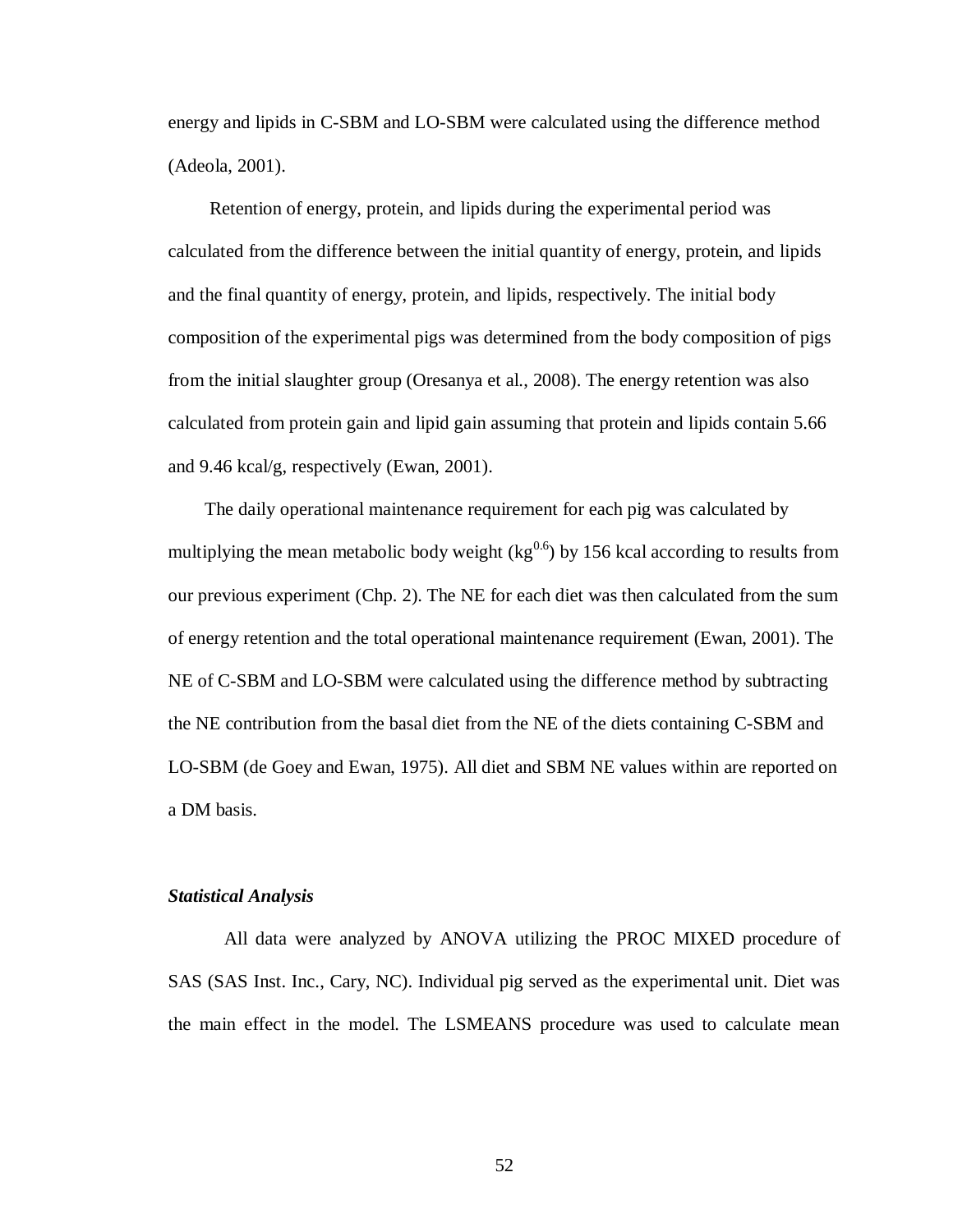values and the PDIFF option was used to separate treatment means. An alpha-value of *P* < 0.05 was used to assess significance among means.

## **RESULTS**

## *Pig Performance and Nutrient Digestibility*

At the conclusion of the growing phase, final BW did not differ between the treatments (Table 3.3). Average daily gain was increased ( $P < 0.05$ ) when the C-SBM treatment was compared to the basal treatment at 1.02 vs. 0.88 kg/d, respectively. There was no difference in ADG between the basal (0.88 kg/d) and LO-SBM (0.96 kg/d) treatments or the two SBM treatments. No differences were observed in ADFI between the treatments. Feed efficiency (G:F) was increased ( $P < 0.001$ ) when the C-SBM and LO-SBM treatments were compared to the basal treatment at 0.54, 0.52, and 0.44, respectively.

At the conclusion of the finishing phase, final BW did not differ between the treatments (Table 3.3.). The feeding of the C-SBM diet reduced ADG ( $P < 0.05$ ) when compared to the basal treatment at 1.13 vs. 1.32 kg/d, respectively. Average daily gain did not differ between the basal and LO-SBM treatments or between the SBM treatments. The feeding of C-SBM and LO-SBM treatments reduced ADFI ( $P < 0.05$ ) when compared to the basal treatment at 3.60, 3.58, and 3.94 kg/d, respectively. Feed efficiency did not differ between the treatments.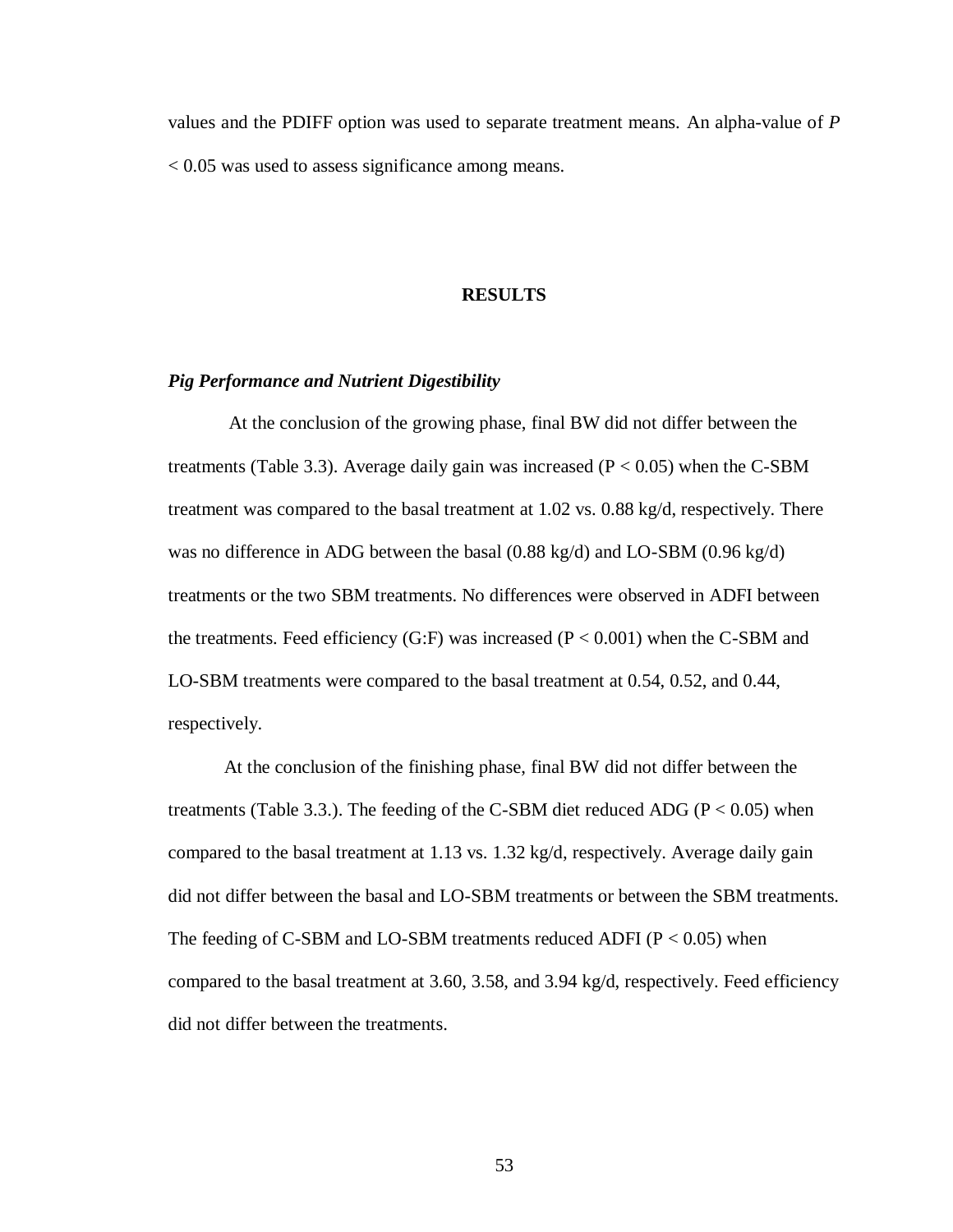During the growing phase, energy ATTD (Table 3.3.) did not differ between the treatments. However, crude protein ATTD was increased  $(P < 0.001)$  when the C-SBM and LO-SBM treatments were compared to the basal treatment at 79.51, 80.46, and 68.29%, respectively. Additionally, acid ether extract ATTD was increased ( $P < 0.05$ ) when the C-SBM and LO-SBM treatments were compared to the basal treatment at 58.13, 59.02, and 48.04%, respectively.

During the finishing phase, energy and acid ether extract ATTD (Table 3.3.) did not differ ( $P > 0.05$ ) between the treatments. However, crude protein ATTD was increased  $(P < 0.05)$  when SBM treatments were fed at 75.51, 84.20, and 84.50% for the basal, C-SBM, and LO-SBM treatments, respectively.

## *Carcass Composition and Retention of Energy, Protein, and Lipids*

At the conclusion of the growing phase, TDF BW and TDF body DM were not influenced by treatment (Table 3.4). Total digesta-free body protein (466.63, 556.41, and 517.73 g/kg), TDF body lipid (414.31, 303.76, and 349.68 g/kg), and TDF body energy  $(6.52, 5.98, \text{ and } 6.22 \text{ } \text{mcal/kg})$  differed  $(P < 0.001)$  between the basal, C-SBM, and LO-SBM treatments, respectively. Total digesta-free body total protein was increased ( $P <$ 0.05) in pigs receiving the C-SBM treatment at 7.78, 8.88, and 8.25 kg/pig for the basal, C-SBM, and LO-SBM treatments, respectively. Total digesta-free body total lipid content was greatest ( $P < 0.05$ ) in pigs receiving the basal treatment at 7.01, 4.90, and 5.64 kg/pig for the basal, C-SBM, and LO-SBM treatments, respectively. Total digesta-free body total energy content did not differ between the treatments.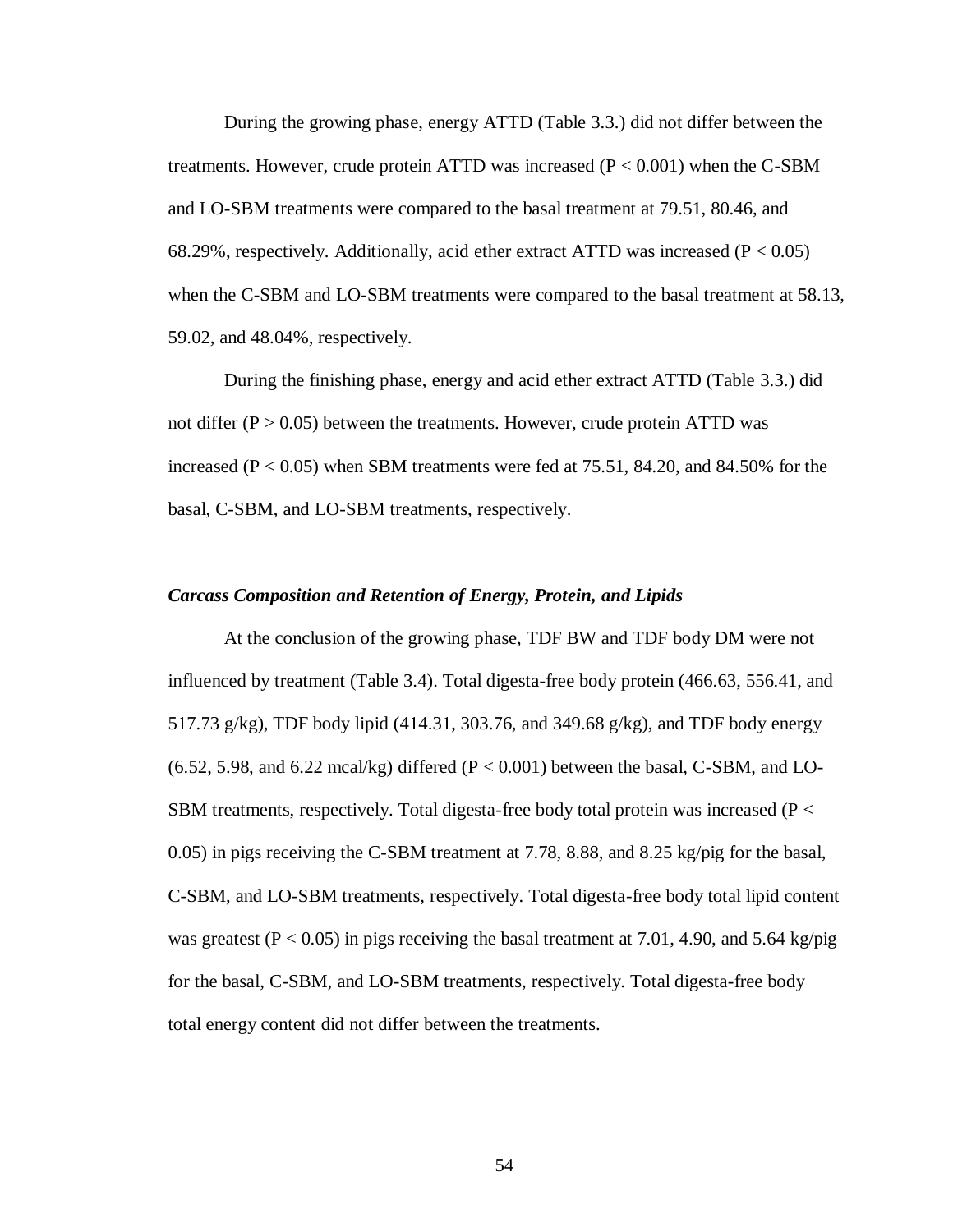Total digesta-free body protein gain differed  $(P < 0.001)$  between all treatments at 140.03, 179.48, and 157.07 g/d for the basal, C-SBM, and LO-SBM treatments, respectively. Total digesta-free body lipid gain was greatest ( $P < 0.006$ ) in the basal treatment (187.61  $g/d$ ) and did not differ between the C-SBM (112.09  $g/d$ ) and LO-SBM (138.87 g/d) treatments. The ratio of TDF body lipid: protein gain was greatest ( $P < 0.001$ ) in the basal treatment (1.33) and did not differ between the C-SBM (0.62) and LO-SBM (0.88) treatments. Measured and calculated energy retention did not differ among treatments.

At the conclusion of the finising phase, TDF BW of the basal treatment was greater than that of the C-SBM treatment  $(127.20 \text{ vs. } 119.49 \text{ kg}; P < 0.05;$  Table 3.5). There were no other differences in TDF BW. There were no differences in concentration, total amount, or accretion rate of TDF body protein, lipid, or energy between the treatments. Additionally, measured and calculated energy retention did not differ among treatments.

## *NE of Diets and Soybean Meal varieties*

Initial body energy, final body energy, energy retention, total operational maintenance, total NE intake, and total feed intake did not differ between treatments in the growing phase (Table 3.6). However, the NE of the basal treatment diet (2,221 kcal/kg) was greater ( $P < 0.05$ ) than that of the C-SBM treatment diet (2,059 kcal/kg). There was no difference between the NE of the LO-SBM treatment diet (2,146 kcal/kg) and that of the basal and C-SBM treatment diets.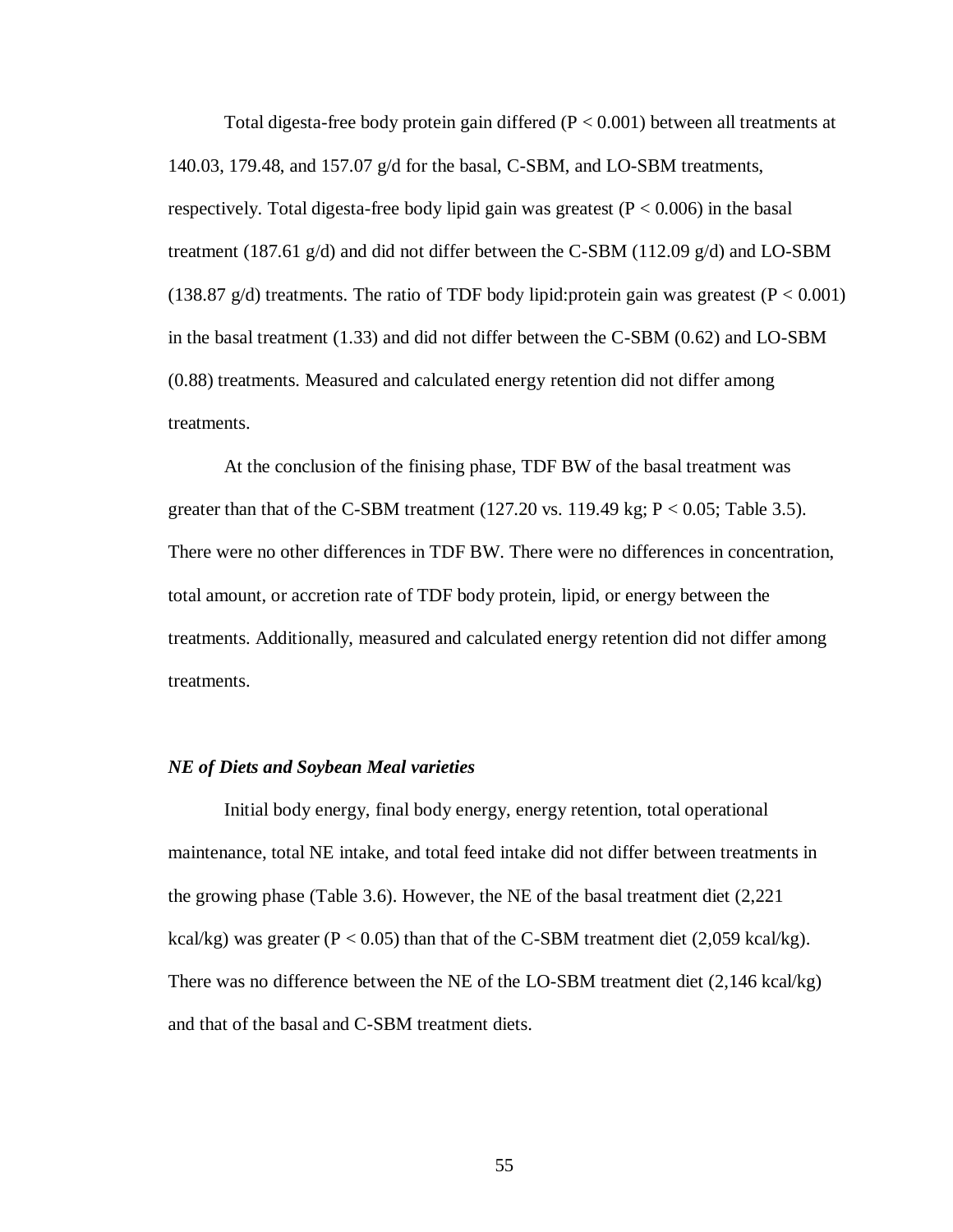Initial body energy, final body energy, energy retention, total operational maintenance, total NE intake, and NE of diets did not differ between treatments in the finishing phase (Table 3.6). However, total feed intake was greatest ( $P < 0.049$ ) in the basal treatment.

While not statistically different ( $P > 0.05$ ), the NE content of LO-SBM was numerically greater than that of the C-SBM in the growing period (1,990 vs. 1,634 kcal/kg) and in the finishing period (2,554 vs. 2,150 kcal/kg; Table 3.7). Additionally, growth period did not statistically affect the NE content of the SBM sources, however, the NE of both SBM sources was numerically higher in the finishing period than in the growing period (Table 3.8).

## **DISCUSSION**

In the present experiments, a typical commercial SBM and a low-oligosaccharide SBM source that is currently not commercially available were utilized. The nutrient content (Table 3.2.) of the commercial SBM was consistent with published values (NRC, 1998; Grieshop et al., 2003).

#### *Pig Performance and Nutrient Digestibility*

During the growing period, ADG and G:F increased in both the C-SBM and LO-SBM treatments. However, during the finishing phase, ADG and ADFI were reduced in both the C-SBM and LO-SBM treatments. The increase in ADG and G:F within the growing period would indicate that perhaps the basal diet did not meet all of the amino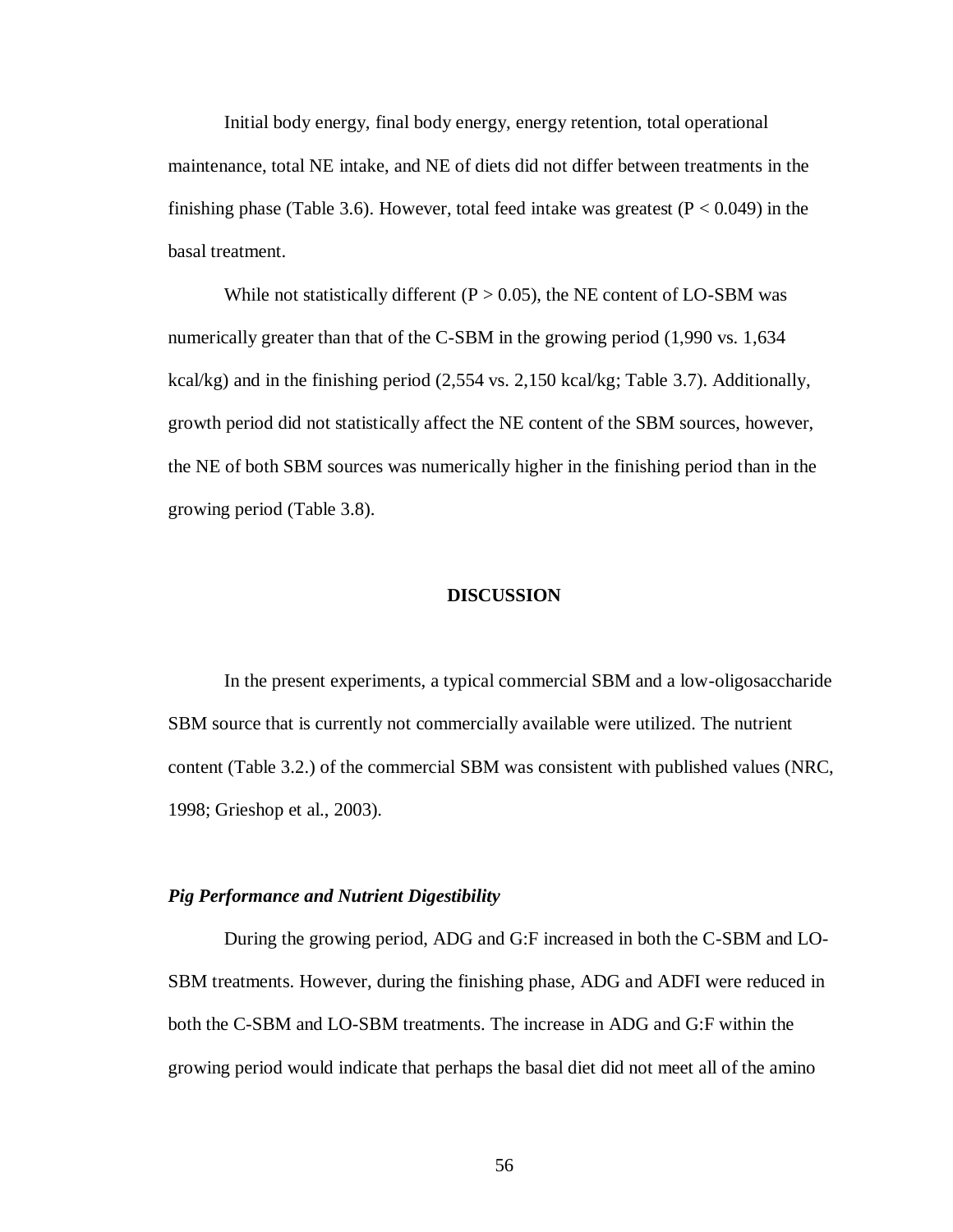acid/protein requirements of that treatment. However, when 25% of the basal diet was replaced by either the C-SBM or LO-SBM, the nutrient requirements of the pigs were met, which would be indicated by the increase in growth rate and feed efficiency. Based upon the amino acid analysis of the diets, valine appeared to be the first limiting amino acid on a total basis. Additionally, previous work (Kendall, 2004) has indicated that a minimal protein to lysine ratio of 15 g CP/g SID Lys is necessary to maximize growth performance. In the basal diet, this ratio was 13.8, which is at a level that could potentially impair growth (Kendall, 2004).

During the finishing period, ADG and ADFI were reduced when the C-SBM and LO-SBM treatments were fed, while G:F remained unchanged. Therefore, the reductions in growth performance would have been feed intake driven. This would have been indicative of the C-SBM and LO-SBM treatments providing protein and amino acid levels that were above that of the pig's requirements which resulted in reduced feed intake and a subsequent reduction in ADG (Chen et al., 1999; Friesen et al., 1994).

Increases in crude protein digestibility were observed in both the C-SBM and LO-SBM treatments in the growing and finishing periods. This difference would be expected due to the primary protein source in the basal diet being corn and SBM, a more highly digestible protein source (NRC, 1998), being the primary source of protein in the SBM treatments. Additionally, it has been reported (Rao and McCracken, 1991; Gómez et al., 2002) that there is an inverse relationship between feed intake and nutrient digestibility. Within these experiments, ADFI was at least numerically greater in the basal treatment and nutrient digestibilities were at least numerically increased in the SBM treatments within each growth phase.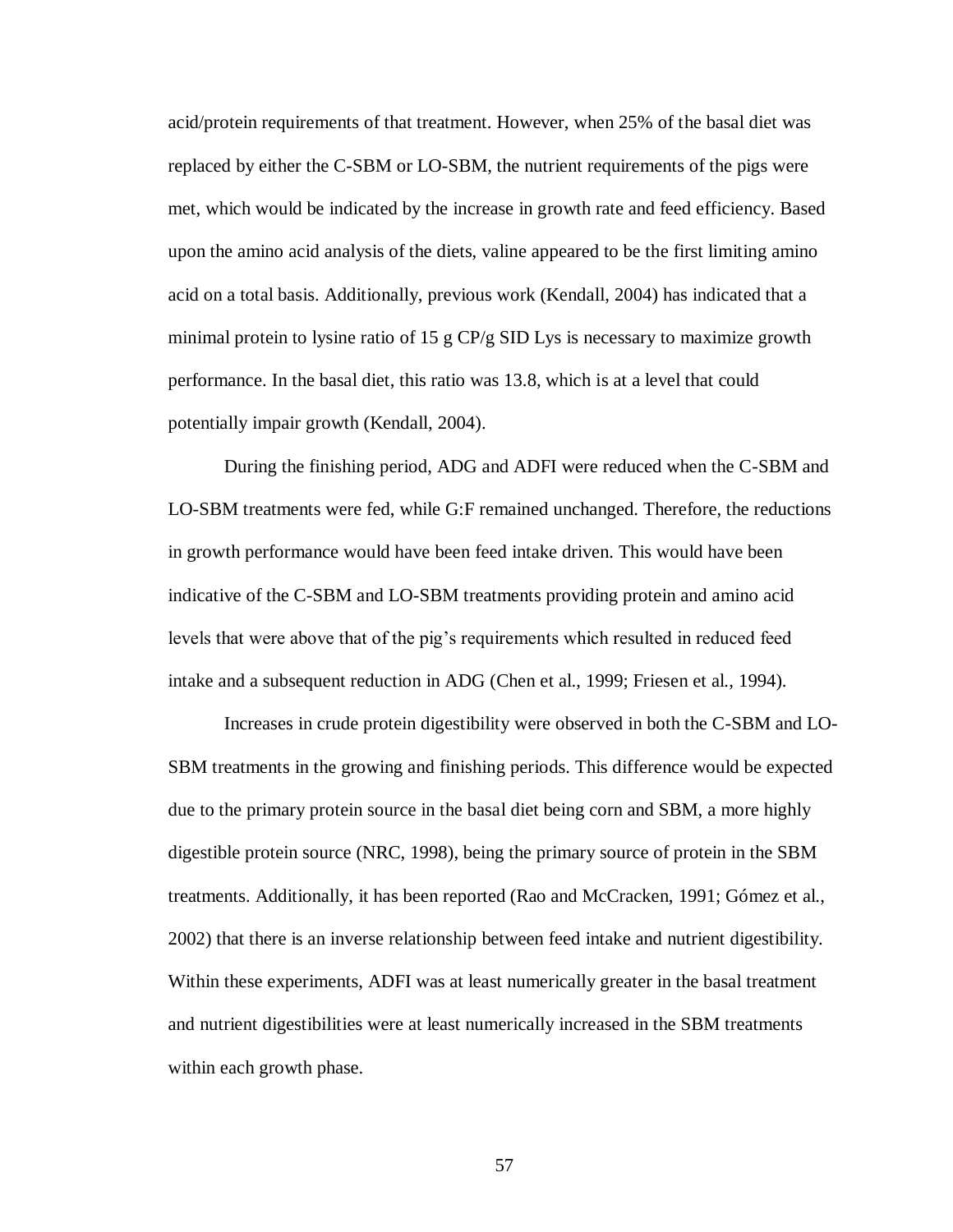## *Carcass Composition and Retention of Energy, Protein, and Lipids*

During the growing period, the ratio of lipid to protein gain was greatest in the pigs consuming the basal diet. The large discrepancy between the basal and SBM diets may be do to the afore mentioned possibility of limiting amino acid or total nitrogen levels in the basal diet. This possibility is in agreement with lipid:lean gain ratios that were calculated from data presented by Kerr et al. (2003). In the Kerr et al. (2003) data, the lipid:lean gain ratio of 23 to 37 kg pigs fed a 16% CP diet was 1.44. If the CP level was reduced to 12%, the lipid:lean gain ratio was increased to 2.66. However, when sufficient levels of synthetic amino acids were added to the 12% CP diet, the lipid:lean gain ratio was reduced to 1.59. Similar reductions in lean accretion and increases in lipid accretion have been reported by others when diets with insufficient levels of CP or total nitrogen have been fed (Gómez et al., 2002; Tuitoek et al., 1997).

When the LO-SBM diet was fed during the growing period, lean accretion was decreased and lipid accretion was numerically increased which resulted in a greater lipid:lean gain ratio compared to the pigs consuming the C-SBM diet. Amino acid content of the two SBM sources were similar and when the SBM sources were added to the basal diet, dietary amino levels were in access of the pigs requirement. Therefore, differences in lean and lipid accretion are not associated with amino acid deficiencies, but perhaps are associated with the numerical increase in NE content of the LO-SBM.

## *NE of Diets and SBM varieties*

In the growing period, NE content of the basal and C-SBM diets were lower than values that were calculated using published ingredient NE values (NRC, 1998; Sauvant et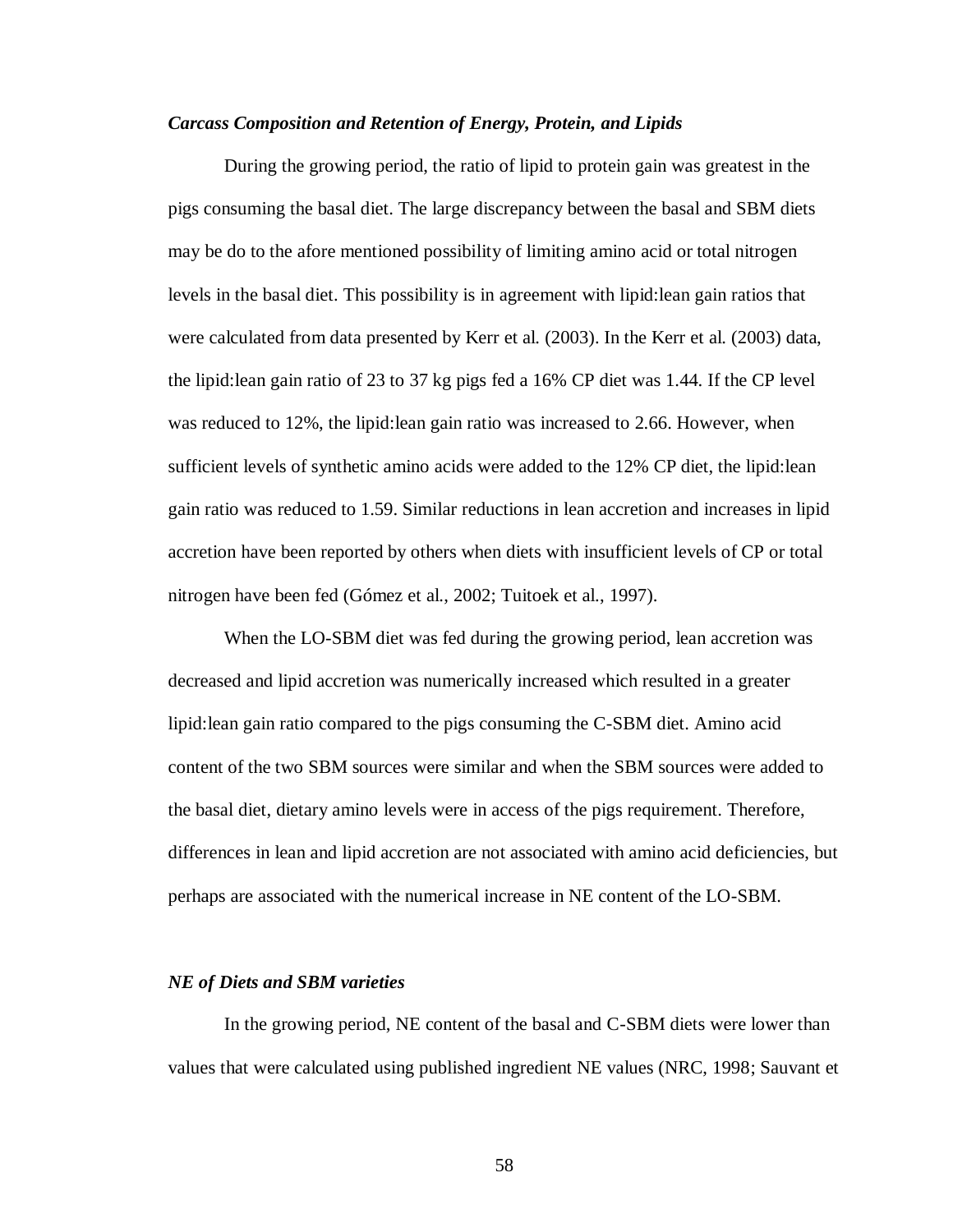al., 2004). During the finishing period, diet NE values were closer to calculated values. Growing period NE values in the present study are possibly underestimated due to the increased level of lipid content in the TDF body of pigs fed the basal diet.

Reductions in NE content of the SBM diets during the growing period are contributed to the amount of corn being replaced by SBM and the subsequent differences in NE content of these ingredients. These differences in diet NE content were not observed during the finishing period which could be explained by the numerical increase in the NE content of the SBM sources when fed in the finishing period compared to the growing period.

On a DM basis, the NE content of LO-SBM was 356 and 404 kcal/kg higher than that of C-SBM in the growing and finishing periods, respectively. While not statistically different, the NE content of the LO-SBM may be physiologically greater than that of the C-SBM. Previous work investigating energy values of corn varieties, Adeola and Bajjalieh (1997) utilized corn varieties that differed by 370 kcal/kg of ME. The resulting performance indicated significant increases in feed efficiency with increased ME values. Additionally, increases in dietary ME values of 130 kcal/kg (Smith et al., 1999) and 250 kcal/kg (Chiba et al., 1991) resulted in linear improvements in growth performance.

In the present study, NE values of the SBM sources were numerically greater in the finishing period than the growing period. Previous work by Noblet et al. (1994) observed increases of dietary DE and ME values of diets with increasing body weight. However, dietary NE values remained unchanged. Additionally, Noblet et al. (1994) observed numeric increases in the NE of various ingredients with increasing bodyweight. Observed increases in diet and ingredient energy levels with increasing bodyweight could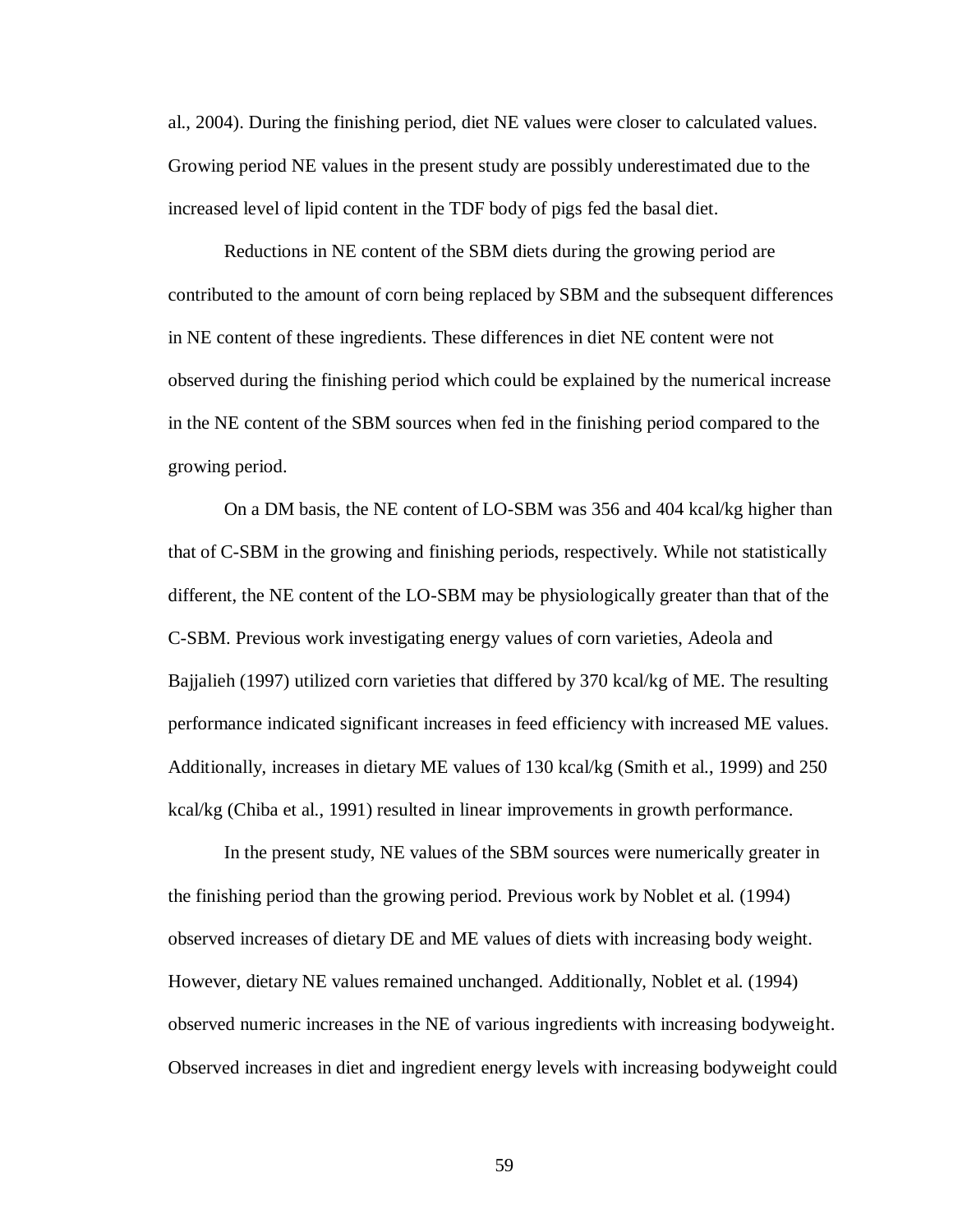be attributed to increased hindgut utilization and reduced passage rate of digesta in heavier pigs.

The increase in NE content of LO-SBM could be attributed to several factors. Low-oligosaccharide soybean meal varieties contain reduced levels of raffinose and stachyose. These oligosaccharides have been associated with reductions in energy digestibility (Coon et al., 1990; van Kempen et al., 2006) and reductions in CP and amino acid digestibilities (van Kempen et al., 2006; Smiricky et al., 2002). Additionally, the presence of these unabsorbable oligosaccharides has been shown to increase acidity of the lower intestinal tract and thereby increasing digesta passage rate (Coon et al., 1990; van Kempen et al., 2006). This increase in digesta passage rate would lead the observed reductions in nutrient digestibilities do to reduced digesta contact with the absorptive properties within the digestive tract.

When oligosaccharides are removed from the SBM, the concentrations of glucose and fructose remain relatively the same, while sucrose levels are increased (present study; Parsons et al., 2000). The NE content of sucrose is reported to be 2,730 kcal/kg on an asis basis (NRC, 1998). Utilizing the analyzed sucrose values in the C-SBM and LO-SBM sources that were used in the present study, 171 and 353 kcal/kg of NE would be supplied by the sucrose in the C-SBM and LO-SBM sources, respectively.

In conclusion, data from these experiments would suggest that the NE content of LO-SBM is numerically greater than that of C-SBM. Additionally, the NE content of both SBM sources was numerically greater in the finishing period than in the growing period.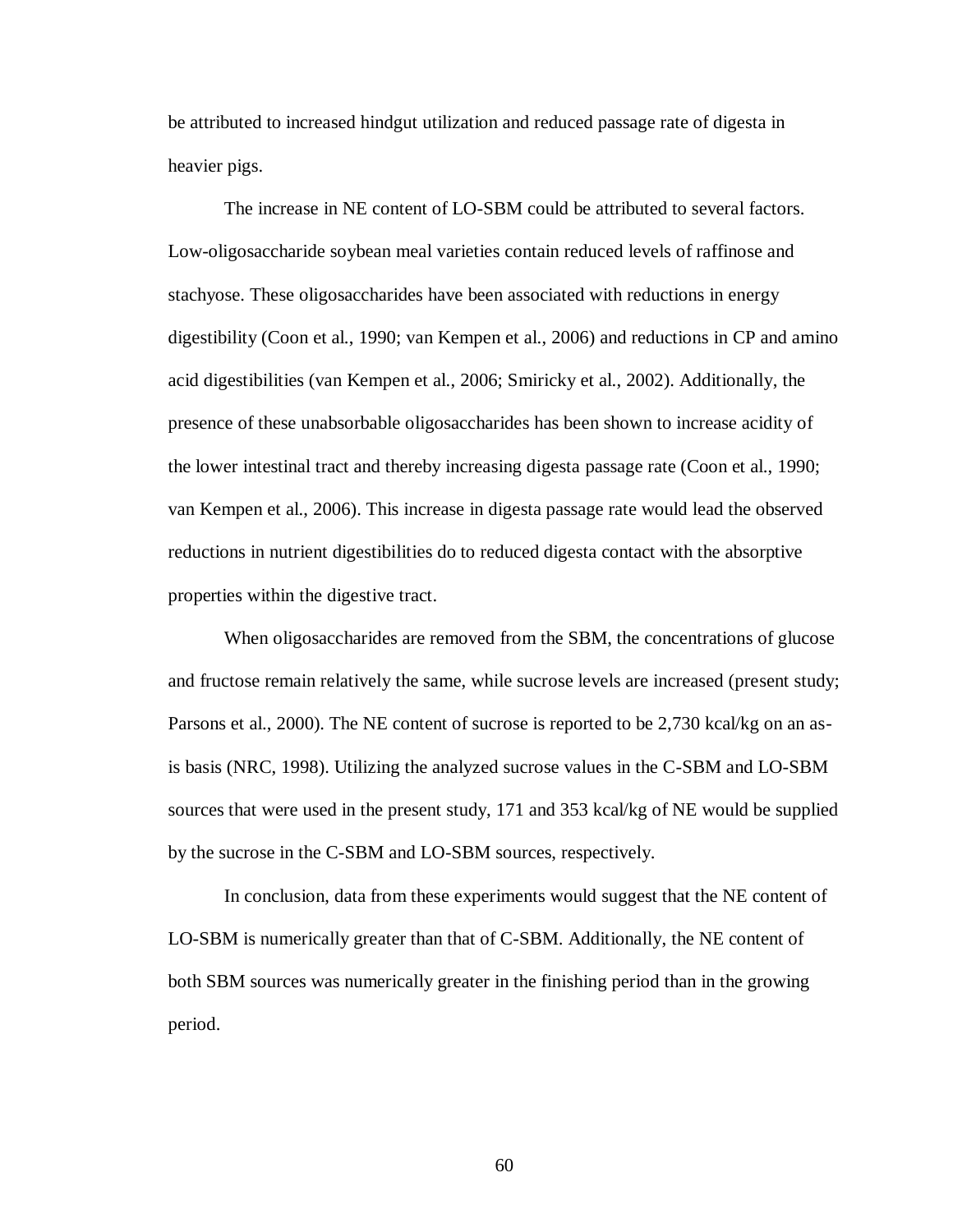|                                                                                      | Growth period |           |  |  |  |
|--------------------------------------------------------------------------------------|---------------|-----------|--|--|--|
| Ingredients                                                                          | Growing       | Finishing |  |  |  |
| Corn                                                                                 | 86.92         | 90.42     |  |  |  |
| <b>Fish Meal</b>                                                                     | 3.75          | 2.50      |  |  |  |
| Casein                                                                               | 3.75          | 2.50      |  |  |  |
| Choice white grease                                                                  | 1.00          | 1.00      |  |  |  |
| Dicalcium phosphate                                                                  | 1.70          | 1.10      |  |  |  |
| Limestone                                                                            | 0.78          | 0.66      |  |  |  |
| Salt                                                                                 | 0.25          | 0.25      |  |  |  |
| L-Lysine HCL                                                                         | 0.35          | 0.31      |  |  |  |
| DL-Methionine                                                                        | 0.18          | 0.16      |  |  |  |
| L-Threonine                                                                          | 0.21          | 0.20      |  |  |  |
| L-Tryptophan                                                                         | 0.07          | 0.07      |  |  |  |
| L-Isoleucine                                                                         | 0.25          | 0.18      |  |  |  |
| Vitamin premix <sup>1</sup>                                                          | 0.25          | 0.15      |  |  |  |
| Trace mineral premix <sup>2</sup>                                                    | 0.15          | 0.10      |  |  |  |
| Chromic oxide                                                                        | 0.40          | 0.40      |  |  |  |
| Total                                                                                | 100.00        | 100.00    |  |  |  |
| Nutrient Content, calculated                                                         |               |           |  |  |  |
| Digestible energy, Mcal/kg                                                           | 3.47          | 3.50      |  |  |  |
| SID Lysine, %                                                                        | 1.05          | 0.83      |  |  |  |
| SID Methionine, %                                                                    | 0.44          | 0.38      |  |  |  |
| $SID$ Methionine + Cysteine, %                                                       | 0.60          | 0.54      |  |  |  |
| SID Threonine, %                                                                     | 0.66          | 0.58      |  |  |  |
| SID Isoleucine, %                                                                    | 0.60          | 0.49      |  |  |  |
| SID Tryptophan, %                                                                    | 0.19          | 0.17      |  |  |  |
| Calcium, %                                                                           | 0.70          | 0.52      |  |  |  |
| Phosphorus, %                                                                        | 0.60          | 0.49      |  |  |  |
| Provided per kilogram of final growing diet: vitamin A, 11,000 IU; vitamin D3, 1,100 |               |           |  |  |  |

Table 3.1. Basal diet composition

IU; vitamin E, 22 IU; vitamin B12, 0.03 mg; Menadione, 3.99 mg; riboflavin, 8.25 mg; D-pantothenic acid, 28.05 mg; and niacin, 33 mg. Provided per kilogram of final finishing diet: vitamin A, 6,614 IU; vitamin D3, 661 IU; vitamin E, 13.2 IU; riboflavin, 4.96 mg; vitamin B12, 0.02 mg; Menadione, 2.4 mg; D-pantothenic acid, 16.9 mg; niacin, 19.8 mg.

<sup>2</sup> Provided per kilogram of final growing diet: Fe, 165.3 mg; Zn, 165.3 mg; Mn, 33 mg; Cu, 16.5 mg; I, 0.3 mg; and Se, 0.29 mg. Provided per kilogram of final finishing diet: Iron, 110 mg; Zinc, 110 mg; Manganese, 22 mg, copper, 11 mg; iodine, 0.2 mg; selenium 0.198 mg.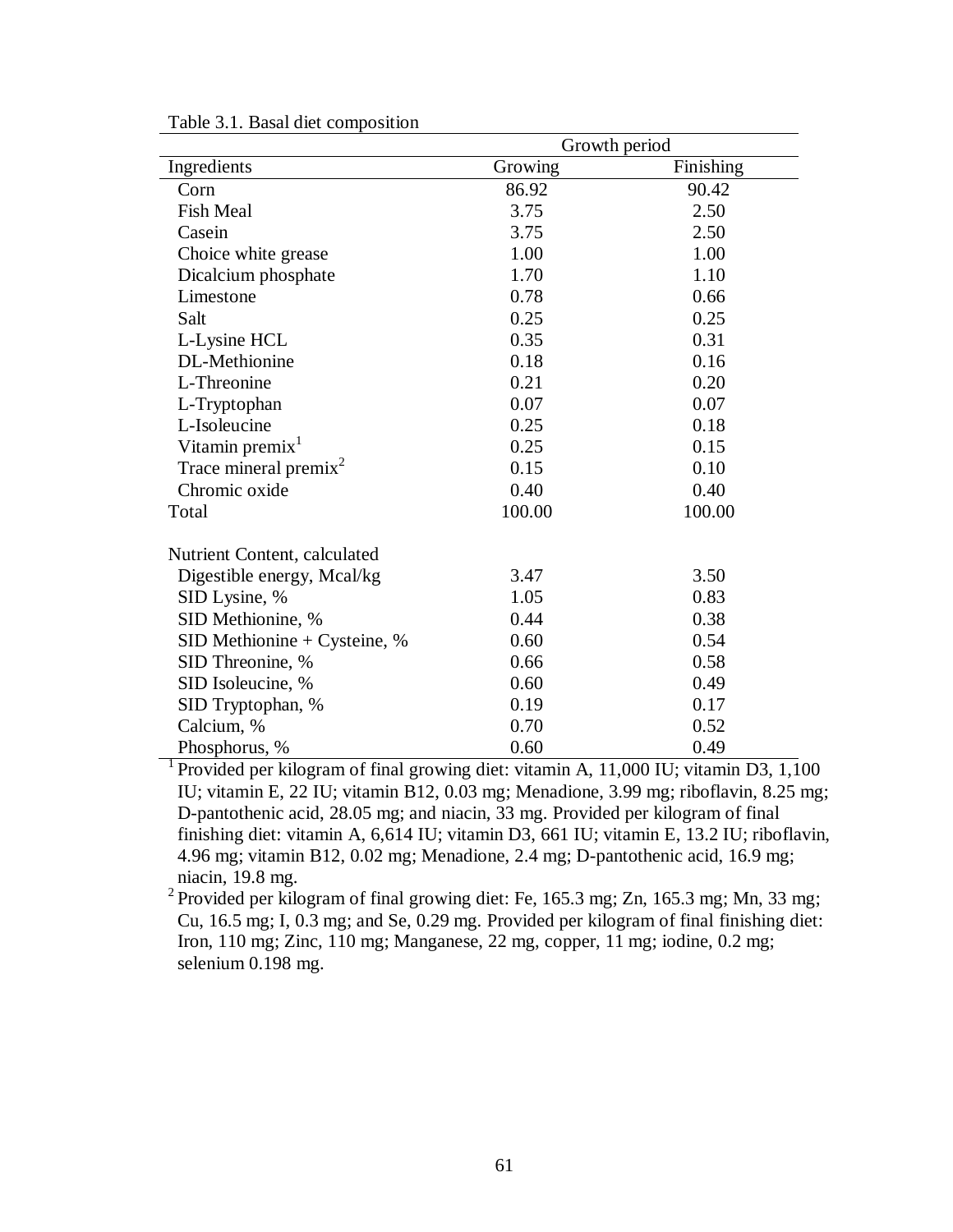|                                  | <b>SBM</b> variety |                     |  |  |
|----------------------------------|--------------------|---------------------|--|--|
| Nutrient                         | Commercial         | Low-oligosaccharide |  |  |
| Gross Energy, Mcal/kg            | 4.09               | 4.25                |  |  |
| Crude protein, %                 | 48.44              | 51.80               |  |  |
| Dry matter, %                    | 89.26              | 91.12               |  |  |
| Organic matter, %                | 82.34              | 85.05               |  |  |
| Crude fat, %                     | 2.17               | 1.12                |  |  |
| Crude fat (acid hydrolysis), %   | 4.10               | 3.45                |  |  |
| Crude Fiber, %                   | 2.91               | 2.63                |  |  |
| Starch, %                        | 9.00               | 5.40                |  |  |
| Starch, (enzymatic digestion), % | 7.87               | 1.04                |  |  |
| Amino Acids                      |                    |                     |  |  |
| Lysine, %                        | 3.08               | 3.20                |  |  |
| Methionine, %                    | 0.66               | 0.68                |  |  |
| Methionine + cysteine, $%$       | 1.35               | 1.33                |  |  |
| Threonine, %                     | 1.89               | 1.84                |  |  |
| Tryptophan, %                    | 0.64               | 0.60                |  |  |
| Isoleucine, %                    | 2.15               | 2.28                |  |  |
| Valine, %                        | 2.23               | 2.30                |  |  |
| Histidine, %                     | 1.25               | 1.32                |  |  |
| Arginine, %                      | 3.54               | 4.17                |  |  |
| Leucine, %                       | 3.67               | 3.80                |  |  |
| Phenylalanine, %                 | 2.38               | 2.48                |  |  |
| Soluble Sugars                   |                    |                     |  |  |
| Glucose, %                       | 0.018              | 0.027               |  |  |
| Fructose, %                      | 0.027              | 0.024               |  |  |
| Sucrose, %                       | 6.28               | 12.95               |  |  |
| Raffinose, %                     | 1.06               | 0.32                |  |  |
| Stachyose, %                     | 5.56               | 0.41                |  |  |

Table 3.2. Analyzed nutrient composition of commercial SBM and low-oligosaccharide SBM (as-is basis)  $\frac{1}{\sqrt{2}}$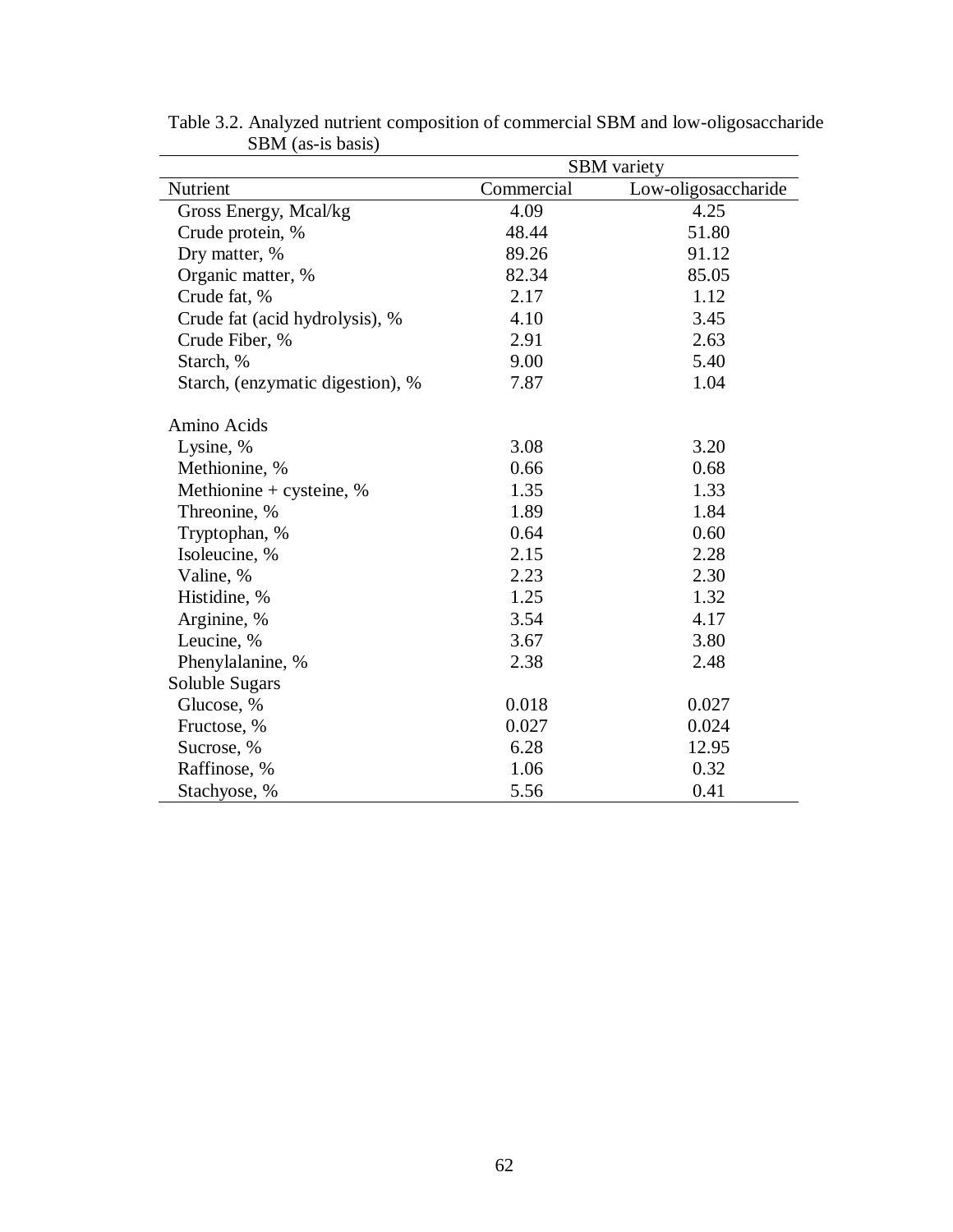|                                 | $\alpha$ and $\alpha$ are denoted $\alpha$ and $\alpha$ and $\alpha$ and $\alpha$ and $\alpha$ and $\alpha$ and $\alpha$ and $\alpha$ and $\alpha$ and $\alpha$ and $\alpha$ and $\alpha$ and $\alpha$ and $\alpha$ and $\alpha$ and $\alpha$ and $\alpha$ and $\alpha$ and $\alpha$ and $\alpha$ and $\alpha$ and $\alpha$ a |                    |                    |       |            |  |  |
|---------------------------------|-------------------------------------------------------------------------------------------------------------------------------------------------------------------------------------------------------------------------------------------------------------------------------------------------------------------------------|--------------------|--------------------|-------|------------|--|--|
| Items                           | Basal                                                                                                                                                                                                                                                                                                                         | C-SBM              | LO-SBM             | S.E.  | $P$ -value |  |  |
| Growing pigs                    |                                                                                                                                                                                                                                                                                                                               |                    |                    |       |            |  |  |
| Initial BW, kg                  | 26.83                                                                                                                                                                                                                                                                                                                         | 26.76              | 26.73              | 0.501 | 0.991      |  |  |
| Final BW, kg                    | 51.39                                                                                                                                                                                                                                                                                                                         | 55.25              | 53.69              | 1.141 | 0.083      |  |  |
| ADG, kg                         | $0.88^{y}$                                                                                                                                                                                                                                                                                                                    | $1.02^{x}$         | 0.96 <sup>xy</sup> | 0.030 | 0.013      |  |  |
| ADFI, kg                        | 2.01                                                                                                                                                                                                                                                                                                                          | 1.90               | 1.88               | 0.086 | 0.531      |  |  |
| $G$ :F, kg/kg                   | $0.44^{\rm y}$                                                                                                                                                                                                                                                                                                                | $0.54^{x}$         | $0.52^{x}$         | 0.019 | < 0.001    |  |  |
| ATTD, %                         |                                                                                                                                                                                                                                                                                                                               |                    |                    |       |            |  |  |
| Energy                          | 78.59                                                                                                                                                                                                                                                                                                                         | 80.32              | 81.23              | 1.237 | 0.328      |  |  |
| Crude Protein                   | $68.29^{y}$                                                                                                                                                                                                                                                                                                                   | $79.51^x$          | $80.46^x$          | 1.491 | < 0.001    |  |  |
| Acid ether extract <sup>2</sup> | $48.04^y$                                                                                                                                                                                                                                                                                                                     | $58.13^{x}$        | $59.02^x$          | 2.699 | 0.015      |  |  |
| Finishing pigs                  |                                                                                                                                                                                                                                                                                                                               |                    |                    |       |            |  |  |
| Initial BW, kg                  | 89.10                                                                                                                                                                                                                                                                                                                         | 89.13              | 89.13              | 1.247 | 1.000      |  |  |
| Final BW, kg                    | 135.46                                                                                                                                                                                                                                                                                                                        | 128.54             | 131.60             | 2.234 | 0.114      |  |  |
| ADG, kg                         | $1.32^{x}$                                                                                                                                                                                                                                                                                                                    | $1.13^{y}$         | $1.21^{xy}$        | 0.053 | 0.048      |  |  |
| ADFI, kg                        | $3.94^{x}$                                                                                                                                                                                                                                                                                                                    | $3.60^y$           | $3.58^{y}$         | 0.108 | 0.049      |  |  |
| $G$ :F, kg/kg                   | 0.34                                                                                                                                                                                                                                                                                                                          | 0.31               | 0.34               | 0.011 | 0.185      |  |  |
| ATTD, %                         |                                                                                                                                                                                                                                                                                                                               |                    |                    |       |            |  |  |
| Energy                          | 81.61                                                                                                                                                                                                                                                                                                                         | 83.96              | 82.82              | 0.896 | 0.203      |  |  |
| Crude Protein                   | 75.51 <sup>y</sup>                                                                                                                                                                                                                                                                                                            | 84.20 <sup>x</sup> | 84.50 <sup>x</sup> | 0.994 | < 0.001    |  |  |
| Acid ether extract <sup>2</sup> | 48.86                                                                                                                                                                                                                                                                                                                         | 56.94              | 54.23              | 2.457 | 0.084      |  |  |

Table 3.3. Effects of commercial (C-SBM) and low-oligosaccharide (LO-SBM) soybean meal on growth performance of growing and finishing pigs and apparent total tract digestibility ( $\Lambda$ TTD) of energy and nutrients.<sup>1</sup>

 $<sup>1</sup>$  Data are least square means of 32 observations in each growing phase.</sup>

 $^{2}$  Acid ether extract = acid hydrolyzed ether extract.

<sup>xy</sup> Means within a row without common superscripts differ ( $P < 0.05$ ).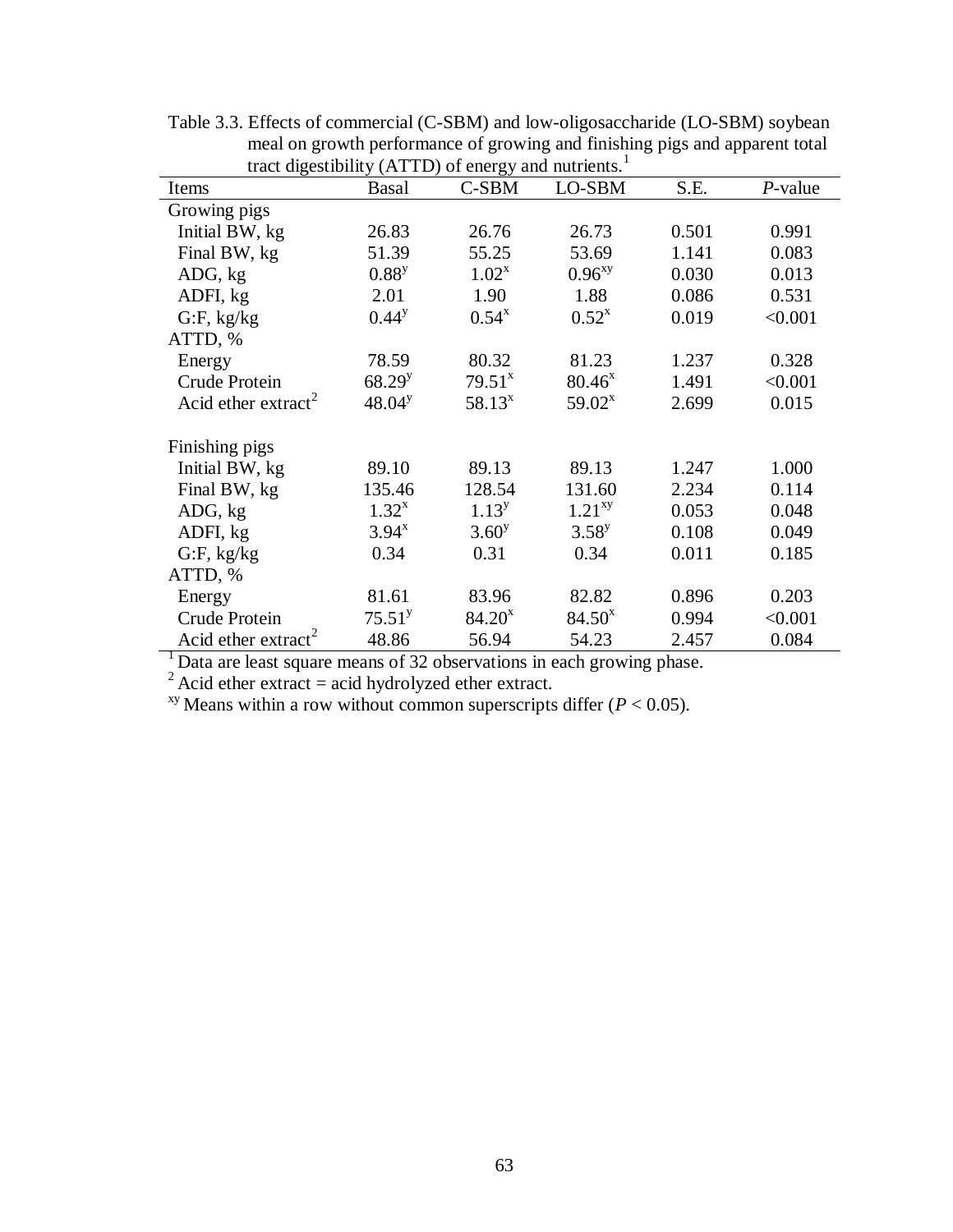| growing pigs.              |                  |                     |                     |                     |        |            |
|----------------------------|------------------|---------------------|---------------------|---------------------|--------|------------|
| Items                      | ISG <sup>2</sup> | <b>Basal</b>        | C-SBM               | LO-SBM              | S.E.   | $P$ -value |
| Total DF body <sup>3</sup> |                  |                     |                     |                     |        |            |
| DF BW, kg                  | 23.87            | 46.68               | 49.70               | 48.32               | 1.090  | 0.179      |
| DF body DM, kg             | 6.65             | 16.80               | 16.00               | 16.00               | 0.588  | 0.570      |
| Protein, g/kg              | 582.90           | $466.63^z$          | $556.41^x$          | 517.73 <sup>y</sup> | 11.568 | < 0.001    |
| Lipid, $g/kg$              | 265.35           | 414.31 <sup>x</sup> | $303.76^z$          | $349.68^y$          | 14.394 | < 0.001    |
| Energy, mcal/kg            | 5.79             | $6.52^{x}$          | $5.98^{2}$          | $6.22^{y}$          | 0.074  | < 0.001    |
| Total protein, kg/pig      | 3.87             | $7.78^{y}$          | $8.88^{x}$          | $8.25^{y}$          | 0.183  | 0.002      |
| Total lipids, kg/pig       | 1.77             | $7.01^x$            | 4.90 <sup>y</sup>   | $5.64^y$            | 0.428  | 0.009      |
| Total energy, mcal/pig     | 38.51            | 109.77              | 95.92               | 99.75               | 4.709  | 0.135      |
| Protein gain, g/d          |                  | $140.03^z$          | $179.48^x$          | 157.07 <sup>y</sup> | 5.038  | < 0.001    |
| Lipid gain, g/d            |                  | $187.61^x$          | 112.09 <sup>y</sup> | 138.87 <sup>y</sup> | 14.651 | 0.006      |
| Lipid: protein, $g/g^4$    |                  | $1.33^{x}$          | $0.62^z$            | $0.88^{y}$          | 0.085  | < 0.001    |
| MER, mcal/ $d^5$           |                  | 2.55                | 2.06                | 2.20                | 0.152  | 0.094      |
| CER, $mcal/d^{\circ}$      |                  | 2.57                | 2.08                | 2.20                | 0.152  | 0.091      |

 Table 3.4. Effects of commercial (C-SBM) and low-oligosaccharide (LO-SBM) soybean meal on carcass composition and total amount of energy, protein, and lipids in growing  $pigs.$ <sup>1</sup>

 $1$ Data are least square means of 32 observations in each growing phase.

 $^{2}$  ISG = Initial slaughter group arithmetic means.

 $3\text{Total DF}$  body = Total digesta-free body.

 $4$  Lipid: protein = ratio of daily lipid gain to daily protein gain.

 $\frac{5}{1}$ MER = measured energy retention.

 $6$  CER = calculated energy retention.

<sup>xyz</sup> Means within a row without common superscripts differ ( $P < 0.05$ ).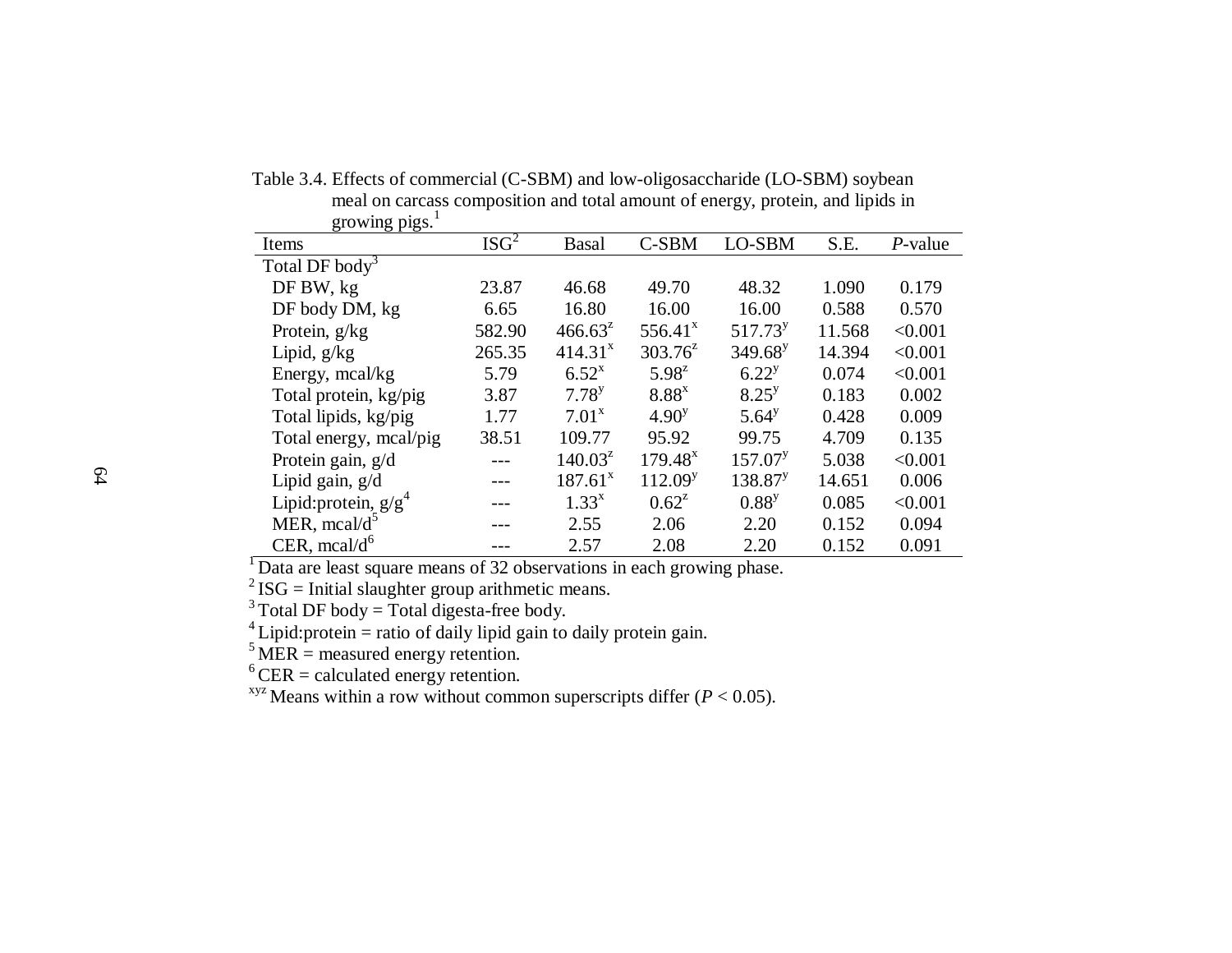| on carcass composition and total amount of energy, protein, and lipids in finishing pig |                  |              |              |               |        |            |
|-----------------------------------------------------------------------------------------|------------------|--------------|--------------|---------------|--------|------------|
| Items                                                                                   | ISG <sup>2</sup> | <b>Basal</b> | C-SBM        | LO-SBM        | S.E.   | $P$ -value |
| Total DF body <sup>3</sup>                                                              |                  |              |              |               |        |            |
| DF BW, kg                                                                               | 81.42            | $127.20^x$   | $119.49^{y}$ | $122.10^{xy}$ | 1.905  | 0.029      |
| DF body DM, kg                                                                          | 30.59            | 55.87        | 52.73        | 53.74         | 1.247  | 0.215      |
| Protein, g/kg                                                                           | 452.30           | 360.16       | 353.75       | 365.63        | 11.570 | 0.771      |
| Lipid, $g/kg$                                                                           | 449.31           | 521.64       | 551.46       | 547.64        | 16.064 | 0.378      |
| Energy, mcal/kg                                                                         | 6.40             | 7.06         | 6.92         | 7.00          | 0.129  | 0.744      |
| Total protein, kg/pig                                                                   | 13.75            | 20.02        | 18.60        | 19.60         | 0.453  | 0.098      |
| Total lipids, kg/pig                                                                    | 13.82            | 29.29        | 29.13        | 29.46         | 1.347  | 0.985      |
| Total energy, mcal/pig                                                                  | 195.91           | 393.87       | 364.83       | 376.21        | 10.558 | 0.171      |
| Protein gain, g/d                                                                       |                  | 223.72       | 172.72       | 208.52        | 15.885 | 0.089      |
| Lipid gain, $g/d$                                                                       |                  | 553.76       | 547.94       | 559.77        | 45.219 | 0.983      |
| Lipid: protein, $g/g^4$                                                                 |                  | 2.65         | 3.35         | 2.83          | 0.384  | 0.428      |
| MER, mcal/ $d^5$                                                                        |                  | 7.07         | 6.03         | 6.44          | 0.337  | 0.114      |
| CER, $meal/d^6$                                                                         |                  | 6.50         | 6.16         | 6.48          | 0.406  | 0.804      |

 Table 3.5. Effects of commercial (C-SBM) and low-oligosaccharide (LO-SBM) soybean meal on carcass composition and total amount of energy, protein, and lipids in finishing pigs.<sup>1</sup>

<sup>1</sup>Data are least square means of 32 observations in each growing phase.

 $2$  ISG = Initial slaughter group arithmetic means.

 $3$  Total DF body = Total digesta-free body.

 $4$  Lipid: protein = ratio of daily lipid gain to daily protein gain.

 $<sup>5</sup>$  MER = measured energy retention.</sup>

 $6$  CER = calculated energy retention.

<sup>xyz</sup> Means within a row without common superscripts differ ( $P < 0.05$ ).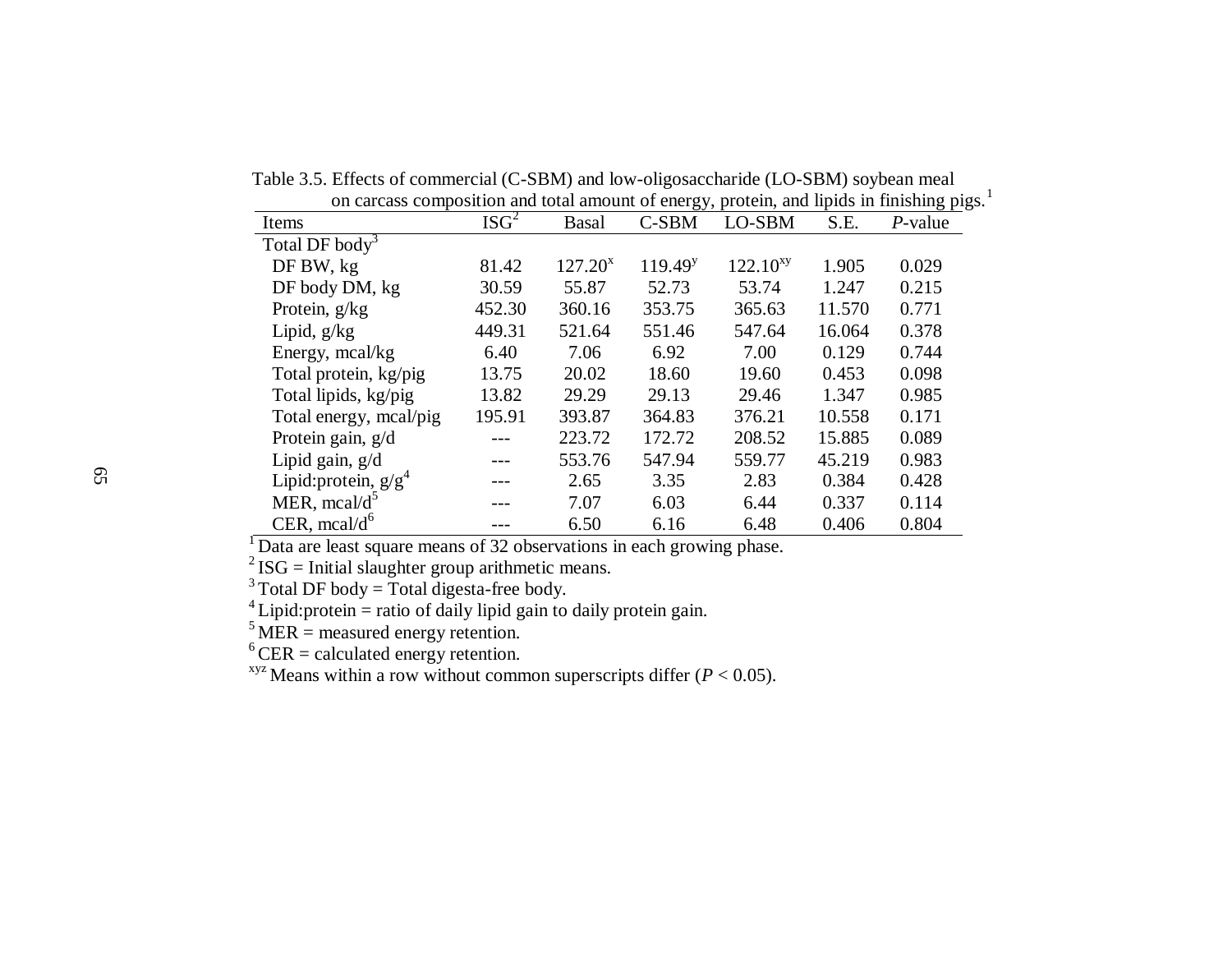| (LO-SDN) soybean meal diets fed during the growing and minshing phases. |                    |            |              |        |            |  |  |  |
|-------------------------------------------------------------------------|--------------------|------------|--------------|--------|------------|--|--|--|
| Items                                                                   | <b>Basal</b>       | C-SBM      | LO-SBM       | S.E.   | $P$ -value |  |  |  |
| Growing pigs                                                            |                    |            |              |        |            |  |  |  |
| Initial body energy, mcal                                               | 38.40              | 38.30      | 38.26        | 0.717  | 0.991      |  |  |  |
| Final body energy, mcal                                                 | 109.77             | 95.92      | 99.75        | 4.709  | 0.135      |  |  |  |
| Energy retention, mcal                                                  | 71.38              | 57.62      | 61.48        | 4.258  | 0.094      |  |  |  |
| Total OPM, $mca2$                                                       | 38.79              | 40.03      | 39.62        | 0.496  | 0.236      |  |  |  |
| Total NE intake, mcal                                                   | 110.17             | 97.65      | 101.11       | 4.653  | 0.182      |  |  |  |
| Total feed intake, kg                                                   | 56.31              | 53.24      | 52.59        | 2.407  | 0.531      |  |  |  |
| NE of diets, kcal/kg                                                    | 2,221 <sup>x</sup> | $2,059^y$  | $2,146^{xy}$ | 41.84  | 0.044      |  |  |  |
| Finishing pigs                                                          |                    |            |              |        |            |  |  |  |
| Initial body energy, mcal                                               | 195.79             | 195.85     | 195.85       | 2.740  | 1.000      |  |  |  |
| Final body energy, mcal                                                 | 393.87             | 364.83     | 376.21       | 10.558 | 0.171      |  |  |  |
| Energy retention, mcal                                                  | 198.08             | 168.98     | 180.37       | 9.445  | 0.114      |  |  |  |
| Total OPM, mcal <sup>3</sup>                                            | 90.32              | 89.46      | 89.54        | 0.726  | 0.654      |  |  |  |
| Total NE intake, mcal                                                   | 288.41             | 258.44     | 269.91       | 9.835  | 0.119      |  |  |  |
| Total feed intake, kg                                                   | $137.94^{x}$       | $126.15^y$ | $125.42^y$   | 3.765  | 0.049      |  |  |  |
| NE of diets, kcal/kg                                                    | 2,382              | 2,303      | 2,405        | 76.86  | 0.621      |  |  |  |

Table 3.6. Net energy of basal, commercial (C-SBM), and low-oligosaccharide (LO-SBM) soybean meal diets fed during the growing and finishing phases.<sup>1</sup>

 $<sup>1</sup>$  Data are least square means of 32 observations in each growing phase.</sup>

 $2$  Total operational maintenance requirement (OPM) is calculated by multiplying the mean metabolic BW ( $kg^{0.6}$ ) of each pig by 156 kcal (Chap. 3) and the number of days in experiments (28 d for growing pigs and 35 d for finishing pigs).

<sup>xy</sup> Means within a row without common superscripts differ  $(P < 0.05)$ .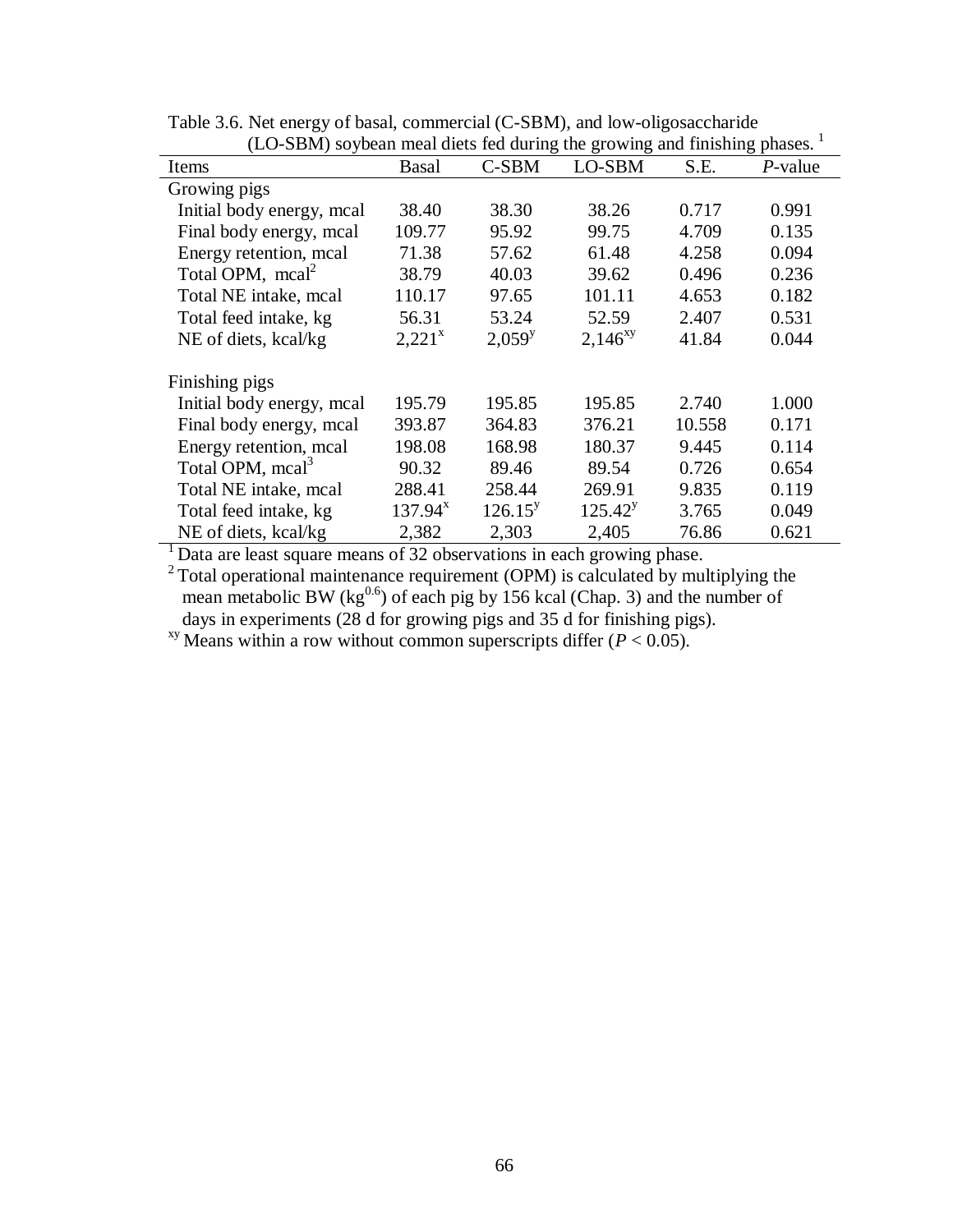| $100$ DDM) so your mear in growing and missing $p_{\rm ISS}$ .                     |       |        |        |            |  |  |  |
|------------------------------------------------------------------------------------|-------|--------|--------|------------|--|--|--|
| Items                                                                              | C-SBM | LO-SBM | S.E.   | $P$ -value |  |  |  |
| Growing pigs                                                                       |       |        |        |            |  |  |  |
| NE, kcal/kg                                                                        | 1,634 | 1,990  | 176.19 | 0.175      |  |  |  |
|                                                                                    |       |        |        |            |  |  |  |
| Finishing pigs                                                                     |       |        |        |            |  |  |  |
| NE, kcal/kg                                                                        | 2,150 | 2,554  | 273.38 | 0.313      |  |  |  |
| <sup>1</sup> Data are least square means of 32 observations in each growing phase. |       |        |        |            |  |  |  |

Table 3.7. Net energy values of commercial (C-SBM) or low-oligosaccharide  $(LO-SBM)$  soybean meal in growing and finishing pigs.<sup>1</sup>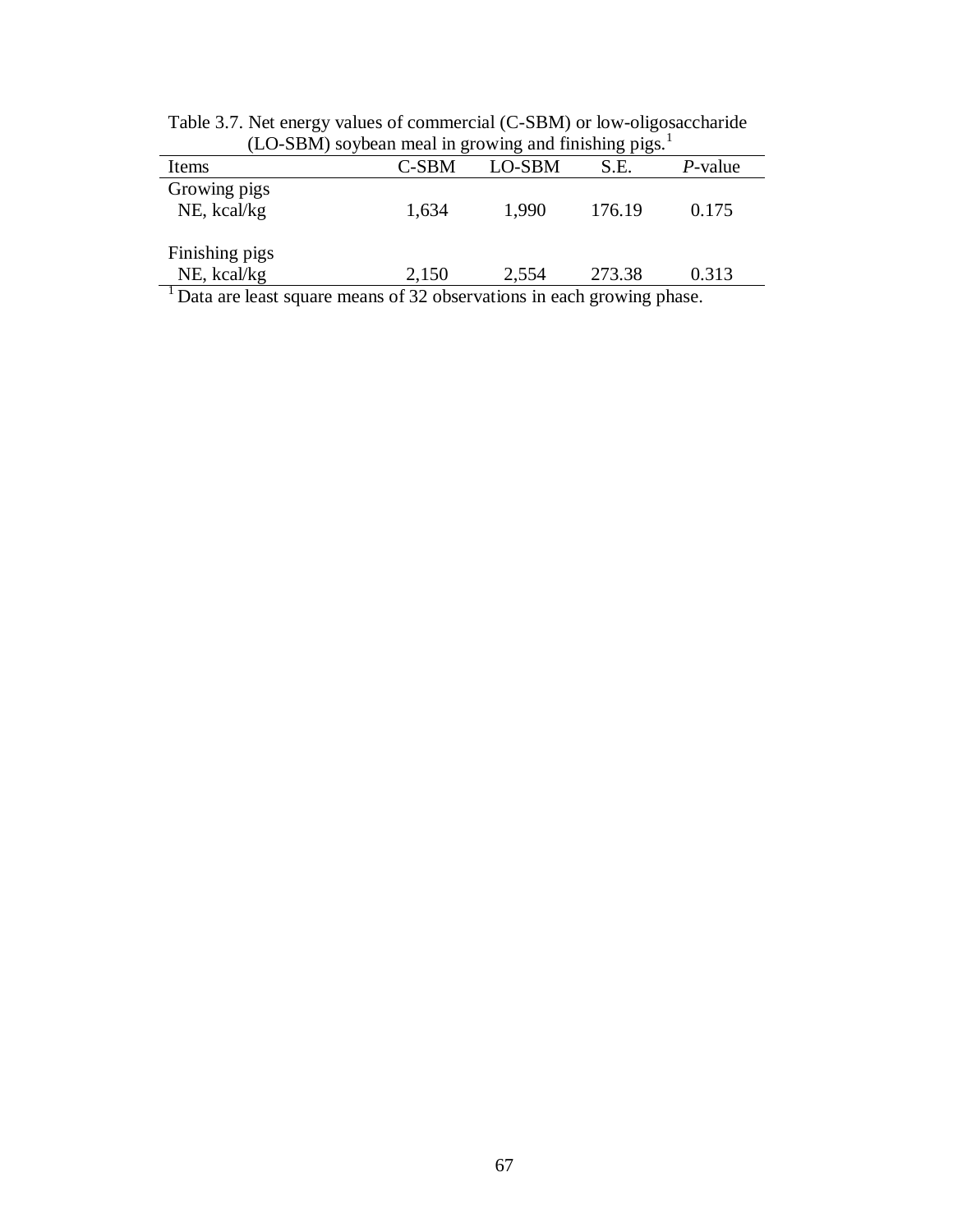| finishing $pigs.$ <sup>1</sup> |                 |           |        |         |
|--------------------------------|-----------------|-----------|--------|---------|
| Items                          | Growing         | Finishing | S.E.   | P-value |
| $C-SBM$                        | 1,634           | 2,150     | 237.11 | 0.147   |
| LO-SBM                         | $^{\circ}$ ,990 | 2,554     | 222.62 | 0.095   |

Table 3.8. Comparison of net energy values of commercial (C-SBM) or low oligosaccharide (LO-SBM) soybean meal between growing and

 $<sup>1</sup>$  Data are least square means of 32 observations in each growing phase.</sup>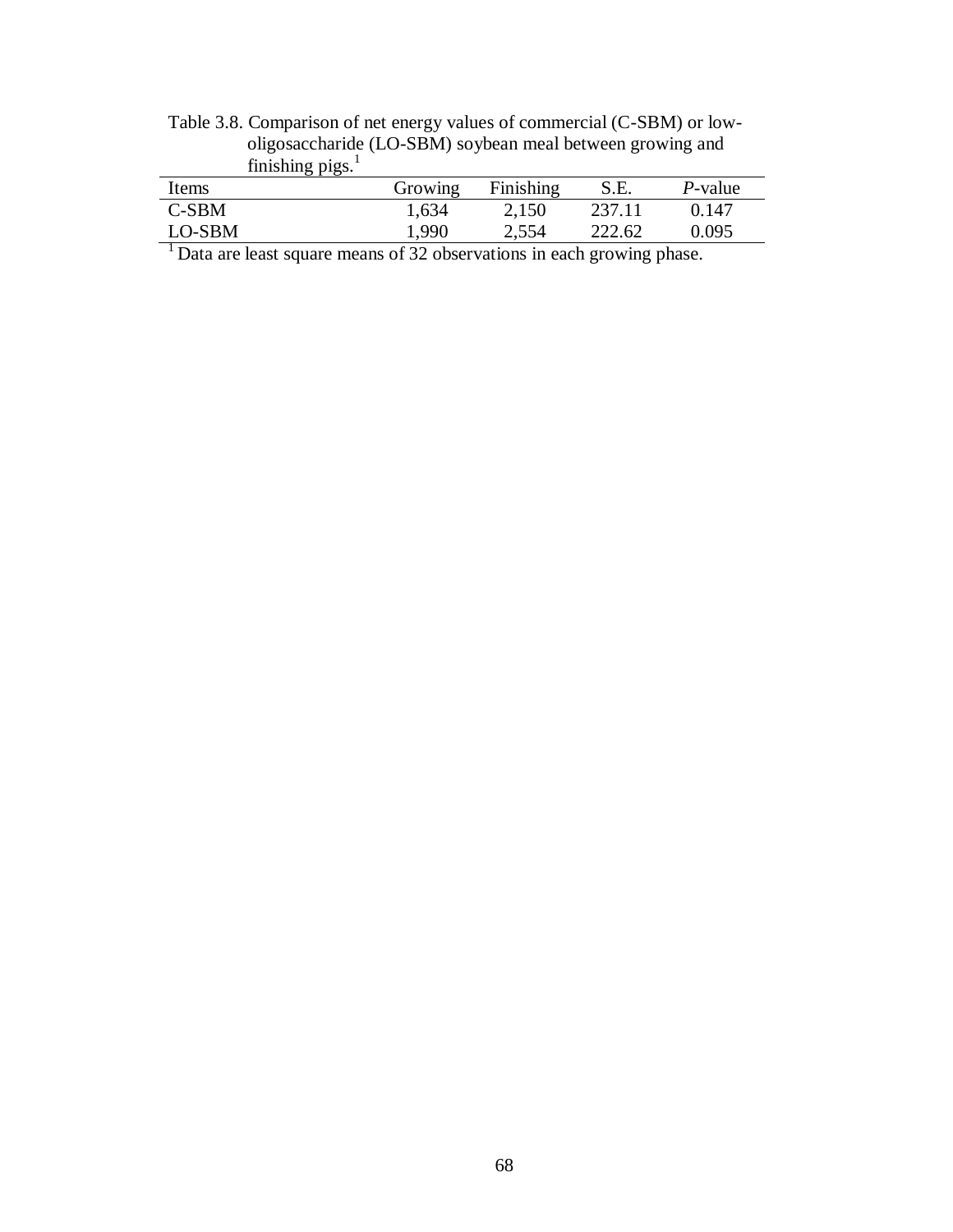# **Chapter IV**

# **NET ENERGY OF GLYCEROL IN GROWING AND FINISHING PIGS**

# **ABSTRACT**

Two experiments were conducted in order to determine the NE of glycerol in growing and finishing pig diets. Thirty-two growing (initial  $BW = 26$  kg) and 32 finishing (initial  $BW = 89$  kg) barrows were allotted to one of four groups with eight replications based upon initial BW within each growth period. Two groups were randomly selected to serve as an initial slaughter group. The remaining groups were randomly assigned to either a basal or basal + glycerol diet and harvested at the conclusion of the study. Pigs were individually penned and were *ad-lib* fed for 28 and 35 days for the grower and finishing phases, respectively. The basal diet contained corn, fishmeal, and casein as protein sources, but did not contain any SBM. The test diets were obtained by mixing 92% of the basal diet with 8% glycerol. During both phases of growth, performance was unaffected  $(P > 0.10)$  by the addition of glycerol to the basal diet. Apparent total tract digestibility of energy and protein were not different ( $P > 0.10$ ) between the treatments. Apparent total tract digestibility of lipids was increased ( $P =$ 0.019) during the finishing period with the addition of glycerol to the basal diet. The accretion of lipid, protein, and energy were not different  $(P > 0.10)$  between the treatments during each growth phases. While not statistically different  $(P > 0.05)$  between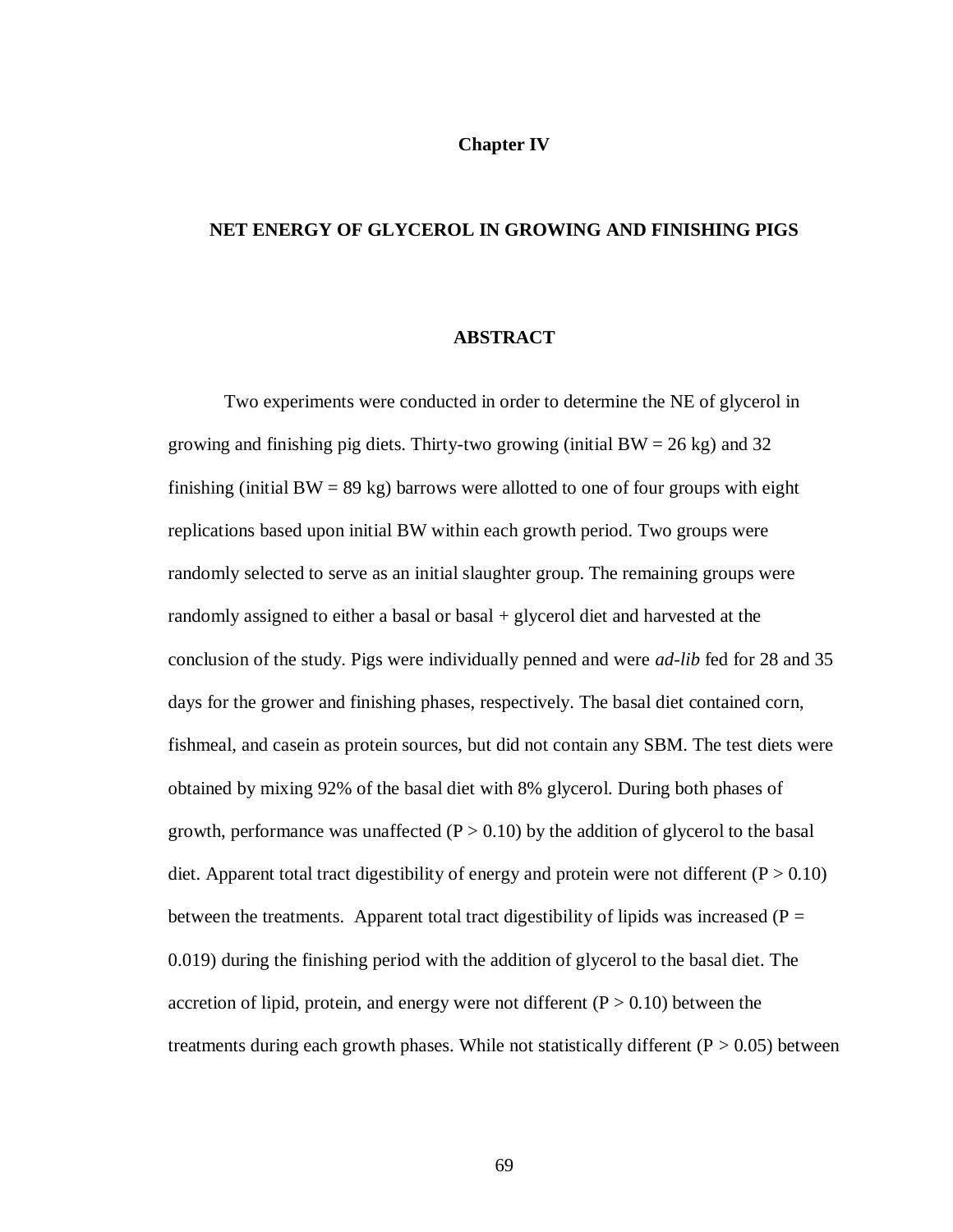phases, the NE (DM basis) of glycerol was numerically lower in the growing period than the finishing period at 2,740 and 3,461 kcal/kg, respectively.

# **INTRODUCTION**

With the ever increasing demand for and production of alternative energy sources, co-products from this energy sector are available that have potential uses as livestock feed. Glycerol is the main co-product from the production of biodiesel and with an estimated 2.7 billion liters of biodiesel being produced in 2008, 210 million kg of glycerol would be available (NBB, 2009).

The metabolism of glycerol mainly occurs within the liver and kidney (Lin, 1977) and is subsequently converted to glucose via gluconeogenesis or oxidized for energy via glycolysis and the citric acid cycle (Robergs and Griffin, 1998). With glycerol gluconeogenesis being limited by the availability of glycerol, the addition of glycerol to the diet has the potential of being a valuable dietary energy source (Kerr et al., 2007).

Studies have shown that the addition of glycerol to swine diets can be done in moderation without negatively affecting performance (Groesbeck et al., 2008, Hinson et al., 2008, Lammers et al., 2008b, Stevens et al., 2008, Duttlinger et al., 2008), however, little work has been done investigating the energy value of glycerol. Recent work has involved the determination of the digestible and metabolizable energy concentrations of glycerol (Lammers et al., 2008a), yet no work has been completed to determine the net energy concentration.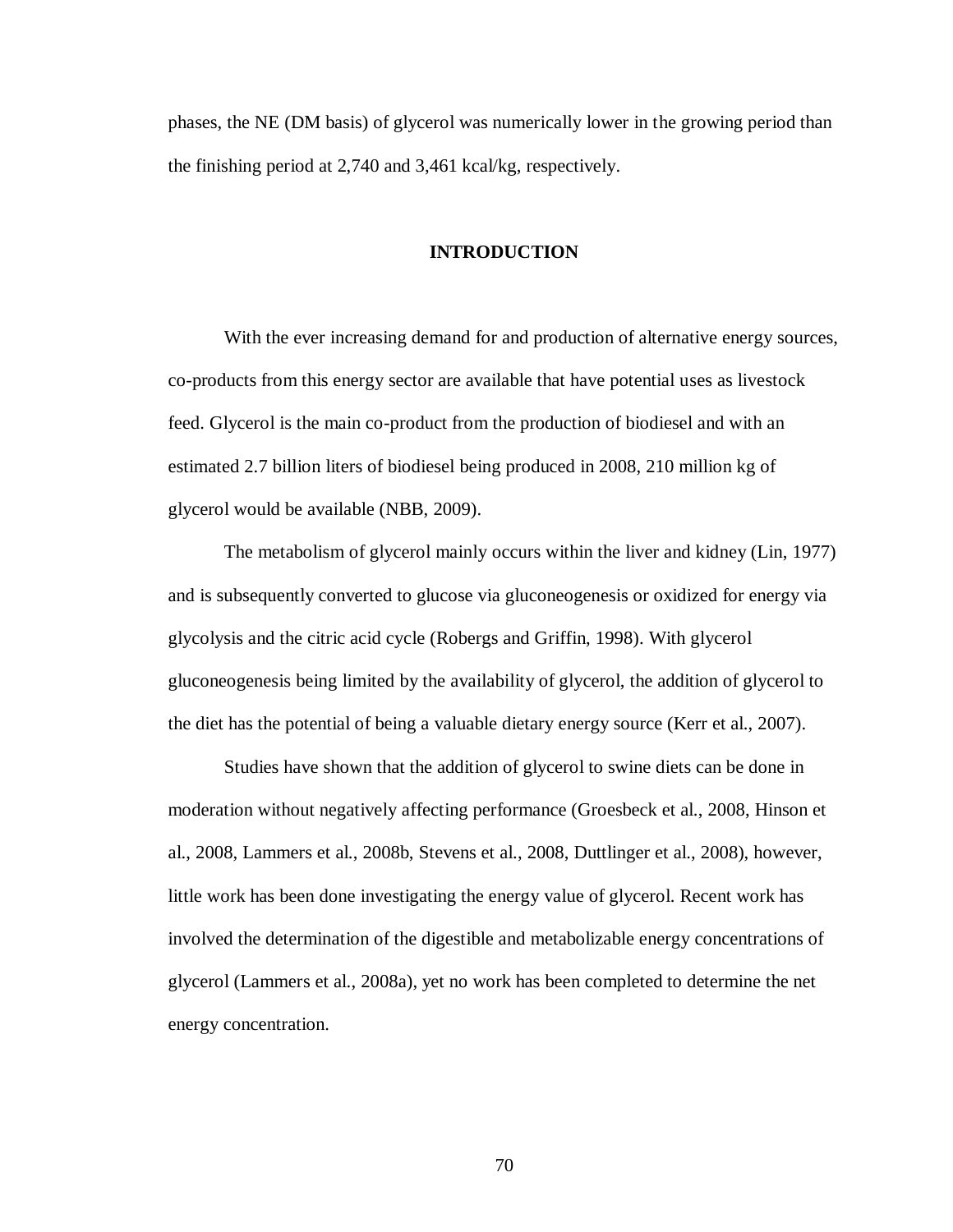Therefore, the objective of the current study was to determine the net energy concentration of glycerol in growing and finishing pigs utilizing the comparative slaughter method.

# **MATERIALS AND METHODS**

# *Animals, Housing, and Experimental Design*

All animals were cared for in accordance with the Animal Care and Use Committee guidelines at the University of Missouri.

Thirty-two growing (initial BW = 26 kg) and 32 finishing (initial BW = 89 kg) barrows ( $T4 \times C22$ , PIC, Franklin, KY) were allotted to one of four groups with eight replications per group based upon initial BW within each growth period. Two groups were randomly selected within each growth period to serve as an initial slaughter group (ISG). The remaining groups were randomly assigned to either a basal or glycerol diet and were harvested at the conclusion of the study.

All pigs were individually penned in  $1.22 \times 1.68$  m pens with fully-slated cast iron flooring, a single-hole feeder, and a nipple waterer. The experimental period was 28 d for the growing phase and 35 d for the finishing phase.

# *Dietary Treatments*

At each growth phase, a basal diet (Table 4.1) void of SBM was formulated and mixed as a single batch. The basal diet contained corn, fishmeal, and casein as protein sources, but did not contain any SBM. Synthetic amino acids were added to maintain SID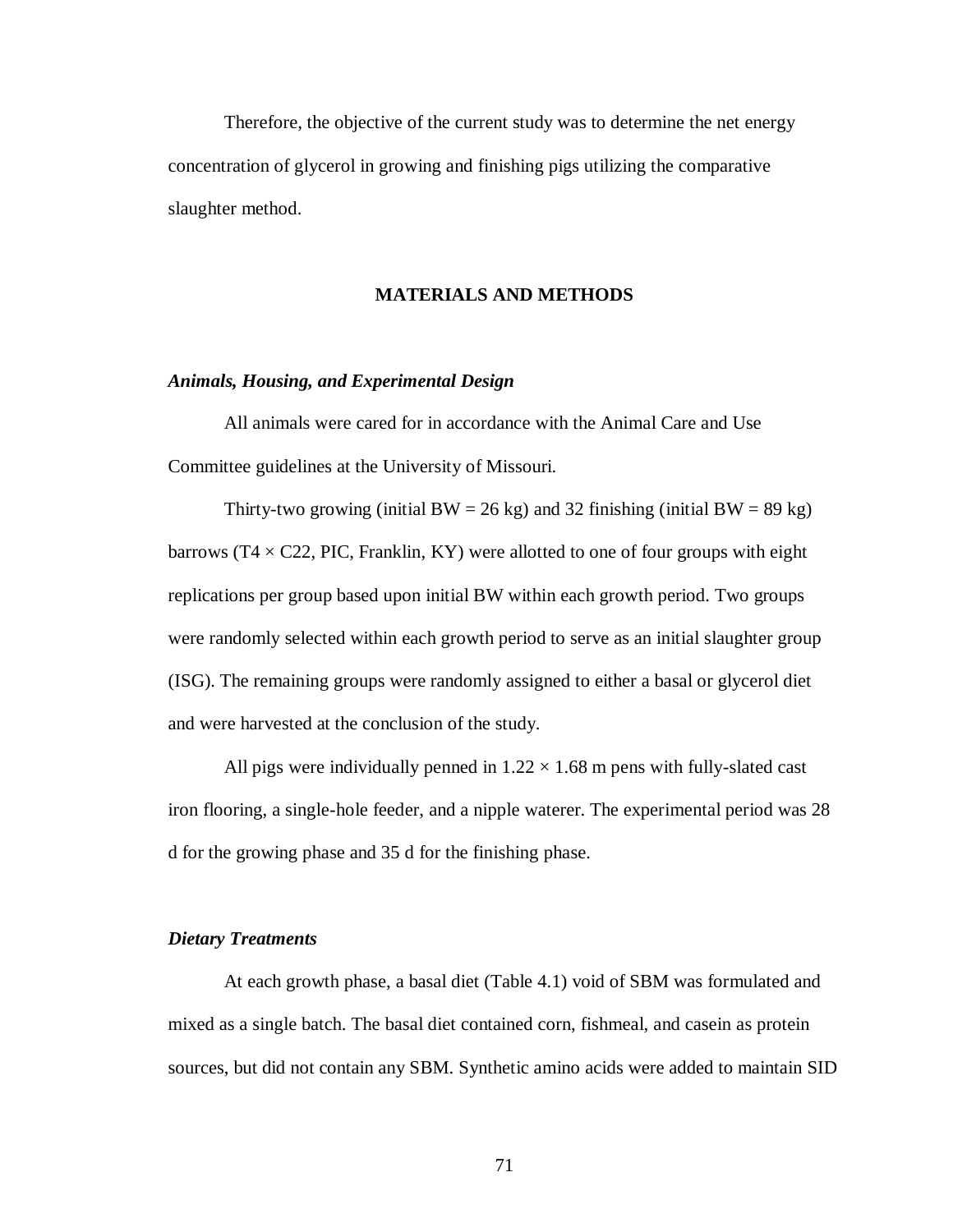lysine and SID AA:Lys ratios that met or exceeded the requirement determined for this specific genetic line. An additional diet was formulated by mixing 92% of the basal diet and 8% glycerol (Table 4.1). Chromic oxide was included in the basal diet at 0.40% to serve as an indigestible marker. Vitamins and trace minerals were included in the basal diet to meet or exceed the estimated nutrient requirements (NRC, 1998) for pigs at each growth stage. All diets were void of antibiotic growth promoters, were fed in a meal form, and the pigs were allowed *ad libitum* access to the diets.

# *Collection of Data and Samples*

.

Pig weights and feed disappearance were recorded weekly after the initiation of the study and feed offerings were recorded daily in order to calculate ADG, ADFI, and G:F.

Fresh fecal grab samples were obtained on d 6 of each week from each pig. Fecal samples were pooled within pig over the course of the experiments and at the conclusion of the experiments were lysophilized to a constant weight and finely ground before chemical analysis.

The comparative slaughter method was used to estimate the retention of energy, protein, and lipids in pigs fed each diet (de Goey and Ewan, 1975). Pigs were weighed on the last day of the experiment and feed was withheld for 16 h. Pigs were then transported to the meat science laboratory at the University of Missouri, and euthanized by electrical and captive-bolt stunning. Care was taken to ensure that minimal blood loss occurred from the carcass. The carcass was split down the midline from the groin to the chest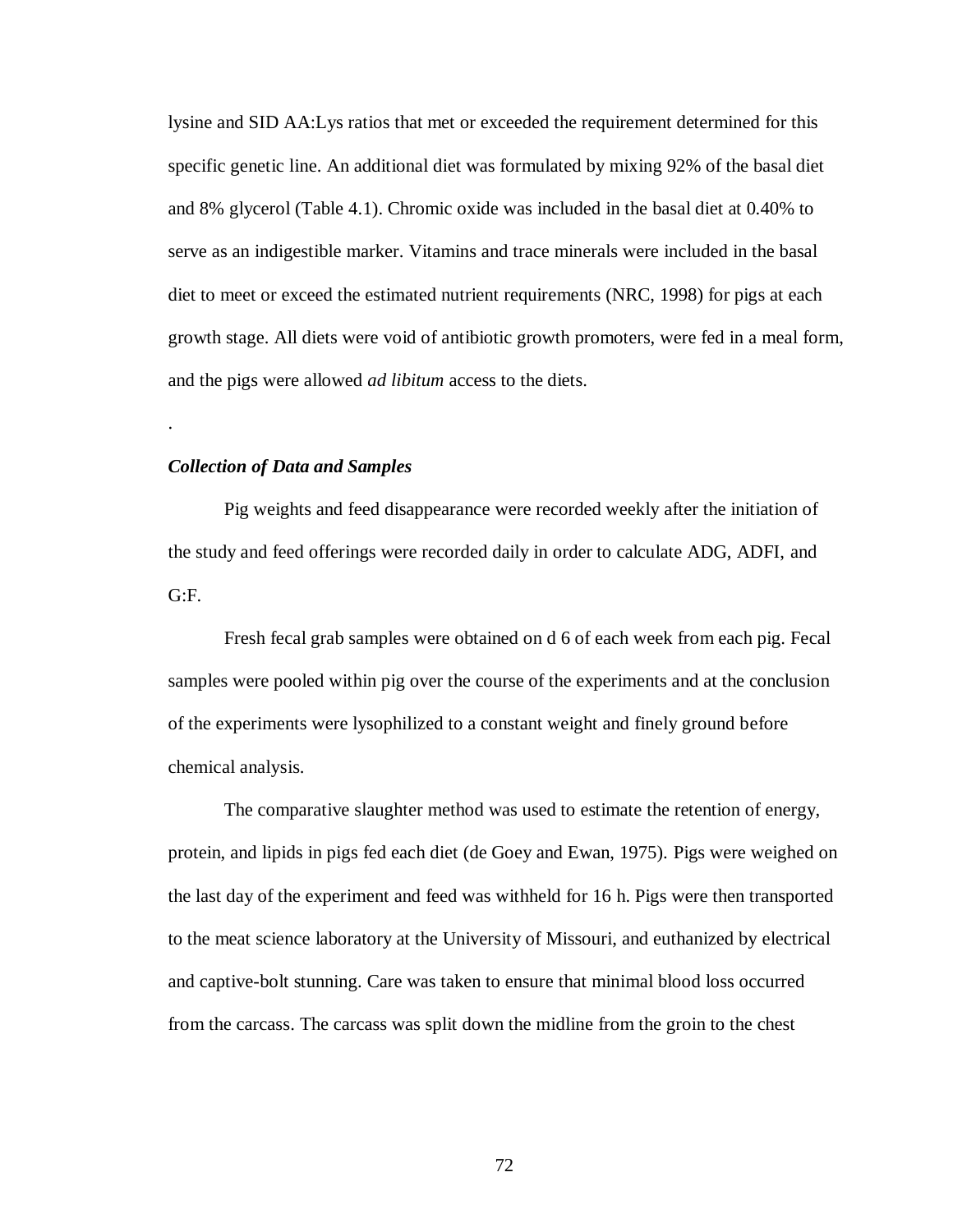cavity and the digestive tract was removed, leaving the blood and all other organs inside the body cavity. Carcasses were weighed and frozen at -20°C for later grinding.

The digestive tracts were flushed with water to remove digesta and then weighed and frozen at -20°C for later grinding. Total digesta-free (TDF) BW weight was determined by the addition of the carcass weight and the digestive tract weight. The TDF body was weighed prior to grinding and cut into smaller sections and passed through a 10 mm die two times and a 5 mm die two times using a whole body grinder (Autio Company, Astoria, OR). Following each pass, the mince was collected into a barrel and mixed prior to the next pass through the grinder. On the final pass, five subsamples of 250 g were obtained as the material left the grinder. Each of these five samples was placed on a flat surface on waxed paper, flattened to a thickness of 5 cm and quartered. Random quarters from each of the five subsamples were collected, lysophilized to a constant weight, and finely ground for chemical analyses.

# *Chemical Analysis*

All analyses were performed in duplicate samples and analyses were repeated if results from duplicate samples varied more than 5% from the mean. The DM of diets was determined by oven drying at 135°C for 2 h (method 930.15; AOAC, 2005). The DM of the TDF body and fecal samples were calculated by lysophilization to a constant weight and this value was used to calculate the whole body concentration of energy, protein, and lipids. The GE of diets, fecal samples, and TDF body were measured using an adiabatic bomb calorimeter (Parr Instruments, Moline, IL). Benzoic acid was used as the standard for calibration. The concentration of N was measured using the combustion method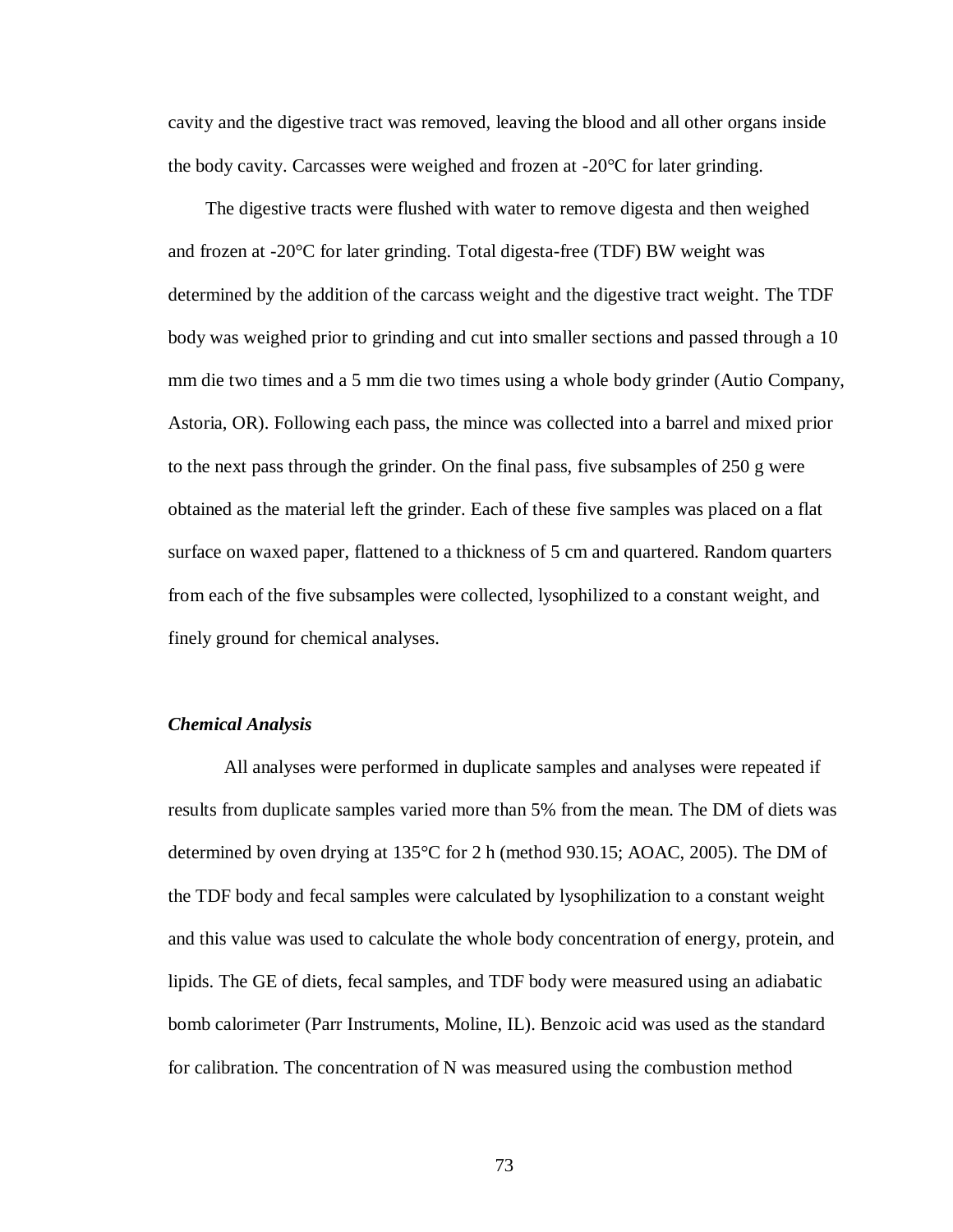(method 990.03; AOAC, 2005) and protein was calculated as  $N \times 6.25$ . The concentration of lipids was determined using the ether extraction method (method 2003.06; AOAC, 2005). Diets and fecal samples were analyzed for the concentrations of chromium (Fenton and Fenton, 1979).

# *Calculations*

The apparent total tract digestibility (ATTD) of energy and nutrients in diets fed to each treatment group was calculated according to Chastanet et al. (2007). The ATTD of energy and lipids in C-SBM and LO-SBM were calculated using the difference method (Adeola, 2001).

Retention of energy, protein, and lipids during the experimental period was calculated from the difference between the initial quantity of energy, protein, and lipids and the final quantity of energy, protein, and lipids, respectively. The initial body composition of the experimental pigs was determined from the body composition of pigs from the initial slaughter group (Oresanya et al., 2008). The energy retention was also calculated from protein gain and lipid gain assuming that protein and lipids contain 5.66 and 9.46 kcal/g, respectively (Ewan, 2001).

The daily operational maintenance requirement for each pig was calculated by multiplying the mean metabolic body weight  $\text{(kg}^{0.6})$  by 156 kcal according to results from our previous experiment (Chp. 2). The NE for each diet was then calculated from the sum of energy retention and the total operational maintenance requirement (Ewan, 2001). The NE of glycerol was calculated using the difference method by subtracting the NE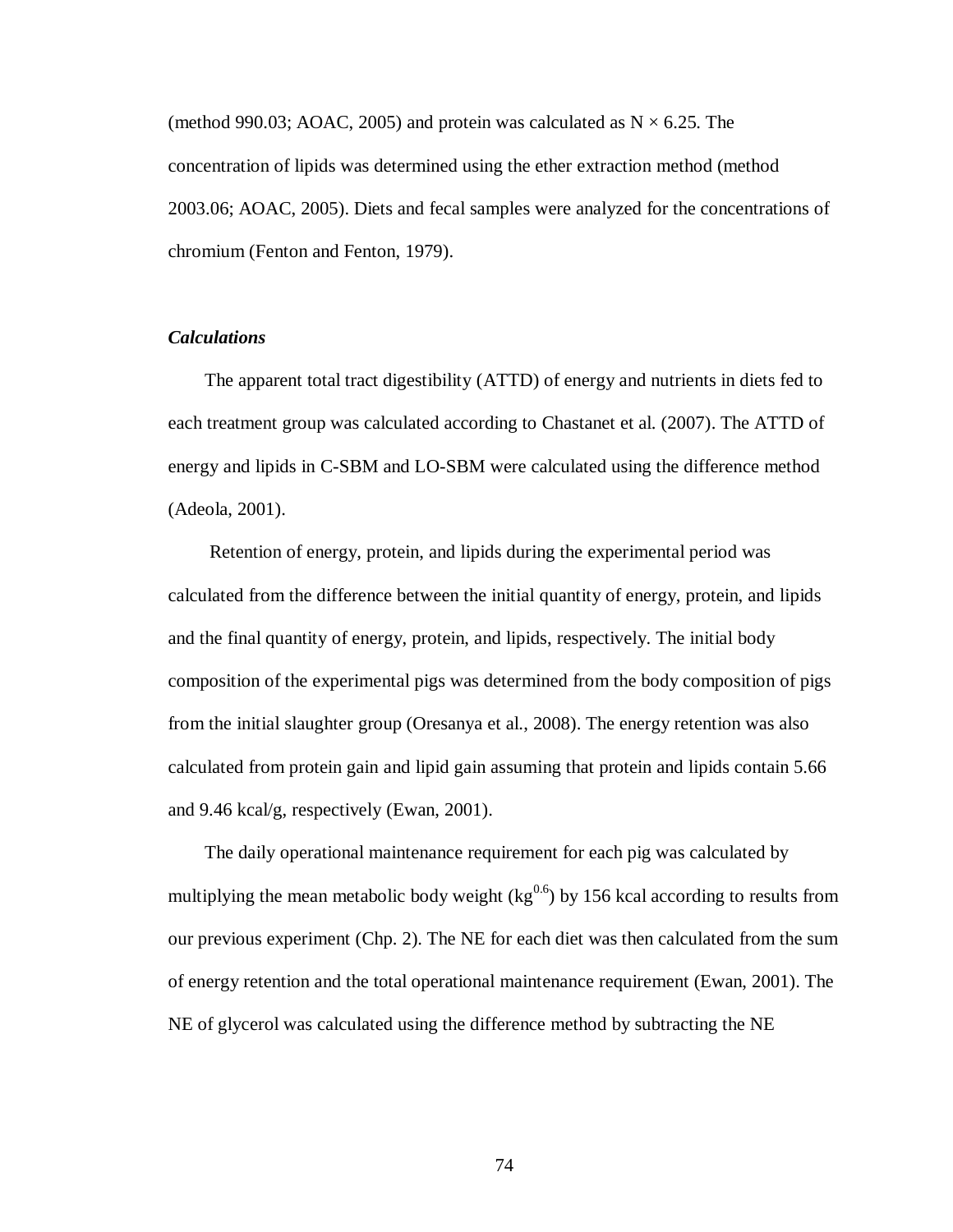contribution from the basal diet from the NE of the diet containing glcerol (de Goey and Ewan, 1975). All diet and glycerol NE values within are reported on a DM basis.

# *Statistical Analysis*

All data were analyzed by ANOVA utilizing the PROC MIXED procedure of SAS (SAS Inst. Inc., Cary, NC). Individual pig served as the experimental unit. Diet was the main effect in the model. The LSMEANS procedure was used to calculate mean values. An alpha-value of  $P < 0.05$  was used to assess significance among means.

# **RESULTS AND DISCUSSION**

The glycerol utilized in this study contained similar glycerol, DM, methanol, and free fatty acid values to that used in previous studies (Table 4.2.; Groesbeck et al., 2008; Lammers et al., 2008a; Lammers et al., 2008b).

Growth performance during the growing and finishing phases (Table 4.3.) did not differ ( $P > 0.10$ ) between pigs receiving the basal and basal + glycerol diets. Additionally, ATTD of energy and crude protein did not differ  $(P > 0.10)$  between the treatments during each phase of growth. Acid ether extract digestibility did not differ ( $P = 0.83$ ) during the growing phase, however, it was increased from 48.86 to 54.99% ( $P = 0.019$ ) with the feeding of the basal + glycerol diet during the finishing phase. Typically, fat digestibility values will increase with increasing levels of lipid inclusion in the diet due to reductions in endogenous fat losses (Jørgensen et al., 1993).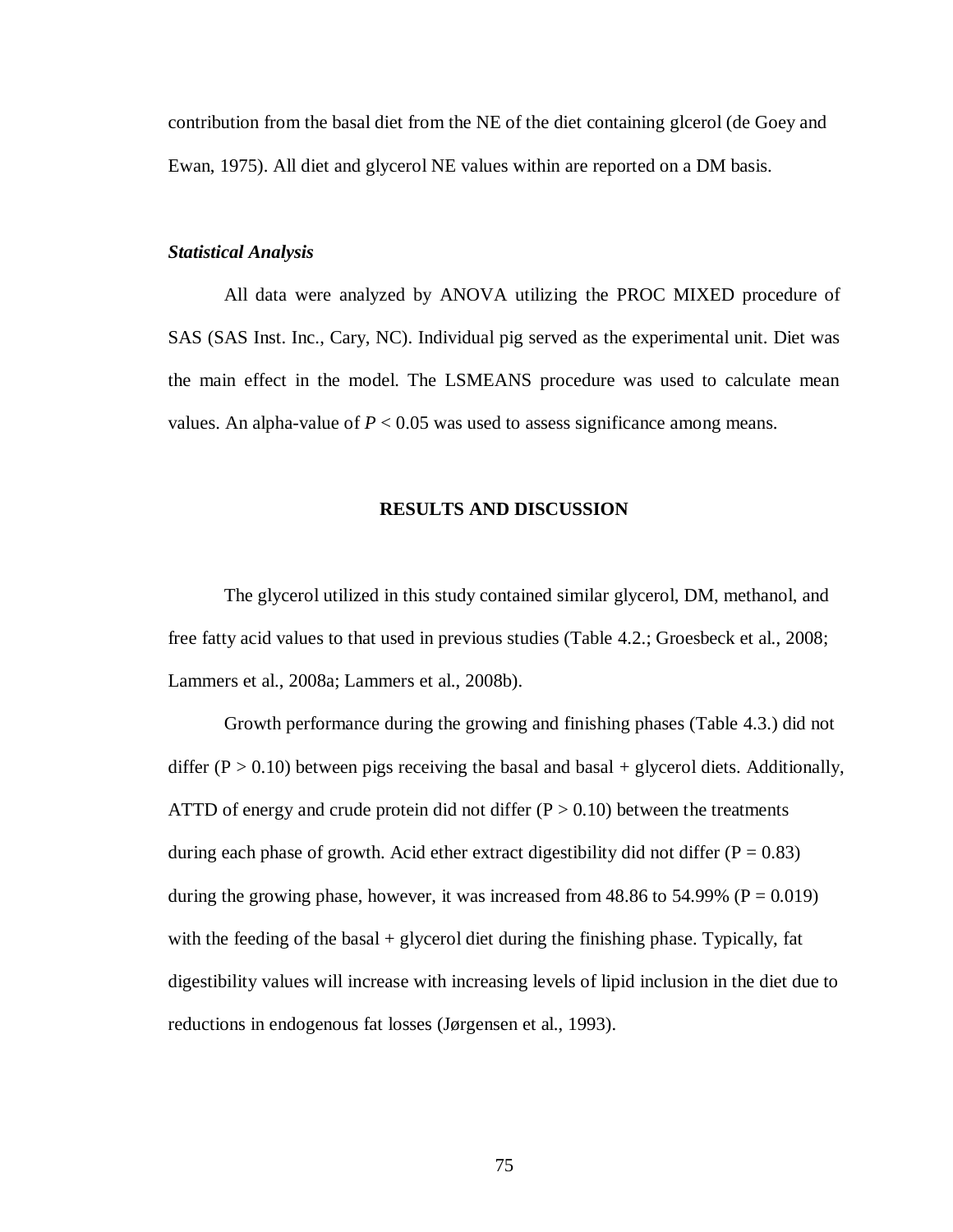No differences were observed in DF body protein or lipid concentrations  $(P >$ 0.05) during the growing and finishing phases (Tables 4.4 and 4.5). However, DF body energy content was increased from 6.52 to 6.70 mcal/kg ( $P < 0.044$ ) in the growing pigs with the feeding of the basal + glycerol diet. Additionally, no differences ( $P > 0.05$ ) were observed for protein gain, lipid gain, or energy retention during the growing and finishing phases.

Total operational maintenance requirement, total NE intake, and total feed intake were similar ( $P > 0.05$ ) between the basal and basal+glycerol diets during both the growing and finishing phases (Table 4.6.). Additionally, dietary NE values were similar between the basal and basal+glycerol diets during the growing (2,221 vs. 2,245 kcal/kg) and finishing (2,382 vs. 2,409 kcal/kg) phases.

Digestible and metabolizable energy values of glycerol (Table 4.7.) were 3,898 and 3,854 kcal/kg, respectively, during the growing phase and 3,771 and 3,747 kcal/kg, respectively, during the finishing period. The DE and ME values were similar  $(P > 0.10)$ between the two growth phases. The ratio of ME:DE was 0.993 and 0.996 for the growing and finishing phases, respectively. These high ratios indicate that the glycerol utilized in this study was readily utilized by the animals as an energy source. This is indicative of the fact that these ME:DE ratios are greater than that of soybean oil (0.96) and corn (0.97), which are both regarded as well utilized energy sources (NRC, 1998).

The NE content of glycerol was 2,740 and 3,461 kcal/kg for the growing and finisher phases, respectively. As with DE and ME, the NE value of glycerol did not differ  $(P = 0.465)$  between the phases of growth. The ratio of NE:ME was 0.699 and 0.717 for the growing and finishing phases, respectively.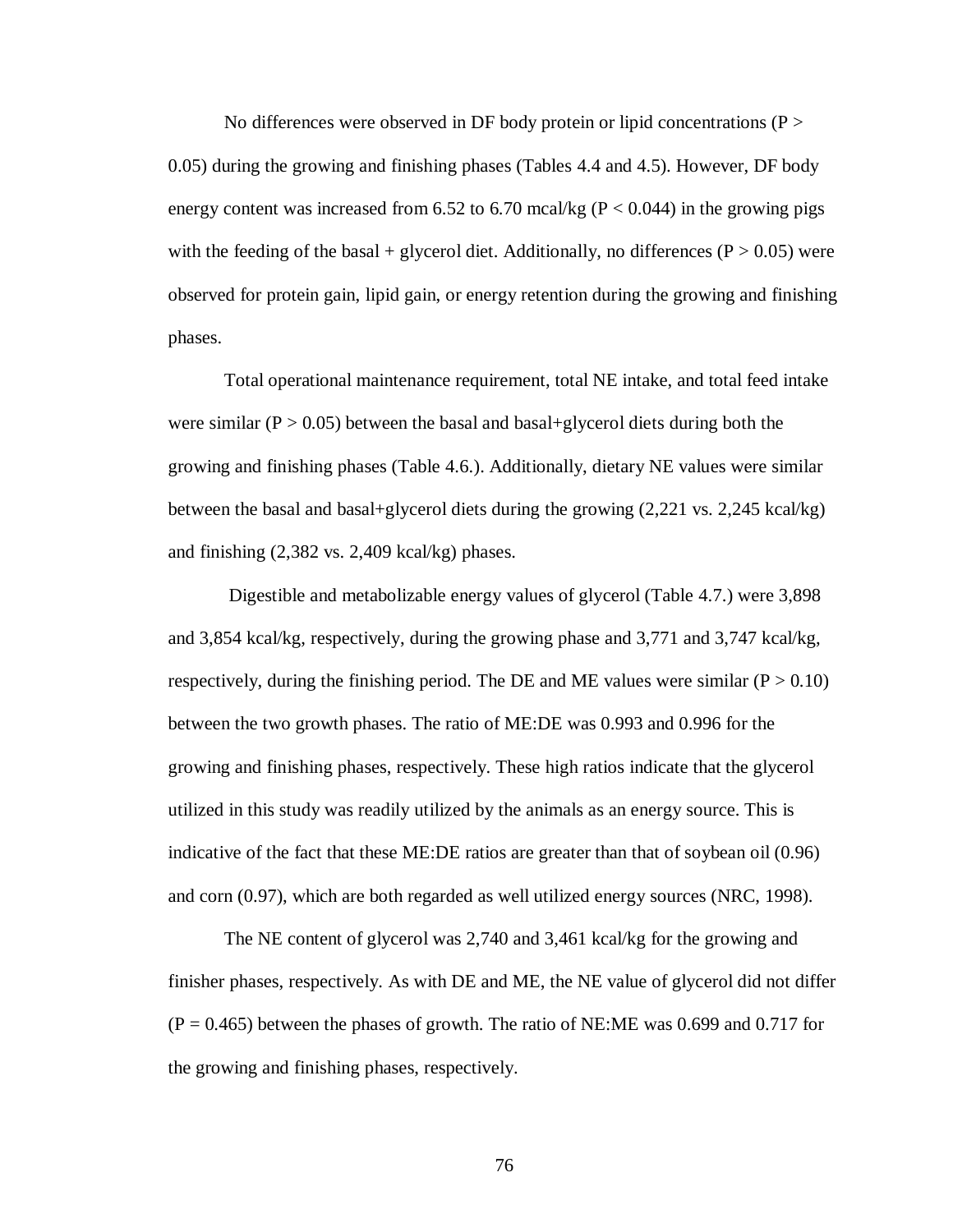In the present study, NE values of glycerol was numerically greater in the finishing period than the growing period. Previous work by Noblet et al. (1994) observed increases of dietary DE and ME values of diets with increasing body weight. However, dietary NE values remained unchanged. Additionally, Noblet et al. (1994) observed numeric increases in the NE of various ingredients with increasing bodyweight. Observed increases in diet and ingredient energy levels with increasing bodyweight could be attributed to increased hindgut utilization and reduced passage rate of digesta in heavier pigs.

Very limited work has been done in regards to the determination of energy values for swine. Lammers et al. (2008a) have reported that the DE and ME of glycerol was 3,880 and 3,325 kcal/kg, respectively, on a DM basis, with the body weight of the animal having no influence on the energy value. The DE value reported by Lammers et al. (2008a) is very similar to the average value that we obtained in the present study (3,835 kcal/kg). However, the ME value reported by Lammers et al. (2008a) is much lower than the average of 3,801 kcal/kg that we observed in the current experiment. This discrepancy is potentially due to differences in the calculation of the ME of glycerol. In the study by Lammers et al. (2008a), ME values were obtained by subtracting urinary energy from DE. In the present study, urine collections were not performed and ME was subsequently calculated from DE by the equation:

 $ME = DE*(1.003-(0.0021*CP\%)$  (Noblet and Perez, 1993).

This difference in the determination of ME can also explain the high DE:ME ratios that were observed in the present study.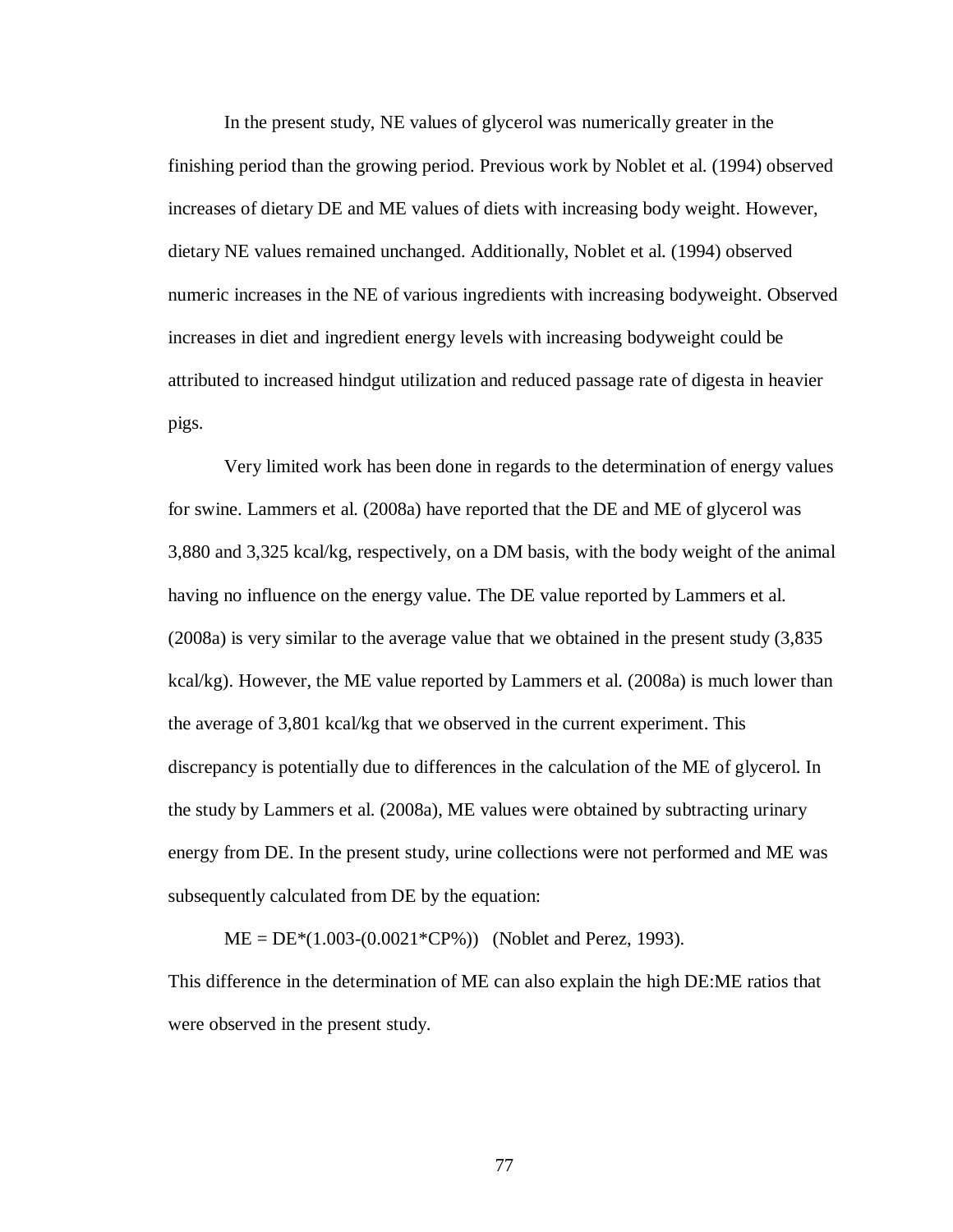With an average NE:ME ratio of 0.71 observed in the present study, it would appear as though glycerol is more efficiently utilized as an energy source when compared to other energy components of swine diets, such as corn and choice white grease that have NE:ME ratios of 0.70 and 0.64, respectively (NRC, 1998).

With an NE value of 2,740 and 3,461 kcal/kg for growing and finishing pigs, respectively, and a high NE:ME ratio relative to other energy feedstuffs, it would appear as though glycerol can be utilized in swine diets as an energy source. However, due to potentially high methanol and sodium values, precaution needs to be taken when glycerol is utilized in swine diets. Additionally, high inclusion rates can lead to feed handling issues such as bridging within bins and feeders.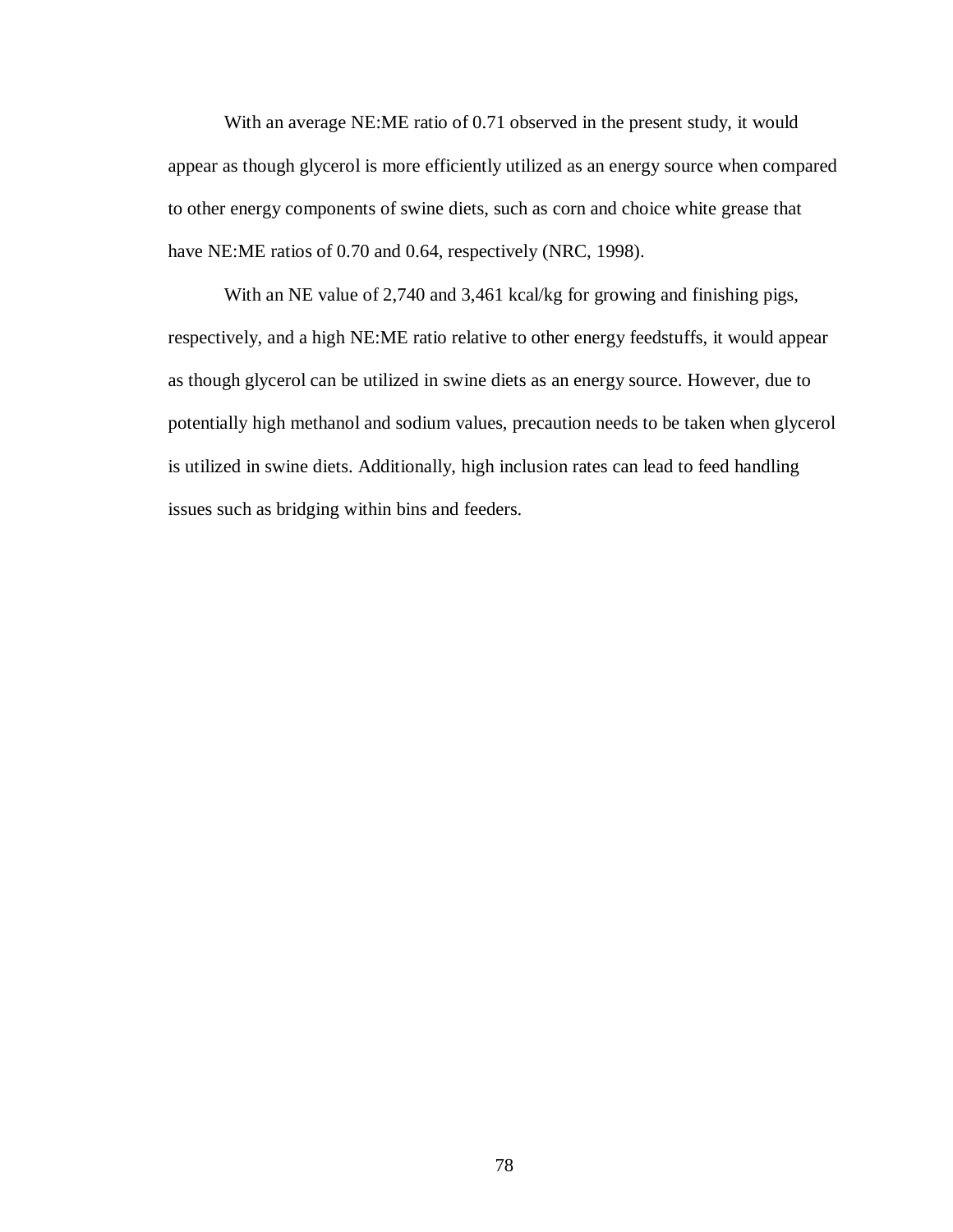|                                | Growth period |           |  |  |
|--------------------------------|---------------|-----------|--|--|
| Ingredients                    | Growing       | Finishing |  |  |
| Corn                           | 86.92         | 90.42     |  |  |
| <b>Fish Meal</b>               | 3.75          | 2.50      |  |  |
| Casein                         | 3.75          | 2.50      |  |  |
| Choice white grease            | 1.00          | 1.00      |  |  |
| Dicalcium phosphate            | 1.70          | 1.10      |  |  |
| Limestone                      | 0.78          | 0.66      |  |  |
| Salt                           | 0.25          | 0.25      |  |  |
| L-Lysine HCL                   | 0.35          | 0.31      |  |  |
| DL-Methionine                  | 0.18          | 0.16      |  |  |
| L-Threonine                    | 0.21          | 0.20      |  |  |
| L-Tryptophan                   | 0.07          | 0.07      |  |  |
| L-Isoleucine                   | 0.25          | 0.18      |  |  |
| Vitamin premix <sup>1</sup>    | 0.25          | 0.15      |  |  |
| Trace mineral premix $2$       | 0.15          | 0.10      |  |  |
| Chromic oxide                  | 0.40          | 0.40      |  |  |
| Total                          | 100.00        | 100.00    |  |  |
| Nutrient Content, calculated   |               |           |  |  |
| Digestible energy, Mcal/kg     | 3.47          | 3.50      |  |  |
| SID Lysine, %                  | 1.05          | 0.83      |  |  |
| SID Methionine, %              | 0.44          | 0.38      |  |  |
| SID Methionine + Cysteine, $%$ | 0.60          | 0.54      |  |  |
| SID Threonine, %               | 0.66          | 0.58      |  |  |
| SID Isoleucine, %              | 0.60          | 0.49      |  |  |
| SID Tryptophan, %              | 0.19          | 0.17      |  |  |
| Calcium, %                     | 0.70          | 0.52      |  |  |
| Phosphorus, %                  | 0.60          | 0.49      |  |  |

Table 4.1. Basal diet composition

<sup>1</sup> Provided per Fogram of final growing diet: vitamin A, 11,000 IU; vitamin D3, 1,100 IU; vitamin E, 22 IU; vitamin B12, 0.03 mg; Menadione, 3.99 mg; riboflavin, 8.25 mg; Dpantothenic acid, 28.05 mg; and niacin, 33 mg. Provided per kilogram of final finishing diet: vitamin A, 6,614 IU; vitamin D3, 661 IU; vitamin E, 13.2 IU; riboflavin, 4.96 mg; vitamin B12, 0.02 mg; Menadione, 2.4 mg; D-pantothenic acid, 16.9 mg; niacin, 19.8 mg.

<sup>2</sup> Provided per kilogram of final growing diet: Fe, 165.3 mg; Zn, 165.3 mg; Mn, 33 mg; Cu, 16.5 mg; I, 0.3 mg; and Se, 0.29 mg. Provided per kilogram of final finishing diet: Iron, 110 mg; Zinc, 110 mg; Manganese, 22 mg, copper, 11 mg; iodine, 0.2 mg; selenium 0.198 mg.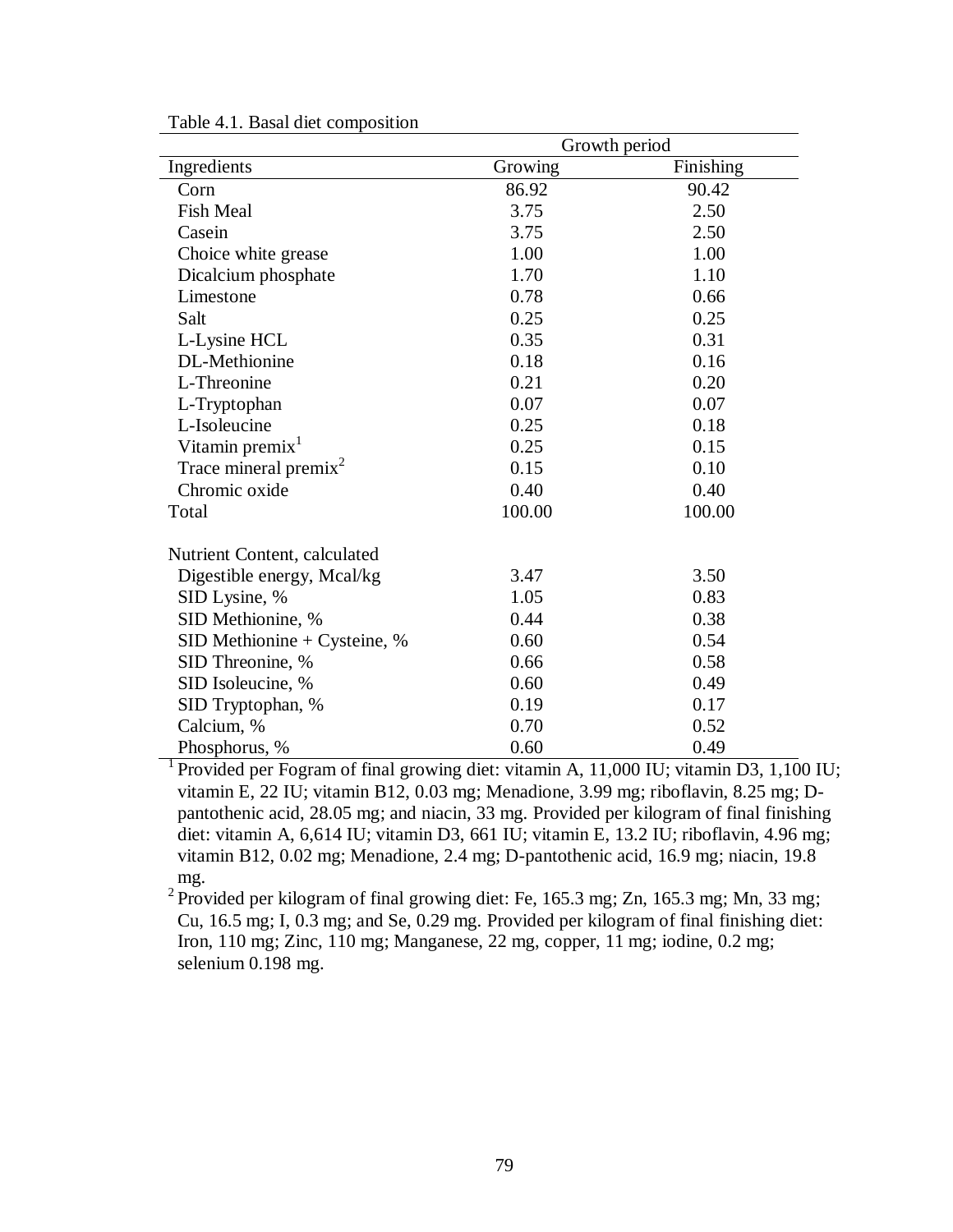| Nutrient                         |        |
|----------------------------------|--------|
| Gross Energy, kcal/kg (DM basis) | 4,217  |
| Moisture, %                      | 14.71  |
| Methanol, ppm                    | 133.71 |
| Sodium Chloride, %               | 6.52   |
| Free fatty acids, %              | 0.18   |
| pН                               | 5.00   |

Table 4.2. Analyzed nutrient composition of glycerol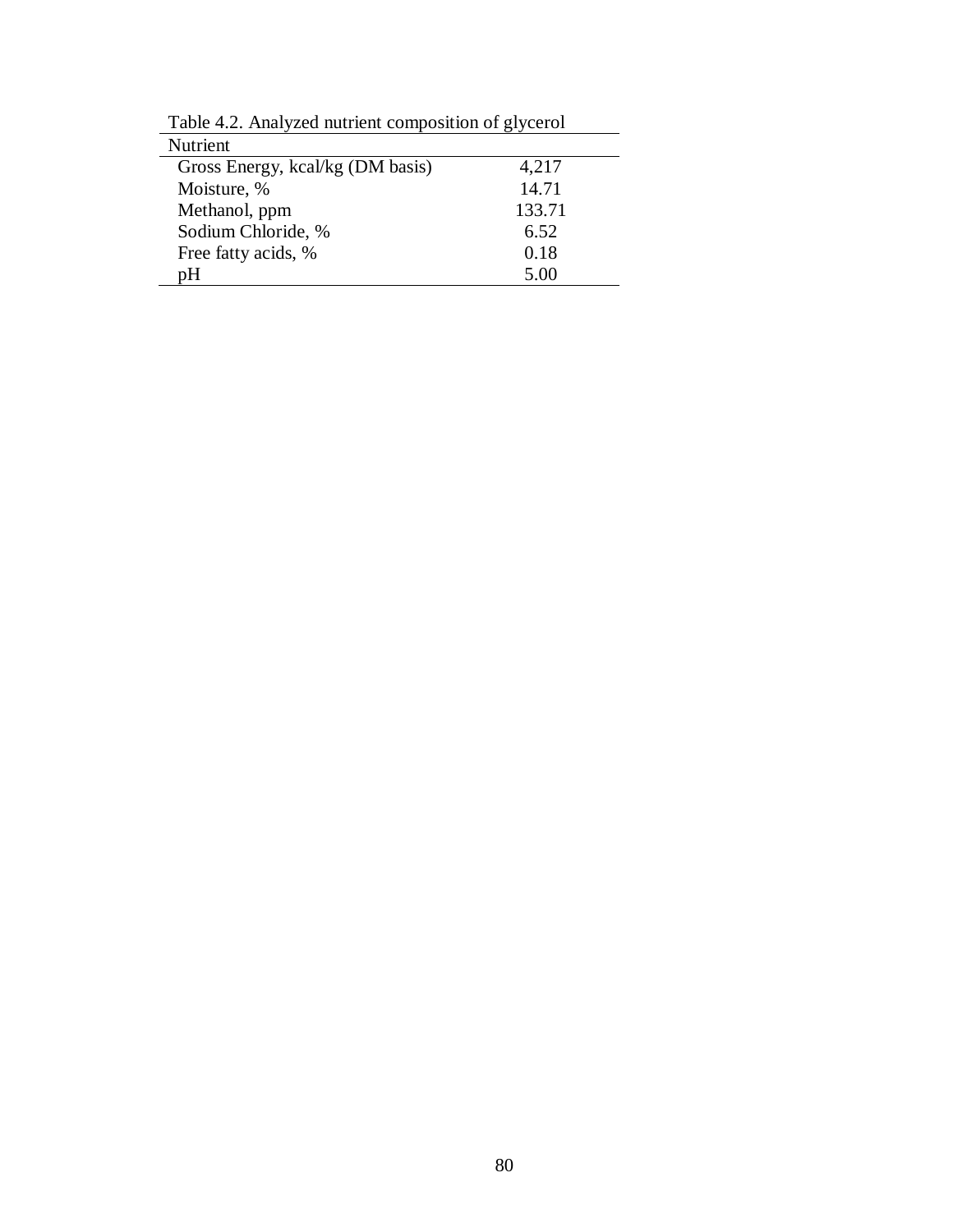| Items                           | <b>Basal</b> | Glycerol | S.E.  | $P$ -value |
|---------------------------------|--------------|----------|-------|------------|
| Growing pigs                    |              |          |       |            |
| Initial BW, kg                  | 26.83        | 26.86    | 0.517 | 0.965      |
| Final BW, kg                    | 51.39        | 52.97    | 1.229 | 0.379      |
| ADG, kg                         | 0.88         | 0.93     | 0.037 | 0.315      |
| ADFI, kg                        | 2.01         | 2.11     | 0.087 | 0.447      |
| $G$ :F, kg/kg                   | 0.44         | 0.44     | 0.014 | 0.871      |
| ATTD, %                         |              |          |       |            |
| Energy                          | 78.73        | 80.10    | 1.102 | 0.396      |
| Crude Protein                   | 68.25        | 69.05    | 1.963 | 0.777      |
| Acid ether extract <sup>2</sup> | 48.95        | 48.12    | 2.716 | 0.833      |
|                                 |              |          |       |            |
| Finishing pigs                  |              |          |       |            |
| Initial BW, kg                  | 89.10        | 89.55    | 1.273 | 0.807      |
| Final BW, kg                    | 135.46       | 136.47   | 2.279 | 0.759      |
| ADG, kg                         | 1.32         | 1.34     | 0.054 | 0.837      |
| ADFI, kg                        | 3.94         | 4.02     | 0.114 | 0.626      |
| $G$ :F, kg/kg                   | 0.34         | 0.33     | 0.012 | 0.827      |
| ATTD, %                         |              |          |       |            |
| Energy                          | 81.61        | 83.02    | 0.821 | 0.243      |
| Crude Protein                   | 75.51        | 75.63    | 1.394 | 0.953      |
| Acid ether extract <sup>2</sup> | 48.86        | 54.99    | 1.623 | 0.019      |

Table 4.3. Effects of glycerol on growth performance of growing and finishing pigs and apparent total tract digestibility (ATTD) of energy and nutrients.<sup>1</sup>

<sup>1</sup> Data are least square means of eight observations in each growing phase.

 $^{2}$  Acid ether extract = acid hydrolyzed ether extract.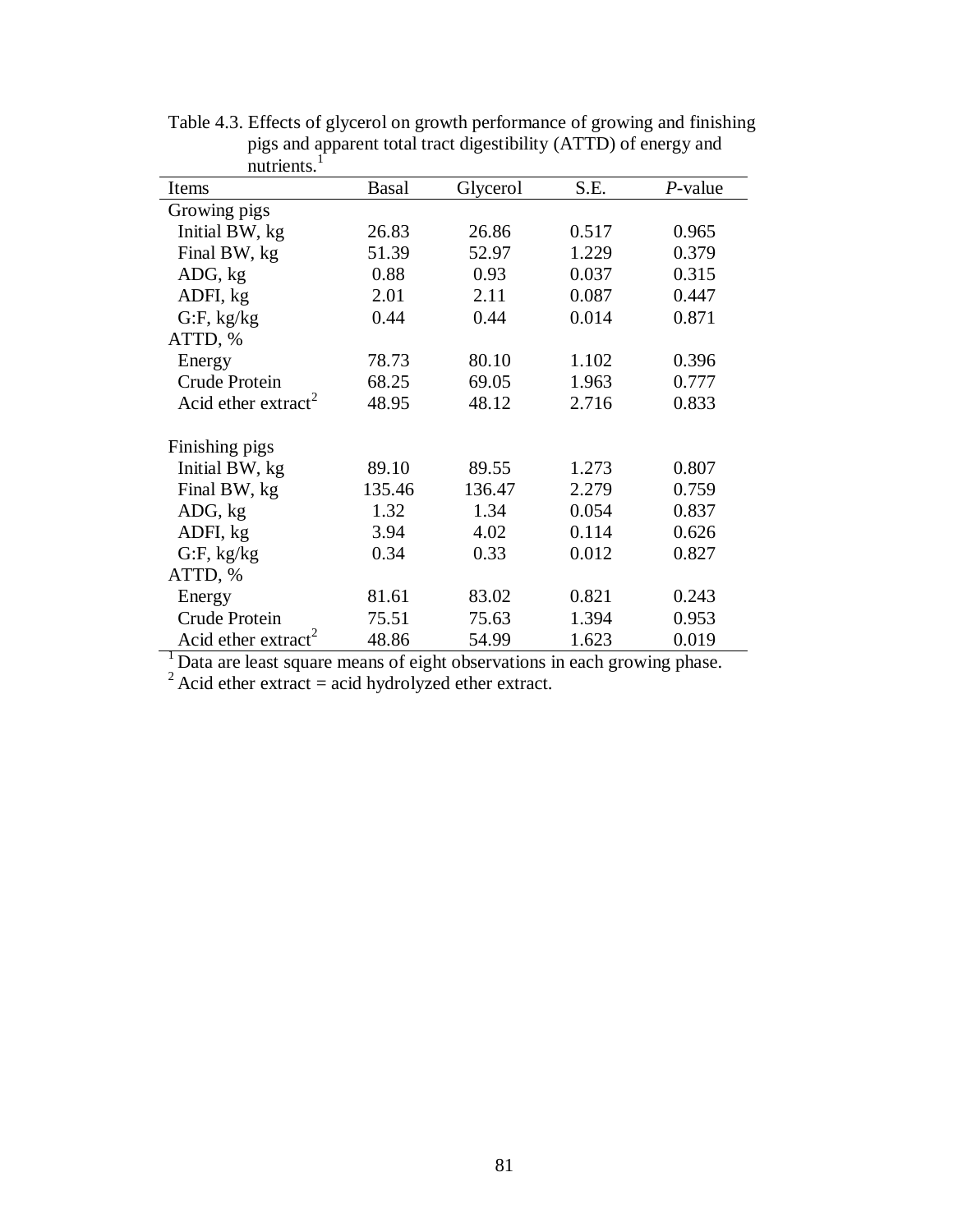| $\mu$ otem, and h $\mu$ ius in growing $\mu$ gs. |                  |        |          |        |            |
|--------------------------------------------------|------------------|--------|----------|--------|------------|
| Items                                            | ISG <sup>2</sup> | Basal  | Glycerol | S.E.   | $P$ -value |
| Total DF body <sup>3</sup>                       |                  |        |          |        |            |
| DF BW, kg                                        | 23.87            | 46.68  | 47.14    | 1.171  | 0.786      |
| DF body DM, kg                                   | 6.65             | 16.80  | 17.44    | 0.599  | 0.465      |
| Protein, $g/kg$                                  | 582.90           | 466.25 | 438.13   | 10.929 | 0.094      |
| Lipid, $g/kg$                                    | 265.35           | 414.31 | 446.23   | 12.774 | 0.103      |
| Energy, mcal/kg                                  | 5.79             | 6.52   | 6.70     | 0.056  | 0.044      |
| Total protein, kg/pig                            | 3.87             | 7.78   | 7.63     | 0.187  | 0.573      |
| Total lipids, kg/pig                             | 1.77             | 7.01   | 7.79     | 0.440  | 0.234      |
| Total energy, meal/pig                           | 38.51            | 109.77 | 116.95   | 4.780  | 0.309      |
| Protein gain, g/d                                |                  | 140.03 | 134.39   | 5.717  | 0.499      |
| Lipid gain, g/d                                  |                  | 187.61 | 215.35   | 15.352 | 0.225      |
| Lipid: protein, $g/g^4$                          |                  | 1.33   | 1.62     | 0.100  | 0.068      |
| MER, $mcal/d^5$                                  |                  | 2.55   | 2.80     | 0.161  | 0.286      |
| CER, $meal/d^6$                                  |                  | 2.57   | 2.80     | 0.163  | 0.338      |

Table 4.4. Effects of glycerol on carcass composition and total amount of energy, protein, and lipids in growing pigs.<sup>1</sup>

<sup>1</sup> Data are least square means of eight observations in each growing phase.

 $2^{2}$  ISG = Initial slaughter group arithmetic means.

 $3$  Total DF body = Total digesta-free body.

 $4^4$  Lipid: protein = ratio of daily lipid gain to daily protein gain.

 $5$  MER = measured energy retention.

 $6$  CER = calculated energy retention.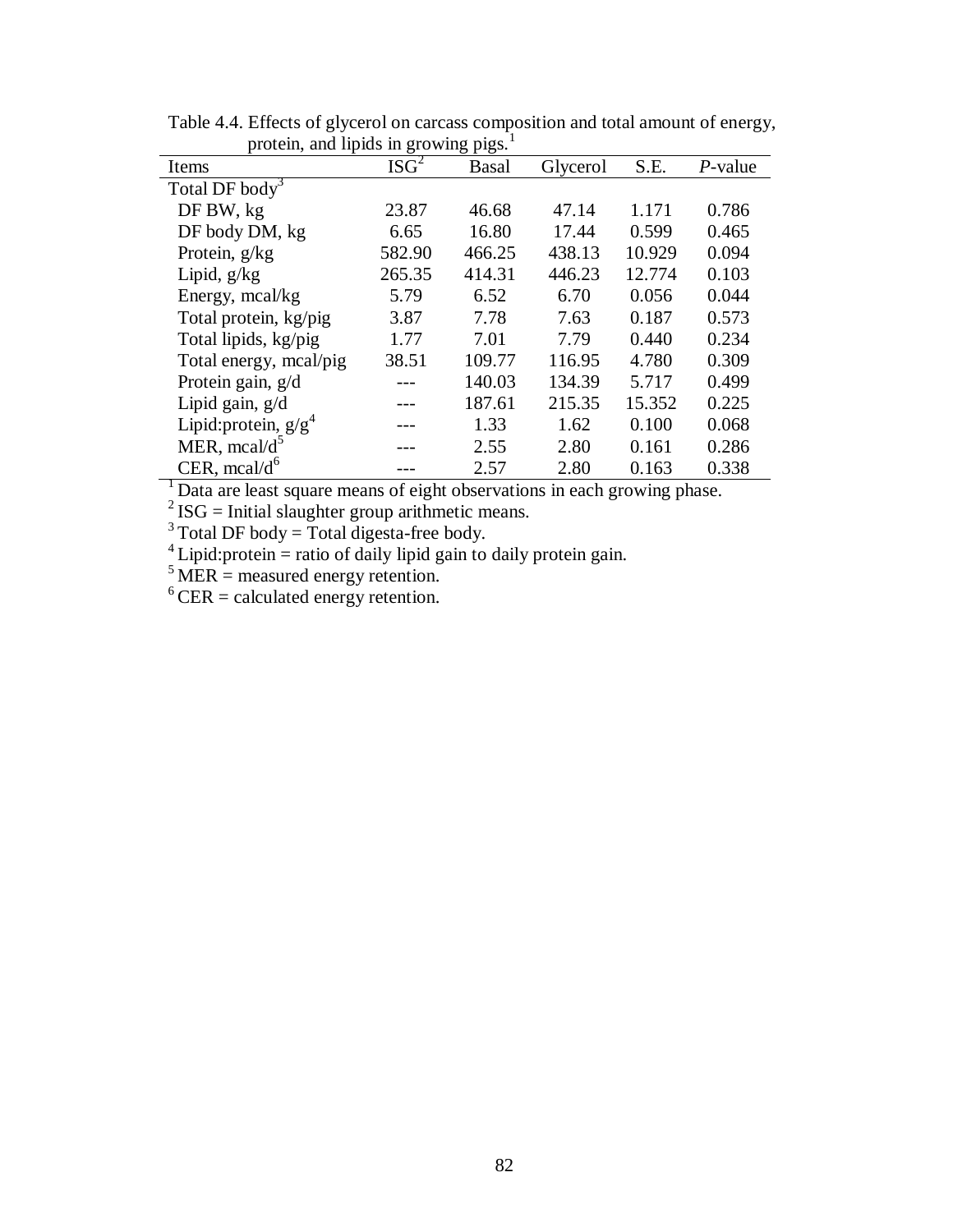| $\mu$ otem, and upids in imismig pigs. |                  |        |          |        |            |
|----------------------------------------|------------------|--------|----------|--------|------------|
| Items                                  | ISG <sup>2</sup> | Basal  | Glycerol | S.E.   | $P$ -value |
| Total DF body <sup>3</sup>             |                  |        |          |        |            |
| DF BW, kg                              | 81.42            | 127.20 | 127.16   | 2.079  | 0.988      |
| DF body DM, kg                         | 30.59            | 55.87  | 56.87    | 1.366  | 0.614      |
| Protein, $g/kg$                        | 452.30           | 360.16 | 349.82   | 1.209  | 0.556      |
| Lipid, $g/kg$                          | 449.31           | 521.64 | 568.29   | 1.964  | 0.117      |
| Energy, mcal/kg                        | 6.40             | 7.06   | 7.22     | 0.150  | 0.470      |
| Total protein, kg/pig                  | 13.75            | 20.02  | 19.84    | 0.448  | 0.779      |
| Total lipids, kg/pig                   | 13.82            | 29.29  | 32.39    | 1.665  | 0.210      |
| Total energy, meal/pig                 | 195.91           | 393.87 | 410.25   | 10.919 | 0.308      |
| Protein gain, g/d                      |                  | 223.72 | 214.76   | 17.588 | 0.725      |
| Lipid gain, $g/d$                      |                  | 553.76 | 662.11   | 54.468 | 0.183      |
| Lipid: protein, $g/g^4$                |                  | 2.65   | 3.26     | 0.431  | 0.335      |
| MER, $mcal/d^5$                        |                  | 7.07   | 7.62     | 0.338  | 0.271      |
| CER, $meal/d^6$                        |                  | 6.50   | 7.48     | 0.483  | 0.177      |

Table 4.5. Effects of glycerol on carcass composition and total amount of energy, protein, and lipids in finishing pigs.<sup>1</sup>

 $1$  Data are least square means of eight observations in each growing phase.

 $2^{2}$  ISG = Initial slaughter group arithmetic means.

 $3$  Total DF body = Total digesta-free body.

 $4^4$  Lipid: protein = ratio of daily lipid gain to daily protein gain.

 $5$  MER = measured energy retention.

 $6$  CER = calculated energy retention.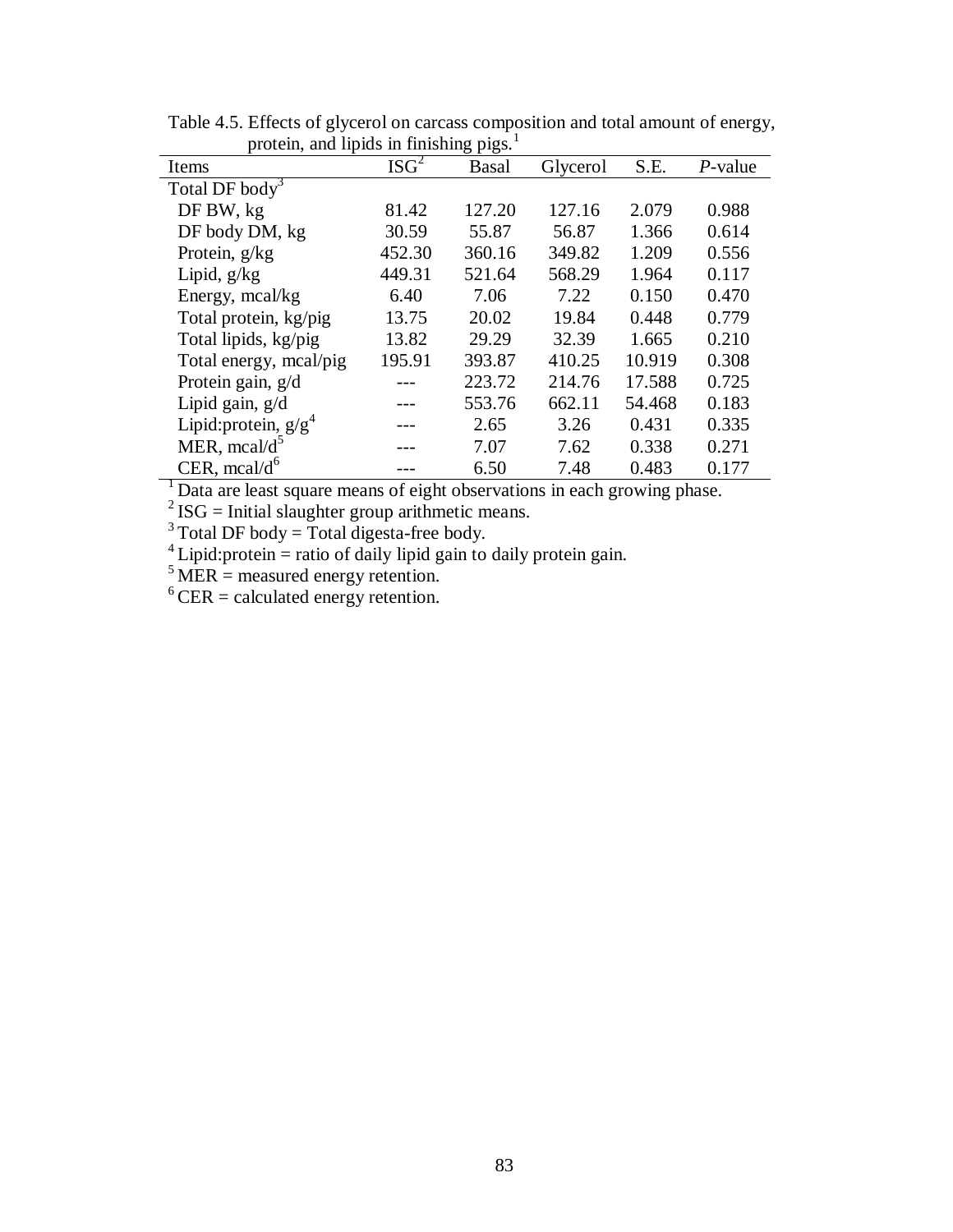| mmoning phuses.              |              |          |        |         |
|------------------------------|--------------|----------|--------|---------|
| Items                        | <b>Basal</b> | Glycerol | S.E.   | P-value |
| Growing pigs                 |              |          |        |         |
| Initial body energy, mcal    | 38.40        | 38.44    | 0.770  | 0.967   |
| Final body energy, mcal      | 109.77       | 116.95   | 4.780  | 0.309   |
| Energy retention, mcal       | 71.38        | 78.51    | 4.516  | 0.286   |
| Total OPM, $mca2$            | 38.79        | 39.00    | 0.465  | 0.759   |
| Total NE intake, mcal        | 110.17       | 117.51   | 4.877  | 0.308   |
| Total feed intake, kg        | 56.31        | 59.03    | 2.448  | 0.447   |
| NE of diets, kcal/kg         | 2,221        | 2,245    | 39.969 | 0.672   |
| Finishing pigs               |              |          |        |         |
| Initial body energy, mcal    | 195.79       | 196.77   | 2.796  | 0.807   |
| Final body energy, mcal      | 393.87       | 410.25   | 10.919 | 0.308   |
| Energy retention, mcal       | 198.08       | 213.48   | 9.454  | 0.271   |
| Total OPM, mcal <sup>2</sup> | 90.32        | 90.57    | 0.723  | 0.813   |
| Total NE intake, mcal        | 288.41       | 304.05   | 9.905  | 0.285   |
| Total feed intake, kg        | 137.94       | 140.78   | 4.009  | 0.626   |
| NE of diets, kcal/kg         | 2,382        | 2,409    | 78.159 | 0.813   |

Table 4.6. Net energy of basal and glycerol diets fed during the growing and finishing phases.  $1$ 

<sup>1</sup> Data are least square means of eight observations in each growing phase.

 $2$  Total operational maintenance requirement (OPM) is calculated by multiplying the mean metabolic BW ( $kg^{0.6}$ ) of each pig by 156 kcal (Chap. 3) and the number of days in experiments (28 d for growing pigs and 35 d for finishing pigs).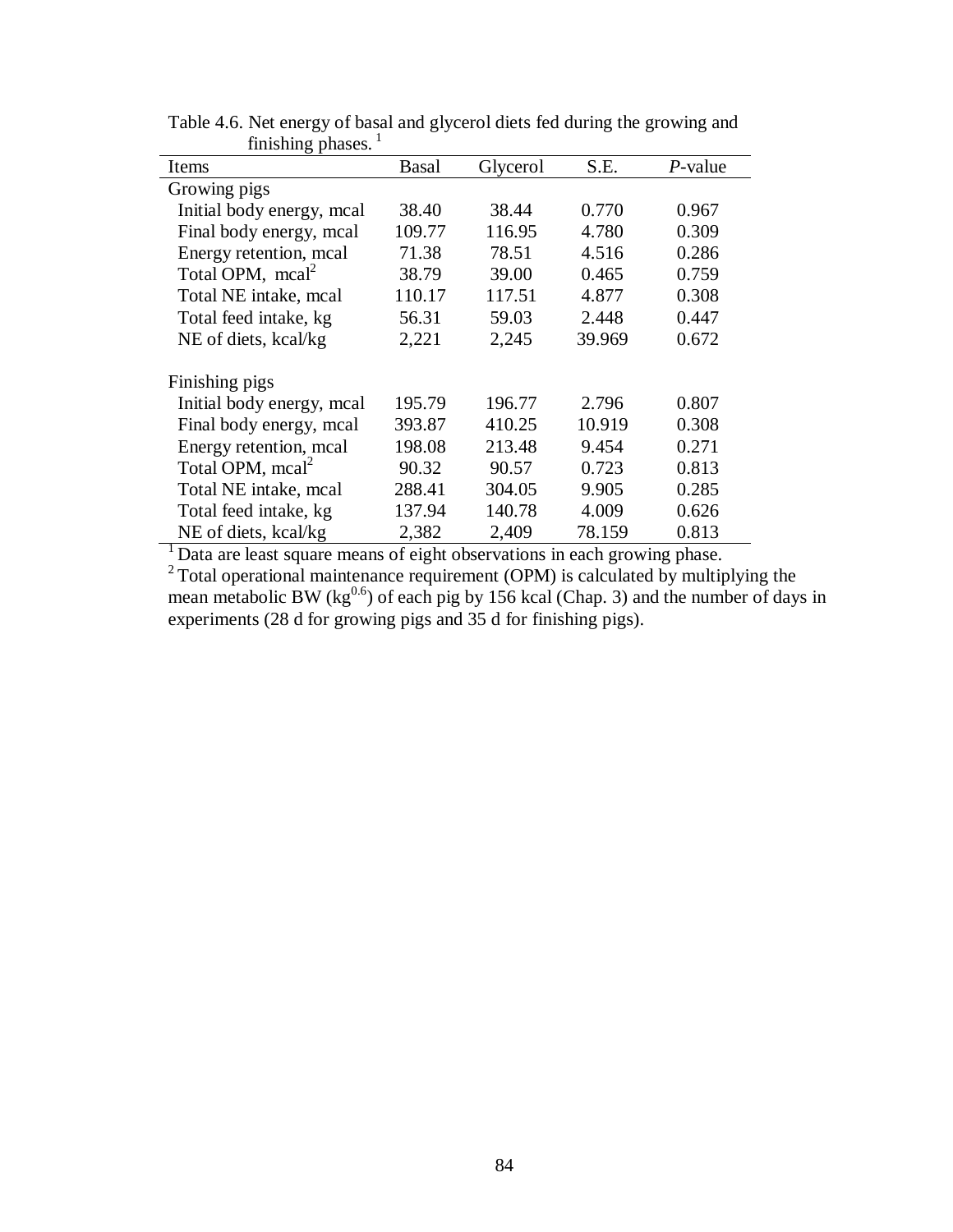| $14010 \ldots \ldots \ldots \ldots$<br>values of glycerol in growing and imisming $\mu$ gs. |         |           |       |            |  |  |
|---------------------------------------------------------------------------------------------|---------|-----------|-------|------------|--|--|
| Items                                                                                       | Growing | Finishing | S.E.  | $P$ -value |  |  |
| $DE$ , kcal/kg                                                                              | 3,898   | 3,771     | 591.4 | 0.882      |  |  |
| ME, kcal/kg                                                                                 | 3,854   | 3,747     | 578.2 | 0.897      |  |  |
| NE, kcal/kg                                                                                 | 2,740   | 3,461     | 676.2 | 0.465      |  |  |
|                                                                                             |         |           |       |            |  |  |
| ME:DE                                                                                       | 0.993   | 0.996     | 0.003 | 0.507      |  |  |
| NE:ME                                                                                       | 0.699   | 0.717     | 0.117 | 0.917      |  |  |
|                                                                                             | .       |           |       |            |  |  |

Table 4.7. Energy values of glycerol in growing and finishing pigs.<sup>1</sup>

<sup>1</sup> Data are least square means of eight observations in each growing phase.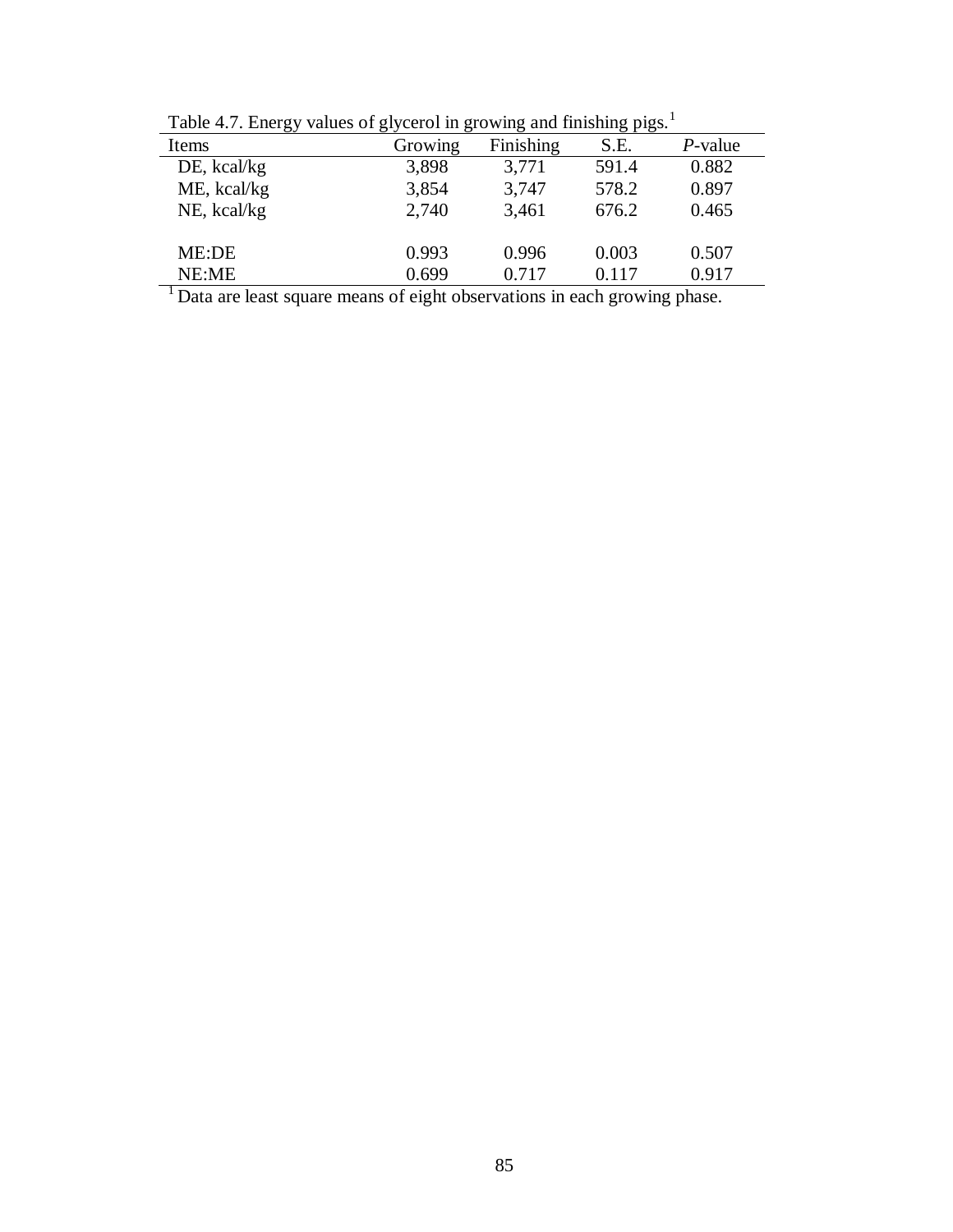## **Chapter V**

# **IMPACT OF DIETARY ENERGY LEVEL AND RACTOPAMINE (PAYLEAN® ) ON GROWTH PERFORMANCE,**

# **CARCASS CHARACTERISTICS, AND MEAT QUALITY OF FINISHING PIGS**

# **ABSTRACT**

A total of 72 TR-4  $\times$  C22 finishing barrows (Initial BW = 99.8 kg) reared in individual pens were allotted to one of six dietary treatments in a  $2 \times 3$  factorial design with two levels of ractopamine (RAC, 0 and 7.4 ppm, Paylean<sup>®</sup>, Elanco Animal Health) and three levels of dietary energy (High: 3,538 kcal ME, Medium: 3,369 kcal ME, Low: 3,318 kcal ME) to determine the effects of the feeding of RAC and dietary energy levels on growth performance, carcass characteristics, and meat quality of finishing pigs. High energy diets were corn-SBM based with 4% added fat, medium energy diets were corn-SBM based with 0.5% added fat, and low energy diets were corn-SBM based with 0.5% added fat and 15% wheat middlings (WM). Diets within RAC levels were formulated to contain the same g SID Lys:ME (0 ppm: 1.82, 7.4 ppm: 2.65). Individual pig weights and feed disappearance were recorded at the beginning and conclusion (d 21) of the study. On d 21, pigs were harvested for determination of carcass characteristics and meat quality. No RAC  $\times$  energy level interactions were observed for any parameters of interest. Final BW (125.2 vs. 121.1 kg), ADG (1.2 vs. 1.0 kg/d), and F:G (2.57 vs. 3.30) were improved  $(P < 0.001)$  with the feeding of RAC. The feeding of the low energy diets reduced (P  $<$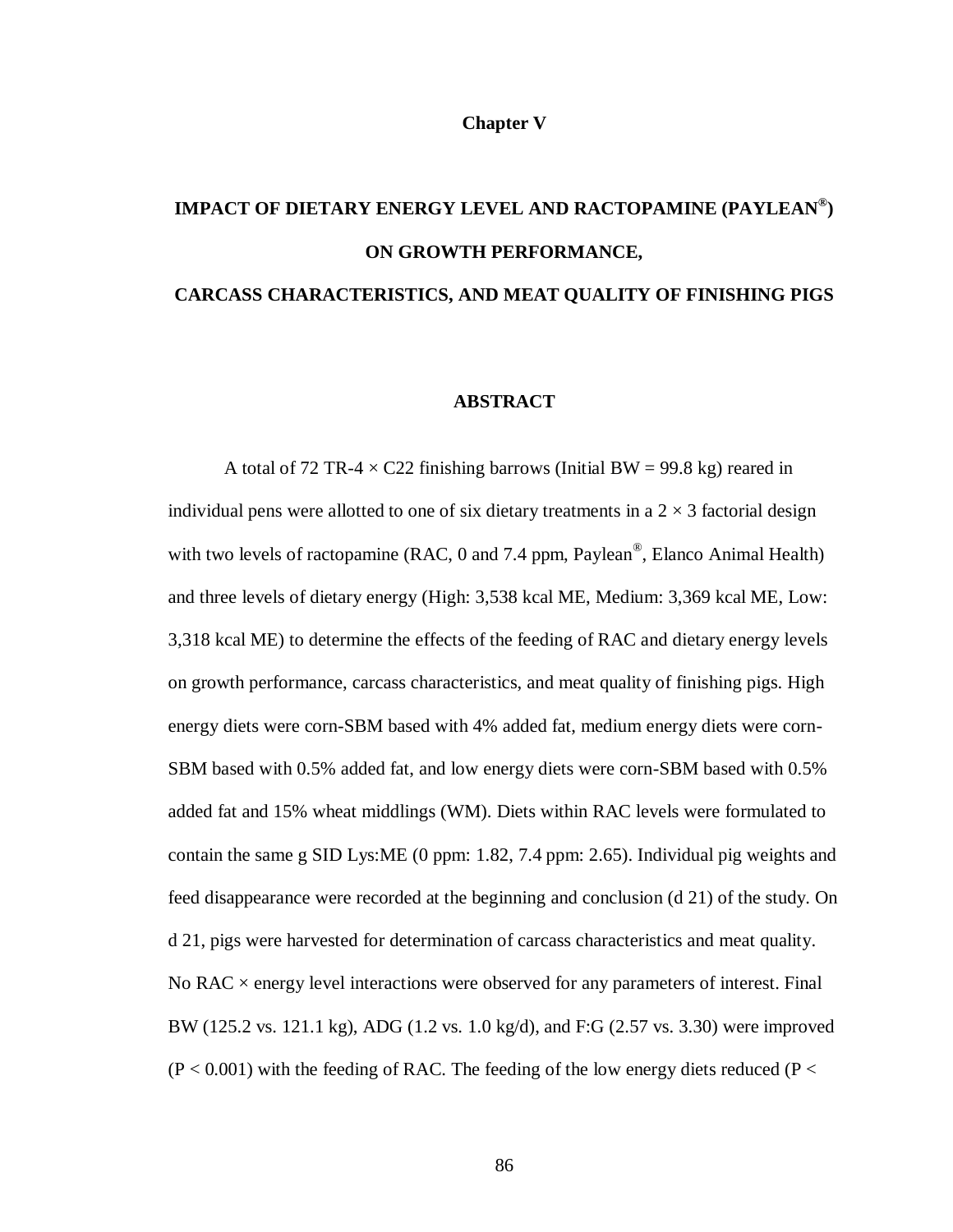0.001) final BW (120.4 vs. 125.7 kg) and ADG (0.98 vs. 1.23 kg/d) when compared to the high energy diets. Feed:Gain was impaired ( $P < 0.002$ ) when the medium (3.00) and low (3.15) energy diets were compared to the high (2.67). Feeding RAC increased (P  $\lt$ 0.05) HCW (93.6 vs. 89.9 kg) and LEA (51.2 vs. 44.2 cm<sup>2</sup>). Loin pH decline was reduced  $(P < 0.05)$  with the feeding of RAC. The feeding of the low energy diets reduced (P  $<$ 0.001) HCW when compared to the high and medium energy diets and reduced ( $P <$ 0.03)  $10^{th}$  rib BF when compared to the high energy diet. These data suggest that the feeding of RAC effectively improved growth performance and carcass characteristics while having little to no detrimental effects on meat quality. Reductions in energy content of the diet by adding 15% WM resulted in reductions in ADG, F:G, and  $10^{th}$  rib BF. There were no  $RAC \times$  energy level interactions, which indicate that the improvements resulting from RAC are present, regardless of energy level of the diet.

## **INTRODUCTION**

In today's swine industry, feed costs represent up to 50 to 70% of the total cost of production. The energy content of the diet is a major determinant of pig performance and is the single most expensive component of the diet. With recent fluctuations in energy costs, questions have been raised as to what are the effects of removing non-grain energy sources from the diet and additional dietary energy reductions with the addition of lowenergy feedstuffs such as wheat middlings.

Energy intake drives protein deposition until a plateau is reached and then any further increase in energy results in fat deposition (de Lange et al., 2001). Ractopamine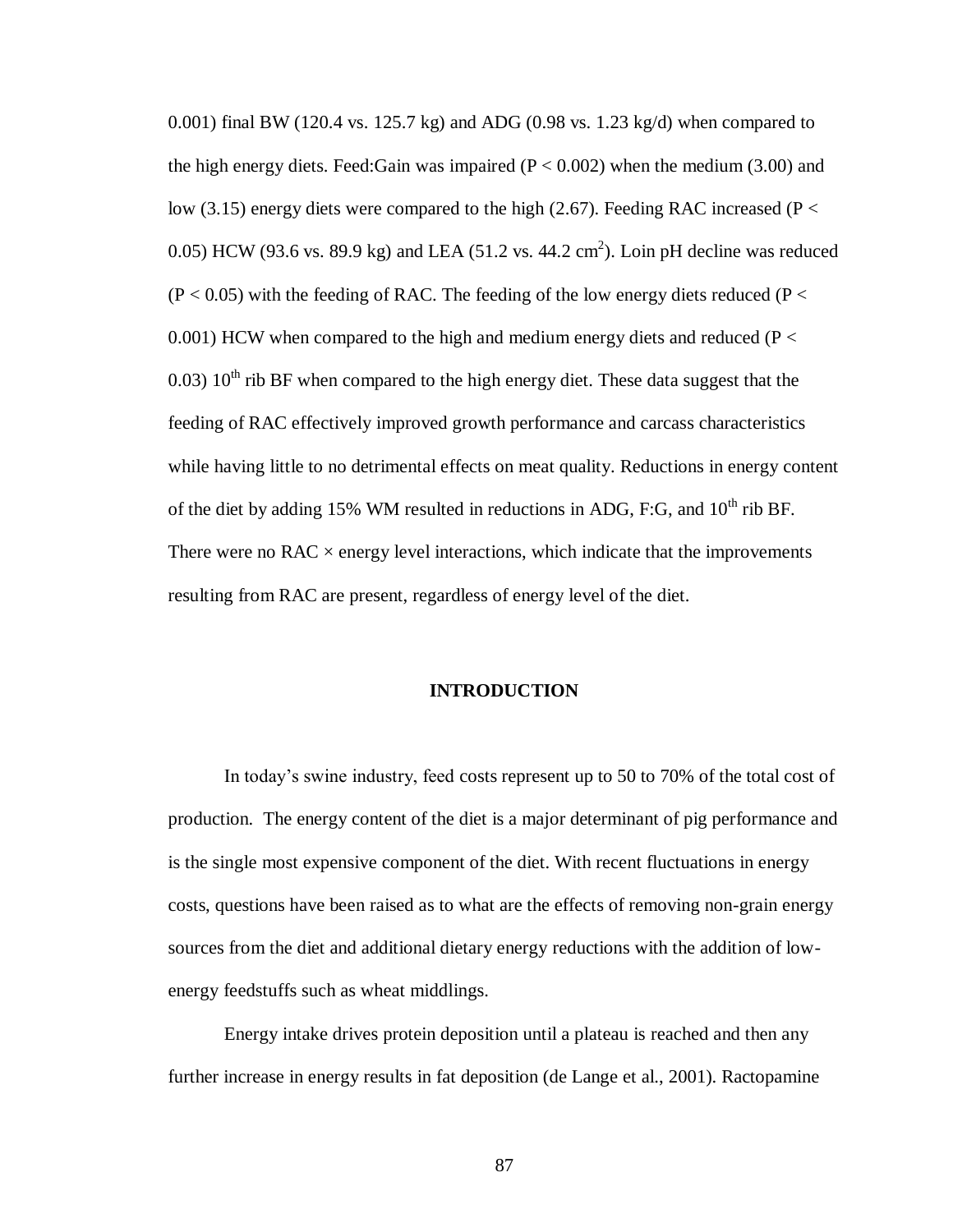hydrochloride (Paylean®) alters this deposition pattern by increasing the partitioning of energy to protein accretion by decreasing lipogenesis and increasing lipolysis in adipose tissue and increasing protein synthesis in muscle tissue (Adeola et al., 1990; Williams et al., 1994). The study of Williams et al., 1994, suggested that ractopamine was able to produce maximum lean deposition at low energy intake levels. However, the genotype of pig used in the afore mentioned study are quite different than our current high-lean growth genetics.

Therefore, the objective of the present study is to evaluate the potential interactions between energy density of the diet and ractopamine inclusion on growth performance and carcass characteristics of modern high-lean gain genetic lines of pigs.

# **MATERIALS AND METHODS**

All animals were cared for in accordance with University of Missouri Animal Care and Use Committee regulations.

## *Animals and Housing*

Seventy-two finishing barrows (TR4  $\times$  C22, PIC, Franklin, KY) with an initial BW of 99.8  $\pm$  5.05 kg were randomly allotted within a 2  $\times$  3 factorial arrangement with nine replications per treatment. The treatments included two levels of ractopamine (RAC; 0 vs. 7.4 ppm) and three levels of dietary energy (high, medium, and low).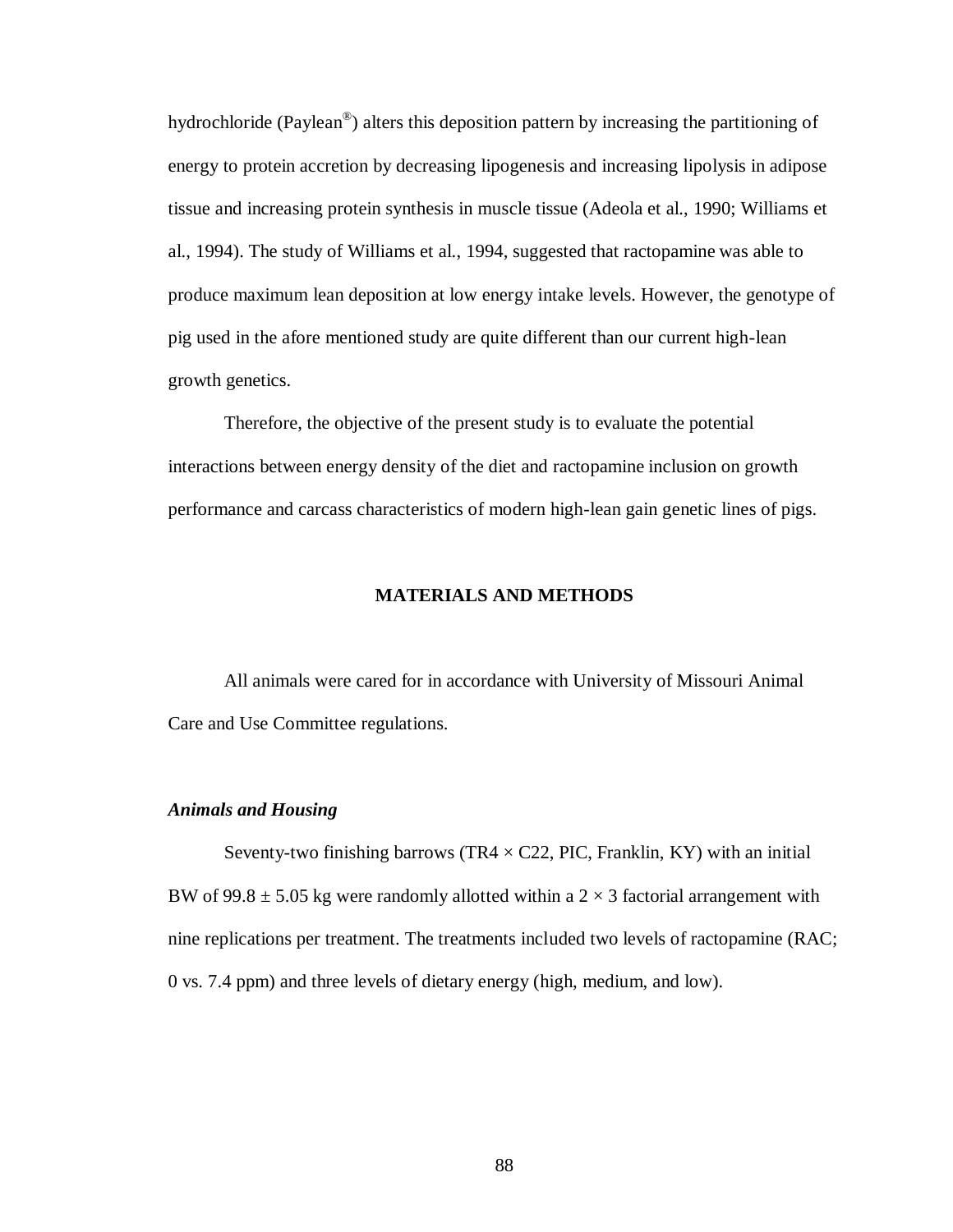All pigs were individually penned in  $1.22 \times 1.68$  m pens with fully-slated cast iron flooring, a single-hole feeder, and a nipple waterer with feed and water available *ad libitum*. The experimental period lasted for 21 d.

# *Diets*

The three levels of dietary ME were obtained by varying the amount of added fat in the diet and with the addition of low energy content feedstuffs. High energy diets (0 ppm RAC = 3,538 kcal/kg ME, 7.4 ppm RAC = 3,536 kcal/kg ME, Avg. ME = 3,537 kcal/kg) were typical corn-SBM diets with 4% added fat. Medium energy diets (0 ppm RAC = 3,371 kcal/kg ME, 7.4 ppm RAC = 3,366 kcal/kg ME, Avg. ME = 3,369 kcal/kg) were corn-SBM diets with 0.5% added fat. This minimal level of fat supplementation was utilized for dust suppression purposes. Low energy diets  $(0 \text{ ppm RAC} = 3,320 \text{ kcal/kg})$ ME, 7.4 ppm  $RAC = 3,314$  kcal/kg ME, Avg. ME = 3,317 kcal/kg) were corn-SBM diets with 0.5% added fat and 15% wheat middlings (WM). All diets within RAC treatments were formulated to contain equal g SID Lys: ME ratios (0 ppm  $RAC = 1.82$ , 7.4 ppm  $RAC = 2.65$ ). These ratios are what were obtained from the high energy diets and were maintained in the diets with medium and low energy levels by holding SBM inclusion rates constant and adjusting the inclusion rates of synthetic L-Lys. Other synthetic amino acids (Met and Thr) were supplemented in order to maintain constant ratios in relation to SID Lys across all energy levels within RAC treatments. All other nutrients were formulated to meet or exceed the estimated requirements for pigs at this stage of growth (NRC, 1998).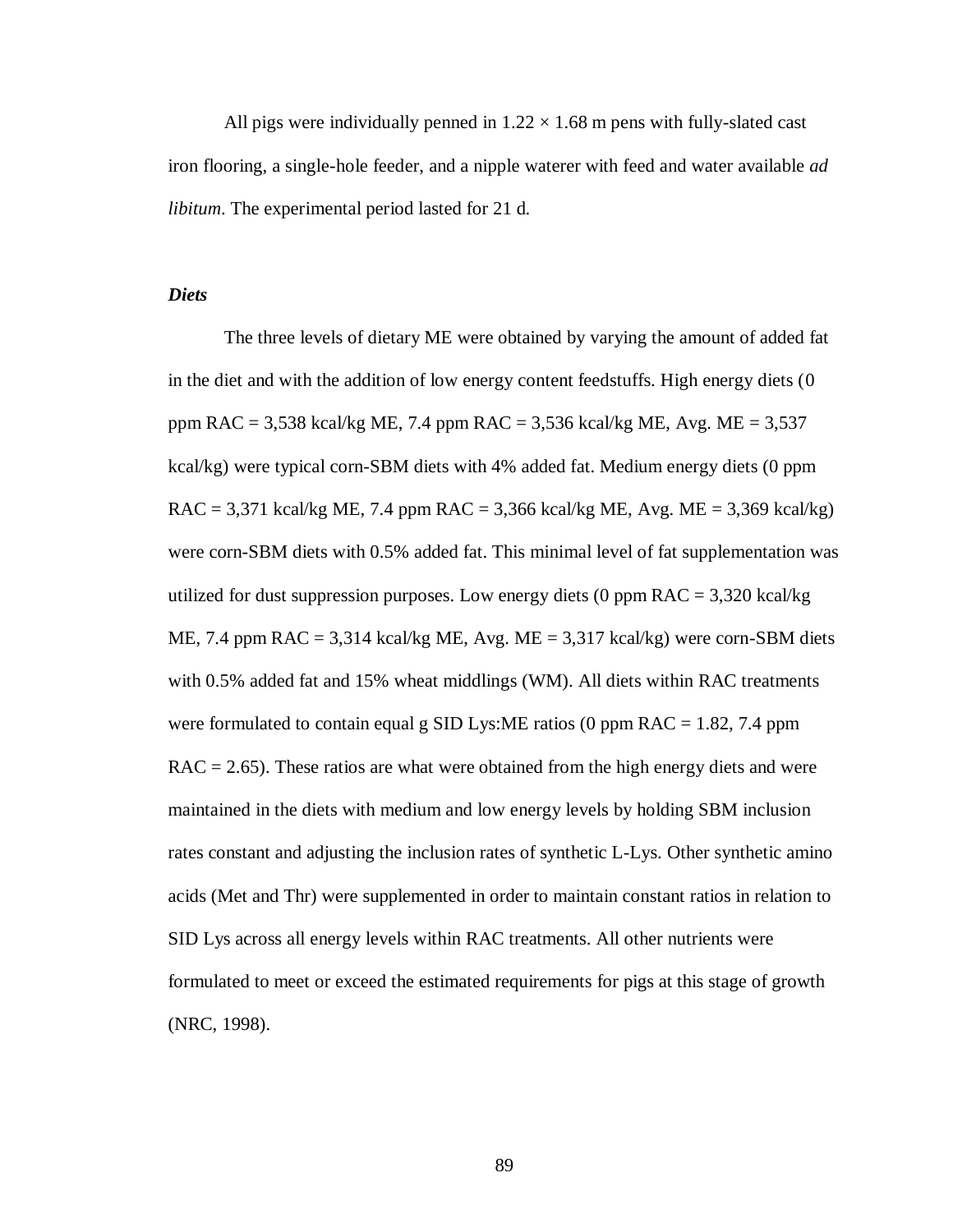# *Carcass Data Collection*

At the conclusion of the study (d 21) animals were transported to the meat science laboratory at the University of Missouri. Upon arrival, pigs were allowed to rest in lariage for a minimum of 1.5 hr. Animals were slaughtered utilizing industry accepted practices. Carcass weights were obtained and then carcasses were allowed to chill for a period of 24 hr. After 24 hr, chilled carcass weights were recorded and first rib, last rib, and last lumbar midline backfat depths were obtained from the right half of the carcass. The right half of the carcass was then ribbed at the  $10^{th}$  rib to facilitate the measurement of  $10^{th}$  rib backfat (3/4 off of the midline) and loin eye area (LEA), objective color scores  $L^*$ ,  $a^*$ , and b\* (Konica Minolta Sensing, Inc., Japan), and subjective color and marbling scores (National Pork Producers Council Meat Quality Standards, Des Moines, IA, USA).

Loin muscle drip loss percent was determined using a method adapted from Honikel et al. (1986). Briefly, a loin core (approximately 10 g sample) was removed from each carcass. The loin sample was weighed and then suspended on a barbless hook with string attached to the hook. The string on each sample's hook was threaded through the bottom of an inverted plastic cup, placed inside of a whirl-pack bag, and suspended for a period of 24 hr at 4° C before being removed from the hook and re-weighed.

### *Loin pH and Temperature Measurements*

Loin pH and temperature measurements were obtained at 45 min and 3, 6, 9, 12, and 24 hr post-mortem. Measurements were obtained by inserting an MPI pH probe (Meat Probes Inc., Topeka, KS, USA) into the loin between the  $10^{th}$  and  $11^{th}$  rib.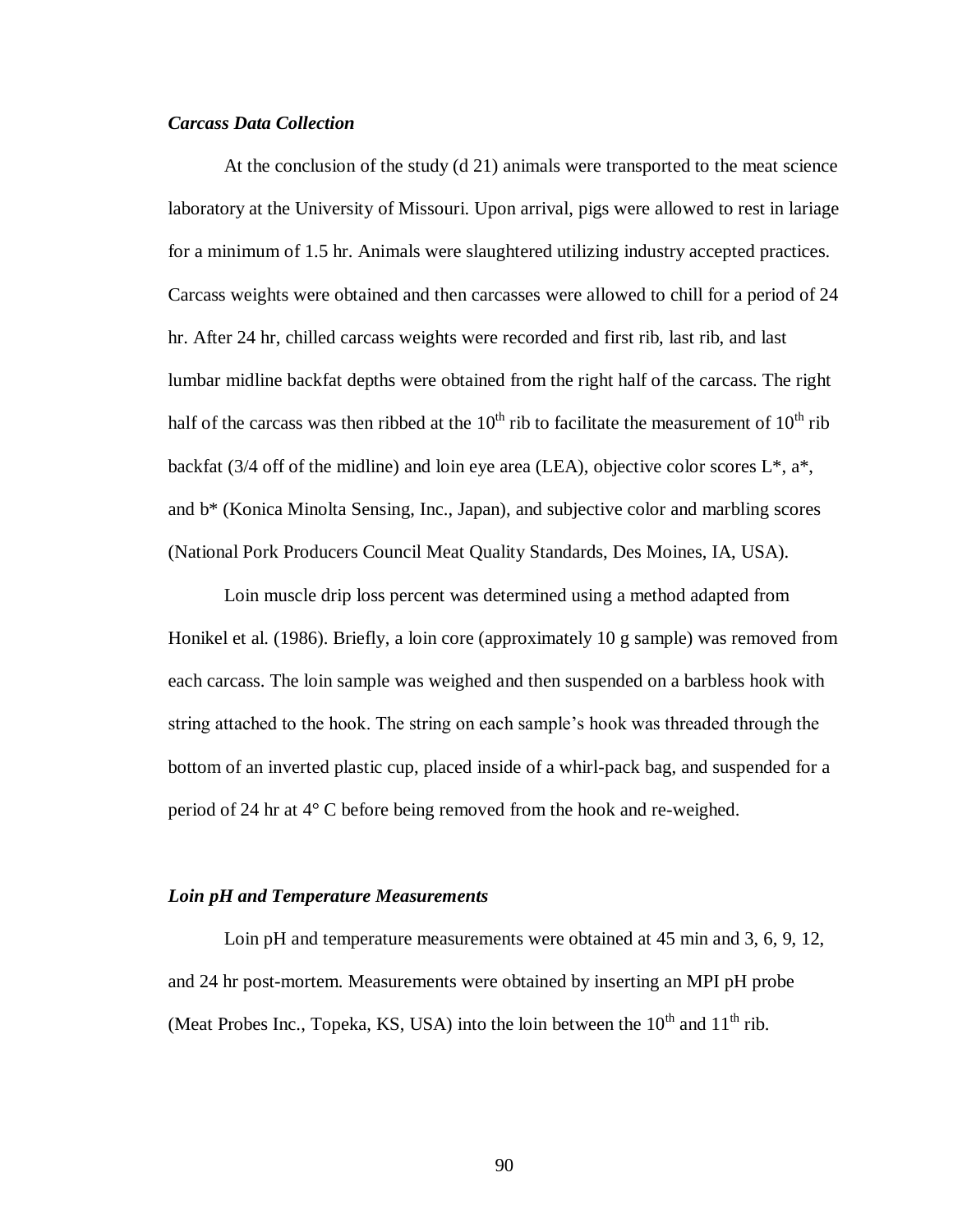# *Glycolytic Potential*

At 24 hr post-mortem, a 2.54 cm thick loin muscle chop was removed from the right side of each carcass, placed in a whirl-pack bag, and frozen at -20° C. Samples were sent to the University of Illinois for determination of glycolytic potential utilizing methods adapted from Hartschuh et al. (2002).

# *Statistical Analysis*

All data were analyzed by ANOVA utilizing the PROC GLM procedure of SAS (SAS Inst. Inc., Cary, NC). Individual pig served as the experimental unit. The statistical model included RAC level, energy level, and the interaction of RAC and energy. However, there were no interactions between RAC and energy levels, therefore the interaction was removed from the model and only the main effects of RAC and energy levels are presented. The LSMEANS procedure was used to calculate mean values and the DUNCAN option was used to separate treatment means. An alpha-value of 0.05 was used to assess significance among means

## **RESULTS AND DISCUSSION**

#### *Growth Performance and Carcass Characteristics.*

The feeding of a RAC program increased ADG  $(1.21 \text{ vs. } 1.01 \text{ kg/d}; P < 0.001)$ and subsequent final body weight (125.21 vs. 121.13 kg; *P* < 0.001) when compared to the diets without RAC (Table 5.2). This increase in ADG combined with a tendency ( $P =$ 0.069) for ADFI to be reduced with the feeding of a RAC program resulted in F:G being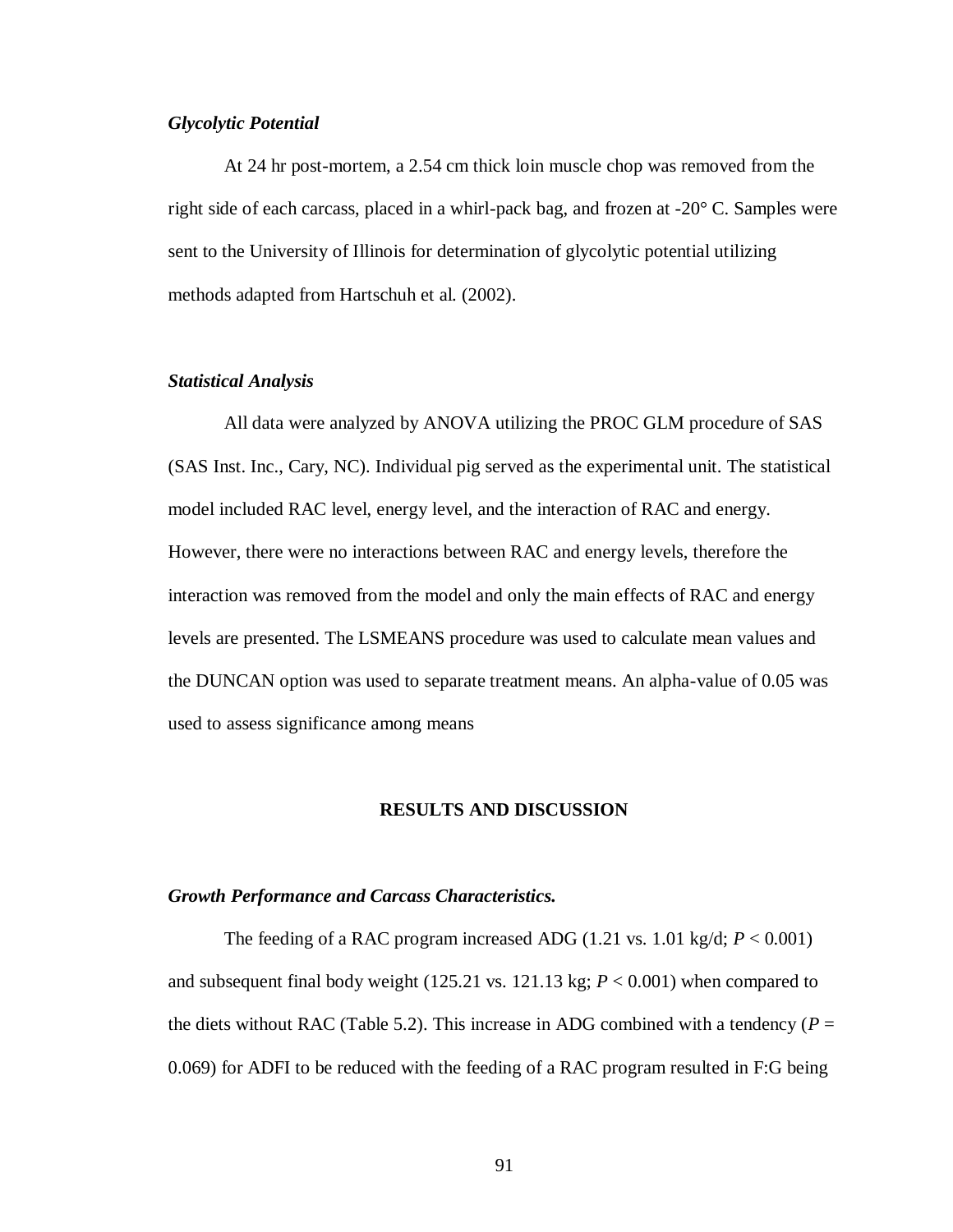improved ( $P < 0.001$ ) from 3.30 to 2.57. While numerous research trials have been conducted in regards to the effects of feeding RAC programs, this work has typically been done with RAC included at 5, 10, 15, or 20 ppm and to our knowledge, there has been no published data in which RAC was included at 7.4 ppm. However, the responses in growth performance observed in the present study are similar to those observed in studies in which either a 5 or 10 ppm RAC program were fed (Jones et al., 2000; Weber et al., 2006; Crome et al., 1996; Armstrong et al., 2004; Carr et al., 2005). Daily intake of SID Lys was increased  $(P < 0.001)$  with the feeding of a RAC program at 27.75 vs. 20.28 g/d. This increase in intake of SID Lys would be expected due to the increased nutrient density of the RAC program diets.

The feeding of the diet with the lowest energy level resulted in reduced  $(P < 0.001)$ ADG and final body weight when compared to the high and medium energy diets (Table 5.2). Average daily feed intake did not differ ( $P > 0.10$ ) between the high and medium energy diets. However, when the low energy diets were fed, there was a tendency ( $P <$ 0.10) for ADFI to be reduced when compared to the high and medium energy diets. Feed efficiency was impaired ( $P = 0.002$ ) when the medium (3.00) and low (3.15) energy level diets were compared to the high (2.67) energy level diet, however there was no difference between the medium and low energy levels. Additionally, daily ME intake did not differ  $(P < 0.05)$  between the high and medium energy diets. However, daily ME intake was reduced ( $P < 0.05$ ) when the low energy diet was fed. It is well known that when the energy density of swine diets is increased, ADFI is reduced and feed efficiency is improved (De La Llata et al., 2001; Smith et al., 1999; Weber et al., 2006). In the present study, ADFI was numerically increased and F:G was impaired when the medium energy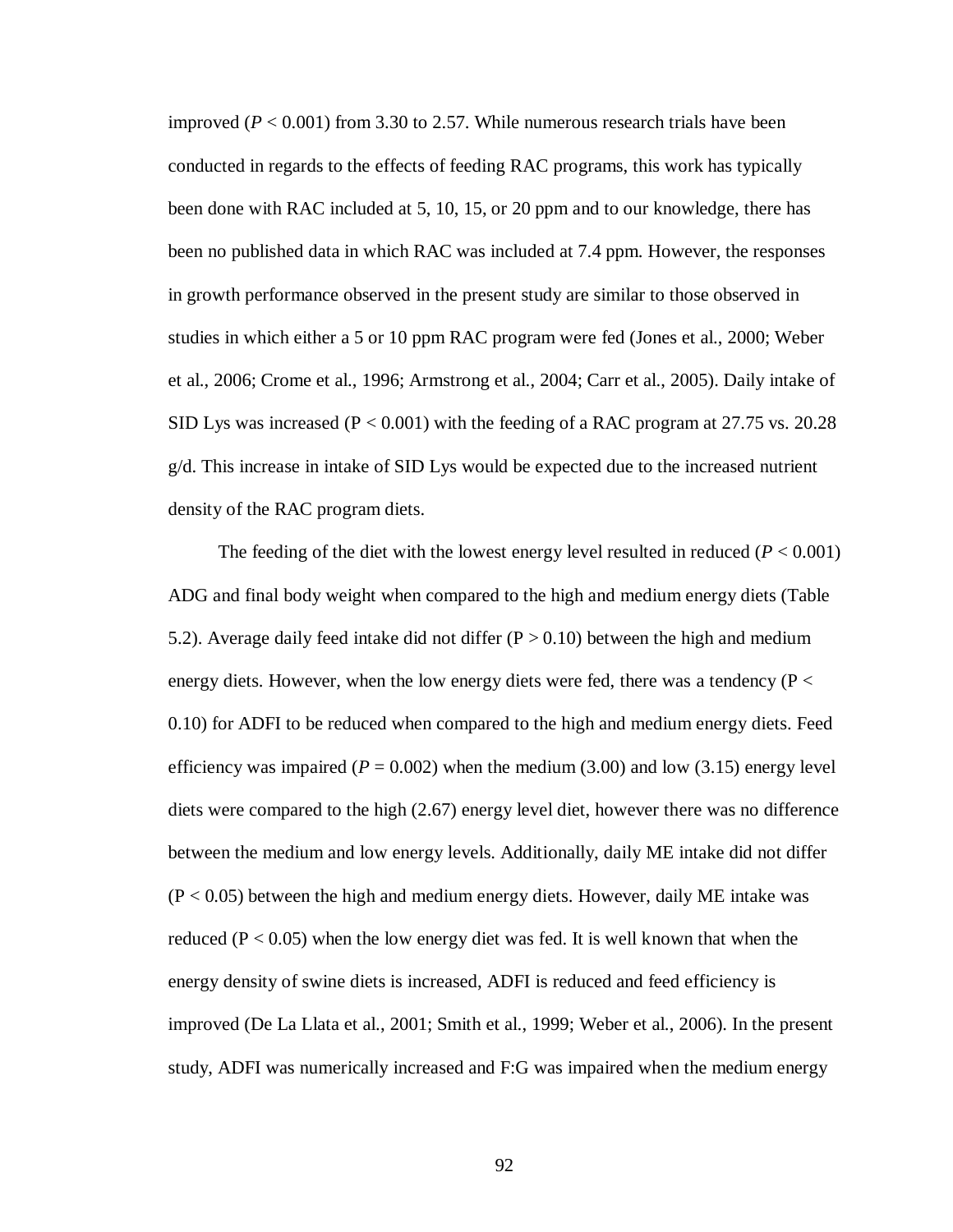diet was fed. However, when the low energy diet was fed, ADFI was reduced instead of increased as would be expected (Steerley and Ewan, 1983). This reduction in feed intake can be attributed to the fact that the reduced energy level in the low energy diet was obtained with the addition of WM to the diet at an inclusion rate of 15%. The addition of a bulky feedstuff such as WM results in increased gut fill and thereby reduces the capacity of feed intake (NRC, 1998). This reduction in the capacity for increased feed intake of the low energy diet resulted in the observed reduction in daily ME intake. Daily intake of SID Lys did not differ ( $P > 0.10$ ) between the high (25.23 g/d) and medium  $(24.56 \text{ g/d})$  energy levels, but was reduced  $(P = 0.013)$  with the feeding of the low energy diet (22.26 g/d). While daily intake of SID Lys was reduced with the feeding of the low energy diet, this level of intake was greater than NRC (1998) recommendations.

Hot carcass weights from pigs receiving the RAC program were 3.74 kg heavier (93.63 vs. 89.89 kg;  $P < 0.001$ ) than that of the control animals (Table 5.3). The feeding of a RAC program tended ( $P = 0.075$ ) to reduce 1<sup>st</sup> rib backfat and reduced ( $P = 0.037$ ) last lumbar backfat (20.37 vs. 23.00 mm) while having no effect (P > 0.05) on 10<sup>th</sup> rib backfat. Additionally, loin eye area was increased ( $P < 0.001$ ) from 44.19 to 51.21 cm<sup>2</sup> with the feeding of a RAC program. The observed increases in carcass weight and loin eye area are in agreement with previous research in which various levels of RAC have been fed (Jones et al., 2000; Weber et al., 2006; Uttaro et al., 1993; Carr et al., 2005; Yen et al., 1990). However, in the present study there was no observed reduction in  $10^{th}$  rib backfat, which is contradictory to previous research (Williams et al., 1994; Uttaro et al., 1993; Crome et al., 1996; See et al., 2004; Carr et al., 2005). This contradiction may be attributed to the fact that in the present study pigs were individually housed and were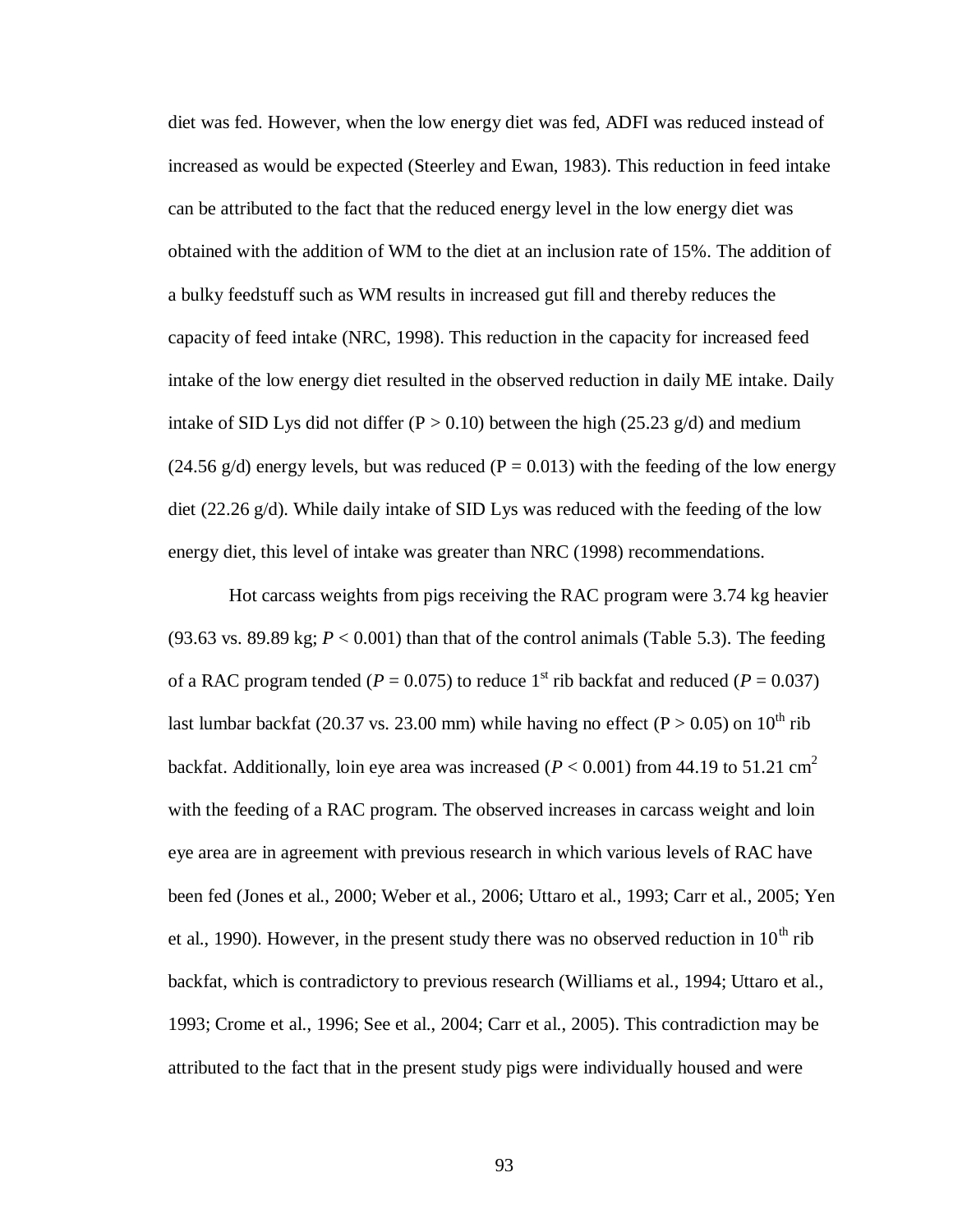allowed *ad libitum* feed intake, while in previous studies in which 10<sup>th</sup> rib backfat was reduced with the feeding of a RAC program, pigs were either group housed or limit fed.

Objective a\* values were reduced (16.05 vs. 16.68;  $P = 0.006$ ) and b\* values tended to be reduced  $(P = 0.099)$  with the feeding of a RAC program. Additionally, subjective color values were reduced (2.54 vs. 2.89;  $P = 0.041$ ) with the feeding of a RAC program. Contradictory data exists in regards to the effects of feeding a RAC program on subsequent meat quality. Objective a\* and b\* values have been reported to be reduced with the feeding of a RAC program (Uttaro et al., 1993; Carr et al., 2005), while Fernández-Dueñas et al. (2008) reported that only b\* values were reduced with the feeding of a RAC program. While objective meat quality values have been reported to be negatively impacted by the feeding of a RAC program, subjective color, marbling, and firmness scores are typically unaffected by the feeding of a RAC program (Weber et al., 2006; Crome et al., 2006; Fernández-Dueñas et al., 2008).

Hot carcass weights were reduced  $(P < 0.001)$  when the low energy level diet (89.04 kg) was compared to the high (93.78 kg) and medium (92.46 kg) energy level diets (Table 5.3). Reducing dietary energy to the medium level did not effect  $10<sup>th</sup>$  rib backfat depths  $(P > 0.05)$  when compared to the high energy level diet. However, further reduction in dietary energy to the low level resulted in  $10<sup>th</sup>$  rib backfat depths being reduced ( $P < 0.05$ ) from 25.05 mm in the pigs consuming the high energy diet to 21.59 mm in the pigs consuming the low energy level diet. The observed reduction in  $10^{th}$  rib backfat when the lowest energy diet was fed is in agreement with previous work by Apple et al. (2004) in which  $10^{th}$  rib fat depth was reduced by 5% when dietary energy concentration was reduced from 3.48 to 3.30 Mcal/kg. However, others (Smith et al.,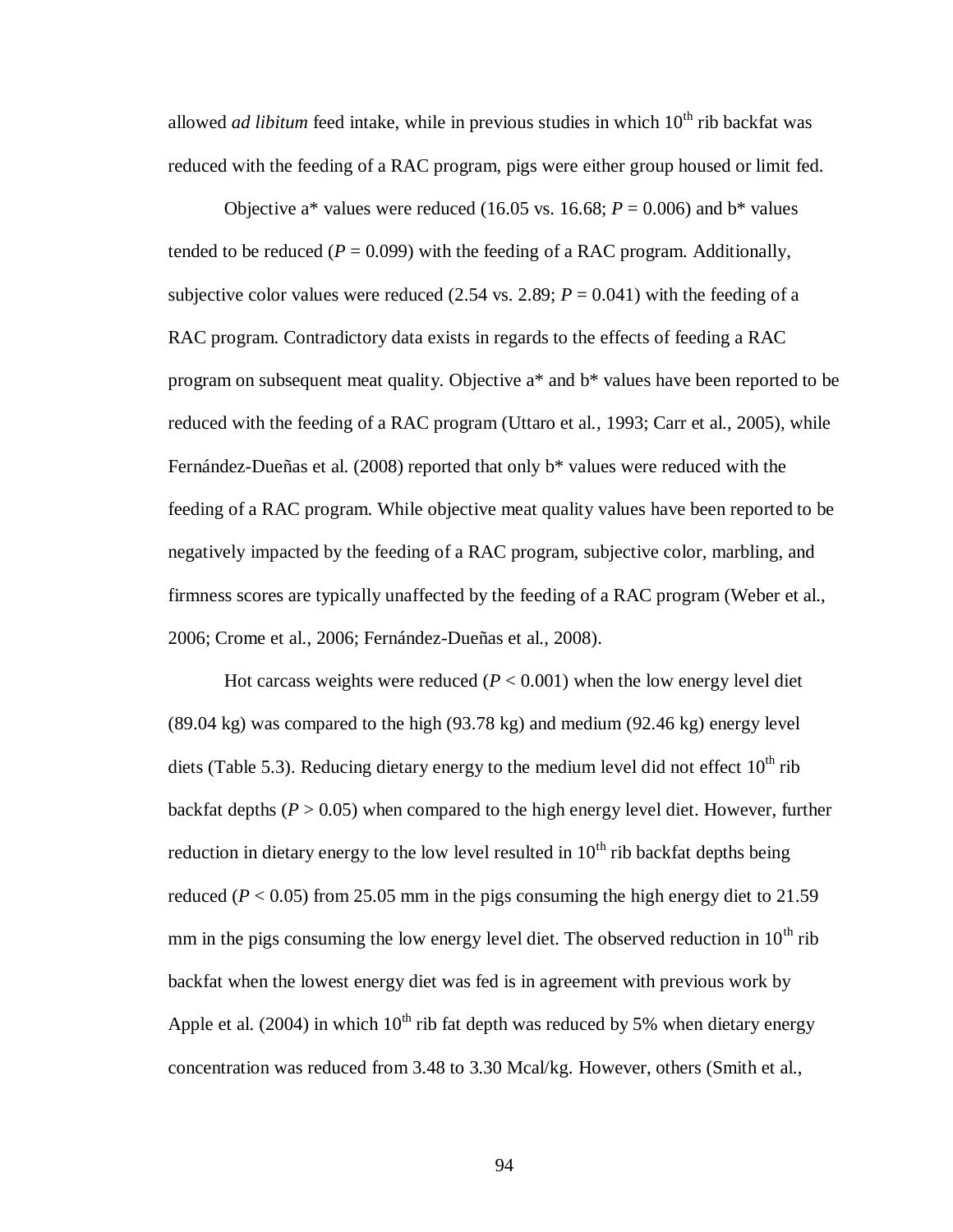1999; De la Llata et al., 2001; Weber et al., 2006) have reported that carcass characteristics are unaffected by dietary energy level.

Objective color values were not affected  $(P > 0.10)$  by dietary energy level, however, subjective color values tended to be increased  $(P < 0.10)$  when the low energy diets were compared to the high energy diets at 2.94 vs. 2.47, respectively. Previous studies involving the feeding of diets with various energy densities have consistently observed no effects on meat quality when energy density was reduced (Szabó et al., 2001; Apple et al., 2004; Armstrong et al., 2004; Weber et al., 2006).

The lack interactions between the feeding of a RAC program and varying energy levels would suggest that regardless of dietary energy level being fed, the feeding of a RAC program elucidates improvements in growth performance and carcass characteristics. It is well known that the feeding of RAC increases the partitioning of energy from lipid accretion to protein accretion through reducing lipogenesis and increasing lipolysis in adipose tissue and increasing protein synthesis in muscle tissue (Adeola et al., 1990; Williams et al., 1994). The results from this study appear to validate the hypothesis set forth by Williams et al. (1994) in that it appears that regardless of the energy level of the diet, RAC is able to increase lean deposition by partitioning enough energy to maximize protein accretion. Therefore, protein and lean deposition can be increased with the feeding of a RAC program, regardless of the energy level present in the diet.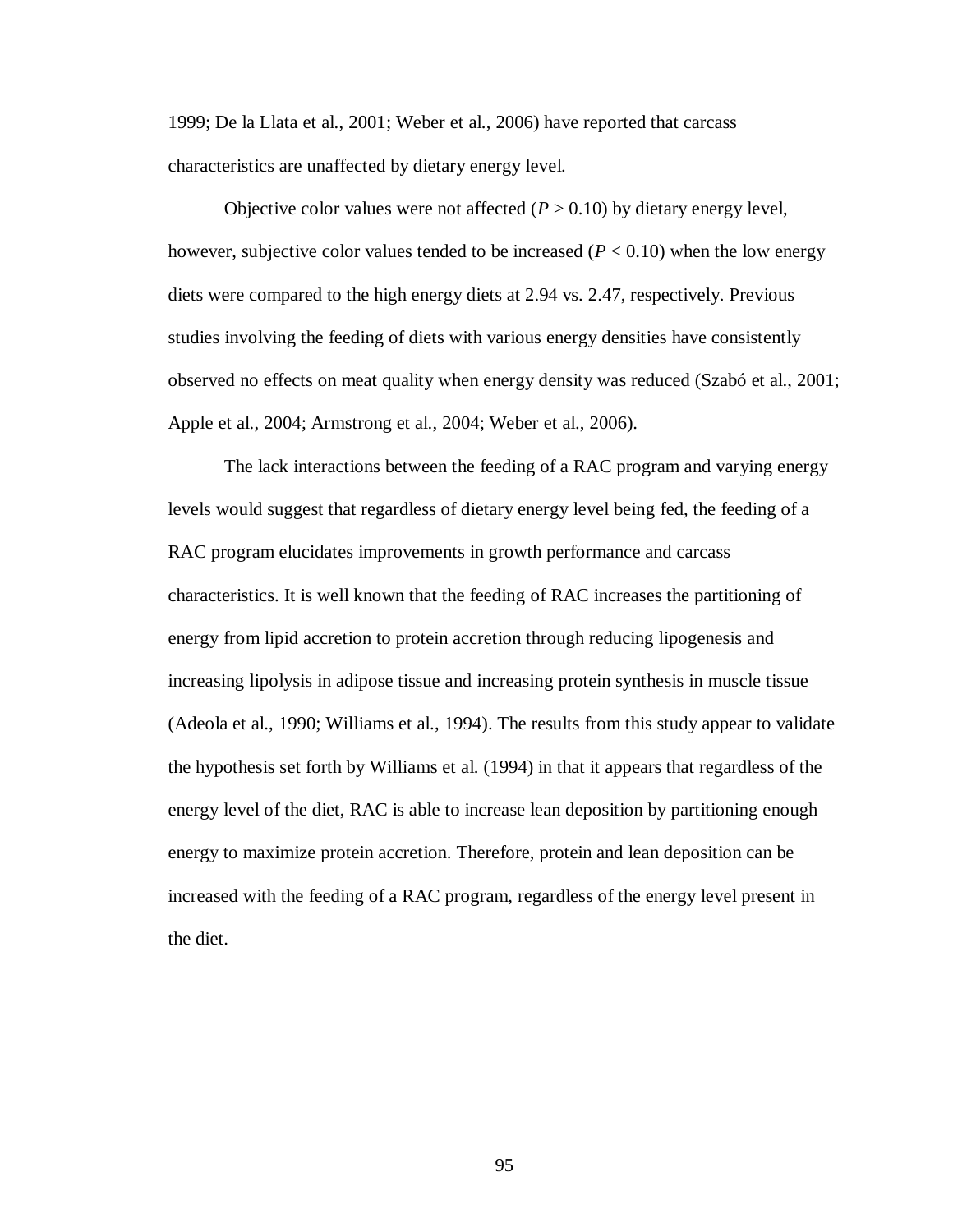# *Glycolytic Potential, pH, and Temperature*

Loin muscle pH values (Table 5.4) were increased  $(P < 0.02)$  at 3, 6, and 9 hr post-mortem with the feeding of a RAC program. Additionally, ultimate pH values (24 hr post-mortem) were increased ( $P = 0.008$ ) from 5.74 to 5.88 with the feeding of a RAC program. Loin temperature values were not affected  $(P > 0.05)$  with the feeding of a RAC program at any time point. The increase in ultimate loin pH is contradictory to previous research that has indicated that when a RAC program is fed, loin muscle pH values are unaffected (Carr et al., 2005; Weber et al., 2006; Fernández-Dueñas et al., 2008). The observed reductions in pH decline and increased ultimate pH can have a positive impact on the final tenderness of the meat (Huff-Lonergan et al., 2000). Additionally, it has been proposed that even small differences in pH decline and ultimate pH can have large differences in many aspects of meat quality (Puolanne et al., 2002).

Loin muscle pH values were reduced  $(P < 0.05)$  at 9 and 12 hr post-mortem when the low energy diets were compared to the high energy diets. Additionally, ultimate pH tended to be reduced ( $P < 0.078$ ) when the low energy diets (5.76) were compared to the high energy diets (5.89). Loin temperature values were not affected ( $P > 0.05$ ) by dietary energy level at any time point. When the medium and low energy diets were formulated, dietary starch concentrations were increased due to an increased inclusion rate of corn in the medium energy diet and the addition of 15% WM in the low energy diet. Leheska et al. (2002), Bee et al. (2006), and Tikk et al. (2005) have reported that when dietary starch levels are increased, pH decline is accelerated and ultimate pH is reduced due to reductions in muscle glycogen levels. However, in the present study, pH decline and ultimate pH appear to be independent of measured glycolytic potential.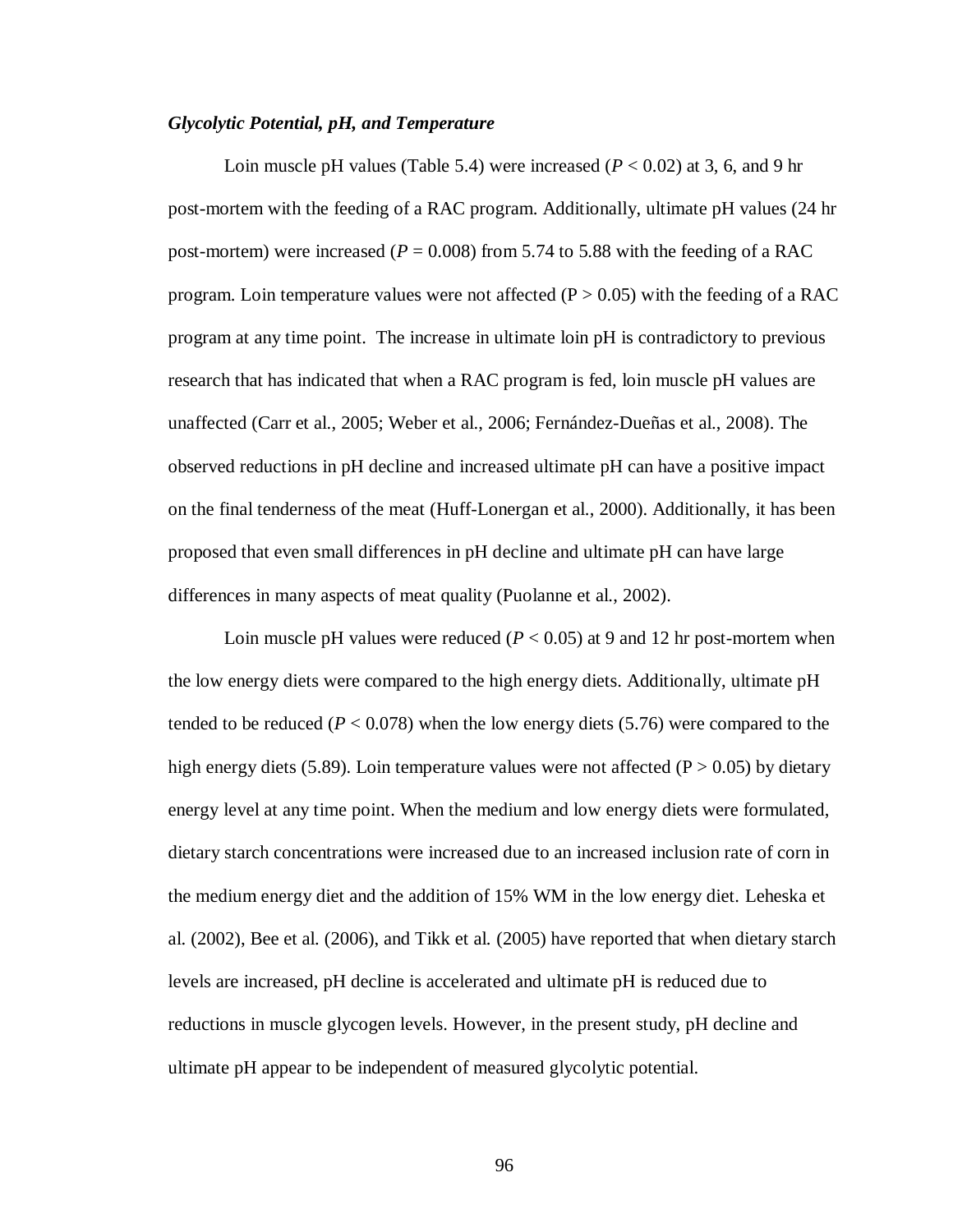## **IMPLICATIONS**

Results of the present study indicate that the feeding of a RAC program with 7.4 ppm RAC yields improvements in growth performance and carcass characteristics that are similar to results observed when RAC is included at 5 or 10 ppm. Additionally, the feeding of a RAC program could potentially improve meat quality through increased ultimate loin pH values. The feeding of reduced dietary energy levels can negatively impact growth performance while maintaining similar or slightly improved carcass characteristics. The absence of interactions between the feeding of a RAC program and various dietary energy levels indicates that a RAC program response is present, regardless of dietary energy concentrations.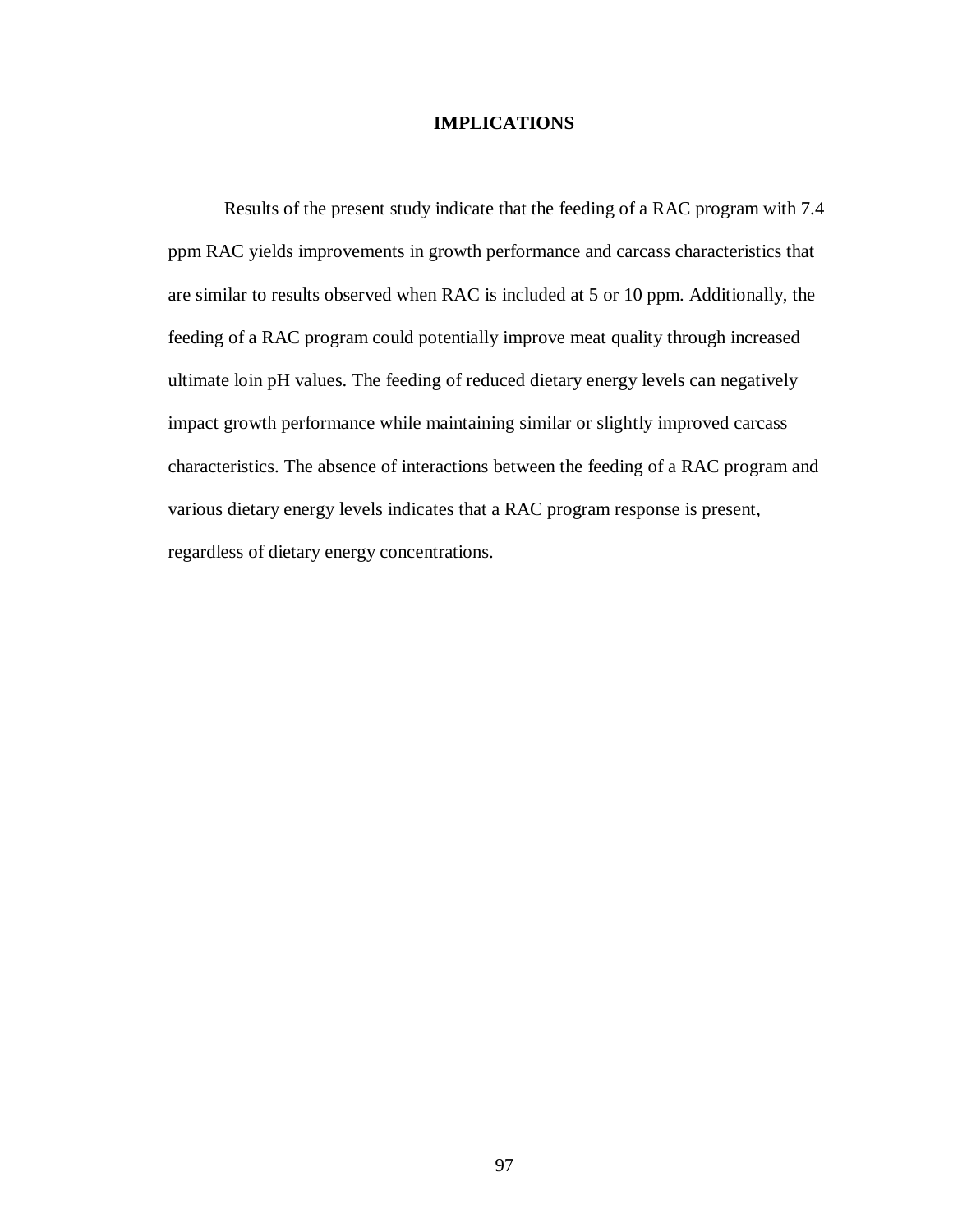| raone 9.1. Dictary Composition.<br>Ractopamine, ppm |        | $\overline{0}$ |        | 7.4    |        |        |  |
|-----------------------------------------------------|--------|----------------|--------|--------|--------|--------|--|
| Energy                                              | High   | Medium         | Low    | High   | Medium | Low    |  |
| Ingredients                                         |        |                |        |        |        |        |  |
| Corn                                                | 80.64  | 84.22          | 69.57  | 68.78  | 72.45  | 57.83  |  |
| SBM, 48%                                            | 13.25  | 13.25          | 13.25  | 25.00  | 25.00  | 25.00  |  |
| Wheat middlings                                     | 0.00   | 0.00           | 15.00  | 0.00   | 0.00   | 15.00  |  |
| Choice white grease                                 | 4.00   | 0.50           | 0.50   | 4.00   | 0.50   | 0.50   |  |
| Dicalcium phosphate                                 | 0.60   | 0.55           | 0.00   | 0.50   | 0.45   | 0.00   |  |
| Limestone                                           | 0.70   | 0.73           | 1.00   | 0.75   | 0.78   | 0.98   |  |
| Salt                                                | 0.40   | 0.40           | 0.40   | 0.40   | 0.40   | 0.40   |  |
| L-Lysine                                            | 0.153  | 0.105          | 0.033  | 0.15   | 0.085  | 0.005  |  |
| DL-Methionine                                       | 0.00   | 0.00           | 0.00   | 0.085  | 0.045  | 0.00   |  |
| L-Threonine                                         | 0.013  | 0.00           | 0.00   | 0.045  | 0.008  | 0.00   |  |
| Vitamine premix <sup>1</sup>                        | 0.15   | 0.15           | 0.15   | 0.15   | 0.15   | 0.15   |  |
| Trace mineral premix <sup>2</sup>                   | 0.10   | 0.10           | 0.10   | 0.10   | 0.10   | 0.10   |  |
| Paylean®3                                           | 0.00   | 0.00           | 0.00   | 0.038  | 0.038  | 0.038  |  |
| Total                                               | 100.00 | 100.00         | 100.00 | 100.00 | 100.00 | 100.00 |  |
| Calculated composition                              |        |                |        |        |        |        |  |
| ME, kcal/kg                                         | 3,538  | 3,371          | 3,320  | 3,536  | 3,366  | 3,314  |  |
| Crude protein, %                                    | 13.14  | 13.38          | 14.48  | 17.81  | 18.00  | 19.07  |  |
| SID Lysine, %                                       | 0.64   | 0.61           | 0.60   | 0.94   | 0.89   | 0.88   |  |
| g SID Lys/kcal ME                                   | 1.82   | 1.82           | 1.82   | 2.65   | 2.65   | 2.65   |  |
| P, %                                                | 0.43   | 0.43           | 0.43   | 0.46   | 0.46   | 0.47   |  |
| Ca, %                                               | 0.47   | 0.47           | 0.47   | 0.50   | 0.50   | 0.50   |  |

Table 5.1. Dietary Composition.

<sup>1</sup> Provided per kilogram of final diet: vitamin A, 6,614 IU; vitamin D3, 661 IU; vitamin E, 13.2 IU; riboflavin, 4.96 mg; vitamin B12, 0.02 mg; Menadione, 2.4 mg; D-pantothenic acid, 16.9 mg; niacin, 19.8 mg.

<sup>2</sup> Provided per kilogram of final diet: Iron, 110 mg; Zinc, 110 mg; Manganese, 22 mg, copper, 11 mg; iodine, 0.2 mg; selenium 0.198 mg.

<sup>3</sup> Elanco Animal Health, Greenfield, IN.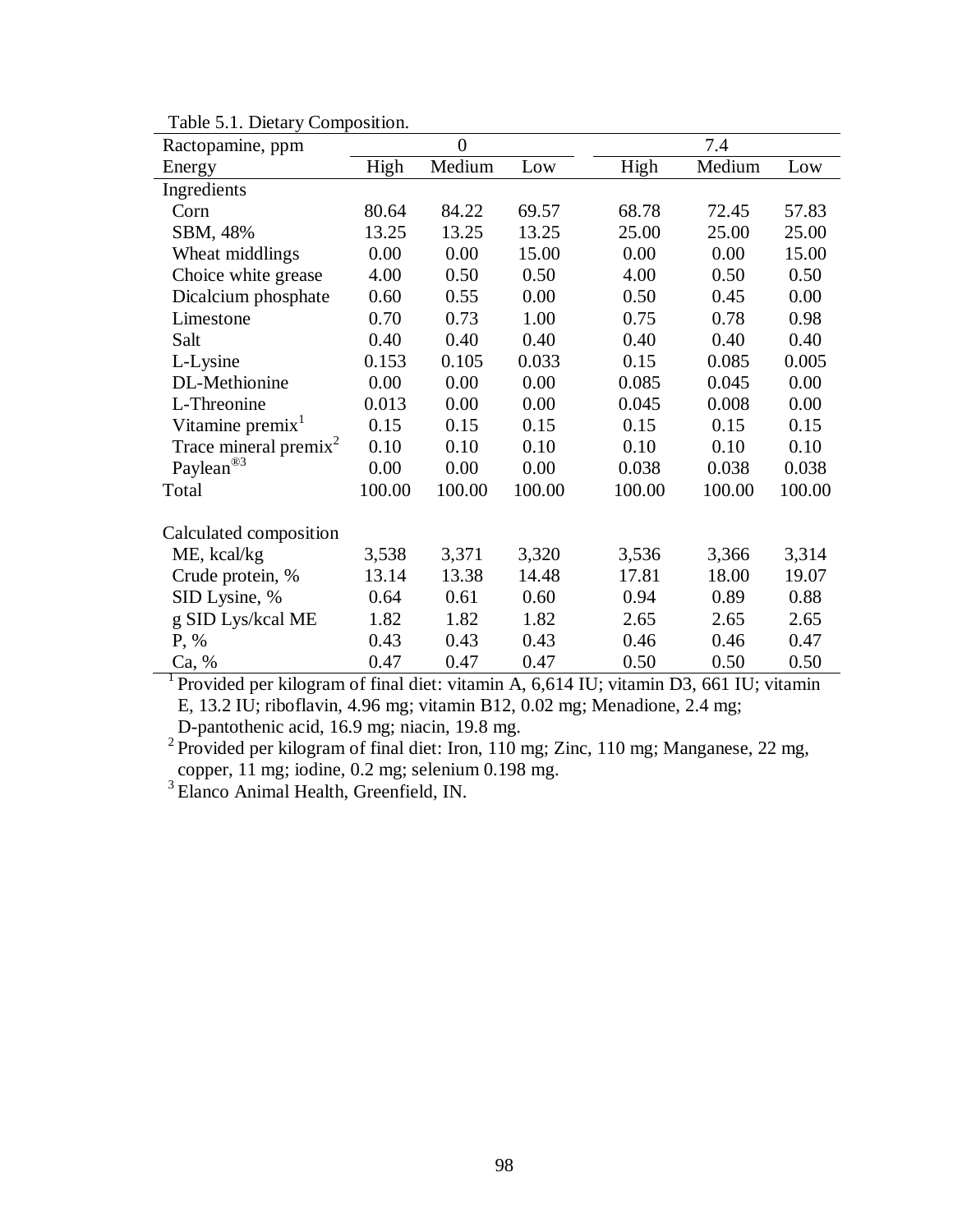|                       | Ractopamine, ppm |        |            |                | Energy <sup>T</sup> | P-Values            |            |             |         |
|-----------------------|------------------|--------|------------|----------------|---------------------|---------------------|------------|-------------|---------|
|                       | $\theta$         | 7.4    | <b>SEM</b> | High           | Medium              | Low                 | <b>SEM</b> | Ractopamine | Energy  |
| $d$ 0 BW, kg          | 99.81            | 99.79  | 0.392      | 99.84          | 99.77               | 99.79               | 0.480      | 0.976       | 0.994   |
| $d$ 21 BW, kg         | 121.13           | 125.21 | 0.756      | $125.67^x$     | $123.45^x$          | 120.38 <sup>y</sup> | 0.925      | < 0.001     | < 0.001 |
| Total BW gain, kg     | 21.32            | 25.42  | 0.612      | $25.83^{x}$    | $23.69^y$           | $20.59^{z}$         | 0.750      | < 0.001     | < 0.001 |
|                       |                  |        |            |                |                     |                     |            |             |         |
| ADG, kg               | 1.01             | 1.21   | 0.029      | $1.23^{x}$     | $1.13^{x}$          | $0.98^{y}$          | 0.036      | < 0.001     | < 0.001 |
| ADFI, kg              | 3.29             | 3.07   | 0.081      | $3.23^{\rm a}$ | $3.31^{ab}$         | $3.00^{\circ}$      | 0.099      | 0.069       | 0.085   |
| F:G                   | 3.30             | 2.57   | 0.074      | $2.67^y$       | $3.00^x$            | $3.15^{x}$          | 0.091      | < 0.001     | 0.002   |
| ME intake, Mcal/d     | 11.21            | 10.46  | 0.274      | $11.42^x$      | $11.14^{x}$         | $9.95^{y}$          | 0.336      | 0.545       | 0.008   |
| SID Lys intake, $g/d$ | 20.28            | 27.75  | 0.583      | $25.23^{x}$    | $24.56^x$           | $22.26^y$           | 0.714      | < 0.001     | 0.013   |

Table 5.2. Effect of ractopamine (0 vs. 7.4 ppm) and dietary energy level on finisher pig performance.

abc Means within a row without common superscripts differ  $(P < 0.10)$ .

 $xyz$  Means within a row without common superscripts differ (P < 0.05).

<sup>1</sup> Energy levels; High = 3,537 avg. kcal/kg ME; Medium = 3,369 avg. kcal/kg ME; Low = 3,317 avg. kcal/kg ME.

99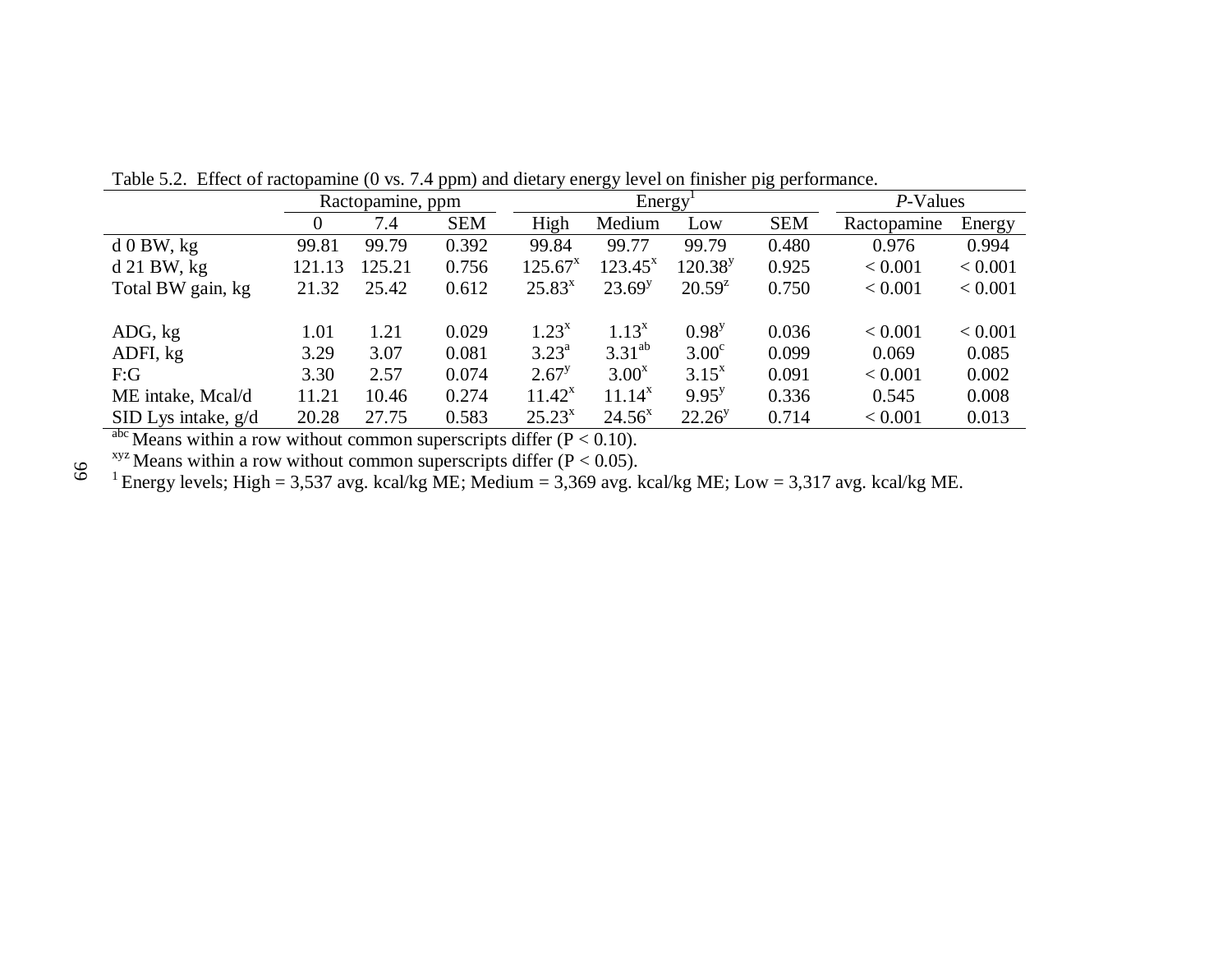|                        | Ractopamine, ppm |       |            |             | Energy <sup>T</sup> | P-Values           |            |             |         |
|------------------------|------------------|-------|------------|-------------|---------------------|--------------------|------------|-------------|---------|
|                        | $\Omega$         | 7.4   | <b>SEM</b> | High        | Medium              | Low                | <b>SEM</b> | Ractopamine | Energy  |
| Hot carcass wt, kg     | 89.89            | 93.63 | 0.669      | $93.78^{x}$ | $92.46^x$           | 89.04 <sup>y</sup> | 0.820      | < 0.001     | < 0.001 |
| Yield, %               | 74.19            | 74.77 | 0.297      | 74.61       | 74.88               | 73.95              | 0.363      | 0.170       | 0.186   |
| Chilled carcass wt, kg | 86.23            | 89.48 | 0.665      | $89.95^{x}$ | $88.12^{x}$         | 85.50 <sup>y</sup> | 0.814      | 0.001       | 0.001   |
| Cooler shrink, %       | 4.02             | 4.39  | 0.349      | 4.07        | 4.62                | 3.93               | 0.428      | 0.454       | 0.491   |
| $1st$ rib BF, mm       | 43.13            | 40.12 | 1.171      | 43.74       | 39.72               | 41.42              | 1.434      | 0.075       | 0.149   |
| $10^{th}$ rib BF, mm   | 24.08            | 22.62 | 0.757      | $25.05^x$   | $23.42^{xy}$        | $21.59^{y}$        | 0.927      | 0.180       | 0.039   |
| Last rib BF, mm        | 33.68            | 33.54 | 1.064      | 34.43       | 33.44               | 32.95              | 1.303      | 0.926       | 0.717   |
| Last lumbar BF, mm     | 23.00            | 20.37 | 0.869      | 23.00       | 21.66               | 20.39              | 1.065      | 0.037       | 0.233   |
| Loin eye area, $cm2$   | 44.19            | 51.21 | 1.187      | 47.51       | 47.35               | 48.24              | 1.454      | < 0.001     | 0.898   |
|                        |                  |       |            |             |                     |                    |            |             |         |
| $\operatorname{L}^*_*$ | 57.28            | 57.48 | 0.560      | 57.10       | 57.94               | 57.10              | 0.685      | 0.802       | 0.609   |
| a                      | 16.68            | 16.05 | 0.156      | 16.21       | 16.22               | 16.67              | 0.191      | 0.006       | 0.158   |
| $b^*$                  | 9.19             | 8.66  | 0.221      | 8.81        | 8.85                | 9.12               | 0.270      | 0.099       | 0.683   |
| Color <sup>2</sup>     | 2.89             | 2.54  | 0.118      | $2.47^{b}$  | $2.72^{ab}$         | $2.94^{\text{a}}$  | 0.145      | 0.041       | 0.081   |
| Marbling <sup>3</sup>  | 1.37             | 1.30  | 0.103      | 1.31        | 1.28                | 1.42               | 0.126      | 0.612       | 0.712   |
| Drip loss, %           | 6.21             | 5.11  | 0.608      | 5.42        | 5.98                | 5.58               | 0.745      | 0.207       | 0.862   |

Table 5.3. Effect of ractopamine (0 vs. 7.4 ppm) and dietary energy level on finisher pig carcass characteristics.

<sup>ab</sup>Means within a row without common superscripts differ ( $P < 0.10$ ).

<sup>xy</sup> Means within a row without common superscripts differ  $(P < 0.05)$ 

<sup>1</sup> Energy levels; High = 3,537 avg. kcal/kg ME; Medium = 3,369 avg. kcal/kg ME; Low = 3,317 avg. kcal/kg ME.

 $^{2}$  On a scale of 1-5, 1 being pale/pinkish gray and 5 being dark purplish red.

 $3$  On a scale of 1-5, 1 being devoid to practically devoid and 5 being moderately abundant or greater.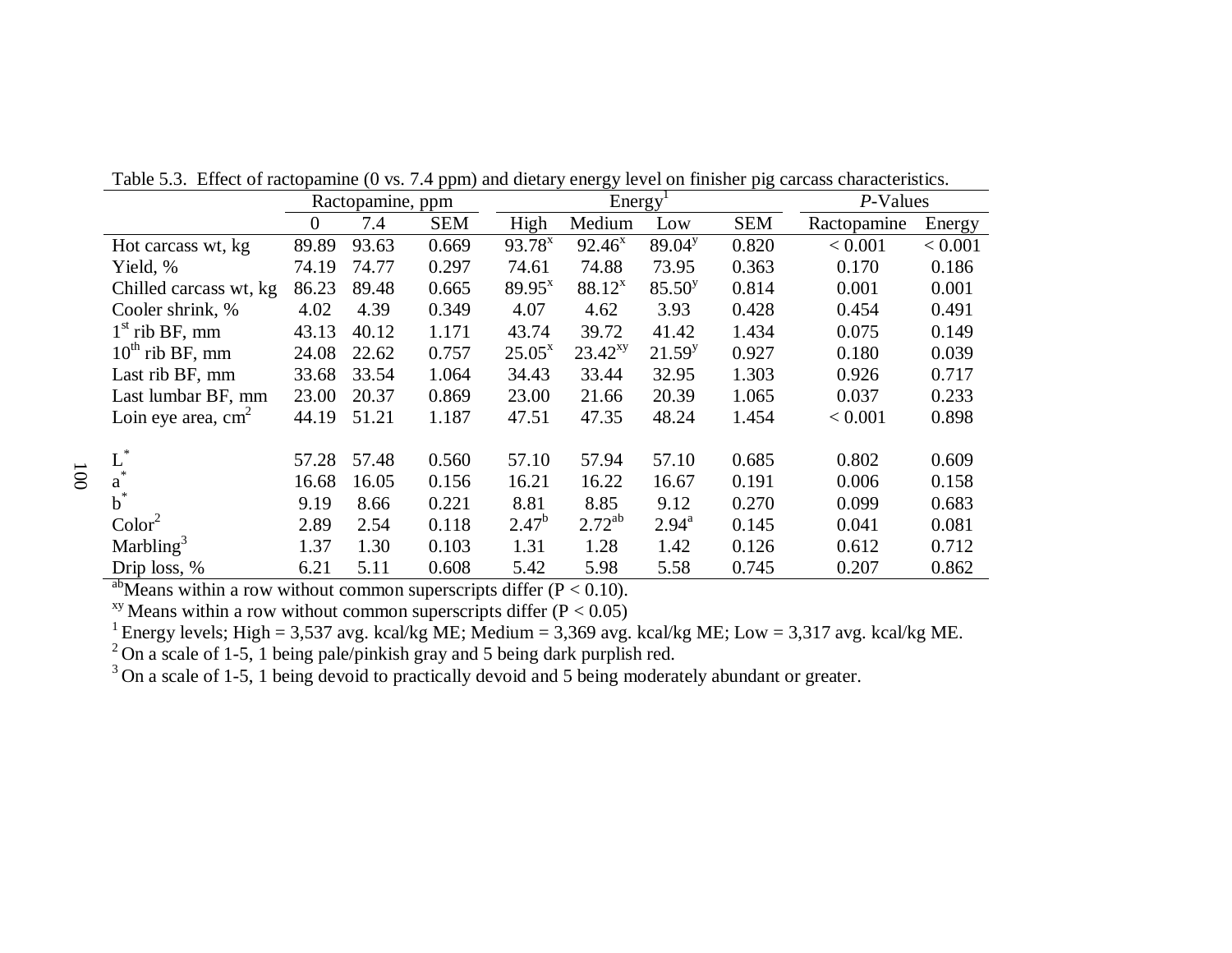|                                              | Ractopamine, ppm |        |            | Energy <sup>1</sup> |             |            |            | P-Values    |        |
|----------------------------------------------|------------------|--------|------------|---------------------|-------------|------------|------------|-------------|--------|
|                                              | 0                | 7.4    | <b>SEM</b> | High                | Medium      | Low        | <b>SEM</b> | Ractopamine | Energy |
| Glucose-6-phosphate, µmol/g                  | 10.74            | 8.46   | 0.694      | 8.94                | 9.64        | 10.28      | 0.849      | 0.025       | 0.564  |
| Lactate, $\mu$ mol/g                         | 96.65            | 98.05  | 2.645      | 96.82               | 100.77      | 94.47      | 3.240      | 0.709       | 0.388  |
| Glycolytic potential                         | 118.12           | 114.98 | 3.182      | 114.69              | 120.04      | 114.92     | 3.897      | 0.488       | 0.552  |
| pH (time post harvest)                       |                  |        |            |                     |             |            |            |             |        |
| $45 \text{ min}$                             | 6.14             | 6.13   | 0.042      | 6.18                | 6.11        | 6.11       | 0.051      | 0.935       | 0.520  |
| 3 <sub>hr</sub>                              | 5.72             | 5.87   | 0.039      | 5.83                | 5.76        | 5.80       | 0.048      | 0.009       | 0.557  |
| 6 hr                                         | 5.73             | 5.88   | 0.035      | $5.89^{a}$          | $5.77^{ab}$ | $5.76^{b}$ | 0.043      | 0.004       | 0.078  |
| 9 hr                                         | 5.76             | 5.87   | 0.033      | $5.90^x$            | $5.82^{xy}$ | $5.73^{y}$ | 0.041      | 0.022       | 0.021  |
| 12 <sup>hr</sup>                             | 5.75             | 5.87   | 0.041      | $5.91^x$            | $5.79^{xy}$ | $5.73^{y}$ | 0.050      | 0.052       | 0.045  |
| 24 hr                                        | 5.74             | 5.88   | 0.035      | $5.89^{a}$          | $5.78^{ab}$ | $5.76^{b}$ | 0.043      | 0.008       | 0.078  |
| Temperature (time post harvest), $C^{\circ}$ |                  |        |            |                     |             |            |            |             |        |
| $45 \text{ min}$                             | 38.88            | 39.13  | 0.355      | 39.10               | 39.34       | 38.59      | 0.435      | 0.634       | 0.470  |
| 3 <sub>hr</sub>                              | 25.25            | 25.44  | 0.428      | 25.72               | 25.55       | 24.75      | 0.524      | 0.758       | 0.384  |
| 6 hr                                         | 14.88            | 14.93  | 0.281      | 15.09               | 15.31       | 14.31      | 0.344      | 0.918       | 0.109  |
| 9 hr                                         | 10.76            | 10.78  | 0.276      | 10.74               | 11.02       | 10.55      | 0.339      | 0.971       | 0.618  |
| 12 <sub>hr</sub>                             | 6.83             | 7.05   | 0.279      | 7.23                | 6.90        | 6.67       | 0.342      | 0.576       | 0.507  |
| 24 hr                                        | 2.46             | 2.64   | 0.104      | 2.58                | 2.53        | 2.54       | 0.127      | 0.233       | 0.950  |

Table 5.4. Effect of ractopamine (0 vs. 7.4 ppm) and dietary energy level on glycolytic potential, pH measurements, and temperature of loin muscle.

<sup>ab</sup>Means within a row without common superscripts differ ( $P < 0.10$ ).

<sup>xy</sup> Means within a row without common superscripts differ ( $P < 0.05$ ).

<sup>1</sup> Energy levels; High = 3,537 avg. kcal/kg ME; Medium = 3,369 avg. kcal/kg ME; Low = 3,317 avg. kcal/kg ME.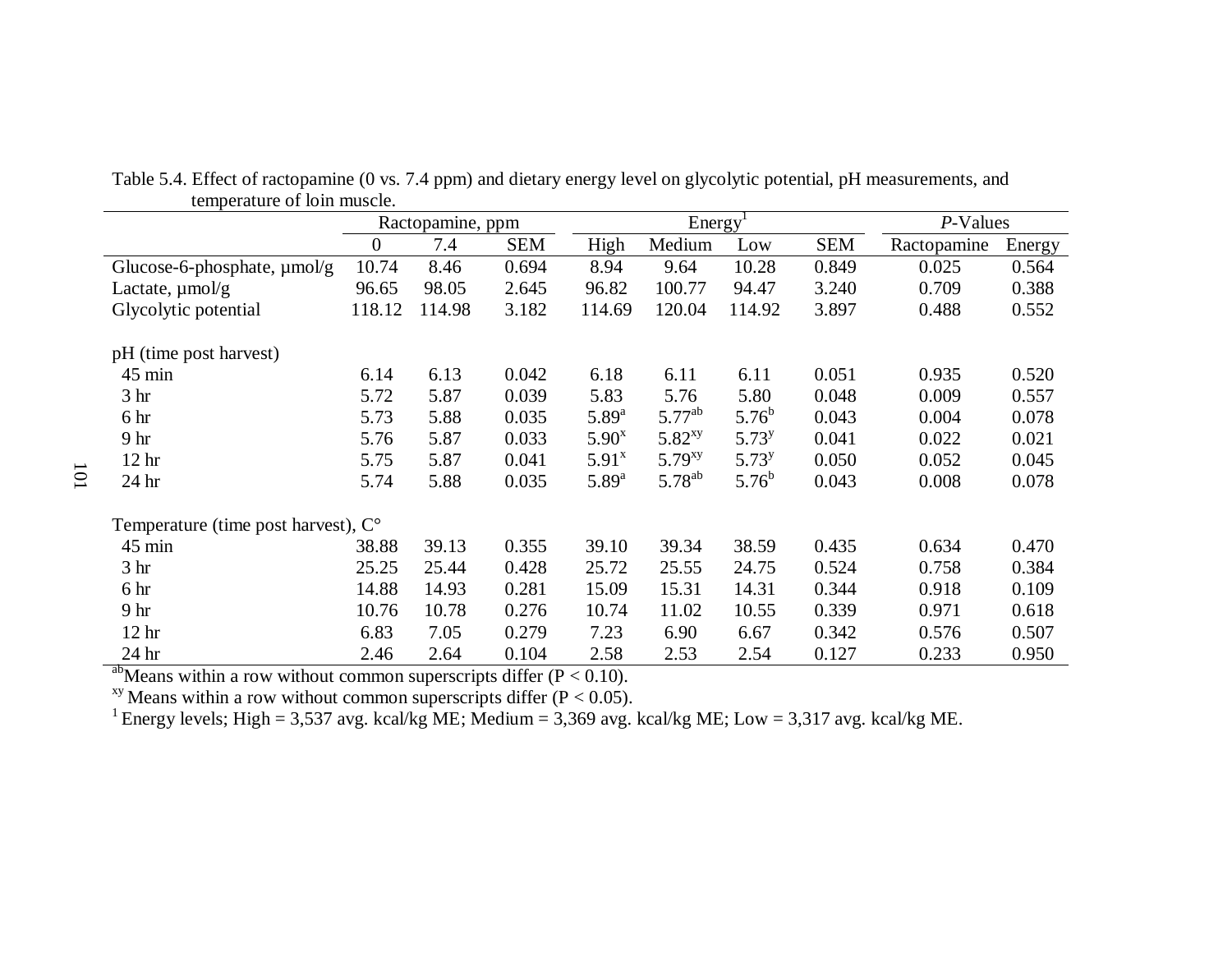## **LITERATURE CITED**

- Adeola, O. 2001. Digestion and balance techniques in pigs. Pages 903-916 in Swine Nutrition.  $2<sup>nd</sup>$  ed. A.J. Lewis and L.L Southern, ed. CRC Press, Washington, DC.
- Adeola, O., E.A. Darko, P.He, and L.G. Young. 1990. Manipulation of porcine carcass composition by ractopamine. J. Anim. Sci. 68:3633-3641.
- Adeola, O. and N.L. Bajjalieh. 1997. Energy concentration of high-oil corn varities for pigs. J. Anim. Sci. 75:430-436.
- AOAC. 2005. Official Methods of Analysis. 18<sup>th</sup> ed. Assoc. Off. Anal. Chem., Arlington, VA.
- Apple, J.K., C.V. Maxwell, D.C. Brown, K.G. Friesen, R.E. Musser, Z.B. Johnson, and T.A. Armstrong. 2004. Effects of dietary lysine and energy density on performance and carcass characteristics of finishing pigs fed ractopamine. J. Anim. Sci. 82:3277-3287.
- Armstrong, T.A., D.J. Ivers, J.R. Wagner, D.B. Anderson, W.C. Weldon, and E.P. Berg. 2004. The effect of dietary ractopamine concentration and duration of feeding on growth performance, carcass characteristics, and meat quality of finishing pigs. J. Anim. Sci. 82:3245-3253.
- Azain, M.J. 2001. Fat in swine nutrition. In: A.J. Lewis and L.L. Southern (eds.). Swine nutrition. 2nd edition. CRC Press. P 95-105. Boca Raton, Florida.
- Baba, H., X.J. Zhang, and R.R. Wolfe. 1995. Glycerol gluconeogenesis in fasting humans. Nutr. 11:149-153.
- Baldwin, R. L. 1995. Energy requirements for maintenance and production. Pages 148- 188 in Modeling Ruminant Digestion and Metabolism. R. L. Baldwin, ed. Chapman and Hall, London, UK.
- Baldwin, R. L., and A. C. Bywater. 1984. Nutritional energetics of animals. Ann. Rev. Nutr. 4:101-114.
- Bee, G., C. Biolley, G. Guex, W. Herzog, S.M. Lonergan, and E. Huff-Lonergan. 2006. Effects of available dietary carbohydrate and preslaughter treatment on glycolytic potential, protein degradation, and quality traits of pig muscles. J. Anim. Sci. 84:191-203.
- Bikker, P., V. Karabinas, M. W. A. Verstegen, and R. G. Campbell. 1995. Protein and lipid accretion in body components of growing gilts (20 to 45 kilograms) as affected by energy intake. J. Anim. Sci. 73:2355-2363.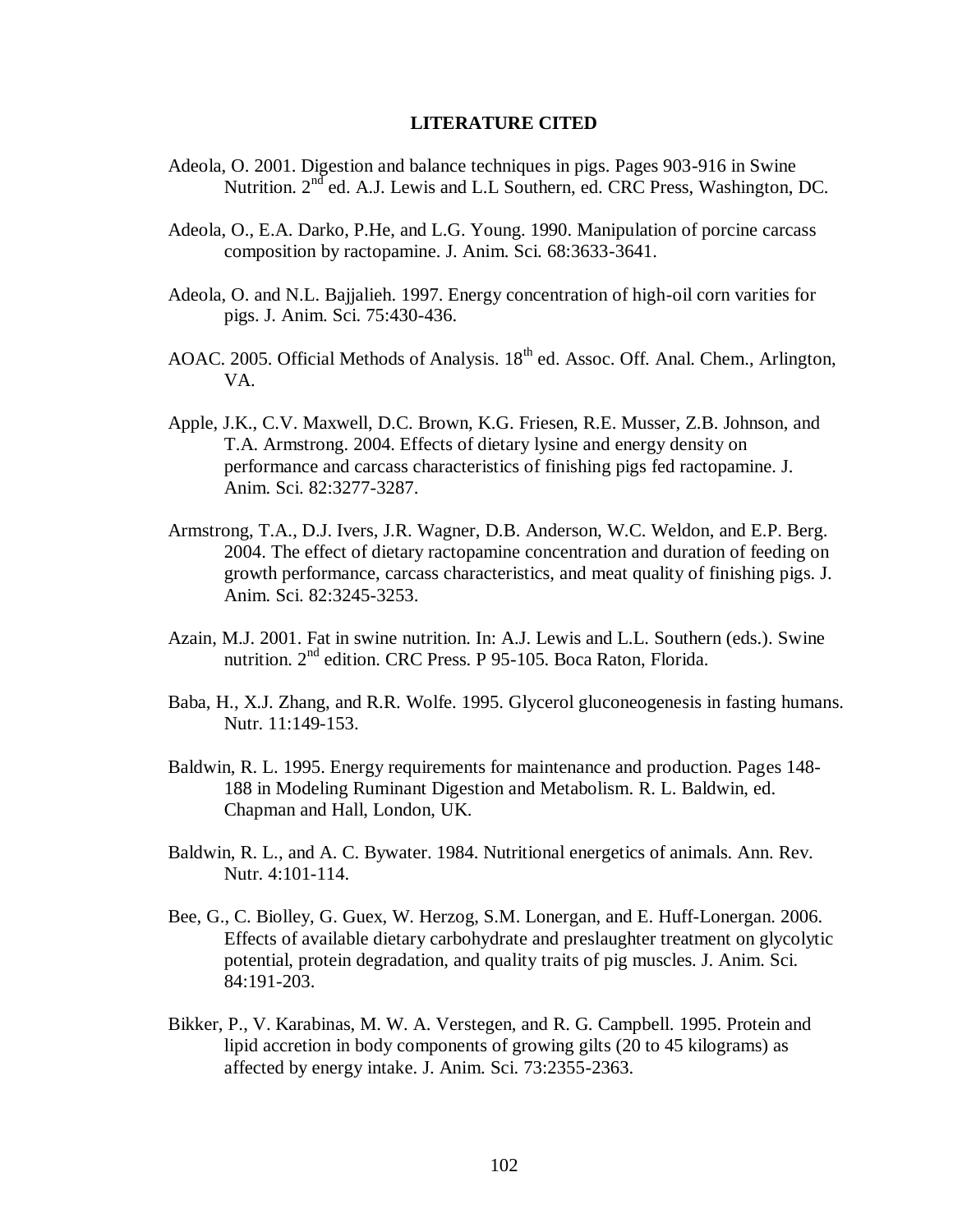- Bikker, P., M. W. A. Verstegen, and R. G. Campbell. 1996a. Performance and body composition of finishing gilts (45 to 85 kilograms) as affected by energy intake and nutrition in earlier life: II. Protein and lipid accretion in body components. J. Anim. Sci. 74:817-826.
- Bikker, P., M. W. A. Verstegen, B. Kemp, and M. W. Bosch. 1996b. Performance and body composition of finishing gilts (45 to 85 kilograms) as affected by energy intake and nutrition in earlier life: I. Growth of the body and body components. J. Anim. Sci. 74:806-816.
- Birkett, S., and K. de Lange. 2001. Limitations of conventional models and a conceptual framework for a nutrient flow representation of energy utilization by animals. Br. J. Nutr. 86:647-659.
- Black, J. L. 1995. Modelling energy metabolism in the pig critical evaluation of a simple reference model. Pages 87-102 in Modelling Growth in the Pig. P. J. Moughan, M. W. A. Verstegen, and M. I. Visser-Reynevel, ed. Wageningen Press, Wageningen, The Netherlands.
- Boisen, S. 2003. A new concept for feed evaluation based on standardized digestible amino acids and potential physiological energy of nutrient fractions in pig feeds. Pages 129-132 in Progress in research on energy and protein metabolism. W. B. Souffrant and C. C. Metges. ed. EAAP Publication. No. 109. Rostock-Warnemünde, Germany.
- Boisen, S. 2007. New concept for practical feed evaluation systems. DJF Animal Science No. 79. Research Centre Foulum, Denmark.
- Boisen, S., and M. W. A. Verstegen. 1998. Evaluation of feedstuffs and pig diets. Energy or nutrient-based evaluation? II. Proposal for a new nutrient-based evaluation system. Acta Agric. Scand. Sect. A. Anim. Sci. 48:86-94.
- Boisen, S., and M. W. A. Verstegen. 2000. Developments in the measurement of the energy content of feeds and energy utilization in animals. Pages 57-76 in Feed evaluation – principle and practice. P. J. Moughan, M. W. A. Verstegen, and M. I. Visser-Reyneveld, ed. Wageningen Press, Wageningen, The Netherlands.
- Brown, D. 1982. The metabolic body size of the growing pigs. Livest. Prod. Sci. 9:389- 398.
- Carr, S.N., P.J. Rincker, J. Killefer, D.H. Baker, M. Ellis, and F.K. McKeith. 2005. Effects of different cereal grains and ractopamine hydrochloride on performance, carcass characteristics, and fat quality in late-finishing pigs. J. Anim. Sci. 83:223- 230.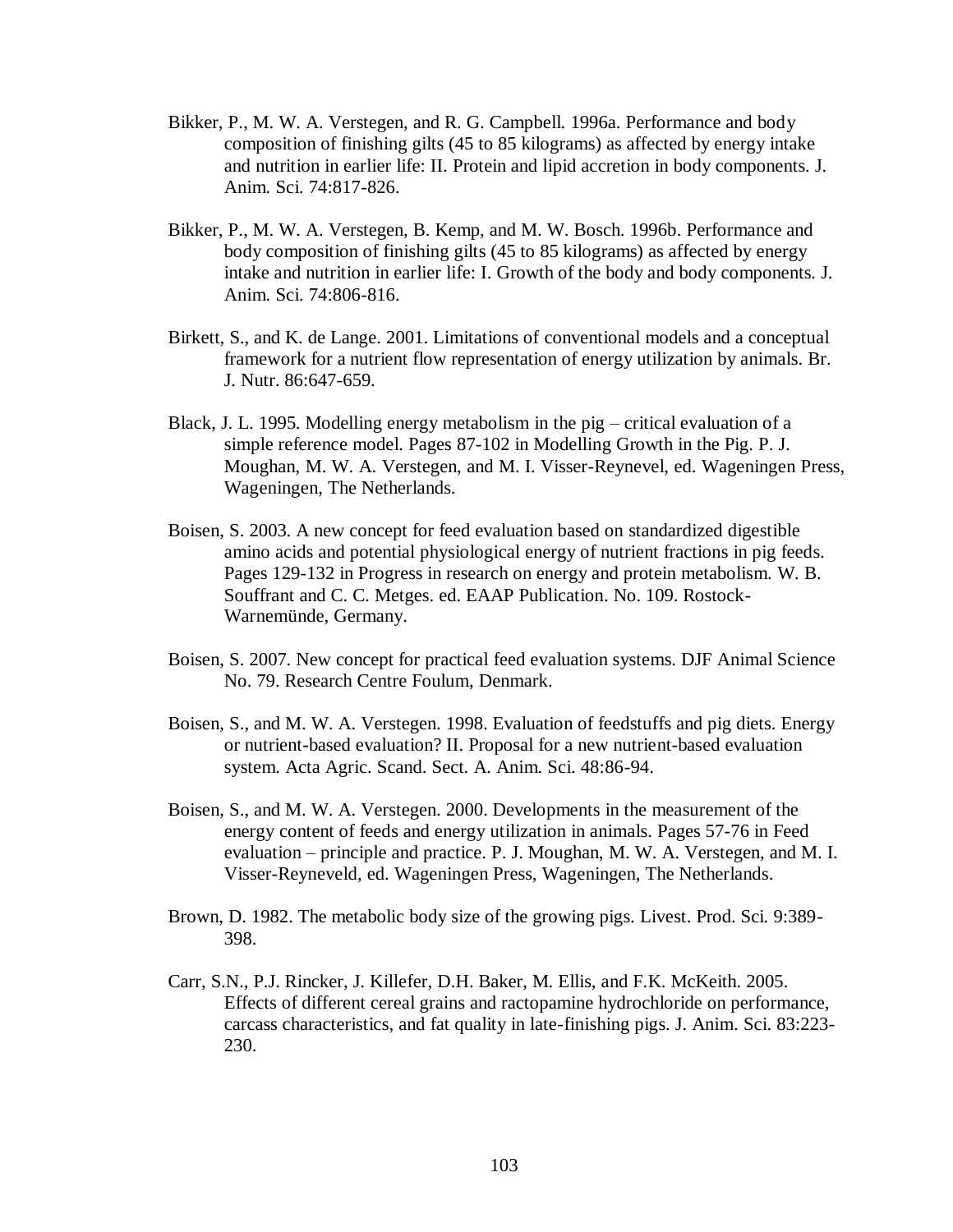- Chastanet, F., A. A. Pahm, C. Pedersen, and H. H. Stein. 2007. Effect of feeding schedule on apparent energy and amino acid digestibility by growing pigs. Anim. Feed Sci. Technol. 132:94-102.
- Chen, H.Y., A.J. Lewis, P.S. Miller, and J.T. Yen. 1999. The effect of excess protein on growth performance and protein metabolism of finishing barrows and gilts. J. Anim. Sci. 77:3238-3247.
- Chiba, L.I., A.J. Lewis, and E.R. Poe, Jr. 1991. Amino acid and energy interrelationships in pigs weighing 20 to 50 kilograms: 1. Rate and efficiency of weight gain. J. Anim. Sci. 69:694-707.
- Chwalibog, A. 1991. Energetics of animal production. Acta Agric. Scand. 41:147-160.
- Close, W. H. 1996. Modelling the growing pig: Predicting nutrient needs and responses. Pages 289-297 in Biotechnology in the Feed Industry. The living gut: Bridging the gap between nutrition and performance. Proc. Alltech's 12<sup>th</sup> Annual Symposium. T. P. Lyons and K. A. Jacques ed. Nottingham University Press, Nottingham, U. K.
- Coon, C.N., K.L. Leske, O. Akavanichan, and T.K. Cheng. 1990. Effect of oligosaccharide-free soybean meal on true metabolizable energy and fiber digestion in adult roosters. Poult. Sci. 69:787-793.
- Crome, P.K., F.K. McKeith, T.R. Carr, D.J. Jones, D.H. Mowrey, and J.E. Cannon. 1996. Effect of ractopamine on growth performance, carcass composition, and cutting yields of pigs slaughtered at 107 and 125 kilograms. J. Anim. Sci. 74:709-716.
- Cryer, A. and W. Bartley. 1973. Studies on the adaptation of rats to a diet high in glycerol. Int. J. Biochem. 4:293-308.
- de Goey, L. W., and R. C. Ewan. 1975a. Effect of level of intake and diet dilution on energy metabolism in the young pig. J. Anim. Sci. 40:1045-1051.
- de Goey, L. W., and R. C. Ewan. 1975b. Energy values of corn and oats for young swine. J. Anim. Sci. 40:1052-1057.
- de Greef, K. H. 1992. Prediction of production: Nutrition induced tissue partitioning in growing pigs. PhD Diss. Wageningen Agricultural Univ., Wageningen, The Netherlands.
- de Greef, K. H., M. W. A. Verstegen, B. Kemp, and P. L. van der Togt. 1994. The effect of body weight and energy intake on the composition of deposited tissue in pigs. Anim. Prod. 58:263-270.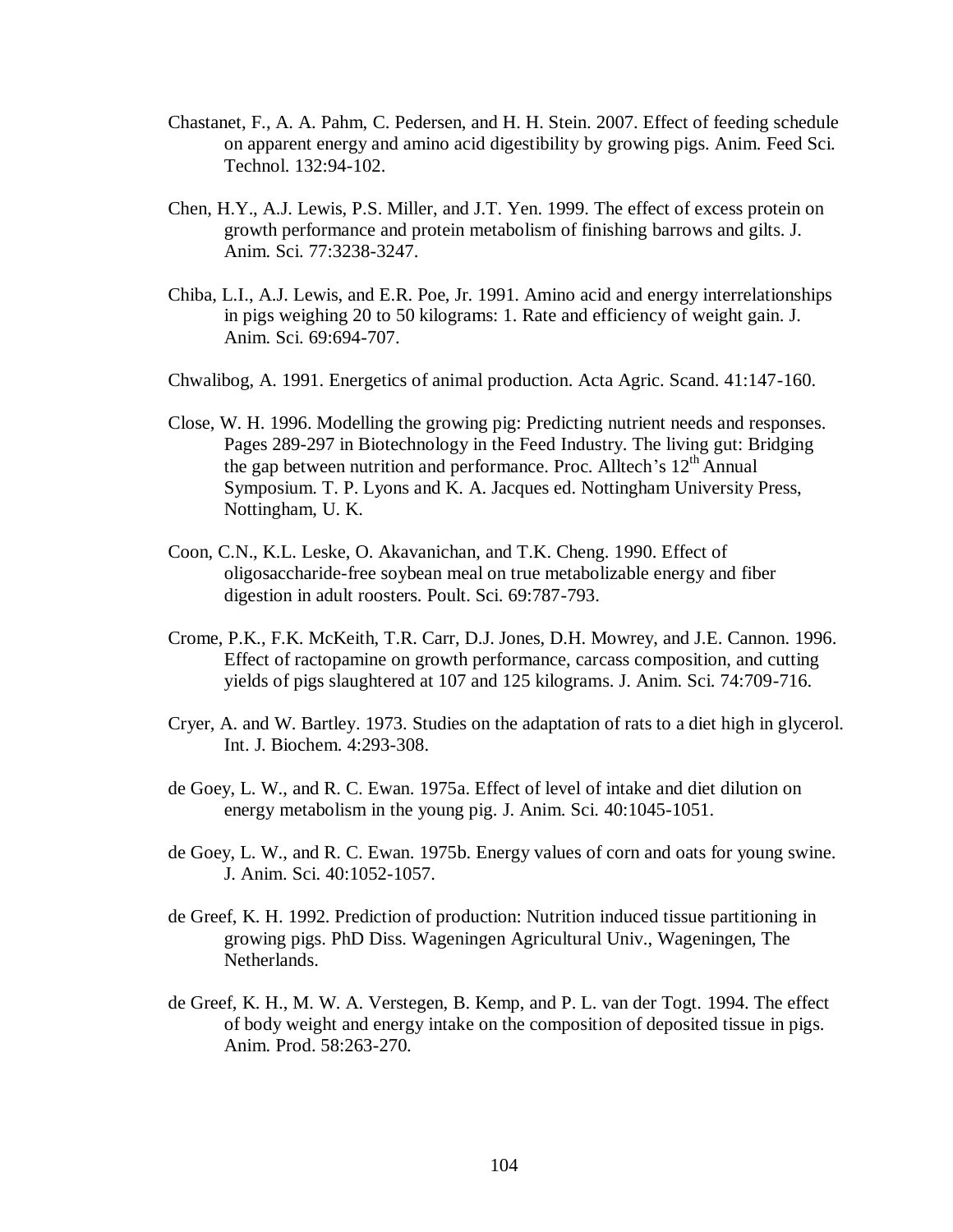- De la Llata, M., S.S. Dritz, M.D. Tokach, R.D. Goodband, J.L. Nelssen, and T.M. Loughin. 2001. Effects of dietary fat on growth performance and carcass characteristics of growing-finishing pigs reared in a commercial environment. J. Anim. Sci. 79:2643-2650.
- de Lange, C.F.M., S.H. Birkett, and P.C.H. Morel. 2001. Protein, fat, and bone tissue growth in swine. In: A.J. Lewis and L.L. Southern (eds.). Swine nutrition.  $2<sup>nd</sup>$ edition. CRC Press. P 65-81. Boca Raton, Florida.
- de Lange, C. F. M., J. van Milgen, J. Noblet, S. Dubois, and S. Birkett. 2006. Previous feeding level influences plateau heat production following a 24 h fast in growing pigs. Br. J. Nutr. 95:1082-1087.
- Duttlinger, A.W., M.D. Tokach, S.S. Dritz, J.M. DeRouchey, J.M. DeRouchey, J.L. Nelssen, R.D. Goodband, and K.J. Prusa. 2008. Effects of increasing dietary glycerol and dried distillers grains with solubles on growth performance of finishing pigs. J. Anim. Sci. 86(E-Suppl. 2):607(abstract).
- Emmans, G.C. 1999. Energy flows. Pages 363-377 in A quantitative biology of the pig. I. Kyriazakis, ed. CABI Publishing, New York.
- Ewan, R. C. 2001. Energy utilization in swine nutrition. Pages 85-94 in Swine Nutrition. 2<sup>nd</sup> ed. A. J. Lewis and L. L. Shouthern, ed. CRC Press, Washington, DC.
- Fenton, T. W., and M. Fenton. 1979. An improved procedure for the determination of chromic oxide in feed and faeces. Can. J. Anim. Sci. 59:631-634.
- Fernández-Dueñas, D.M., A.J. Meyers, S.M. Scramlin, C.W. Parks, S.N. Carr, J. Killefer, and F.K. McKeith. 2008. Carcass, meat quality, and sensory characteristics of heavy body weight pigs fed ractopamine hydrochloride (Paylean). J. Anim. Sci. 86:3544-3550.
- Friesen, K.G., J.L. Nelssen, R.D. Goodband, M.D. Tokach, J.A. Unruh, D.H. Kropf, and B.J. Kerr. 1994. Influence of dietary lysine on growth and carcass composition of high-lean-growth gilts fed from 34 to 72 kilograms. J. Anim. Sci. 72:1761-1770.
- Giles, L. R., M. L. Lorschy, H. J. Bray, and J. L. Black. 1998. Predicting feed intake in growing pigs. Pages 209-228 in Progress in Pig Science. J. Wiseman, M. A. Varley, and J. P. Chadwick, ed. Nottingham University Press, Nottingham, U.K.
- Gómez, R.S., A.J. Lewis, P.S. Miller, H.-Y. Chen, and R.M. Diedrichsen. 2002. Body composition and tissue accretion rates of barrows fed corn-soybean meal diets or low-protein, amino acid-supplemented diets at different feeding levels. J. Anim. Sci. 80:654-662.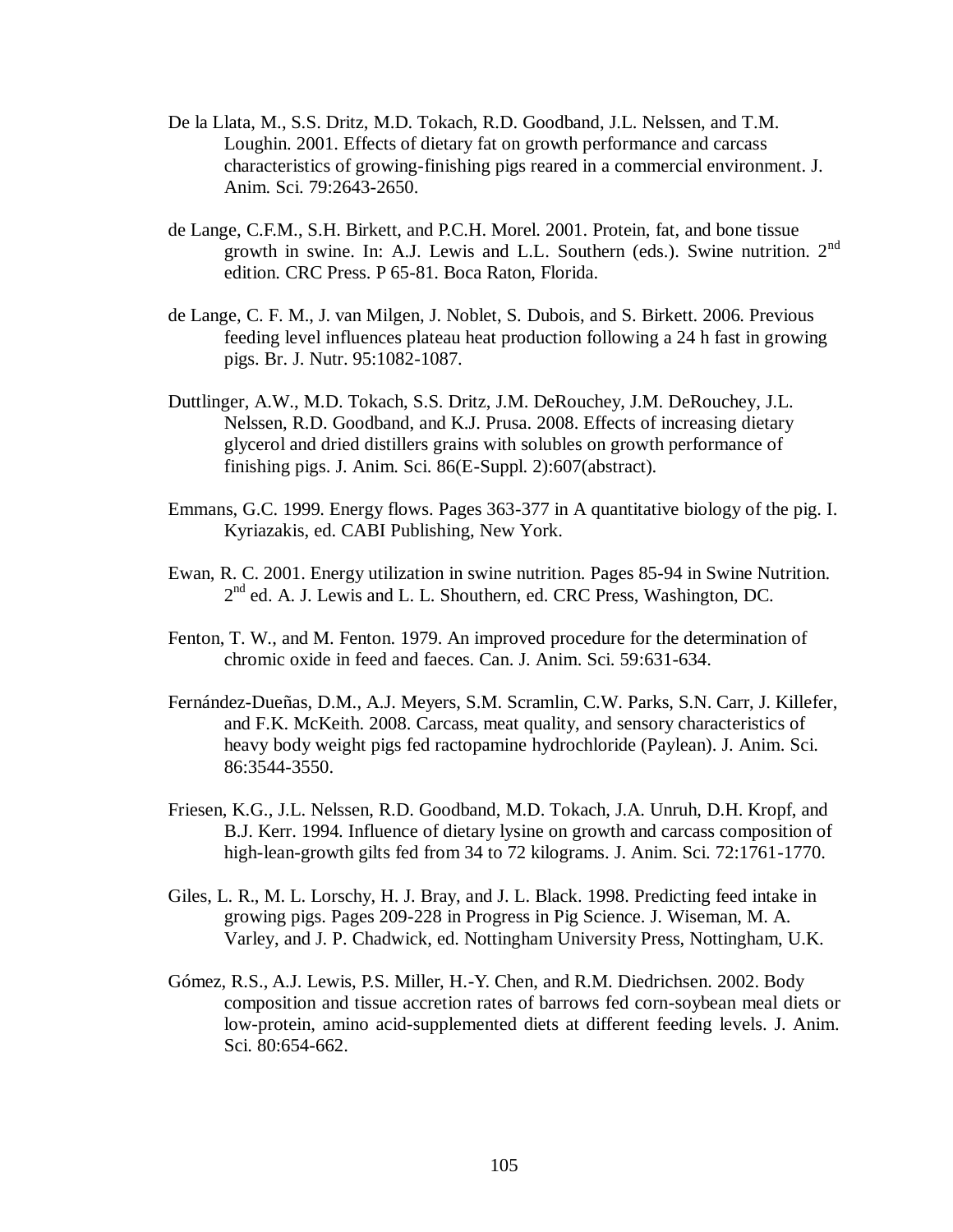- Grieshop, C.M., C.T. Kadzere, G.M. Clapper, E.A. Flickinger, L.L. Bauer, R.L. Frazier, and G.C. Fahey, Jr. 2003. Chemical and nutritional characteristics of United States soybeans and soybean meals. J. Agric. Food Chem. 51:7684-7691.
- Groesbeck, C.N., L.J. McKinney, J.M. DeRouchey, M.D. Tokach, R.D. Goodband, S.S. Dritz, J.L. Nelssen, A.W. Duttlinger, A.C. Fahrenholz, and K.C. Behnke. 2008. Effect of crude glycerol on pellet mill production and nursery pig growth performance. J. Anim. Sci. 86:2228-2236.
- Guyton, A.C. 1991. Textbook of medical physiology. W.B. Saunders Co., Philadelphia, PA.
- Hartschuk, J.K., J. Novakofski, and F.K. McKeith. 2002. Practical aspects of the glycolytic potential assay. Recip. Meat Conf. Proc. 55:39-42.
- Heusner, A.A. 1982. Energy metabolism and body size. 1. Is the mass exponent of Kleiber's equation a statistical artifact? Respir. Physiol. 48:1-12.
- Hinson, R., L. Ma, and G. Allee. 2008. Use of glycerol in nursery pig diets. J. Anim. Sci. 86(E-Suppl. 3):80(abstract).
- Honikel, D.O., C.J. Kim, R. Roncales, and R. Hamm. 1986. Sarcomere shortening of prerigor muscles and its influence on drip loss. Meat Sci. 16:267-282.
- Huff-Lonergan, E., S.M. Lonergan, and L. Vaske. 2000. pH relationships to quality attributes: tenderness. Recip. Meat Conf. Proc. 53:1-4.
- Jones, D.J., D.H. Mowrey, D.B. Anderson, A.L. Schroeder, E.E. Thomas, L.E. Watkins, R.E. Karnak, D.M. Roth, and J.R. Wagner. 2000. Effect of Paylean™ (ractopamine hydrochloride) on swine growth performance and carcass leanness as determined by 20- and 13-trial pooled summaries. J. Anim. Sci. 78:Suppl. 1:591.
- Jørgensen, H., K. Jakobsen, and B. O. Eggum. 1993. Determination of endogenous fat and fatty acids at the terminal ileum and on faeces in growing pigs. Acta Agric. Scand. Sect. A. Anim. Sci. 43:101-106.
- Just, A. 1982. The net energy value of balanced diets for growing pigs. Livest. Prod. Sci. 8:541-555.
- Just, A., H. Jørgensen, and J. A. Fernández. 1983. Maintenance requirement and the net energy value of different diets for growth in pigs. Livest. Prod. Sci. 10:487-506.
- Kendall, D.C. 2004. Low protein diet formulation in swine. PhD Diss. University of Missouri, Columbia, MO.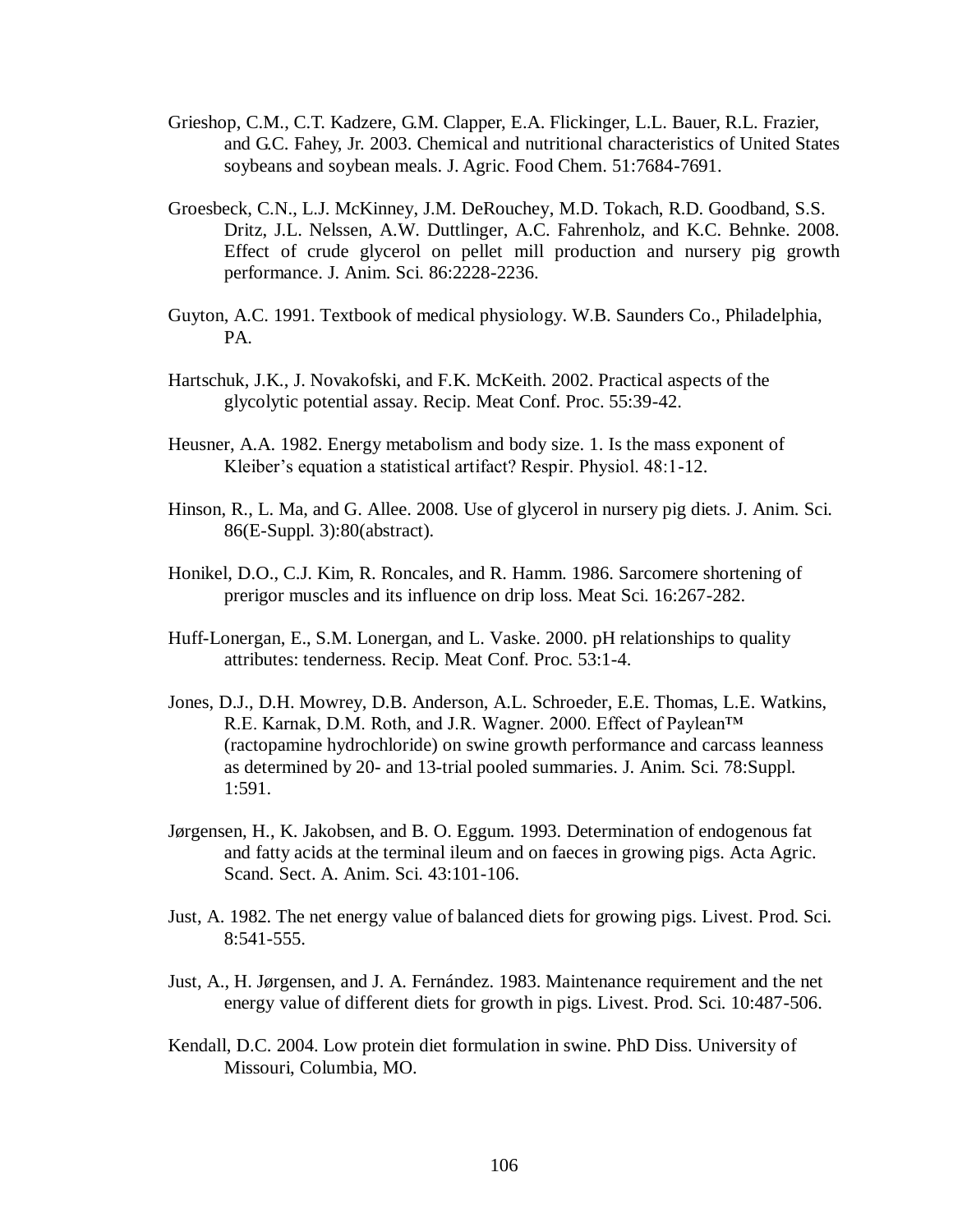- Kerr, B.J., J.T. Yen, J.A. Nienaber, and R.A. Easter. 2003. Influences of dietary protein level, amino acid supplementation and environmental temperature on performance, body composition, organ weights and total heat production of growing pigs. J. Anim. Sci. 81:1998-2007.
- Kerr, B.J., W.A. Dozier III, and K. Bregendahl. 2007. Nutritional value of crude glycerin for nonruminants. In: Proceedings of  $23<sup>rd</sup>$  Annual Carolina Swine Nutrition Conference. November 13, 2007. Raleigh, NC. Pgs 6-18.
- Kijora, C., H. Bergner, R.D. Kupsch, and L. Hageman. 1995. Glycerol as a feed component in diets of fattening pigs. Arch. Anim. Nutr. 47:345-360.
- Kil, D. Y. 2008. Digestibility and energetic utilization of lipids by pigs. PhD Diss. University of Illinois, Urbana.
- Kleiber, M. 1975. The fire of life.  $2<sup>nd</sup>$  ed. R. E. Krieger, New York, NY.
- Knap, P. 2000. Variation in maintenance requirements of growing pigs in relation to body composition. A simulation study. PhD Diss. Wageningen Agricultural Univ., Wageningen, The Netherlands.
- Kutner, M. H., C. J. Nachtsheim, J. Neter, and W. Li. 2005. Building the regression model II: Diagnostics. Pages  $384-420$  in Applied Linear Statistical Model.  $5<sup>th</sup>$  ed. McGraw-Hill Inc., Boston, MA.
- Lammers, P.J., B.J. Kerr, T.E. Weber, W.A. Dozier III, M.T. Kidd, K. Bregendahl, and M.S. Honeyman. 2008a. Digestible and metabolizable energy of crude glycerol for growing pigs. J. Anim. Sci. 86:602-608.
- Lammers, P.J., B.J. Kerr, T.E. Weber, K. Bregendahl, S.M. Lonergan, K.J. Prusa, D.U. Ahn, W.C. Stoffregen, W.A. Dozier III, and M.S. Honeyman. 2008b. Growth performance, carcass characteristics, meat quality, and tissue histology of growing pigs fed crude glycerin-supplemented diets. J. Anim. Sci. 86:2962-2970.
- Le Bellego, L., J. van Milgen, and J. Noblet. 2002. Effects of high ambient temperature on protein and lipid deposition and energy utilization in growing pigs. Anim. Sci. 75:85-96.
- Leheska, J.M., D.M. Wulf, J.A. Clapper, R.C. Thaler, and R.J. Maddock. 2002. Effects of high-protein/low-carbohydrate swine diets during the final finishing phase on pork muscle quality. J. Anim. Sci. 80:137-142.
- Liener, I.E. 1999. Non-nutritive factors and bioactive compounds in soy. Pages 13-45 in Soy in Animal Nutrition. J.K. Drackley, ed. Federation of Animal Science Societies, Savoy, IL.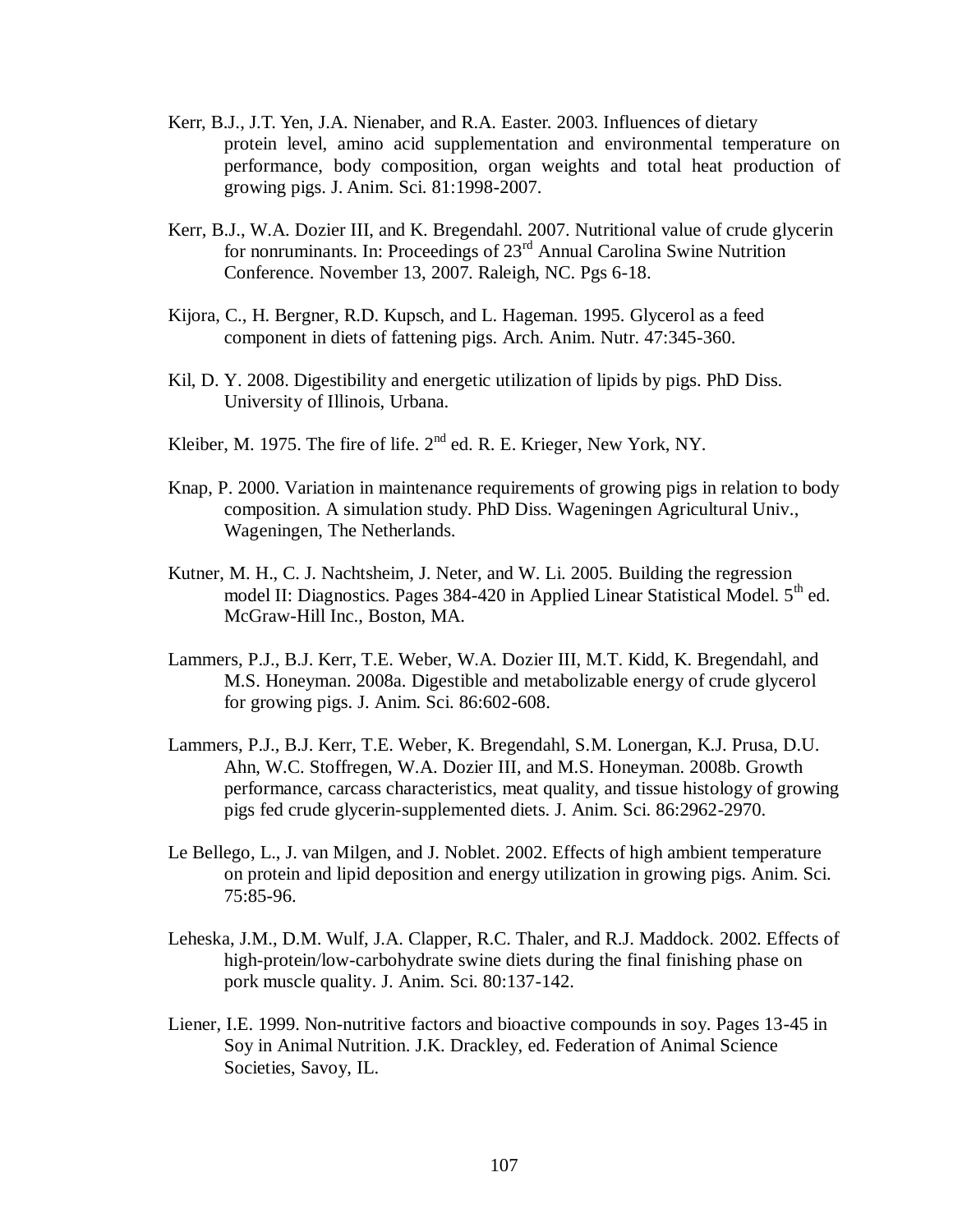- Lin, E.C.C. 1977. Glycerol utilization and its regulation in mammals. Annu. Rev. Biochem. 46:765-795.
- Littell, R. C., G. A. Milliken, W. W. Stroup, and R. D. Wolfinger. 1996. SAS System for Mixed Models. SAS Institue Inc., Cary, NC.
- McCarthy, J. F., F. X. Aherne, and D. B. Okai. 1974. Use of HCl insoluble ash as an index material for determining apparent digestibility with pigs. Can. J. Anim. Sci. 54:107-109.
- Moody, D.E., D.L. Hancock, and D.B. Anderson. 2000. Phenethanolamine repartioning agents. Pages 65-95 in Farm Animal Metabolism and Nutrition. J.P.F. D'Mello, ed. CAB International, New York.
- Mourot, J., A. Aumaitre, A. Mounier, P. Peiniau, and A.C. Fracois. 1994. Nutritional and physiological effects of dietary glycerol in the growing pig. Consequences on fatty tissues and post mortem muscular parameters. Livest. Prod. Sci. 38:237-244.
- National Biodiesel Board. 2009. Official site of the National Biodiesel Board. <http://www.biodiesel.org/> Accessed November 8, 2009.
- Noblet, J. 1998. Net energy for growth in pigs: Application to low-protein, amino acid supplemented diets. In: Illini Porknet Papers, University of Illinois, Accessed 11/1/09.
- Noblet, J., and Y. Henry. 1991. Energy evaluation systems for pig diets. Pages 87-110 in Manipulating Pig Production III. E. S. Batterham, ed. Australasian Pig Science Association, Attwood, Australia.
- Noblet, J. and J.M. Perez. 1993. Prediction of digestibility of nutrients and energy values of pig dies from chemical analysis. J. Anim. Sci. 71:3389-3398.
- Noblet, J., J. Le Dividich, and T. Bikawa. 1985. Interaction between energy level in the diet and environmental temperature on the utilization of energy in growing pigs. J. Anim. Sci. 61:452-459.
- Noblet, J., C. Karege, and S. Dubois. 1991. Influence of growth potential on energy requirements for maintenance in growing pigs. Pages  $107-110$  in Proc.  $12<sup>th</sup>$  Symp. Energy Metabolism. C. Wenk and M. Boessinger, ed. Zurich, Switzerland.
- Noblet, J., H. Fortune, X. S. Shi, and S. Dubois. 1994a. Prediction of net energy value of feeds for growing pigs. J. Anim. Sci. 72:344-353.
- Noblet, J., X. S. Shi, and S. Dubois. 1994b. Effect of body weight on net energy value of feeds for growing pigs. J. Anim. Sci. 72:648-657.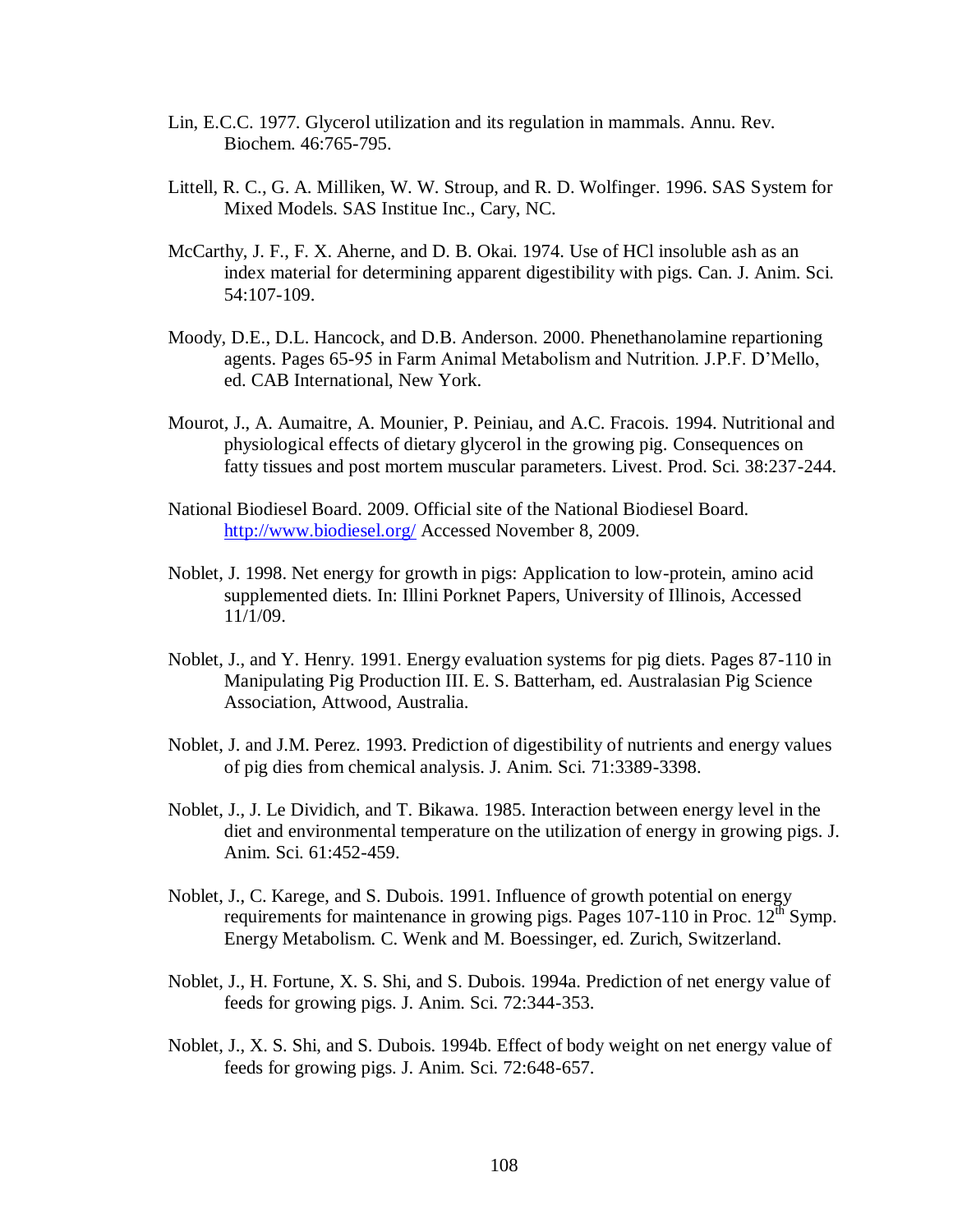- Noblet, J., C. Karege, D. Dubois, and J. van Milgen. 1999. Metabolic utilization of energy and maintenance requirements in growing pigs: Effect of sex and genotype. J. Anim. Sci. 77:1208-1216.
- NRC, 1998. Nutrient Requirements of Swine  $(10^{th}$  Ed.). National Academy Press, Washington, DC.
- Oresanya, T. F., A. D. Beaulieu, and J. F. Patience. 2008. Investigations of energy metabolism in weanling barrows: The interaction of dietary energy concentration and daily feed (energy) intake. J. Anim. Sci. 86:348-363.
- Parsons, C.M., Y. Zhang, and M. Araba. 2000. Nutritional evaluation of soybean meals varying in oligosaccharide content. Poult. Sci. 79:1127-1131.
- Pettigrew, J.E., and R.L. Moser. 1991. Fat in swine nutrition. In Swine Nutrition, Miller, E.R., D.E. Ullrey, and A.J. Lewis, Eds., Butterworth-Heinemann, Stoneham, MA. Chap. 8.
- Puolanne, E.J., A.R. Pösö, M.H. Ruusunen, K.V. Sepponen, and M.S. Kylä-Puhju. 2002. Lactic acid in muscle and its effects on meat quality. Recip. Meat Conf. Proc. 55:57-62.
- Quiniou, N., J. Noblet, J. Y. Dourmad, and J. van Milgen. 1999. Influence of energy supply on growth characteristics in pigs and consequences for growth modeling. Livest. Prod. Sci. 60:317-328.
- Rao, D.S., and K.J. McCracken. 1991. Effect of energy intake on protein and energy metabolism of boars of high genetic potential for lean growth. Anim. Prod. 52:499-507.
- Reynolds, C. K. 2000. Measurement of energy metabolism. Pages 87-107 in Feeding Systems and Feed Evaluation Models. M. K. Theodorou, and J. France ed. CAB International, Oxon, U.K.
- Robergs, R.A. and S.E. Griffin. 1998. Glycerol: biochemistry, pharmacokinetics, and clinical and practical applications. Sports Med. 26:145-167.
- Sauvant, D., J. M. Perez, and G. Tran. 2004. Tables of composition and nutritional value of feed materials: Pig, poultry, sheep, goats, rabbits, horses, fish. Wageningen Academic Publishers, Wageningen, the Netherlands and INRA ed. Paris, France.
- Sebastian, S.A., P.S. Kerr, R.W. Pearlstein, and W.D. Hitz. 1999. Soybean germplasm with novel genes for improved digestibility. Pages 56-74 in Soy in Animal Nutrition. J.K. Drackley, ed. Federation of Animal Science Societies, Savoy, IL.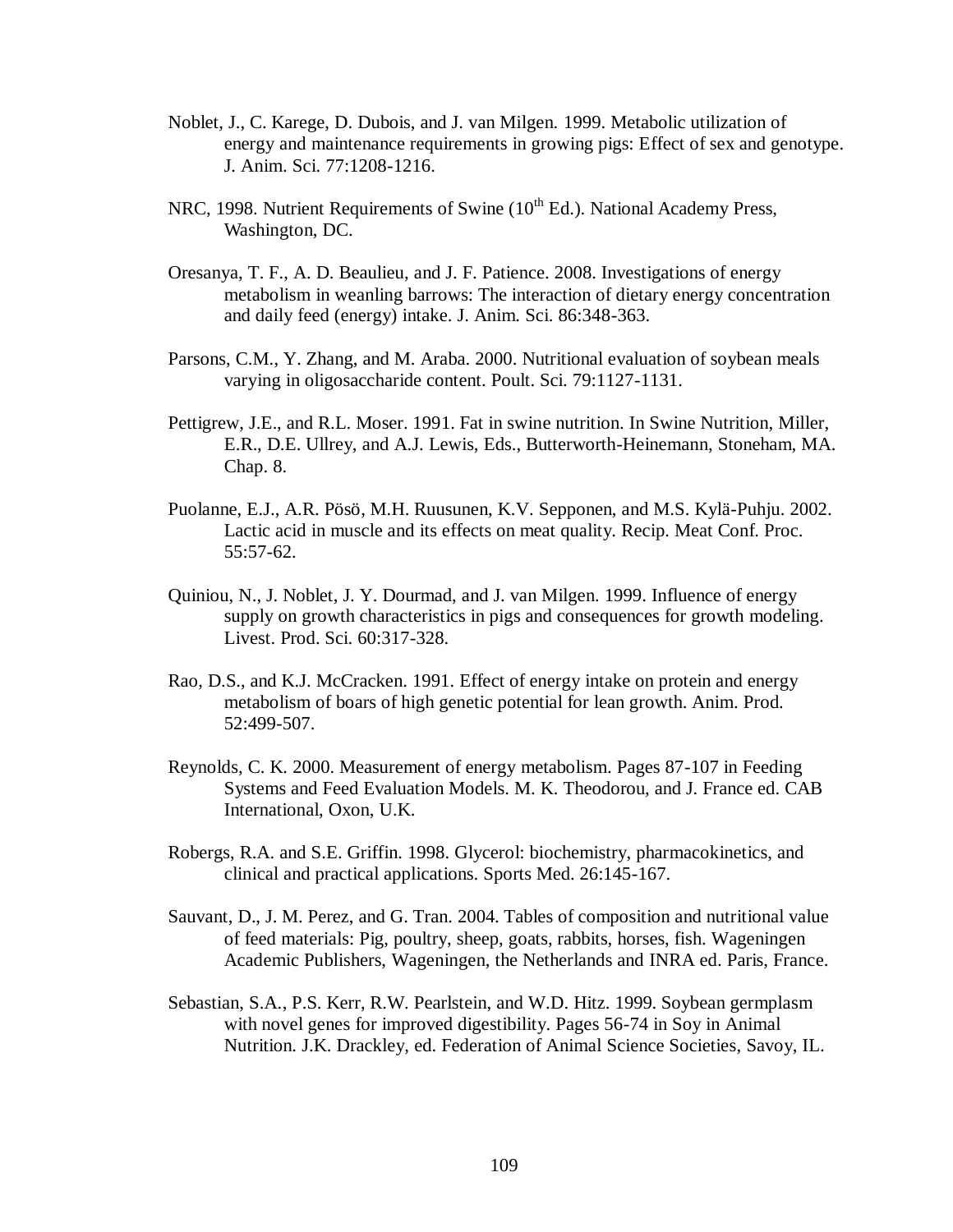- See, M.T., T.A. Armstrong, and W.C. Weldon. 2004. Effect of a ractopamine feeding program on growth performance and carcass composition in finishing pigs. J. Anim. Sci. 82:2474-2480.
- Smiricky, M.R., C.M. Grieshop, D.M. Albin, J.E. Wubben, V.M. Gabert, and G.C. Fahey, Jr. 2002. The influence of soy oligosaccharides on apparent and true ileal amino acid digestibilities and fecal consistency in growing pigs. J. Anim. Sci. 80:2433-2441.
- Smith, J.W., M.D. Tokach, P.R. O'Quinn, J.L. Nelssen, and R.D. Goodband. 1999. Effects of dietary energy density and lysine:calorie ratio on growth performance and carcass characteristics of growing-finishing pigs. J. Anim. Sci. 77:3007-3015.
- Soy Stats. 2008. Domestic utilization. [www.soystats.com.](http://www.soystats.com/) Accessed 7/23/09.
- Spencer, J.D., G.L. Allee, J.W. Frank, and T.E. Sauber. 2000. Relative phosphorus availability and retention of low-phytate/low-oligosaccharide soybean meals for growing pigs and chicks. J. Anim. Sci. 78(Supp. 2): 72 (Abstract).
- Stahly, T.S. and G.L. Cromwell. 1979. Effect of environmental temperature and dietary fat supplementation on the performance and carcass characteristics of growing and finishing swine. J. Anim. Sci. 49:1478-1488.
- Steerley, R.W. and R.C. Evans. 1983. An overview of energy utilization in swine nutrition. J. Anim. Sci. 57:300-314.
- Stevens, J., A. Schinckel, M. Latour, D. Kelly, D. Sholly, B. Legan, and B. Richert. 2008. Effects of feeding increasing levels of glycerol with or without distillers dried grains with solubles in the diet on grow-finish pig growth performance and carcass quality. J. Anim. Sci. 86(E-Suppl. 2):606(abstract).
- Szabo, C., A.J.M. Jansman, L. Babinszky, E. Kanis, and M.W.A. Verstegen. 2001. Effect of dietary protein source and lysine:DE ratio on growth performance, meat quality, and body composition of growing-finishing pigs. J. Anim. Sci. 79:2857-2865.
- Tess, M. W., G. E. Dickerson, J. A. Nienaber, and C. L. Ferrell. 1984. The effects of body composition on fasting heat production in pigs. J. Anim. Sci. 58:99-110.
- Tikk, K., M. Tikk, A.H. Karlsson, and H.J. Andersen. 2005. The significance of a muscle glycogen reducing diet on porcine meat and fat color. Page 144 in Proc.  $51<sup>st</sup>$  Int. Congr. Meat Sci. Technol., Baltimore, MD.
- Tuitoek, K., L.G. Young, C.F.M. de Lange, and B.J. Kerr. 1997. The effect of reducing dietary amino acids on growing-finishing pig performance: an evaluation of the ideal protein concept. J. Anim. Sci. 75:1575-1583.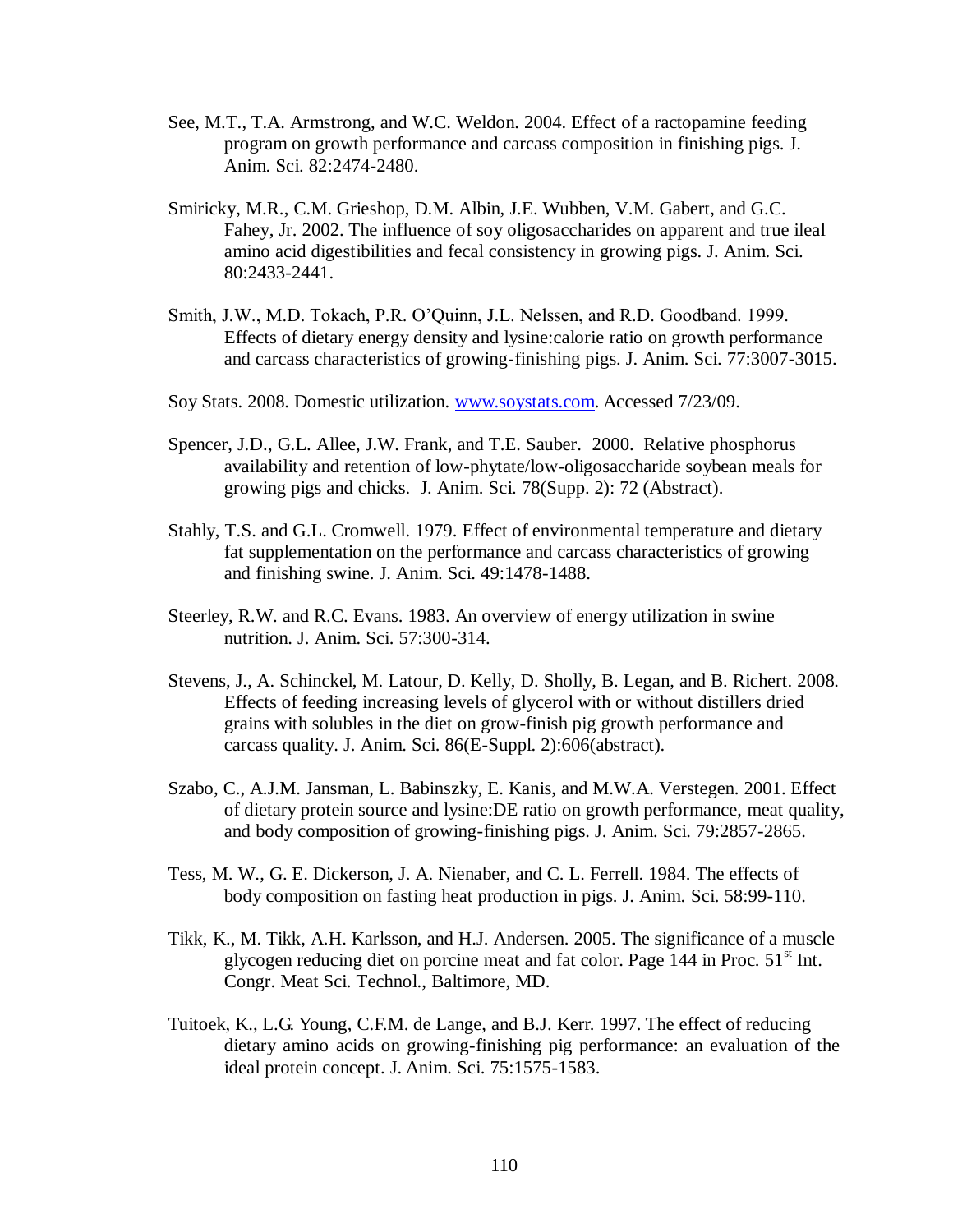- Uttaro, B.E., R.O. Ball, P. Dick, W. Rae, G. Vessie, and L.E. Jeremiah. 1993. Effect of ractopamine and sex on growth, carcass characteristics, processing yield, and meat quality characteristics of crossbred swine. J. Anim. Sci. 71:2439-2449.
- van Kempen, T.A., E. van Heugten, A.J. Moeser, N.S. Muley, and V.J.H. Sewalt. 2006. Selecting soybean meal characteristics preferred for swine nutrition. J. Anim. Sci. 84:1387-1395.
- van Milgen, J., J. F. Bernier, Y. Lecozler, S. Dubois, and J. Noblet. 1998. Major determinants of fasting heat production and energetic cost of activity in growing pigs of different body weight and breed/castration combination. Br. J. Nutr. 79:509-517.
- Weber, T.E., B.T. Richert, M.A. Belury, Y. Gu, K. Enright, and A.P. Schinckel. 2006. Evaluation of the effects of dietary fat, conjugated linoleic acid, and ractopamine on growth performance, pork quality, and fatty acid profiles in genetically lean gilts. J. Anim. Sci. 84:720-732.
- Wenk, C., H. P. Pfirter, and H. Bickel. 1980. Energetic aspects of feed conversion in growing pigs. Livest. Prod. Sci. 7:483-495.
- Williams, N.H., T.R. Cline, A.P. Schinckel, and D.J. Jones. 1994. The impact of ractopamine, energy intake, and dietary fat on finisher pig growth performance and carcass merit. J. Anim. Sci. 72:3152-3162.
- Yen, J.T., H.J. Mersmann, D.A. Hill, and W.G. Pond. 1990. Effects of ractopamine on genetically obese and lean pigs. J. Anim. Sci. 68:3705-3712.